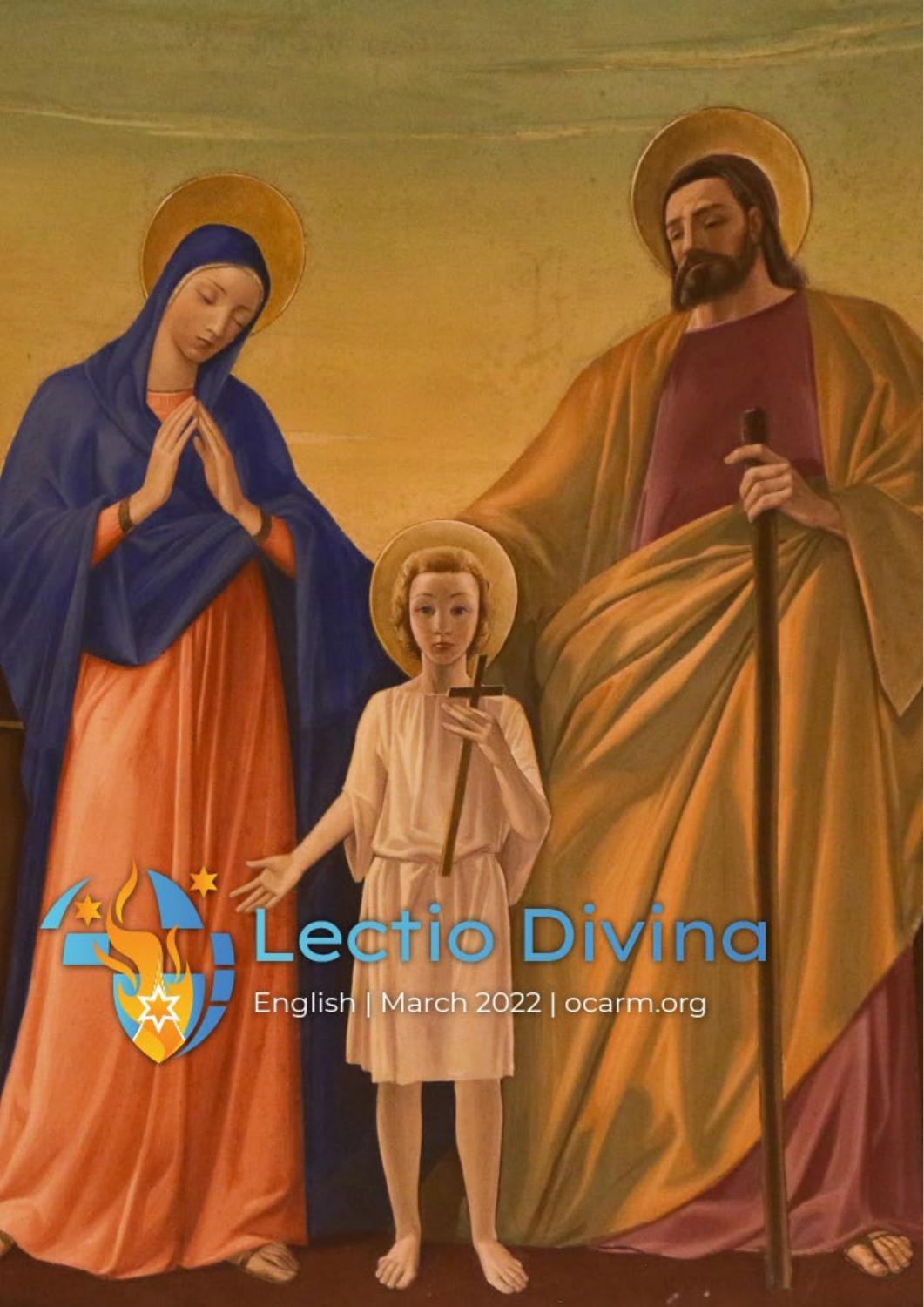# LECTIO DIVINA **MARCH 2022**

| Tuesday, March 1, 2022    | 3  |
|---------------------------|----|
| Wednesday, March 2, 2022  | 5  |
| Thursday, March 3, 2022   | 12 |
| Friday, March 4, 2022     | 14 |
| Saturday, March 5, 2022   | 15 |
| Sunday, March 6, 2022     | 17 |
| Monday, March 7, 2022     | 24 |
| Tuesday, March 8, 2022    | 27 |
| Wednesday, March 9, 2022  | 29 |
| Thursday, March 10, 2022  | 31 |
| Friday, March 11, 2022    | 34 |
| Saturday, March 12, 2022  | 36 |
| Sunday, March 13, 2022    | 38 |
| Monday, March 14, 2022    | 44 |
| Tuesday, March 15, 2022   | 46 |
| Wednesday, March 16, 2022 | 48 |
| Thursday, March 17, 2022  | 50 |
| Friday, March 18, 2022    | 54 |
| Saturday, March 19, 2022  | 57 |
| Sunday, March 20, 2022    | 60 |
| Monday, March 21          | 66 |
| Tuesday, March 22, 2022   | 68 |
| Wednesday, March 23, 2022 | 70 |
| Thursday, March 24, 2022  | 72 |
| Friday, March 25, 2022    | 74 |
| Saturday, March 26, 2022  | 81 |
| Sunday, March 27, 2022    | 83 |
| Monday, March 28, 2022    | 87 |
| Tuesday, March 29, 2022   | 90 |
| Wednesday, March 30, 2022 | 92 |
| Thursday, March 31, 2022  | 95 |

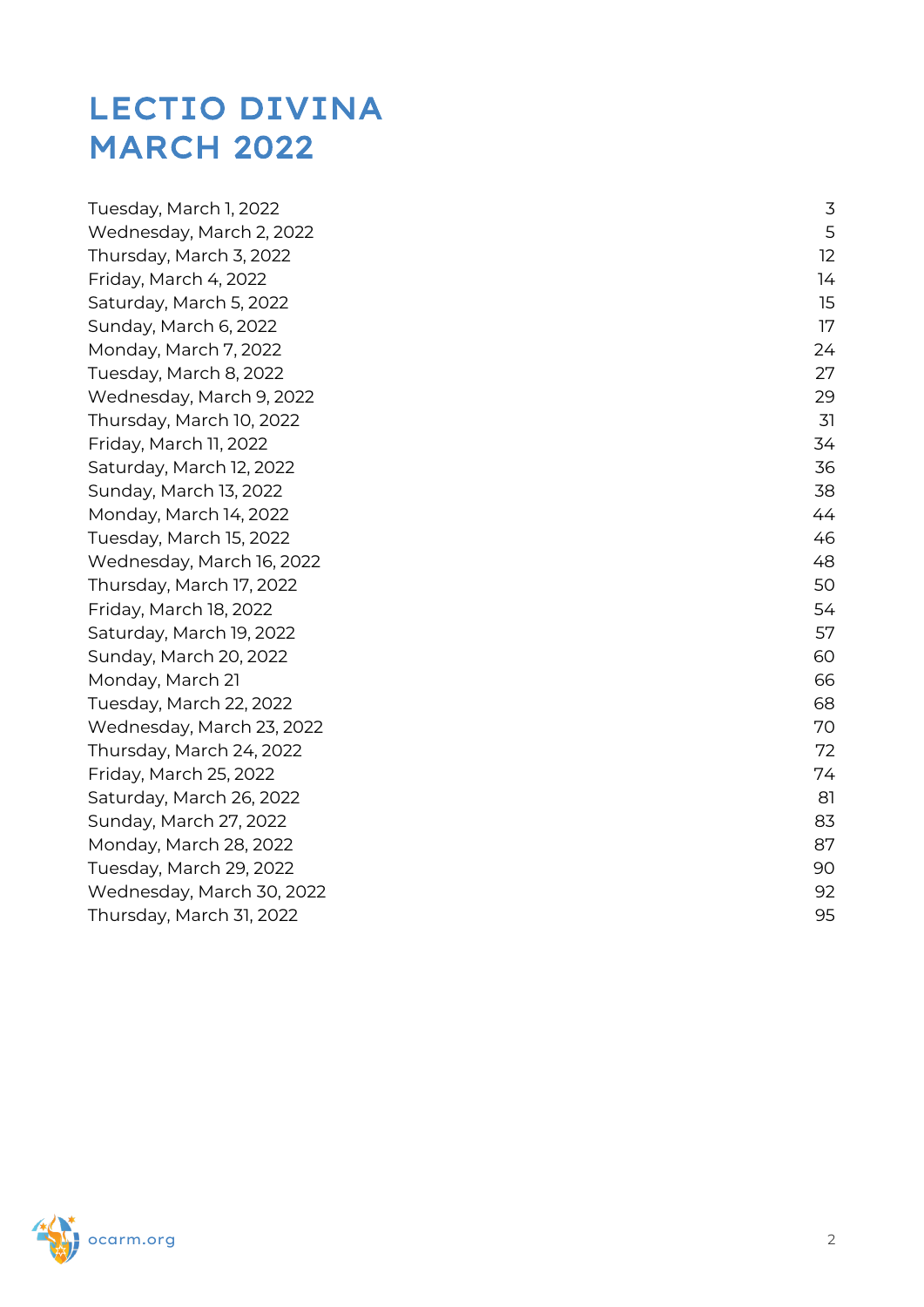# <span id="page-2-0"></span>Tuesday, March 1, 2022

*Ordinary Time*

# Opening Prayer

Lord,

guide the course of world events

and give Your Church the joy and peaceof serving You in freedom.

You live and reign with the Father and the Holy Spirit,one God, for ever and ever. Amen.

# Gospel Reading - Mark 10: 28-31

Peter began to say to Jesus, "We have given up everything and followed you." Jesus said, "Amen, I say to you, there is no one who has given up house or brothers or sistersor mother or father or children or lands for my sake and for the sake of the Gospel whowill not receive a hundred times more now in this present age: houses and brothers and sisters and mothers and children and lands, with persecutions, and eternal life in the age to come. But many that are first will be last, and the last will be first."

### Reflection

- In yesterday's Gospel, Jesus spoke about the conversation among the disciples about material goods: to get away from things, to sell everything, to give it to the poor and tofollow Jesus. Or rather, like Jesus, they should live in total gratuity, placing their own life in the hands of God, serving the brothers and sisters (Mk 10: 17-27). In today's Gospel, Jesus explains how this life of gratuity and service of those who abandon everything for Him, for Jesus and for the Gospel, should be (Mk 10: 28-31).
- Mark 10: 28-31: A hundred times as much, as well as persecutions too. Peter observes: "We have left everything and followed You". It is like saying: "We have done what the Lord asked of the young rich man. We have abandoned everything, and we have followed You. Explain to us how our life should be." Peter wants Jesus to explainmore of the new way of living in service and gratuity. The response from Jesus is beautiful, profound, and symbolic: "In truth there is no one who has left house, brothers,sisters, mother, father, children or land for My sake and for the sake of the Gospel whowill not receive a hundred times as much, houses, brothers, sisters, mothers, children and land, with persecutions too, now in the present time and in the world to come. Manywho are first will be last and the last, first". The type of life which springs from the giftof everything is an example of the Kingdom which Jesus wants to establish (a) to extendthe family and to create community; it increases a hundred times the number of brothersand sisters. (b) It produces the sharing of goods because all will have a hundred times more houses and land. Divine Providence incarnates itself and passes through the fraternal organization, where everything belongs to everyone

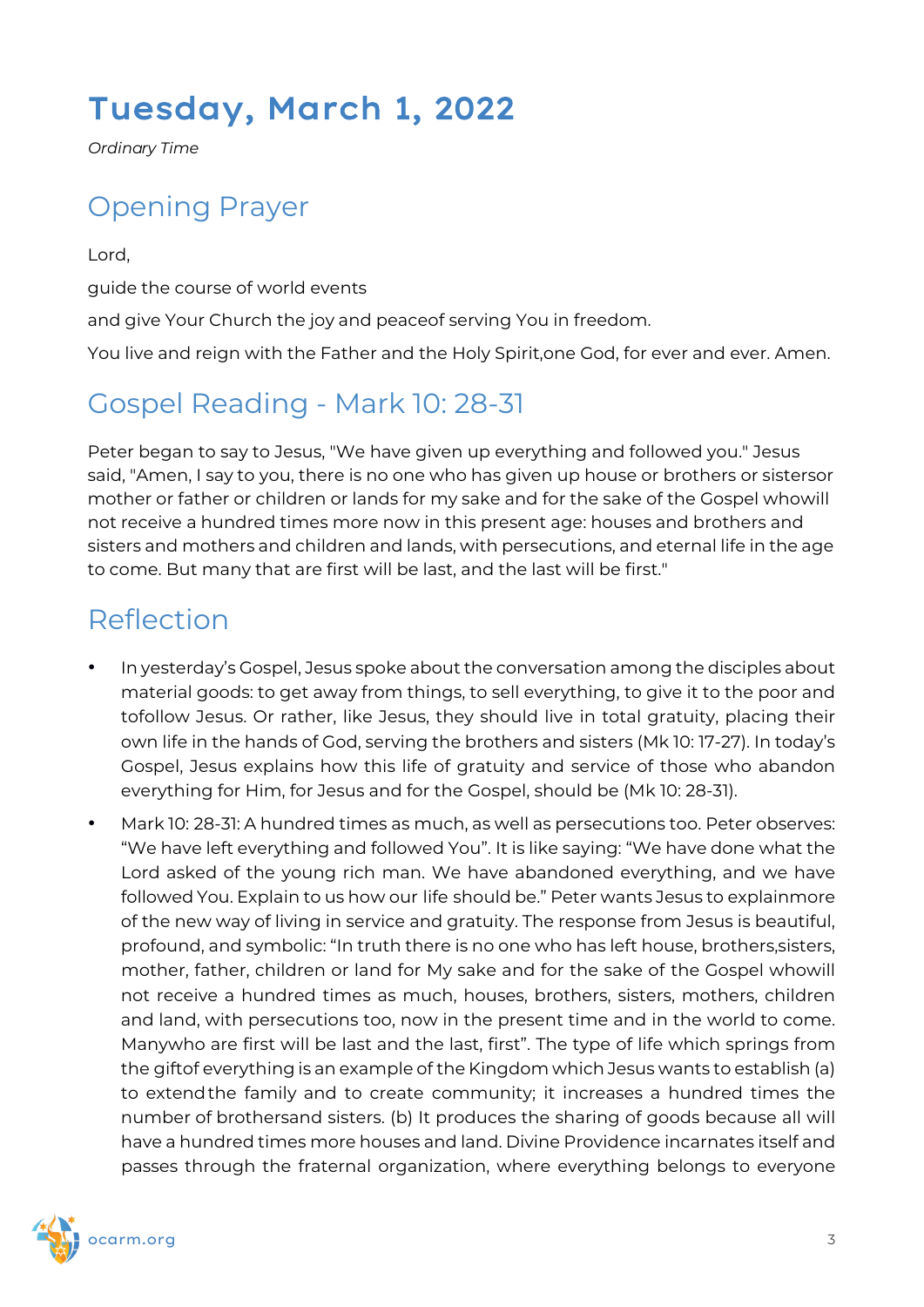and there are no longer persons who are in need. They put into practice the Law of God which asks, "that there be no poor among you" (Dt 15: 4-11). This was what the first Christians did (Acts 2: 42-45). It is the perfect living out of service and gratuity. (c) They should not expect any privilege in return, no security, no type of promotion. Rather, in this life they will haveall this, but with persecutions. Because in this world, organized on ego and the special interests of groups and people, those who want to live a gratuitous love and the gift of self will be crucified as Jesus was. (d) They will be persecuted in this world, but in thefuture world they will have eternal life, which the rich young man spoke about.

• Jesus is the choice of the poor. A two-fold slavery characterized the situation of the people of the time of Jesus: the slavery from the politics of Herod supported by the Roman Empire and maintained by a well-organized system of exploitation and repression, and the slavery of the official religion, maintained by the religious authorityof the time. This is why the clan, the family, the community, were all being disintegrated, and a great number of the people were excluded, marginalized, homeless, and having no place in religion or in society. This is why several movements arose which were seeking a new way of living in community: the Essene, the Pharisees, and later on, the Zealots. In the community of Jesus there was something new which made it different from other groups. It was the attitude toward the poor and the excluded. The communities of the Pharisees lived separated. The word "Pharisee" means "separated".They lived separated from impure people. Many Pharisees considered people ignorant and cursed (Jn 7: 49), and in sin (Jo 9: 34). Jesus and His community, on the contrary, lived together with these excluded persons who were considered impure: publicans, sinners, prostitutes, and lepers (Mk 2: 16; 1: 41; Lk 7: 37). Jesus recognizes the richnessand the values which the poor possess (Mt 11: 25-26; Lk 21: 1-4). He proclaims them blessed, because the Kingdom is theirs - it belongs to the poor (Lk 6: 20; Mt 5: 3). He defines His mission: "to proclaim the Good News to the poor" (Lk 4: 18). He himself lives as a poor person. He possesses nothing for Himself, not even a rock where to lay His head (Lk 9: 58). And to those who want to follow Him to share His life, He tells them to choose: God or money! (Mt 6: 24). He orders that they choose in favor of the poor! (Mk 10: 21). The poverty which characterized the life of Jesus and the disciples also characterized the mission. Contrary to other missionaries (Mt 23: 15), the disciplesof Jesus could take nothing with them, neither gold, nor money, nor two tunics, nor purse, nor sandals (Mt 10:9-10). They had to trust in the hospitality offered to them (Lk9: 4; 10: 5-6). If they would be accepted by the people, they should work like everybodyelse and live from what they would receive as wages for their work (Lk 10: 7-8). They should take care of the sick and those in need (Lk 10: 9; Mt 10: 8). Now they could tell the people: "The Kingdom of God is very near to you!" (Lk 10: 9).

### Personal questions

In your life, how do you practice as Peter did: "We have left everything and have followed you"?

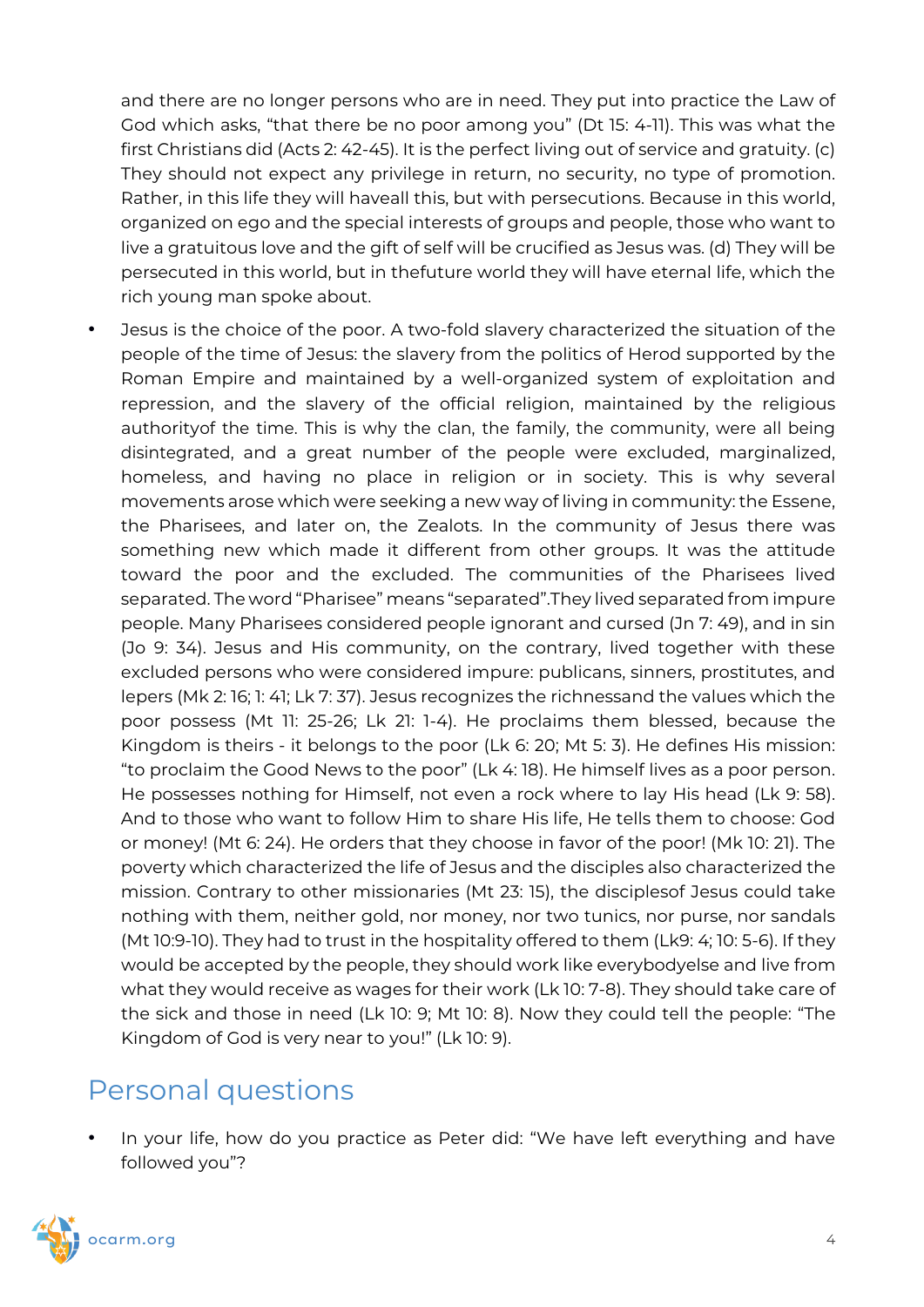- Gratuitous sharing, service, acceptance to the excluded, are signs of the Kingdom. What do I do to live this? When do I do it? Can there be more?
- Look inside. What is the real motivation? Is it from love, or for gain? Is it a "transaction," gaining extra "credits" for the next life? Is pride involved? Are there other reasons?
- Worldy wisdom teaches one has to be powerful, a "mover and shaker", to influence others. How does one influence others when they have given away everything and in the world's eyes are poor? At what point, or in what way, would one's poverty speak louder and be more influential?

# Concluding Prayer

The whole wide world has seenthe saving power of our God.

<span id="page-4-0"></span>Acclaim Yahweh, all the earth, burst into shouts of joy! (Ps 98: 3-4)

# Wednesday, March 2, 2022

*Ash Wednesday*

# Opening Prayer

Lord Jesus, send Your Spirit to help us to read the Scriptures with the same mind that You read them to the disciples on the way to Emmaus. In the light of the Word, written in the Bible, You helped them to discover the presence of God in the disturbing events of Your sentence and death. Thus, the cross that seemed to be the end of all hope became for them the source of life and of resurrection.

Create in us silence so that we may listen to Your voice in creation and in the Scriptures, in events and in people, above all in the poor and suffering. May Your word guide us so that we, too, like the two disciples on the way to Emmaus, may experience the forceof Your resurrection and witness to others that You are alive in our midst as source of fraternity, justice, and peace. We ask this of You, Jesus, Son of Mary, who revealed to us the Father and sent us Your Spirit. Amen.

## Gospel Reading: Matthew 6: 1-6, 16-18

#### **A key to the reading:**

The Gospel of Ash Wednesday is taken from the Sermon on the Mount and offers us help in understanding the practice of the three works of mercy: prayer, almsgiving and fasting and the way to spend the time of Lent well. The manner of practicing these three works has changed over the centuries, according to the culture and customs of people and their state of health. Old people today still remember when there was a strict and compulsory fast of forty days throughout Lent. In spite of changes in the practice of the works of mercy, there still is the human and Christian obligation (i) to share our goods

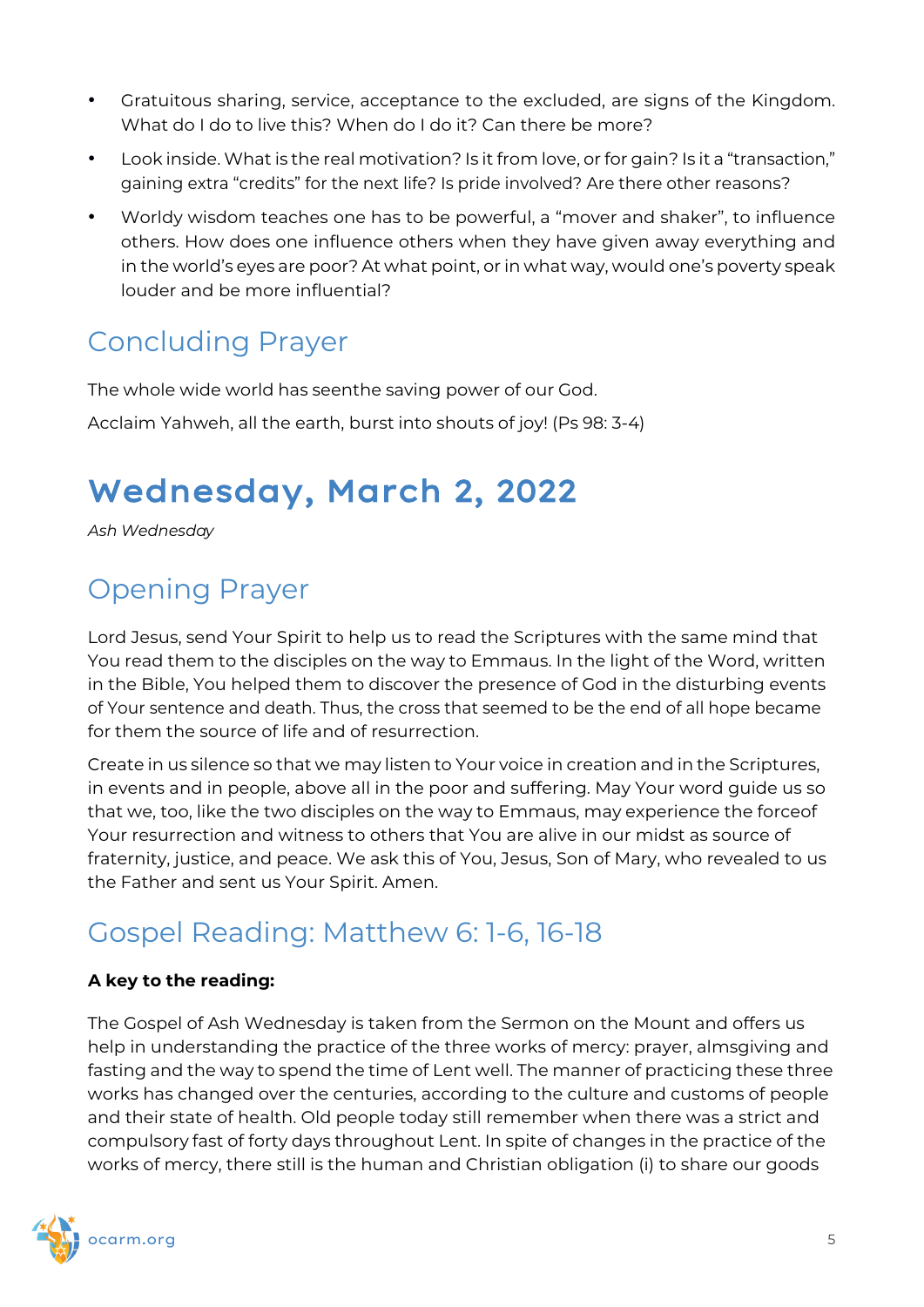with the poor (almsgiving), (ii) to live in contact with the Creator (prayer) and (iii) to be able to control our urges and desires (fasting). The words of Jesus on which we meditate can give us the necessary creativity to find new forms of living these three practices so important in the life of Christians.

#### **A division of the text to assist in the reading:**

- Matthew 6: 1: A general key to the understanding of the teaching that follows
- Matthew 6: 2: How not to go about almsgiving
- Matthew 6: 3-4: How to go about almsgiving
- Matthew 6: 5: How not to pray
- Matthew 6: 6: How to pray
- Matthew 6: 16: How not to fast
- Matthew 6: 17-18: How to fast

#### **Text:**

Jesus said to his disciples: "Take care not to perform righteous deeds in order that people may see them; otherwise, you will have no recompense from your heavenly Father. When you give alms, do not blow a trumpet before you, as the hypocrites do in the synagogues and in the streets to win the praise of others. Amen, I say to you, they have received their reward. But when you give alms, do not let your left hand know what your right is doing, so that your almsgiving may be secret. And your Father who sees in secret will repay you. "When you pray, do not be like the hypocrites, who love to stand and pray in the synagogues and on street corners so that others may see them. Amen, I say to you, they have received their reward. But when you pray, go to your inner room, close the door, and pray to your Father in secret. And your Father who sees in secret will repay you. "When you fast, do not look gloomy like the hypocrites. Theyneglect t ir appearance, so that they may appear to others to be fasting. Amen, I say he to you, they have received their reward. But when you fast, anoint your head and wash your face, so that you may not appear to be fasting, except to your Father who is hidden. And your Father who sees what is hidden will repay you."

# A Moment of Prayerful Silence

*so that the Word of God may penetrate and enlighten our life.*

## Some Questions

*to help us in our personal reflection.*

- What touched you or pleased you most in this text?
- What is the meaning of Jesus' initial warning?
- What does Jesus criticize and teach about almsgiving? Make a resume for yourself.

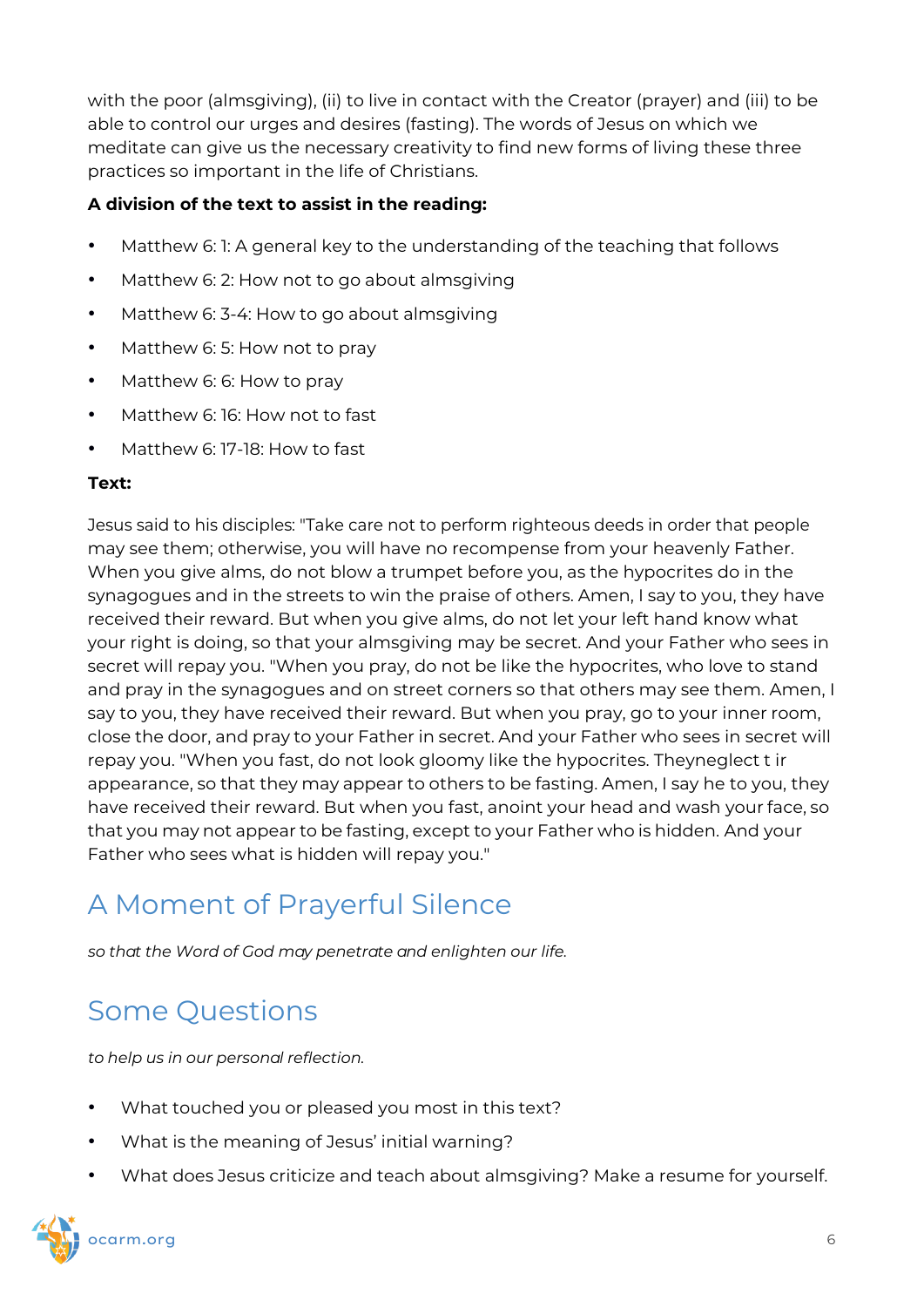- What does Jesus criticize and teach about prayer? Make a resume for yourself.
- What does Jesus criticize and teach about fasting? Make a resume for yourself.

# For Those Who Wish to Go Deeper

#### **The Context:**

Jesus speaks of three things: almsgiving (Mt 6: 1-6), prayer (Mt 6: 5-15) and fasting (Mt6: 16-18). These were the three works of mercy of the Jews. Jesus criticizes the fact thatthey practice these works to be seen by others (Mt 6: 1). He will not allow that the practice of justice and mercy be used as a means to social promotion within the community (Mt 6: 2, 5, 16). In the words of Jesus there comes to light a new kind of relationship with God that is revealed to us. He says, "Your Father who sees all that is done in secret will reward you" (Mt 6: 4)," Your Father knows what you need before you ask Him" (Mt 6: 8), "If you forgive others their failings, your heavenly Father will forgive you yours" (Mt 6: 14). Jesus presents us with a new way of approaching the heart of God. A meditation on His words concerning the works of mercy may help us discover this new way.

#### **A commentary on the text:**

• Matthew 6: 1: A general key to an understanding of the teaching that follows

Jesus says, "Be careful not to parade your uprightness in public to attract attention; otherwise, you will lose all reward from your Father in heaven." The justice referred to by Jesus is the place where God wants us to be. The way there is found in the Law of God. Jesus warns that it is not enough to observe the law so as to be praised by people.Earlier He had said, "For I tell you, if your uprightness does not surpass that of the scribes and Pharisees, you will never get into the kingdom of Heaven" (Mt 5: 26). In reading these words we must not only think of the Pharisees of Jesus time, but above all of the Pharisee that is dormant in each one of us. Had Joseph, Mary's spouse, followed the justice of the law of the Pharisees, he would have had to renounce Mary. But he was just (Mt 1: 19), and already possessed the new justice proclaimed by Jesus. That is why he broke the ancient law and saved Mary's and Jesus' lives. The new justiceproclaimed by Jesus rests on another foundation, springs from another source. We mustbuild our peace from the inside, not in what we do for God, but in what God does for us. This is the general key to an understanding of the teaching of Jesus on the works ofmercy. In what follows, Matthew applies this general principle to the practice of almsgiving, prayer and fasting. Didactically, he first expresses what must not be and then immediately teaches what should be.

• Matthew 6: 2: How not to go about almsgiving

The wrong way of giving alms, then and now, is that of doing it in public so as to be acknowledged and acclaimed by others. We often see on pews of churches the words: Gift of such-and-such a family. On television, politicians love to appear as great benefactors of humanity on occasions of inaugurations of public works at the service ofthe community. Jesus says, "Those who act thus have already had their reward."

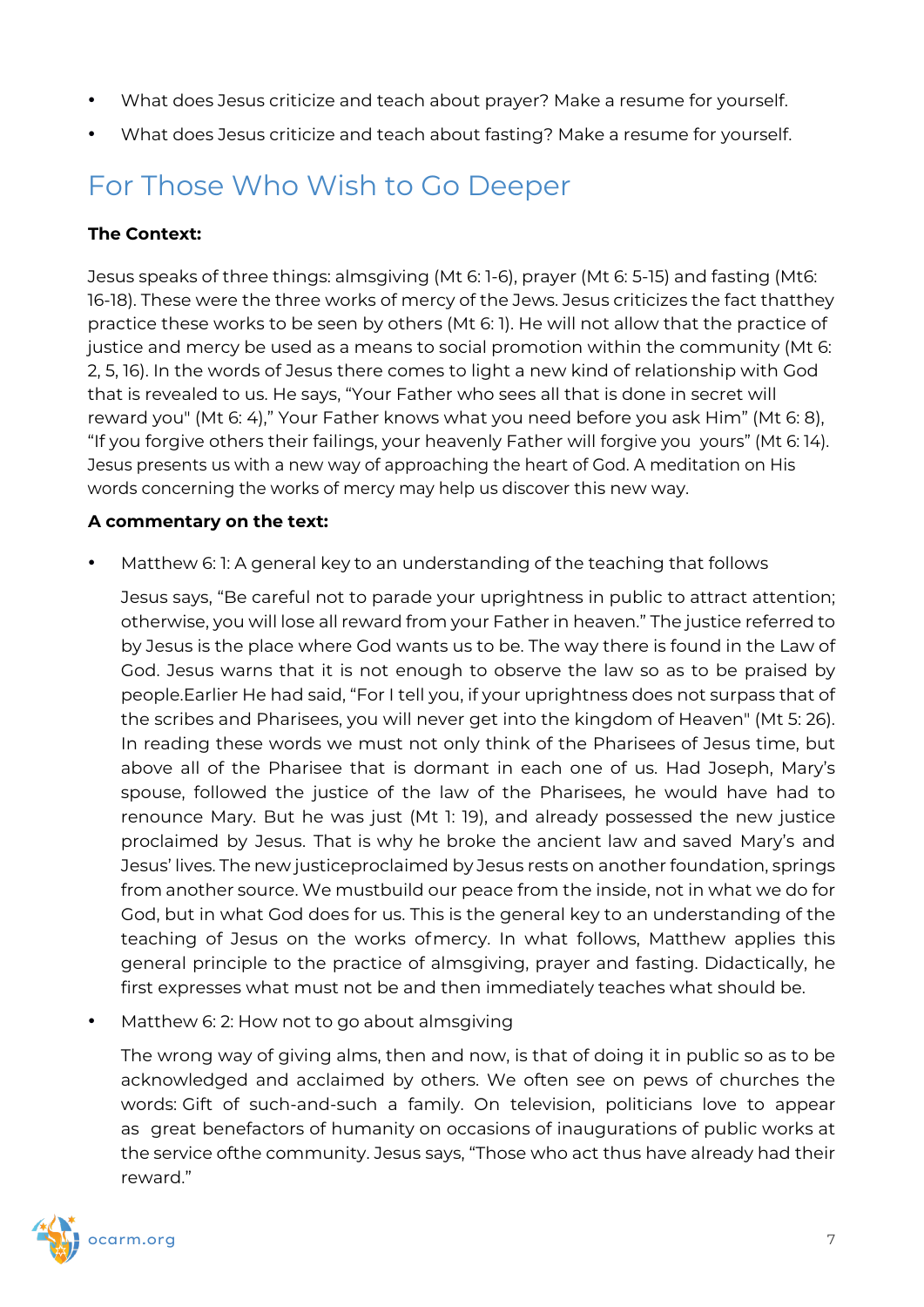Matthew 6: 3-4: How to go about almsgiving

The correct way of giving alms is this: Your left hand must not know what your right hand is doing! In other words, we must give alms in such a way that not even I must feel that I am doing something good that deserves a reward from God and praise from others. Almsgiving is an obligation. It is a way of sharing something that I have with those who have nothing. In a family, what belongs to one belongs to all. Jesus praises the example of the widow who gave of what was needed for herself (Mk 12: 44).

Matthew 6: 5: How not to pray

Speaking of the wrong way of praying, Jesus mentions some strange practices and customs of His day. When the trumpet sounded for morning, midday and evening prayer, there were those who sought to be in the middle of the road to pray solemnly with arms outstretched so as to be seen by all and thus be considered as pious people. Others took up extravagant poses in the synagogue so as to draw the attention of the community.

• Matthew 6: 6: How to pray

So as to leave no doubt, Jesus over-emphasizes the manner of praying. He says that wemust pray in secret, only before God the Father. No one will see you. Maybe before others you may even seem to be a person who does not pray. This does not matter! Evenof Jesus it was said, "He is not God!" That is because Jesus often prayed at night and did not care what others thought. What matters is to have one's conscience at peace andto know that God is the Father who welcomes me, not because of what I do for God orbecause of the satisfaction that I seek in the eyes of others, who appreciate me as one who is pious and prays.

• Matthew 6: 16: How not to fast

Jesus criticizes wrong practices concerning fasting. There were those who bore a sad face, did not wash, wore torn clothes, did not comb their hair, so that all could see thatthey were fasting in a perfect manner.

• Matthew 6: 17-18: How to fast

Jesus suggests the opposite: When you fast, put scent on your head, wash your face, sothat no one may know that you are fasting, only Your Father who is in heaven.

As we said earlier, it is a new manner of accessing the heart of God that is opening before our eyes. For our own interior peace, Jesus does not ask what we do for God, butwhat God does for us. Almsgiving, prayer and fasting are not currency to buy God's favor but are our response of gratitude for the love received and experienced.

#### **Further information:**

#### *The broader context of Matthew s Gospel*

Matthew's Gospel was written for a community of converted Jews who were experiencing a deep crisis of identity in relation to their past. After their conversion to

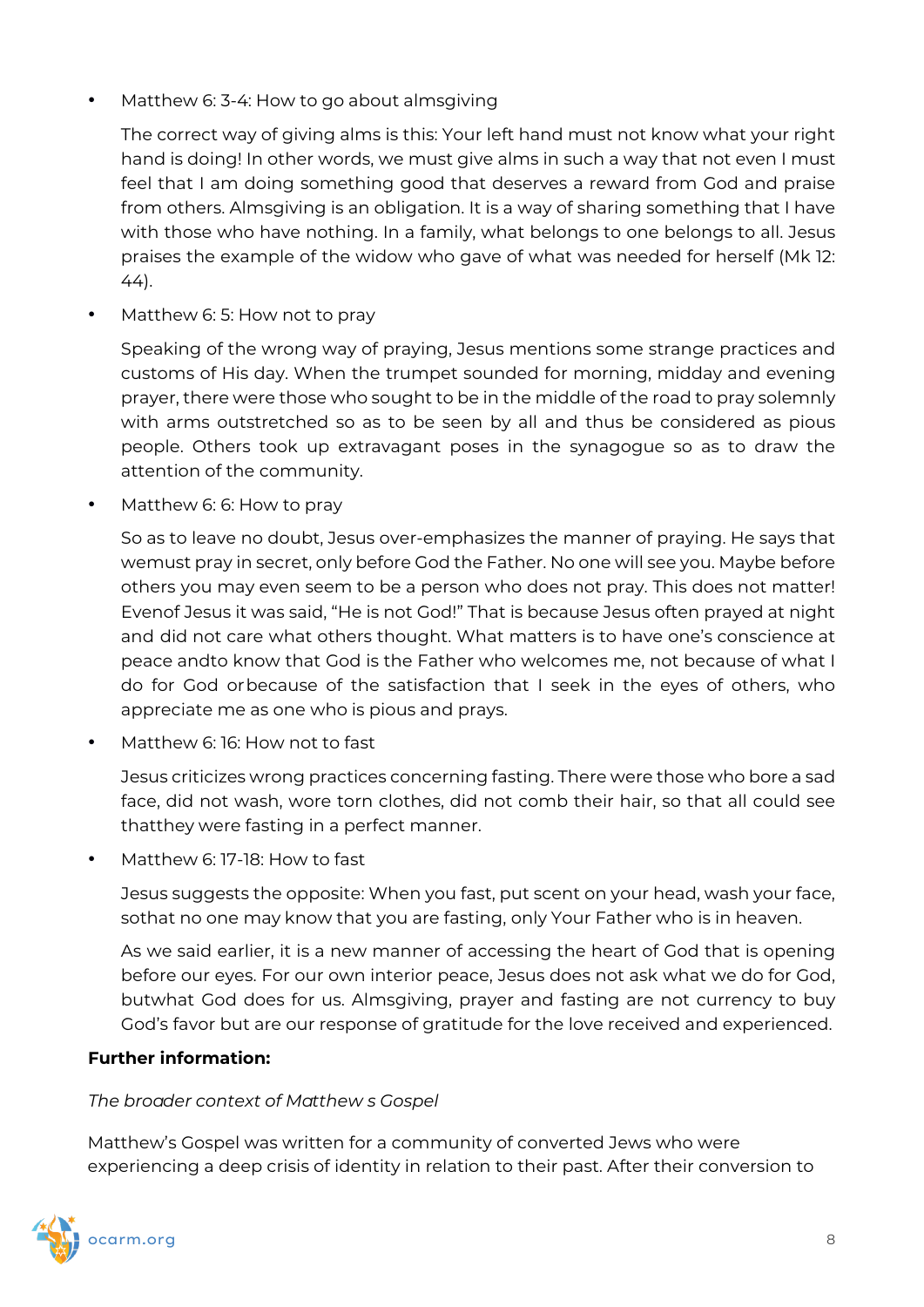Jesus, they continued to live according to their old traditions and frequented the synagogue, together with their relatives and friends, just as before. But they suffered because of the strong pressure from their Jewish friends who did not accept Jesus as theMessiah. This tension grew after the year 70 AD. When in 66 AD the revolt of the Jews against Rome broke out, two groups refused to take part, the Pharisees and the Jewish Christians. Both groups held that going against Rome had nothing to do with the coming of the Messiah, as some thought. After the destruction of Jerusalem by the Romans in the year 70, all the other Jewish groups disappeared. Only the Pharisees and the Jewish Christians remained. Both groups claimed to be the heirs of the promise of the prophets and, thus, the tension grew between brothers, because of the inheritance. The Phariseesreorganized the rest of the people and took an ever-stronger position against the Christians, who ended by being excommunicated from the synagogues. This excommunication rekindled the whole problem of identity. Now the Christians were officially and formally separated from the people of the promise. They could no longer frequent their synagogue, their rabbis. And they asked themselves, "Who are the real people of God: they or us? On whose side is God? Is Jesus really the Messiah?"

Thus, Matthew writes his Gospel (1) for this group of Christians, as a Gospel of consolation for those who had been excommunicated and persecuted by the Jews, helping them to overcome the trauma of breaking away; (2) as a Gospel of revelation, showing that Jesus is the true Messiah, the new Moses, who fulfills the promises; (3) asa Gospel of the new practice, showing how they must achieve true justice, greater than the justice of the Pharisees.

#### *A key to the Sermon on the Mount*

- The Sermon on the Mount is the first of five sermons in Matthew's Gospel. It describes the conditions that will allow a person to enter the Kingdom of God: the way in, the new reading of the law, the new way of looking at and practicing the works of mercy; the new way of living in community. In a word, in the Sermon on the Mount, Jesus communicates the new way of looking at the things of Life and the Kingdom. The following is a division that serves as a key to reading:
- Mt 5: 1-16: The way in
- Mt 5: 1-10: The eight Beatitudes help us to see where the kingdom is already present (among the poor and persecuted) and where it will be soon (among the other six groups).
- Mt 5: 12-16: Jesus addresses His words of consolation to His disciples and warns that anyone who lives the beatitudes will be persecuted (Mt 5:11-12), but his or her life will have meaning because he/she will be the salt of the earth (Mt 5:13) and the light of theworld (Mt 5: 14-16).
- Mt 5: 17-to-6: 18: The new relationship with God: A new Justice
- Mt 5: 17-48: The new justice must be greater than that of the Pharisees

Jesus radicalizes the law, that is, He brings it back to its roots, to its main and ultimate purpose which is to serve life, justice, love and truth. The commandments of the law point to a new way of life, avoided by the Pharisees (Mt 5: 17-20).

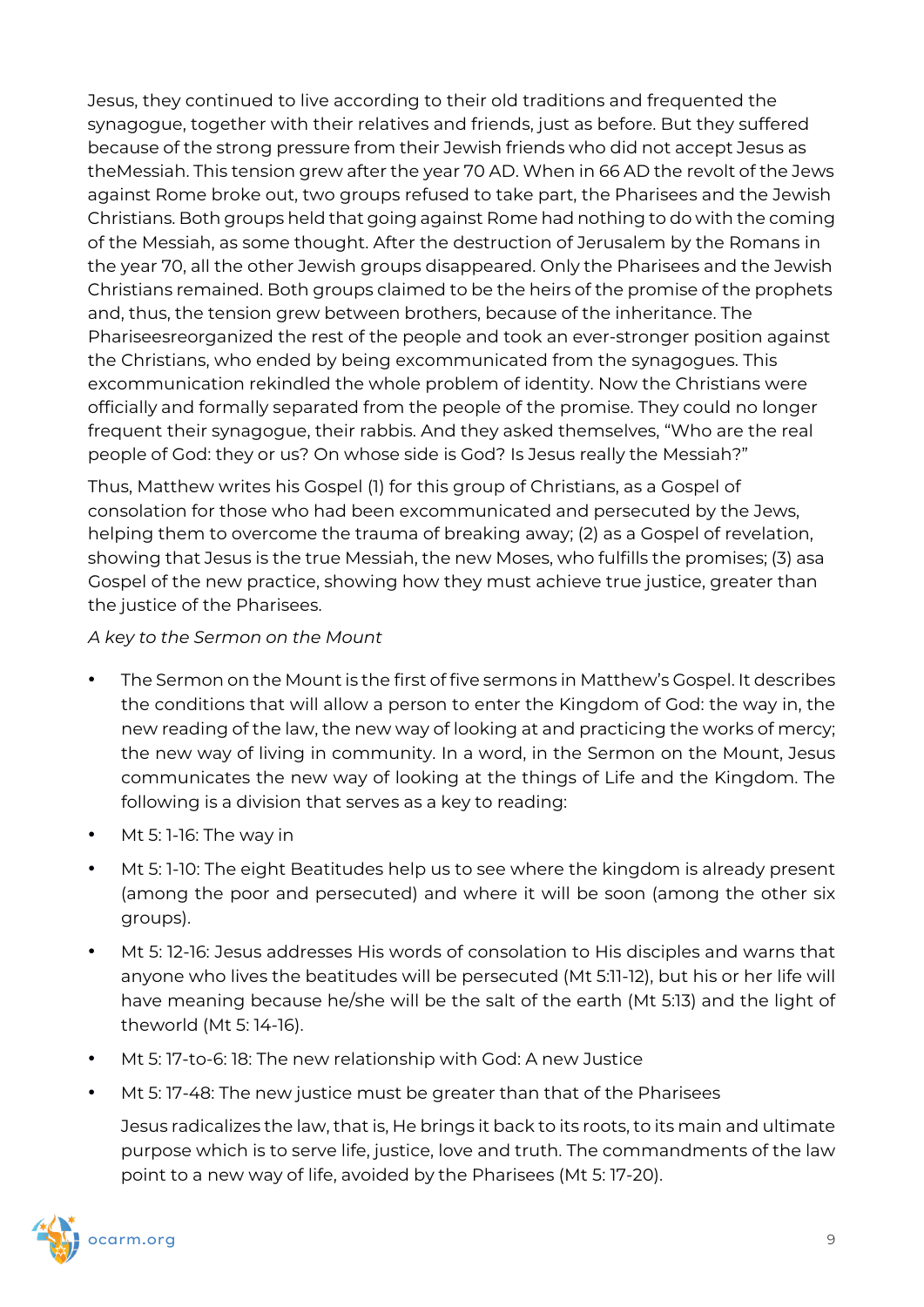Jesus immediately presents various examples as to how the commandments of the Lawof God given to Moses are to be understood: "of old it was said, but I say to you" (Mt 5: 21-48)

- Mt 6: 1-18: The new justice must not seek reward or merit (This is the Gospel of this Ash Wednesday).
- Mt 6: 19-34: The new relationship to the goods of this world: a new vision of creation

Jesus comes to grips with the primary needs of life: food, clothing, house and health. This is the part of life that causes most anxiety in people. Jesus teaches how to relate tomaterial goods and to the riches of the world: do not accumulate goods (Mt 6: 19- 21); do not look at the world with sad eyes (Mt 6: 22-23); do not serve God and money at thesame time (Mt 6: 24); do not worry about food and drink (Mt 6: 23-34).

• Mt 7: 1-29: The new relationship with people: a new life in community

Do not seek the straw in your brother's eye (Mt 7: 1-5); do not cast pearls before swine (Mt 7: 6); Do not be afraid of asking for things from God (Mt 7: 7-11); observe the golden rule (Mt 7: 12); seek the narrow and difficult path (Mt 7: 13-14); be wary of false prophets (Mt 7: 15-20); do not just talk but do (Mt 7: 21-23); the community built on these principles will stand in spite of raging storms (Mt 7: 24-27). The outcome of these words is a new awareness in the face of the scribes and doctors (Mt 7: 28-29).

# Prayer in a Psalm: Psalm 40 (39)

Proclaiming the great justice of GodI waited, I waited for Yahweh,

then He stooped to me and heard my cry for help.He pulled me up from the seething chasm,

from the mud of the mire.He set my feet on rock,

and made my footsteps firm.

He put a fresh song in my mouth,praise of our God.

Many will be awestruck at the sight,

and will put their trust in Yahweh.

How blessed are those who put their trust in Yahweh,who have not sided with rebels

and those who have gone astray in falsehood.How much You have done, Yahweh, my God

Your wonders, Your plans for us -- You have no equal.I will proclaim and speak of them; they are beyond number.

You wanted no sacrifice or cereal offering,but You gave me an open ear,

You did not ask for burnt offering or sacrifice for sin;then I said, "Here I am, I am coming."

In the scroll of the book, it is written of me,my delight is to do Your will;

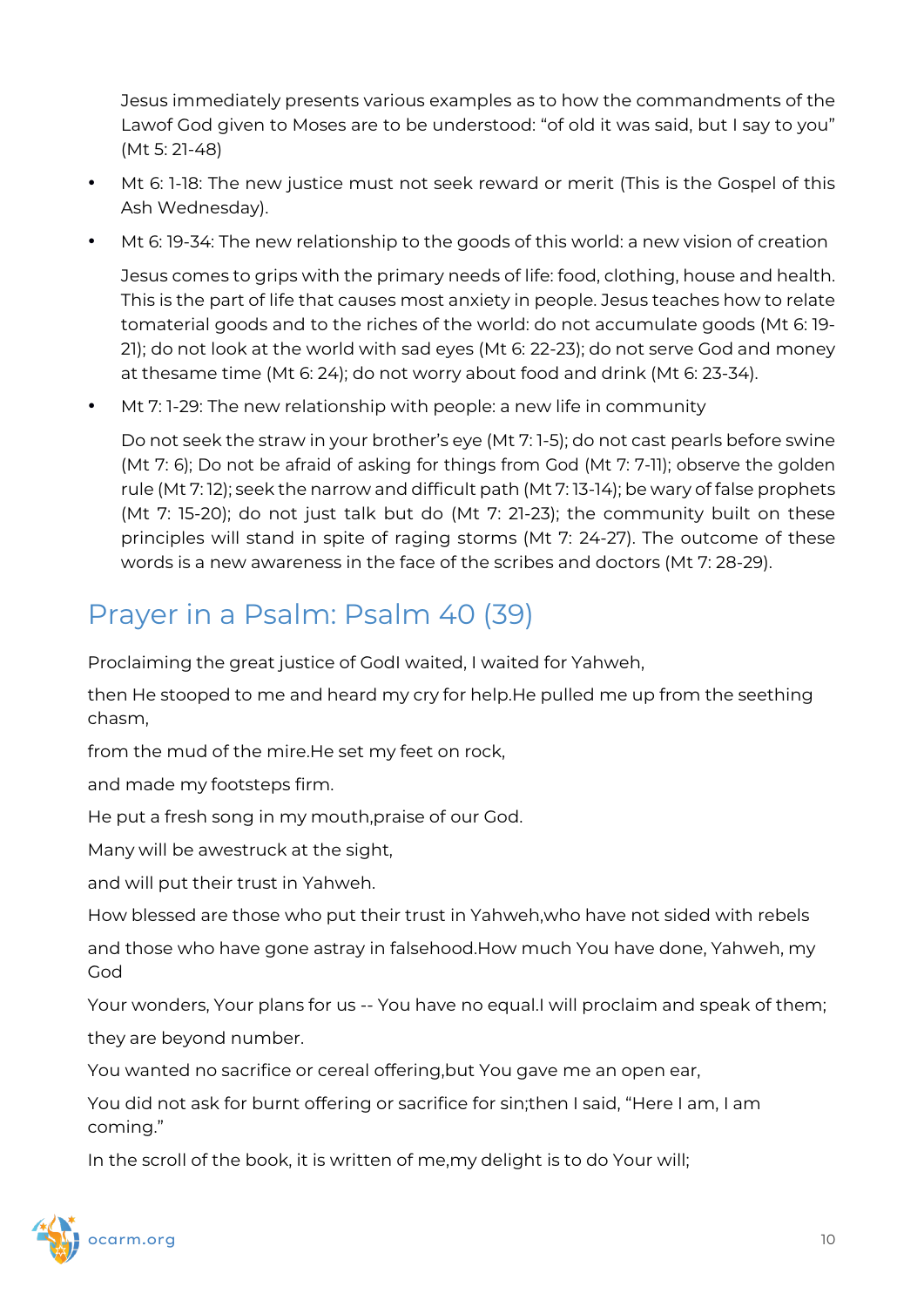Your law, my God, is deep in my heart.

I proclaimed the saving justice of Yahweh in the great assembly.See, I will not hold my tongue,

as You well know.

I have not kept Your saving justice locked in the depths of my heart but have spoken of Your constancy and saving help.

I have made no secret of Your faithful and steadfast love,in the great assembly.

You, Yahweh, have not withheld Your tenderness from me; Your faithful and steadfast love will always guard me.

For troubles surround me, until they are beyond number; my sins have overtaken me;

I cannot see my way.

They outnumber the hairs of my head,and my heart fails me.

Be pleased, Yahweh, to rescue me, Yahweh, come quickly and help me!

Shame and dismay to all who seek to take my life.Back with them,

let them be humiliated who delight in my misfortunes.Let them be aghast with shame,

those who say to me, "Aha, aha!"

But joy and happiness in You to all who seek You!Let them ceaselessly cry,

"Great is Yahweh" who love Your saving power.Poor and needy as I am,

the Lord has me in mind.

You, my helper, my Savior, my God, do not delay.

### Final Prayer

<span id="page-10-0"></span>Lord Jesus, we thank for the word that has enabled us to understand better the will of the Father. May Your Spirit enlighten our actions and grant us the strength to practice what Your Word has revealed to us. May we, like Mary, Your mother, not only listen to but also practice the Word. You who live and reign with the Father in the unity of theHoly Spirit forever and ever. Amen.

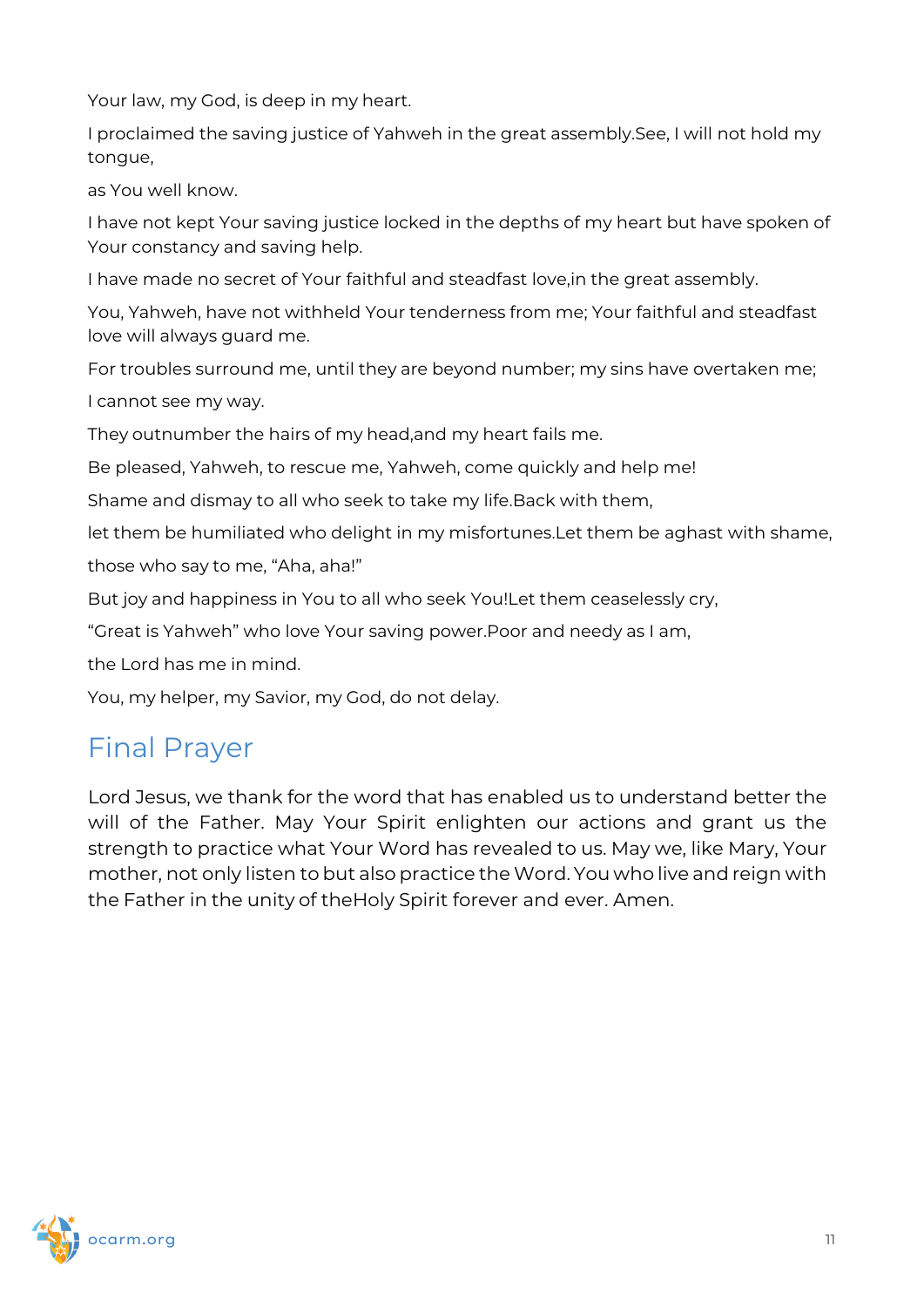# Thursday, March 3, 2022

*Season of Lent*

# Opening Prayer

Lord our God, You love us and You invite us to share in Your own life and joy,through a personal decision. Help us to choose You and lifeand to remain ever loyal to this basic option by the power of Jesus Christ, Your Son, who was loyal to You and to us, now and forever.

# Gospel Reading - Luke 9: 22-25

Jesus said to his disciples: "The Son of Man must suffer greatly and be rejected by the elders, the chief priests, and the scribes, and be killed and on the third day be raised." Then he said to all, "If anyone wishes to come after me, he must deny himself and take up his cross daily and follow me. For whoever wishes to save his life will lose it, but whoever loses his life for my sake will save it. What profit is there for one to gain the whole world yet lose or forfeit himself?"

### Reflection

Yesterday we entered into the season of Lent. Up until now the daily Liturgy followed the Gospel of Mark, step by step. Beginning yesterday until Easter, the sequence of the readings of the day will be dictated by the ancient tradition of Lent and of preparation for Easter. From the very first day, the perspective is that of the Passion, Death and Resurrection and of the meaning which this mystery has for our life. This is what is proposed in the rather brief text of today's Gospel. The text speaks of the Passion, Death and Resurrection of Jesus and affirms that the following of Jesus presupposes that we carry our cross after Jesus.

Before, in Luke 9: 18-21, Jesus asks, "Who do the crowds say that I am?" They answered giving different opinions: John the Baptist, Elijah or one of the ancient prophets. After having heard the opinions of others, Jesus asks, "Who do you say I am?" Peter answers, "The Christ of God!" that is, the Lord is the one awaited by the people! Jesus agrees with Peter, but He orders and charges them not to say this to anyone. Why did Jesus forbid this? Because at that time everybody was expecting the Messiah, but each one according to his own mind: some as king, others as priest, doctor, warrior, judge, or prophet! Jesus thinks in a different way. He identifies Himself with the Messiah, servant and suffering, announced by Isaiah (42: 1-9; 52: 13-53: 12)

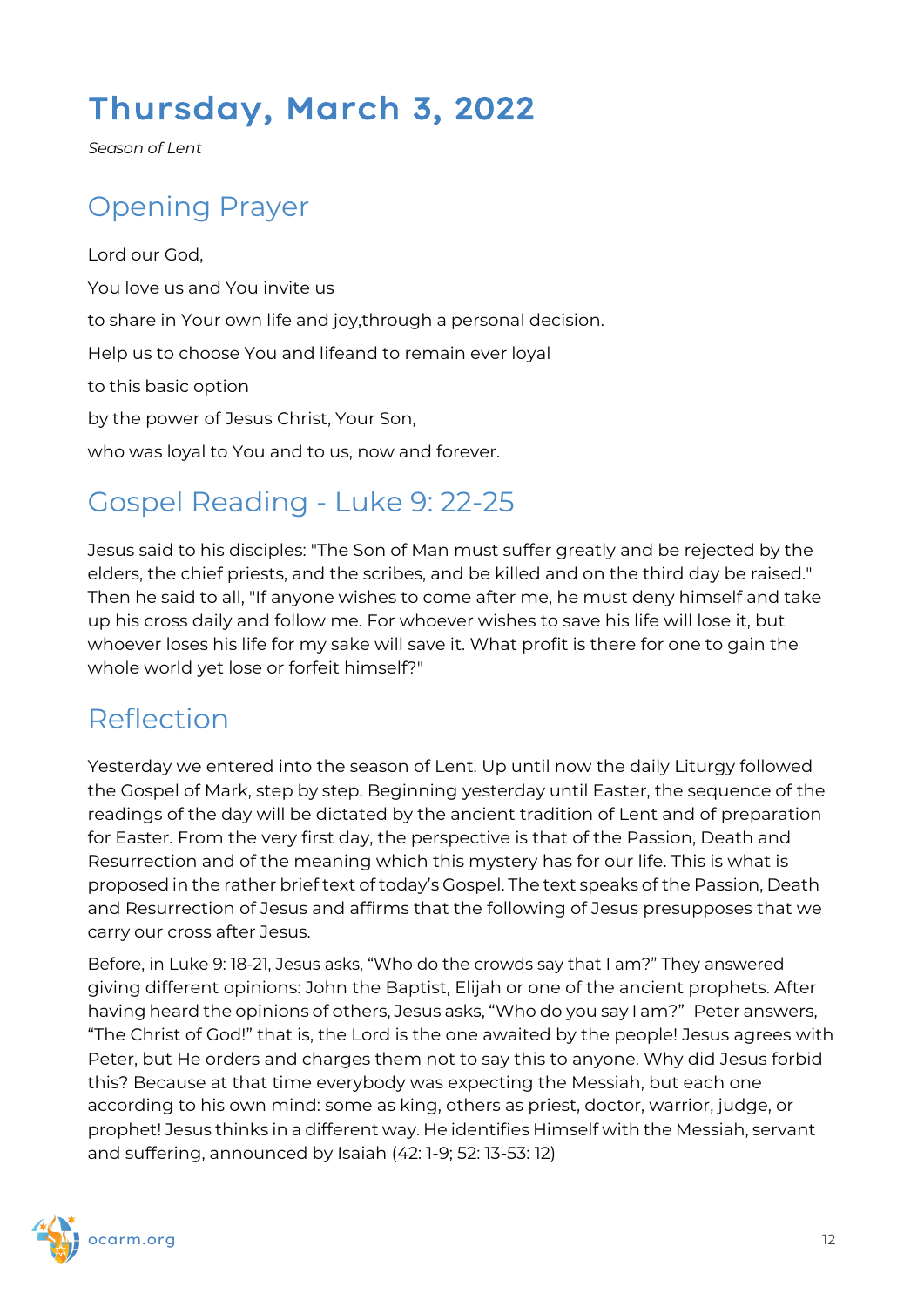The first announcement of the Passion. Jesus begins to teach that He is the Messiah, the Servant and affirms that, as Messiah, the Servant announced by Isaiah, soon He will be put to death in the carrying out of His mission of justice (Is 49: 4-9; 53: 1-12). Luke usually follows the Gospel of Mark, but here he omits the reaction of Peter, who advised Jesus against or tried to dissuade Him from thinking of the suffering Messiah and he also omits the hard response: "Far from me, Satan! Because you do not think as God, but as men!" Satan is a Hebrew word which means accuser, the one who draws others far away from the path of God. Jesus does not allow Peter to get Him away from His mission.

Conditions to follow Jesus. Jesus draws conclusions valid even until now: "If anyone wants to follow Me, let him deny himself, take up his cross every day and follow Me."At that time the cross was the death penalty which the Roman Empire gave to marginalized criminals. To take up the cross and to carry it following Jesus was the same as accepting to be marginalized by the unjust system which legitimized injustices. It was the same as to break away from the system. As St. Paul says in the letter to the Galatians, "The world has been crucified for Me and I to the world" (Gal 6: 14). The cross is not fatalism, neither is it an exigency from the Father. The Cross is the consequence of the commitment freely assumed by Jesus to reveal the Good News thatGod is Father, and that, therefore, we all should be accepted and treated as brothers andsisters. Because of this revolutionary announcement, He was persecuted, and He was not afraid to deliver His own life. There is no greater proof of love than to give one's life for one's brother or sister.

### Personal Questions

- Everybody was waiting for the Messiah, each one in his/her own way. Which is the Messiah whom I await and whom people today await?
- The condition to follow Jesus is the cross. How do I react before the crosses of life?

## Concluding Prayer

How blessed is anyone who rejects the advice of the wickedand does not take a stand in the path that sinners tread,

nor a seat in company with cynics,

but who delights in the law of Yahweh

<span id="page-12-0"></span>and murmurs His law day and night. (Ps 1: 1-2)

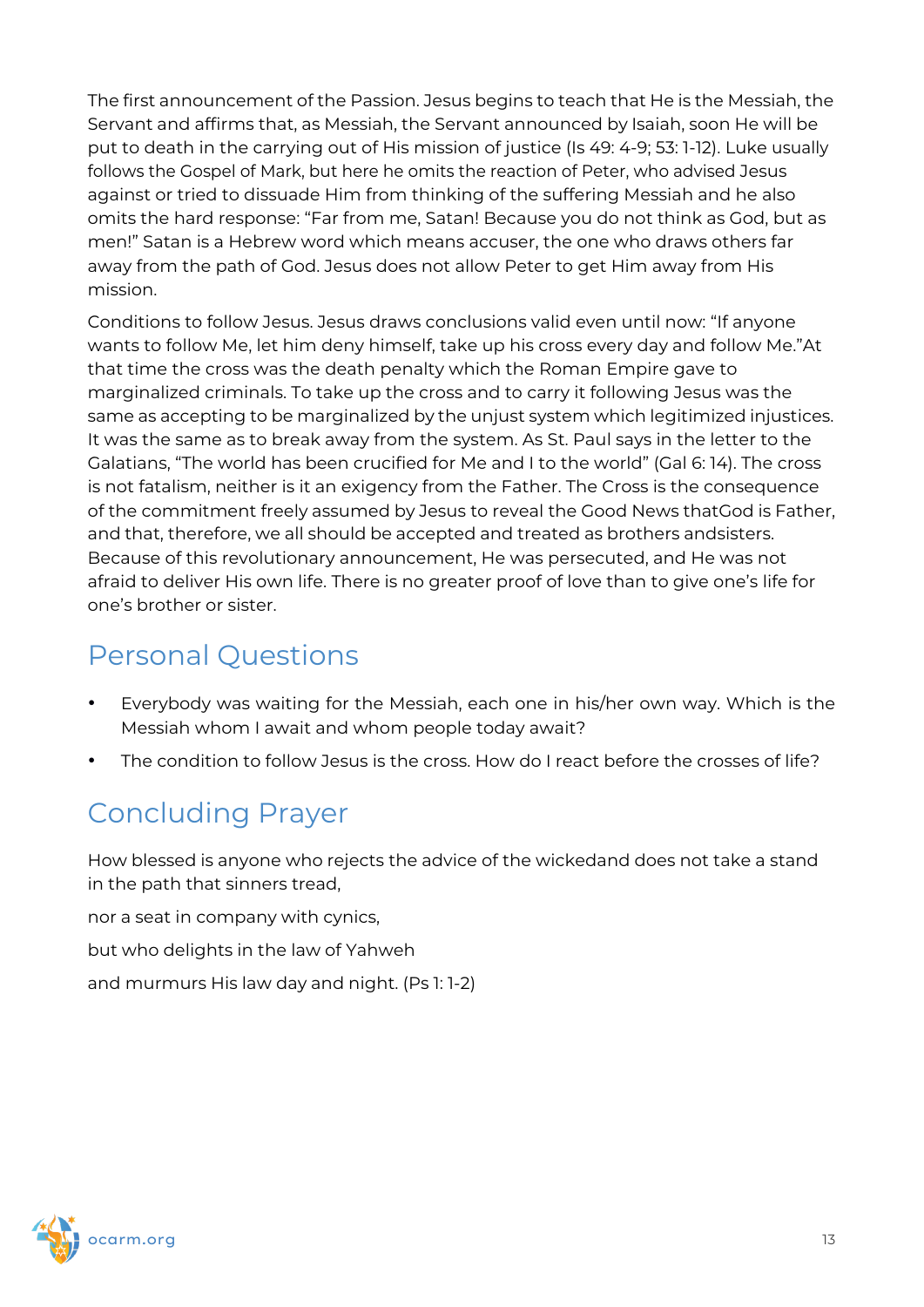# Friday, March 4, 2022

*Season of Lent*

# Opening Prayer

Lord of the Covenant,

we have not to fear Your judgment if like You we become rich in mercy and full of compassion for our neighbor. May we not only know that You ask us but practice with sincere hearts to share our food with the hungry and to loosen the bonds of injustice, that through us Your light may shine and Your healing spread far and wide. Be with us in Your goodness.

We ask this through Christ our Lord.

### Gospel Reading - Matthew 9: 14-15

The disciples of John approached Jesus and said, "Why do we and the Pharisees fast much, but your disciples do not fast?" Jesus answered them, "Can the wedding guests mourn as long as the bridegroom is with them? The days will come when the bridegroom is taken away from them, and then they will fast."

### Reflection

Today's Gospel is a brief version of the Gospel which we already meditated on in January, when the same theme of fasting was proposed to us (Mk 2: 18-22), but there isa small difference. Today, the Liturgy omits the whole discourse of the new piece of cloth on an old cloak and the new wine in an old skin (Mt 9: 16-17) and concentrates its attention on fasting.

Jesus does not insist on the practice of fasting. Fasting is a very ancient practice and done in almost all religions. Jesus Himself practiced it during the forty days (Mt 4: 2). But He did not insist His disciples do the same. He leaves them free. For this reason, the disciples of John the Baptist and of the Pharisees, who were obliged to fast, want to know why Jesus does not insist on fasting.

While the bridegroom is with them, they do not need to fast. Jesus responds with a comparison. When the bridegroom is with the friends of the spouse, that is, during the wedding feast, it is not necessary for them to fast. Jesus considers Himself the spouse. The disciples are the friends of the spouse. The time which Jesus is with the disciples is the wedding feast. The day will come in which the spouse will no longer be there. Then, they can fast if they so desire. In this phrase Jesus refers to His death. He knows and He becomes aware that if He continues along this path of freedom the religious authority will want to kill Him.

Fasting and abstinence from meat are universal practices. The Muslims have fasting during Ramadan, during which they don't eat until the rising of the sun. For diverse

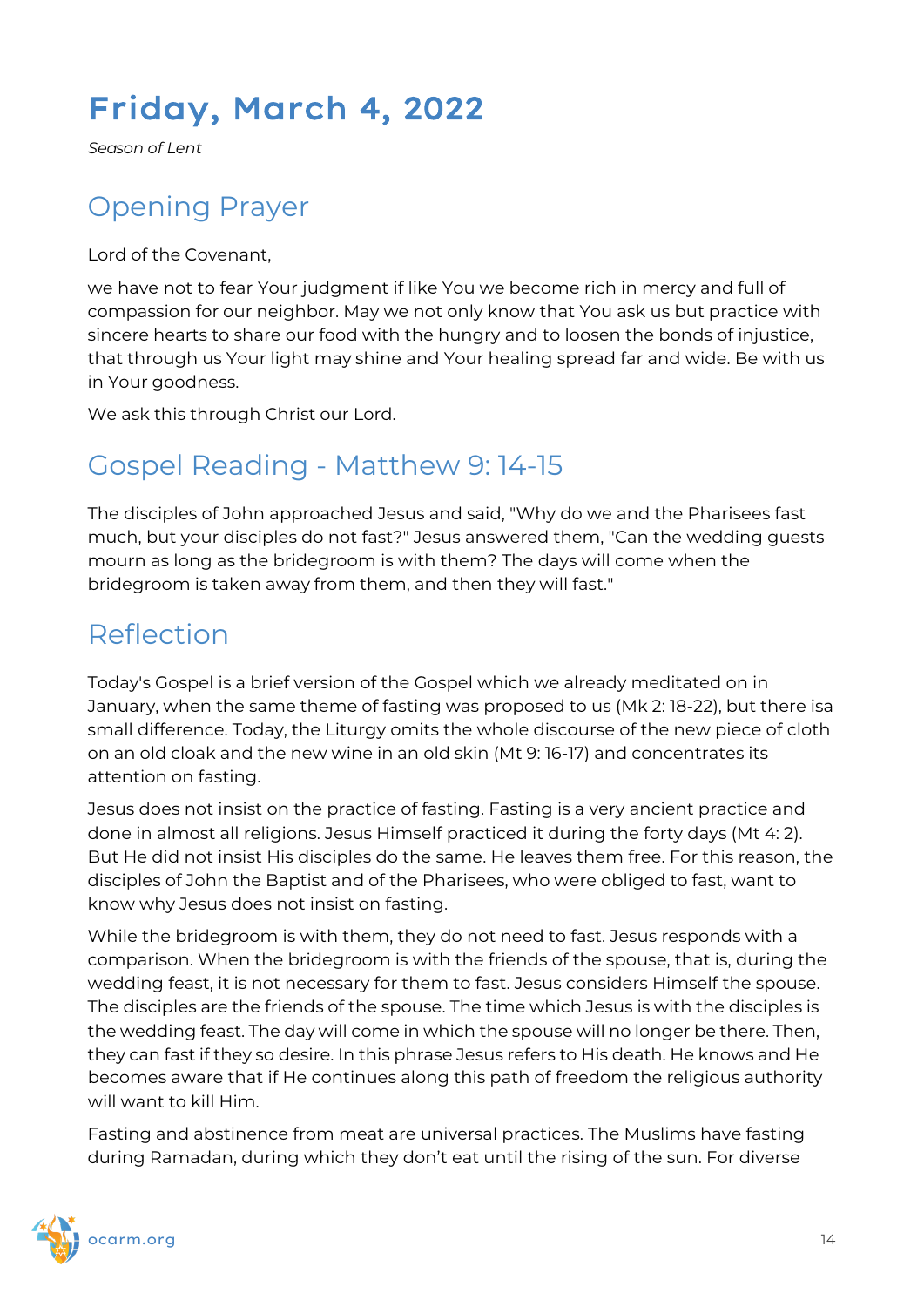reasons, people impose upon themselves some form of fasting. Fasting is an important means to control oneself and this exists in almost all religions. It is also appreciated by those who are health conscious.

The Bible has many references to fasting. It was a way of making penance and of attaining conversion. Through the practice of fasting, Christians imitated Jesus who fasted for forty days. Fasting helps to attain the freedom of mind, self-control, and perhaps a critical vision of reality. It is an instrument to free our mind and not allow one to be transported by any breeze. It is a means to take better care of health. Fasting can be a form of identification with the poor who are obliged to fast the whole year and eat meat very rarely. There are also those who fast in order to protest.

Even if fasting and abstinence are no longer observed today, the basic objective of this practice continues to remain unchanged and is a force which should animate our life: to participate in the Passion, Death and Resurrection of Jesus. Surrender one's own life in order to be able to possess it in God. Become aware or conscious of the fact that the commitment to the Gospel is a one-way journey, without returning, which demands losing one's life in order to be able to possess and find all things in full liberty.

## Personal Questions

- What form of fasting do you practice? And if you do not practice any, what is the form which you could practice?
- How can fasting help me to better prepare for the celebration of Easter?

### Concluding Prayer

Have mercy on me, O God, in Your faithful love, in Your great tenderness wipe away my offenses; wash me clean from my guilt, purify me from my sin. (Ps 51: 1-2)

# <span id="page-14-0"></span>Saturday, March 5, 2022

*Season of Lent*

## Opening Prayer

Lord our God, merciful Father, when You call us to repentance,you want us to turn to people and to build up peace and justice among us all. According to Your promise, let us become, with Your strength,

lights for those in darkness,water for those who thirst, re-builders of hope and happiness for all.

May we thus become living signsof Your love and loyalty, for You are our God for ever.

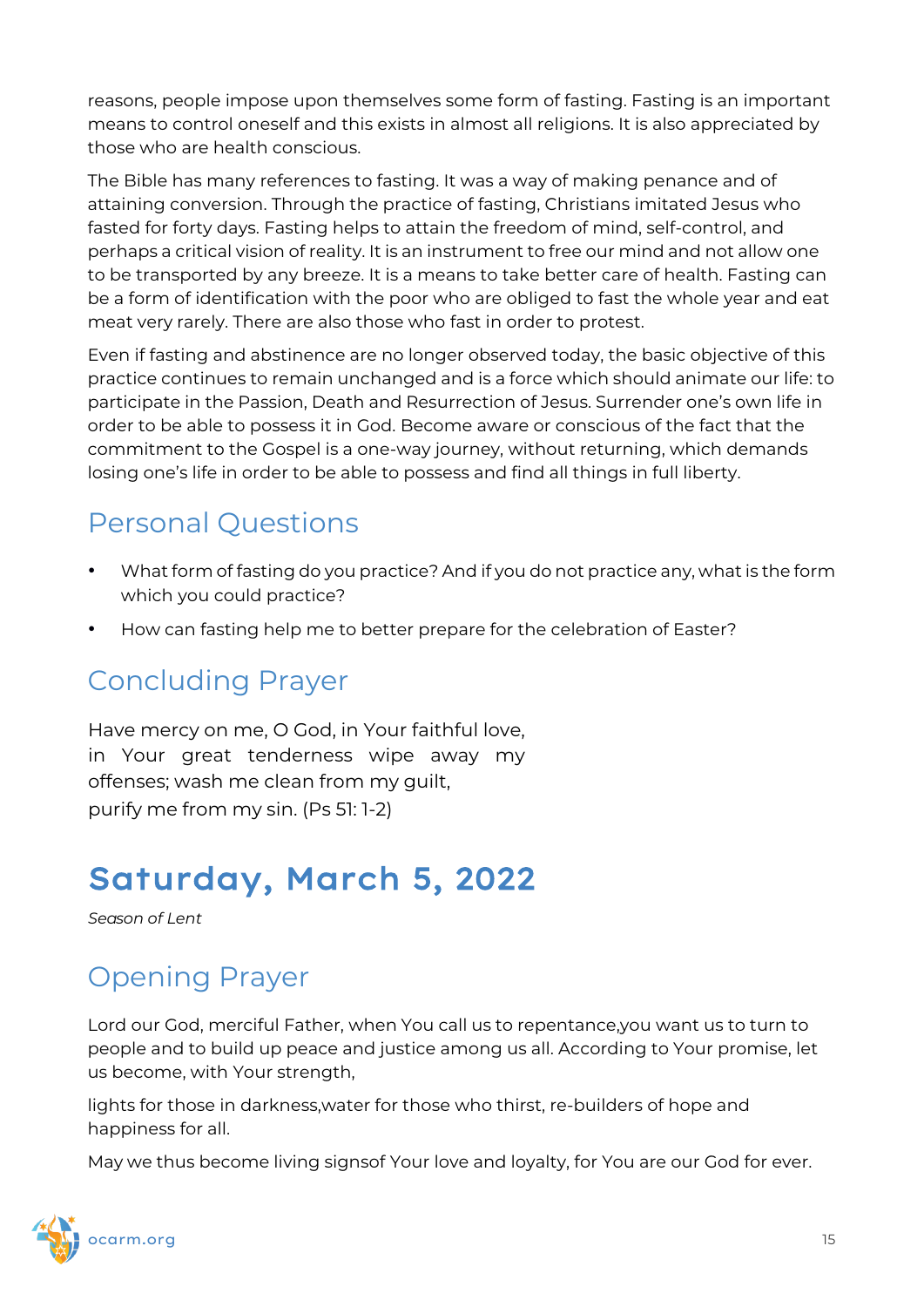# Gospel Reading - Luke 5: 27-32

Jesus saw a tax collector named Levi sitting at the customs post. He said to him, "Follow me." And leaving everything behind, he got up and followed him. Then Levi gave a great banquet for him in his house, and a large crowd of tax collectors and others were at table with them. The Pharisees and their scribes complained to his disciples, saying, "Why do you eat and drink with tax collectors and sinners?" Jesus said to them in reply, "Those who are healthy do not need a physician, but the sick do. I have not come to call the righteous to repentance but sinners."

### Reflection

Today s Gospel presents the same theme which we reflected upon in January in the Gospel of Mark (Mk 2: 13-17). This time, it is only the Gospel of Luke which speaks and the text is much shorter, concentrating its attention on the principal supper which isthe call and conversion of Levi, and what the conversion implies for us who are enteringinto the time of Lent.

Jesus calls a sinner to be His disciple. Jesus calls Levi, a tax collector, and he immediately left everything, follows Jesus, and begins to form part of the group of the disciples. Luke says that Levi had prepared a great banquet in his house. In the Gospel of Mark, it seemed that the banquet was in Jesus' house. What is important here is the insistence on the communion of Jesus with sinners, around the table, which was a forbidden thing.

Jesus did not come for the just, but for sinners. This gesture of Jesus causes great anger among the religious authorities. It was forbidden to sit at table with tax collectors and sinners, because to sit at table with someone meant to treat him as a brother! With His way of doing things, Jesus was accepting the excluded and was treating them as brothers of the same family of God. Instead of speaking directly with Jesus, the of the Pharisees speak with the disciples: Why do You eat and drink with tax collectors and sinners? Jesus answers: It is not those that are well who need the doctor; I have come to call notthe upright, but sinners, to repentance! His consciousness of His mission helps Jesus tofind the response to indicate the way for the announcement of the Good News of God. He has come to unite the dispersed people, to reintegrate those who are excluded, to reveal that God is not a severe judge who condemns and expels, but rather He is Father who accepts and embraces.

### Personal Questions

- Jesus accepts and includes people. What is my way of accepting people?
- Jesus' gesture reveals the experience that He has of God the Father. What is the imageof God which I bear and express to others through my behavior?

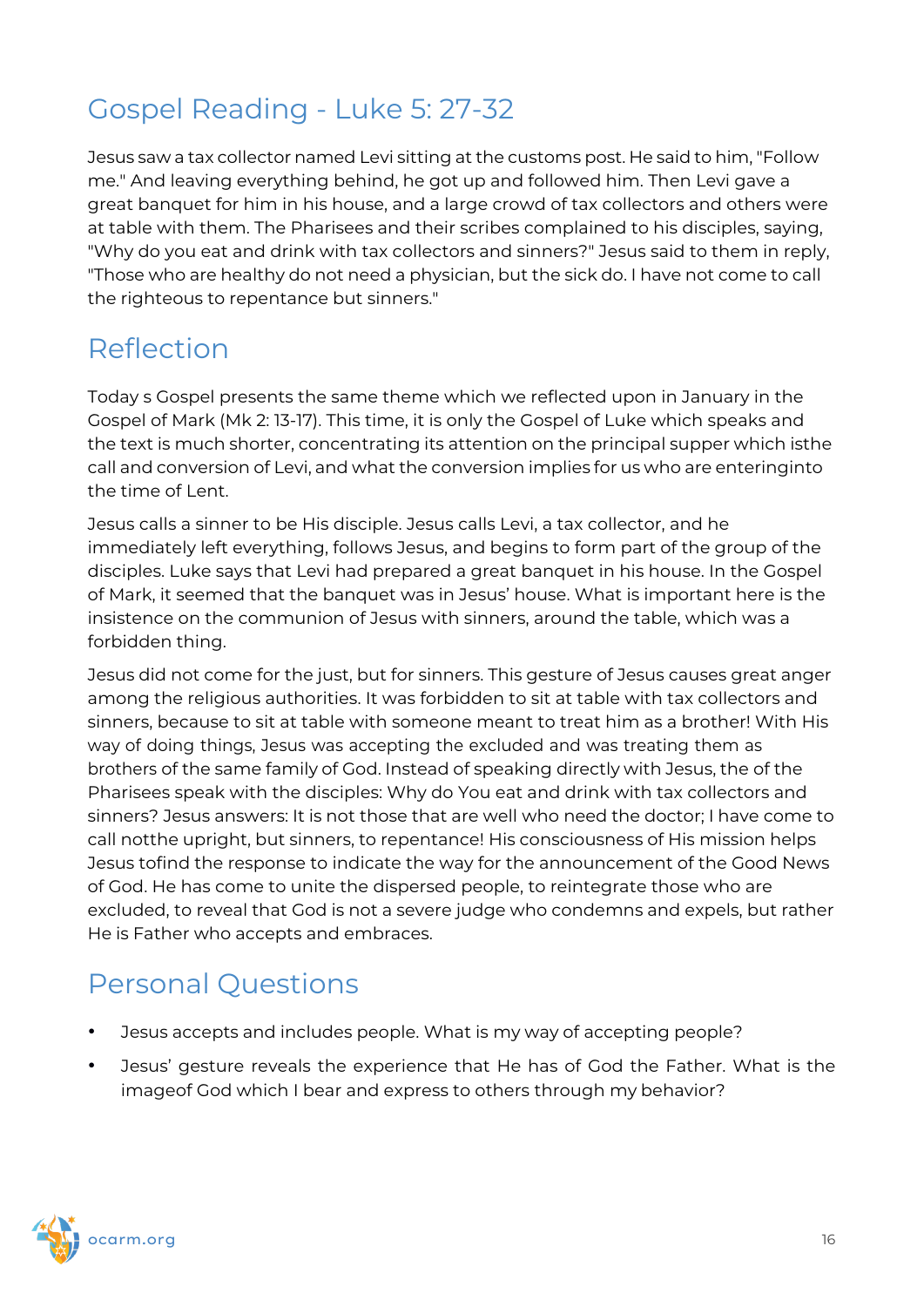# Concluding Prayer

Listen to me, Yahweh, answer me,for I am poor and needy.

Guard me, for I am faithful,

<span id="page-16-0"></span>save Your servant who relies on You. (Ps 86: 1-2)

# Sunday, March 6, 2022

*First Sunday of Lent*

### Lectio

#### **Initial Prayer**

Oh Lord, at the beginning of this Lenten time You invite me to meditate, once more, on the account of the temptations, so that I may discover the heart of the spiritual struggleand, above all, so that I may experience victory over evil.

Holy Spirit, "visit our minds" because frequently, many thoughts proliferate in our mind which make us feel that we are in the power of the uproar of many voices. The fire of love also purifies our senses and our heart so that they may be docile and available to the voice of Your Word. Enlighten us (*accende lumen sensibus, infunde amorem cordibus)* so that our senses may be ready to dialogue with You. If the fire of Your love blazes up in our heart, over and above our aridity, it can flood the true life, which is fullness of joy.

#### **Reading of the Gospel: Luke 4: 1-13**

Filled with the Holy Spirit, Jesus returned from the Jordan and was led by the Spirit into the desert for forty days, to be tempted by the devil. He ate nothing during those days, and when they were over he was hungry. The devil said to him, "If you are the Son of God, command this stone to become bread." Jesus answered him, "It is written, One does not live on bread alone." Then he took him up and showed him all the kingdoms of the world in a single instant. The devil said to him, "I shall give to you all this power and glory; for it has been handed over to me, and I may give it to whomever I wish. All this will be yours, if you worship me." Jesus said to him in reply, "It is written: You shall worship the Lord, your God, and him alone shall you serve." Then he led him to Jerusalem, made him stand on the parapet of the temple, and said to him, "If you are the Son of God, throw yourself down from here, for it is written: He will command his angels concerning you, to guard you, and: With their hands they will support you, lest you dash your foot against a stone." Jesus said to him in reply, "It also says, You shall not put the Lord, your God, to the test." When the devil had finished every temptation, he departed from him for a time.

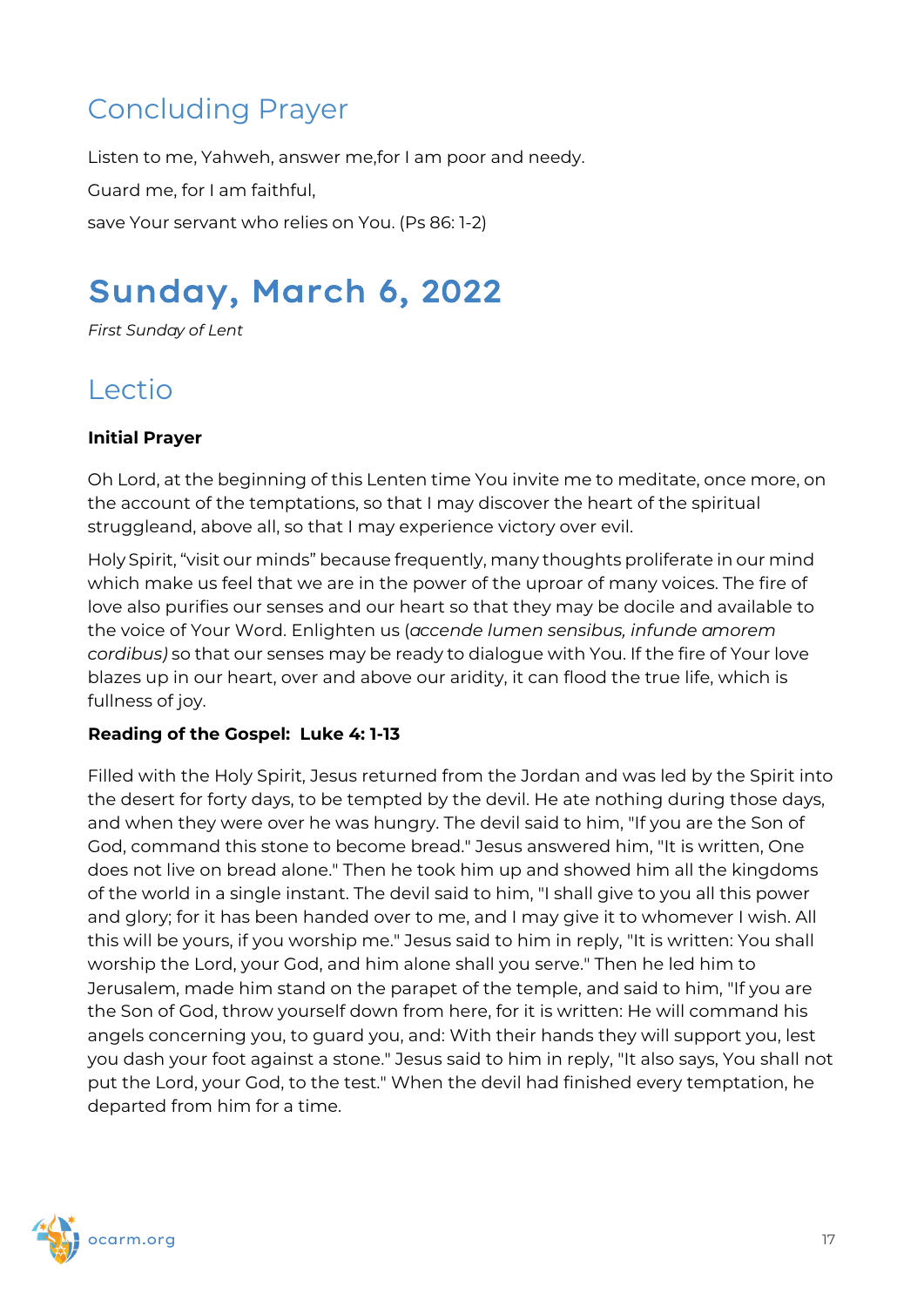#### **Moment of Prayerful Silence:**

To listen, silence is necessary: of the soul, of the spirit, of the senses, and also exterior silence, with the purpose of listening to what the Word of God intends to communicate.

### Meditatio

#### **Key for the reading:**

Luke, with the refinement of a narrator, mentions in 4: 1-44 some aspects of the ministry of Jesus after His baptism, among them the temptations of the devil. In fact, he says that Jesus, "Filled with the Holy Spirit, left the Jordan and was led by the Spirit into the desert, for forty days" (Lk 4: 1-2). Such an episode in the life of Jesus is something preliminary to His ministry, but it can also be understood as the moment of transition from the ministry of John the Baptist to that of Jesus. In Mark such an account of the temptations is more generic. In Matthew, it is said that Jesus "was led by the Spirit into the desert to be tempted by the devil" (Mt 4: 1), these last words attribute the experience of the temptations to an influence which is at the same time heavenly and diabolical. The Lukan account modifies Matthew's text in such a way as to show that Jesus, "filled with the Holy Spirit", leaves the Jordan on His own initiative and is led by the Spirit into the desert for forty days, where "He is tempted by the devil" (4: 2). The meaning which Luke wants to give to the temptations of Jesus is that those were an initiative of the devil and not a programmed experience of the Holy Spirit (S. Brown). It is as if Luke wanted to keep clearly distinct the person of the devil from the person of the HolySpirit.

Another element to be kept in mind is the order in which Luke places the temptations: *desert – sight of the kingdoms of the world – pinnacle of Jerusalem.* In Matthew, instead, the order varies: *desert – pinnacle – high mountain.* Exegetes discuss which is the original disposition, but they have not arrived at a unanimous opinion. The difference could be explained beginning with the third temptation (the culminating one): for Matthew the "mountain" is the summit of the temptation because in his Gospel he places all his interest on the theme of the mountain (we just have to remember the Sermon onthe Mount, the presentation of Jesus as "the new Moses"); for Luke, instead, the last temptation takes place on the pinnacle of the temple of Jerusalem because one of the great interests of his Gospel is the city of Jerusalem (Jesus in Luke's account is on the way toward Jerusalem where salvation is definitively fulfilled) (Fitzmyer).

The reader can legitimately ask himself, "In Luke, just as in Matthew, were there possible witnesses to the temptations of Jesus?" The answer is certainly negative. From the account of Luke it appears clearly that Jesus and the devil are completely alone. Jesus' answers to the devil are taken from Sacred Scripture; they are quotations from the Old Testament. Jesus faces the temptations, and particularly that of the worship which the devil intends from Jesus Himself, having recourse to the Word of God as bread of life, as protection from God. The recourse to the Word of God contained in the book of Deuteronomy, considered by exegetes as a long meditation on the law, shows Luke's intention to recall this episode in the life of Jesus with God's plan, who wishesto save the human race.

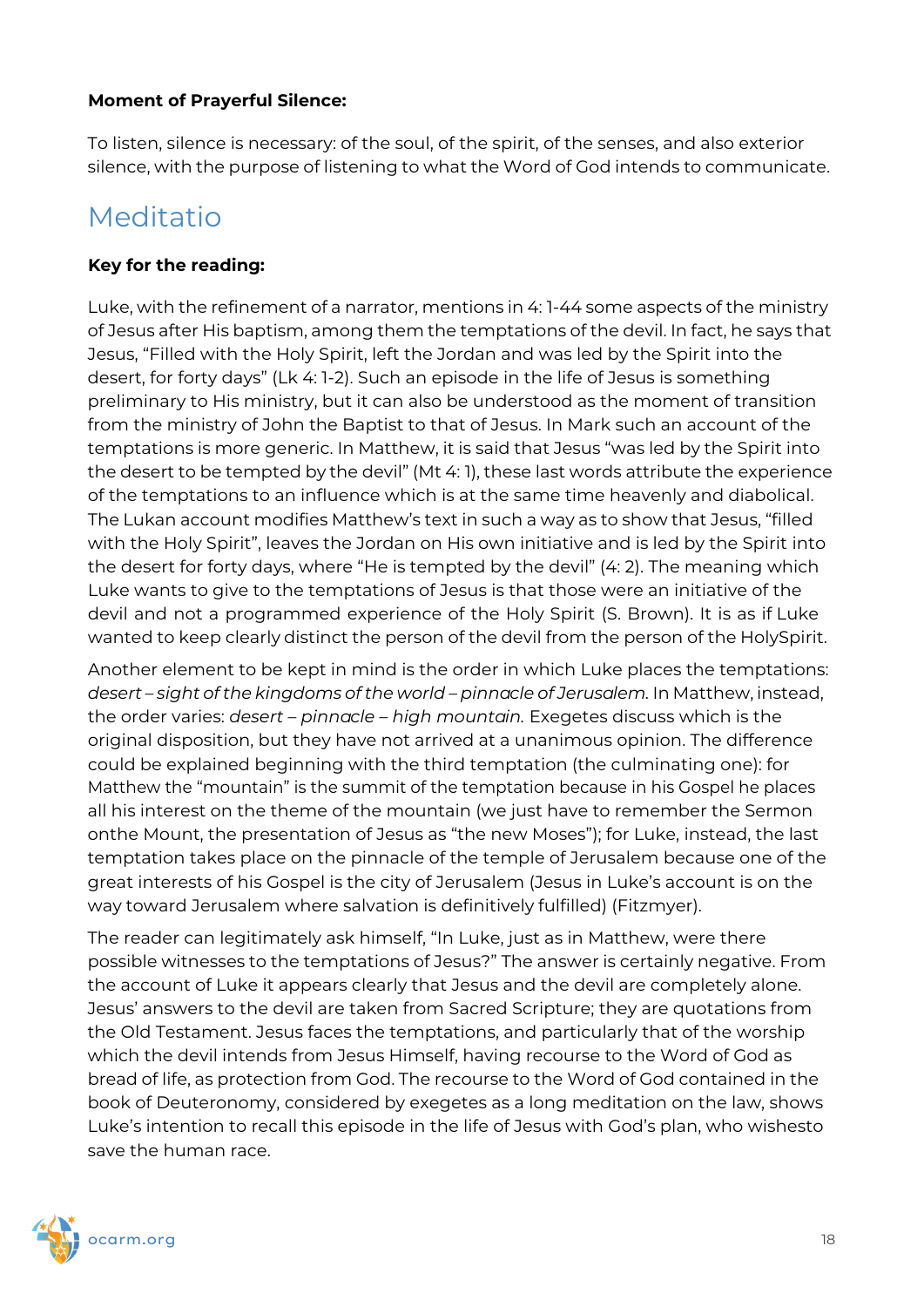Did these temptations take place historically? Why do some, among believers and nonbelievers, hold that such temptations are only some fantasy about Jesus, some inventionof a story? Such questions are extremely important. Certainly, it is not possible to givea literal and unsophisticated explanation, or perhaps to think that these could have happened in an external way. Dupont's explanation seems to offer an alternative: "Jesusspeaks about an experience which He has lived, but translated into a figurative language, adapted to strike the minds of His listeners" (Les Tentations de Jesus au Desert, 128). More than considering them as an external fact, the temptations are considered as a concrete experience in the life of Jesus. It seems to me that this is the principal reason which has guided Luke and the other evangelists in transmitting those scenes. The opinions of those who hold that the temptations of Jesus are fictitious or invented are deprived of foundation, neither is it possible to share the opinion of Dupont himself, when he says that these were "a purely spiritual dialogue that Jesus had with the devil"(Dupont, 125). Looking within the New Testament (Jn 6: 26-34; 7: 1-4; Heb 4: 15; 5: 2;2: 17a) it is clear that the temptations were an evident truth in the life of Jesus.The explanation of Raymond Brown is interesting and can be shared: "Matthew and Luke would have done no injustice to historical reality by dramatizing such temptationswithin a scene, and by masking the true tempter by placing this provocation on his lips"(the Gospel According to John, 308). In synthesis we could say that the historicity of the temptations of Jesus or the taking root of these in the experience of Jesus might be described with a "figurative language" (Dupont) or "dramatized" (Raymond Brown). One must distinguish the content (the temptations in the experience of Jesus) from its container (the figurative or dramatized language). It is possible that these two interpretations are much more correct than those which interpret them in a purely literalsense.

#### **An additional key to the reading:**

However, these intellectual interpretations, that this episode in Jesus' life as transmitted to us through the gospel, are "dramatizations" or speaking figuratively, also fall short and can be misleading. In the book "On Heaven and Earth," Pope Francis, the then-Cardinal Jorge Mario Bergoglio, said, "I believe that the devil exists" and "his greatest achievement in these times has been to make us believe he doesn't exist." As for the existence of the devil, theologian Monsignor Corrado Balducci points out that "Satan is mentioned about 300 times in the New Testament, much more than the Holy Spirit."

In a week we will celebrate Jesus' Transfiguration on the mountain. This is not an abstract dramatization, but rather that Moses and Elijah appeared and the three disciplesactually heard the voice of God, yet to accept that the Son of God might actually and verbally turn away Satan, we find it incredulous. In Pope Francis' *Apostolic ExhortationGaudete Et Exsultate*, we read: "Hence, we should not think of the devil as a myth, a representation, a symbol, a figure of speech or an idea" (161).

Without witnesses to the event, Dupont and Brown resort to examining the event in terms of modern empirical standards. Yet, turning to Gaudete Et Exsultate again, we read "We will not admit the existence of the devil if we insist on regarding life by empirical standards alone, without a supernatural understanding. It is precisely the conviction that this malign power is present in our midst that enables us to understand

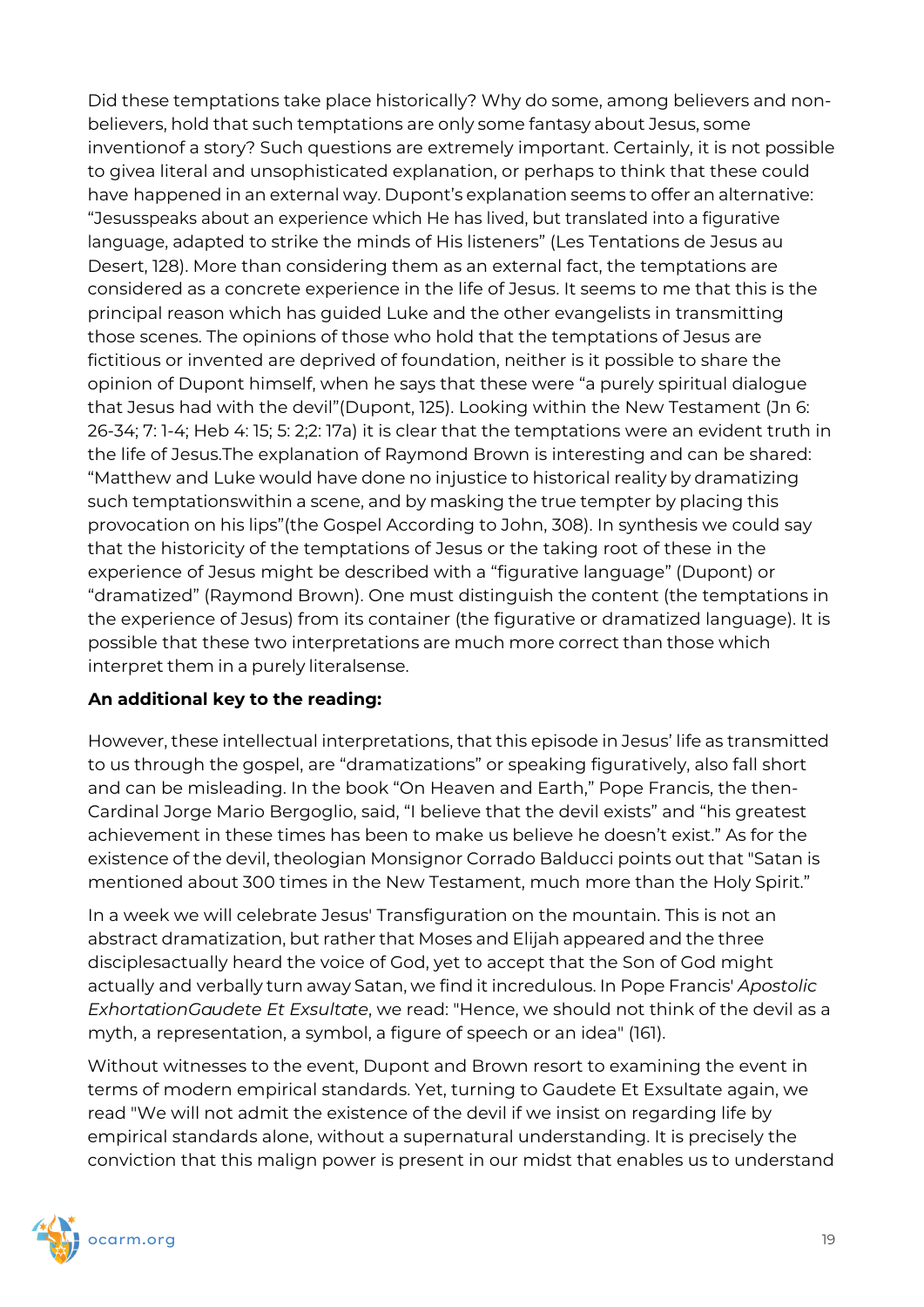how evil can at times have so much destructive force." (160) This represents the old Gnostic desire to shape events according to what the human intellect can easily and completely grasp, and to replace divine mystery with something more easily understood or identified with. While the three temptations do have symbolic meaning, it should not detract from its realism as well. "Evil is not only an abstract idea or the absence of good. Evil is a person, Satan: the Evil One. Satan is the angel who opposes God and who desires to disrupt the power of God in our lives." - *Bishop James Conley, Southern Nebraska Register*.

Jesus himself identifies Satan as someone He has seen: "I saw Satan fall like lightning from heaven" (Lk 10: 18). "The prince of this world is coming," he says, "against me hecan do nothing" (Jn 14: 30), as well as in Jn 16: 11 and Jn 12: 31. By claiming that the evangelist must be "dramatizing" these events, or merely using figurative descriptions,Dupont and Brown enter into a form of rationalism that denies how Jesus spoke at othertimes. From a literary style point of view, we would not expect every event to be transmitted as a quotation, nor would we expect Him to return to the disciples saying "guess what happened to me in the desert..." In that age, with its cultural and religious obsession with sin and Satan, this direct exchange would have been treated respectfully as it was passed down. We cannot directly infer it to be figurative merely because it isn'ta direct quotation or is without human witnesses.

The temptations do share a common theme though, one of division. To separate Jesus from the Father, from His disciples, and from His mission should He accept his (Satan's) proposals. In his address to new bishops in missionary territories in 2016, Pope Francis advised: "Divisions are the weapon that the devil has most at hand to destroy the Church from within." These divisions are at play today once we move our understanding of gospel events from faith to rationalism or pragmatism.

Father Raniero Cantalamessa, OFM Cap, the Pontifical Household preacher, puts it wellin his 1st Lenten homily in 2008: If many people find belief in demons absurd, it is because they take their beliefs from books, they pass their lives in libraries and at desks... How could a person know anything about Satan if he has never encountered thereality of Satan, but only the idea of Satan in cultural, religious and ethnological traditions? They treat this question with great certainty and a feeling of superiority, doing away with it all as so much "medieval obscurantism." But it is a false certainty.

It is like someone who brags about not being afraid of lions and proves this by pointing out that he has seen many paintings and pictures of lions and was never frightened by them. On the other hand, it is entirely normal and consistent for those who do not believe in God to not believe in the devil. The episode of Jesus' temptations in the desert that is read on the First Sunday of Lent helps us to have some clarity on this subject.

First of all, do demons exist? That is, does the word "demon" truly indicate some personal being with intelligence and will, or is it simply a symbol, a manner of speaking that refers to the sum of the world's moral evil, the collective unconscious, collective alienation, etc.? Many intellectuals do not believe in demons in the first sense. But it must be noted that many great writers, such as Goethe and Dostoyevsky, took Satan's existence very seriously. Baudelaire, who was certainly no angel, said that "the demon's greatest trick is to make people believe that he does not exist." - *Translation by Joseph* 

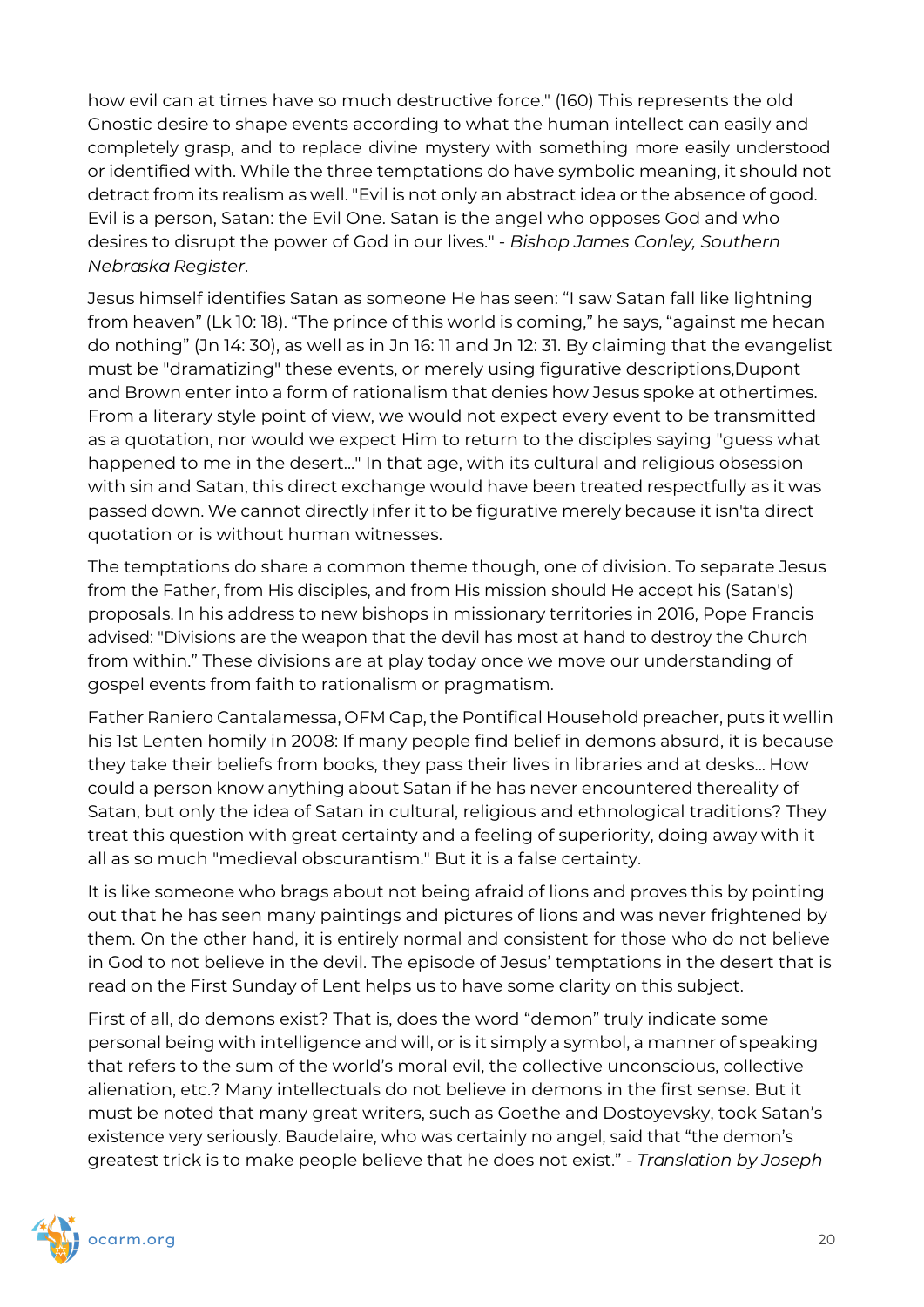#### *G. Trabbic* .

St Teresa, who battled Satan, and St John of the Cross, firmly believed in Satan as a being, as did Pope Paul VI: "one of the greatest needs is the defense from that evil whichis called the Devil. Evil is not merely a lack of something but an effective agent, a living spiritual being, perverted and perverting. A terrible reality, mysterious and frightening..."

Thus, we don't have to abandon a literal or historical view of these events merely because it defies our modernist senses. Moreover, it would be overly presumptive to redefine Luke's narrative, of an interaction between the Son of God and the Prince of Evil, as something that must have occurred on merely human terms or in the imagination.

Luke intends to remind us in these scenes that the temptations were addressed to Jesusby an external agent. They are not the result of a psychological crisis or because He finds Himself in a personal conflict with someone. The temptations, rather, lead back to the "temptations" which Jesus experienced in His ministry: hostility, opposition, rejection. Such "temptations" were real and concrete in His life. He had no recourse to His divine power to solve them. These trials were a form of "diabolical seducing" (Fitzmyer), a provocation to use His divine power to change the stones into bread and to manifest Himself in eccentric ways.

The temptations end with this expression: "Having exhausted every way of putting Him to the test, the devil left Jesus (4: 13). Therefore, the three scenes which contain the temptations are to be considered as the expression of all temptations or trials which Jesus had to face. But the fundamental point is that Jesus, insofar as He is the Son, faced and overcame the "temptation". Furthermore, He was tested and tried in His fidelity to the Father and was found to be faithful.

A last consideration regarding the third temptation. In the first two temptations the devil provoked Jesus to use His divine Sonship to deny His human finiteness, to avoid providing for Himself bread like all men, requiring from Him an illusory omnipotence.In both of these, Jesus does not respond, saying, "I do not want to!", but appeals to thelaw of God, His Father: "It is written… it has been said…" A wonderful lesson. But thedevil does not give in and presents a third provocation, the strongest of all: to save Himself from death. In one word, to throw Himself down from the pinnacle meant a sure death. The devil quotes scripture, Psalm 91, to invite Jesus to the magic and spectacular use of divine protection, and in the last instance, to the denial of death. Thispassage in the Gospel of Luke launches a strong warning: the erroneous use of the Wordof God can be the occasion of temptations. How is that? My way of relating myself to the Bible is placed in crisis especially when I use it only to give moral teachings to others who are in difficulty or in a state of crisis. We refer to certain pseudo-spiritual discourses which are addressed to those who are in difficulty: "Are you anguished? There is nothing else you can do but pray and everything will be solved". This means to ignore the consistency of the anguish which a person has and which frequently stemsfrom a biochemical fact or a psycho-social difficulty, or a mistaken way of placing oneself before God. It would be more coherent to say: Pray and ask the Lord to guide you in having recourse to the human mediation of the doctor or of a wise andknowledgeable

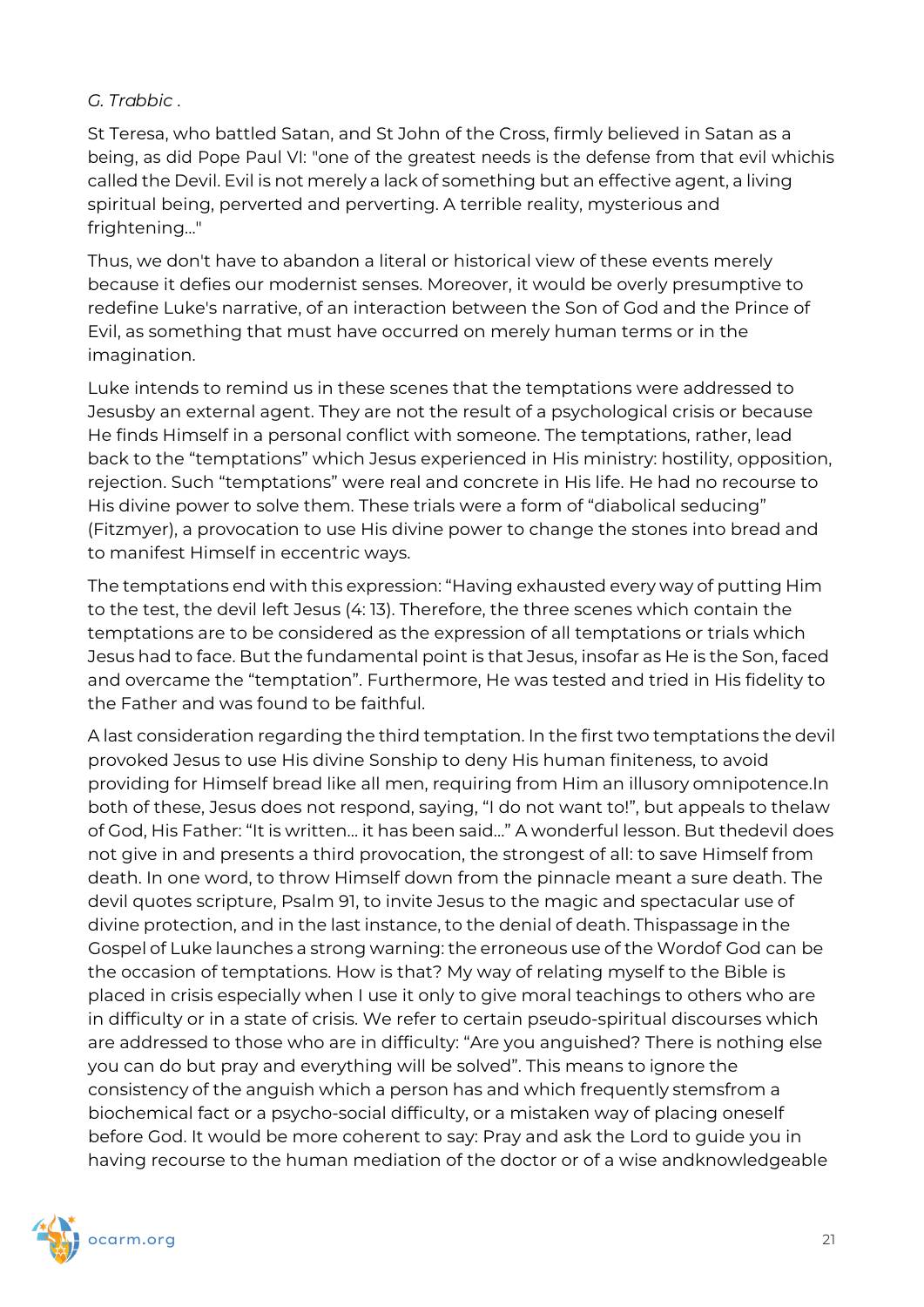friend so that they can help you in lessening or curing you of your anguish. One cannot propose biblical phrases, in a magic way, to others, neglecting to use the human mediation. "The frequent temptation is that of making a bible of one's own moral, instead of listening to the moral teachings of the Bible." (X. Thévenot).

#### **An additional key to the reading:**

However, both sides of this argument tend to be too simplistic, and just as it would be mistaken to advise a hungry person to just pray for a meal to appear, it is just as erroneous to reduce St John of the Cross' Dark Night to a mere psycho-social difficulty, as well as St Terese's visions, or St Paul of the Cross or St Teresa of Calcutta's difficulties. We are then left with the task of discerning between these two recourses. St Ignatius of Loyola, who himself experienced suffering on both physical and spiritual levels, offers much guidance on discernment in these matters. A spiritual director can also help. Satan uses division to separate us from God, and Gnosticism, pragmatism, rationalism, and empiricism all have elements that drive us to decide "this I can do" and "this other maybe God could help", letting us decide, in a typically ever growing circle, that we can do without God, and relegating Him out of our lives.

The contemporary world expects God to come like earthquakes and thunder, rolling in to fix things. If that were so, there would be no opportunity for faith and no free will. God speaks as in a small whispering sound (1 Kings 19: 11-12), and when we don't hearit, we think He hasn't answered. Even more relevant would be to pray for guidance on where help or consolation is to be found, whether it be spiritual or physical, including recourse to the sacraments, Eucharistic Adoration, or the Rosary as well as finding a friend. Every hardship can be an opportunity to increase one's faith, even if it means doing some of the work oneself. "Amen, I say to you, if you have faith the size of a mustard seed, you will say to this mountain, 'Move from here to there,' and it will move. Nothing will be impossible for you" (Mt 17: 20).

In this time of Lent I am invited to get close to the Word of God with the following attitude: a tireless and prayerful devotion to the Word of God, reading it with a constant bond of union with the great traditions of the Church, and in dialogue with the problems of humanity today.

### Oratio

#### **Psalm 119:**

How blessed are those whose way is blameless, who walk in the law of Yahweh! Blessed are those who observe His instructions,who seek Him with all their hearts,

*Let us renew ourselves in the SpiritAnd put on the new man*

*Jesus Christ, our Lord,*

*in justice and in true sanctity. (St. Paul).*

and, doing no evil, who walk in His ways.

You lay down Your precepts to be carefully kept.

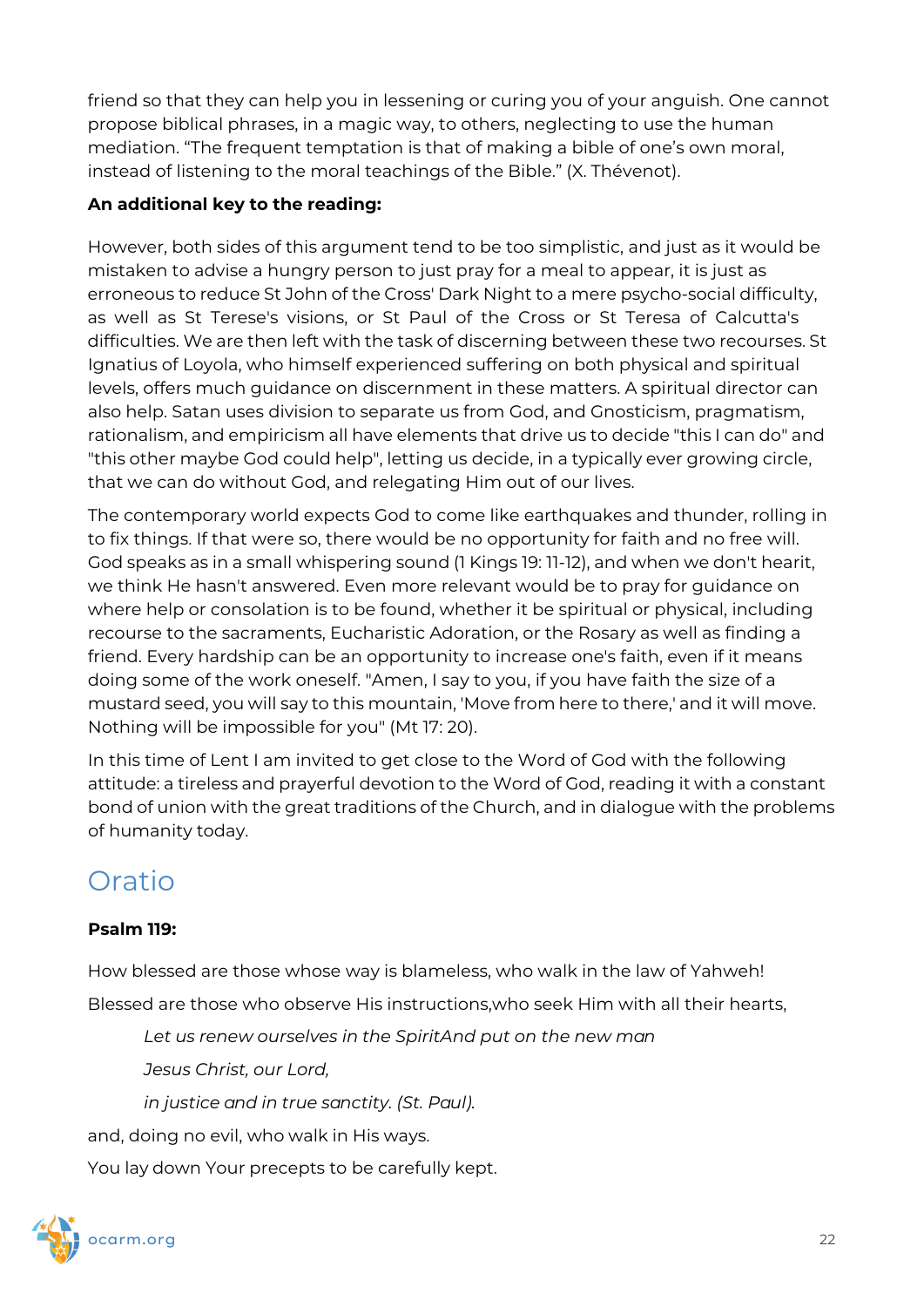*Let us follow Jesus* Christ and *serve Him*

*with apure heart and good conscience. (Rule of Carmel)*

May my ways be steady in doing Your will.

Then I shall not be shamed,

if my gaze is fixed on Your commandments.

*Let us follow Jesus Christand serve Him*

*with apure heart and good conscience. (Rule of Carmel)*

I thank You with a sincere heart

for teaching me Your upright judgments. I shall do Your will;

do not ever abandon me wholly.

*Let us renew ourselves in the Spirit And put on the new man*

*Christ Jesus, our Lord,*

*created according to God the Father*

*in justice and in true sanctity. Amen (St. Paul).*

#### **Final Prayer:**

Lord, we look for You and we desire to see Your face, grant us that one day, removing the veil, we may be able to contemplate it.

We seek You in Scripture which speaks to us of You and under the veil of wisdom, the fruit of human searching.

We look for You in the radiant faces of our brothers and sisters, in the marks of Your Passion in the bodies of the suffering.

Every creature is signed by Your mark, everything reveals a ray of Your invisible beauty.

You are revealed in the service of the brother, You revealed Yourself to the brother by the faithful love which never diminishes.

Not the eyes but the heart has a vision of You, with simplicity and truth we try to speak with You.

# Contemplatio

To prolong our meditation we suggest a reflection of Benedict XVI:

"Lent is the privileged time of an interior pilgrimage toward the One who is the source of mercy. It is a pilgrimage in which He Himself accompanies us through the desert of our poverty, supporting us on the way toward the intense joy of Easter. Even in the "dark valley" of which the Psalmist speaks (Psalm 23: 4), while the tempter suggests that we be dispersed or proposes an illusory hope in the work of our hands, God takes care of us and supports us. […] Lent wants to lead us in view of the victory of Christ over

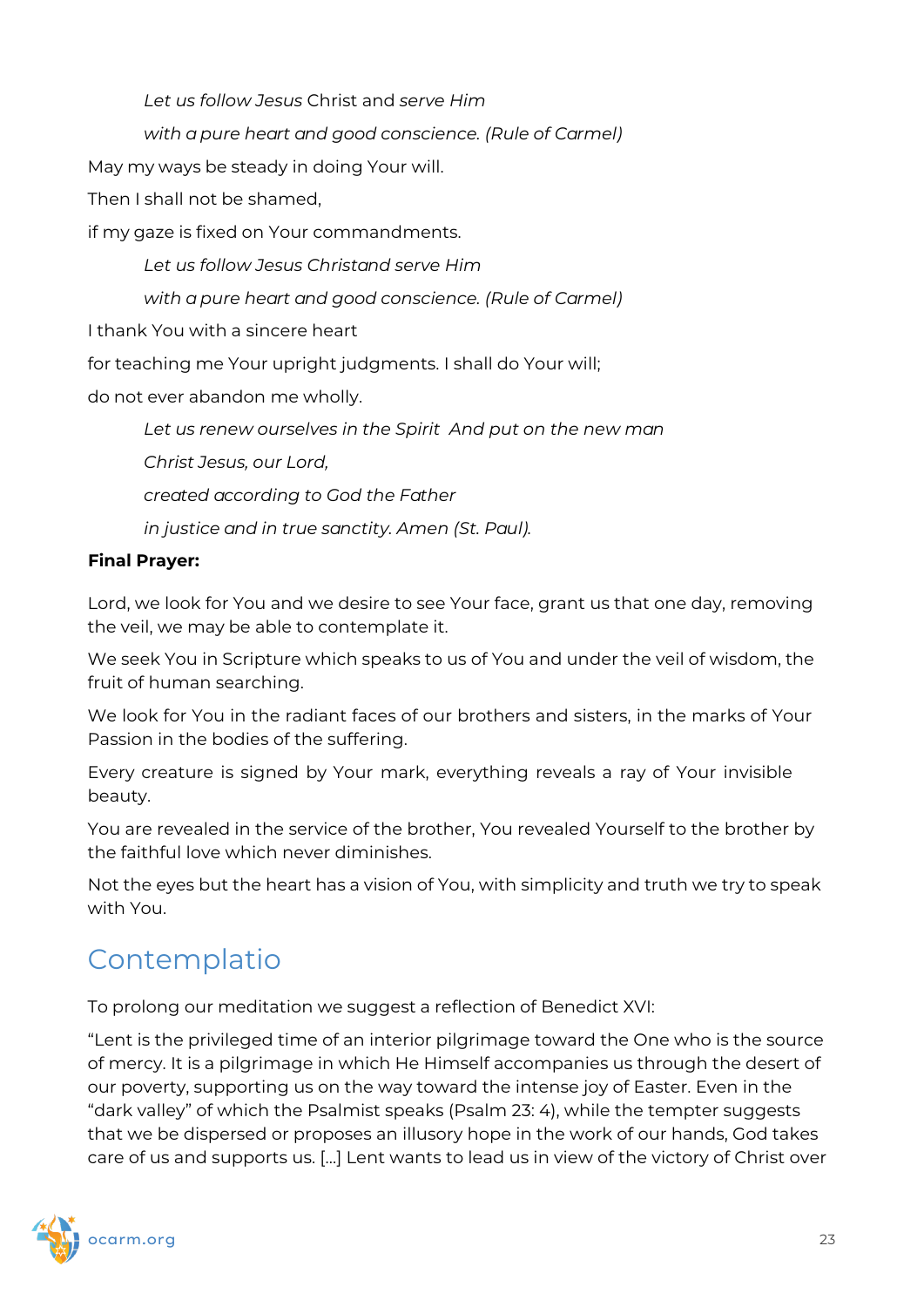every evil which oppresses man. In turning to the Divine Master, in converting ourselves to Him, in experiencing His mercy, we discover a "look" which penetrates in the depth of ourselves and which can encourage each one of us."

# <span id="page-23-0"></span>Monday, March 7, 2022

Season of Lent

### Opening Prayer

Lord, holy God, loving Father,

you give us the task to love one anotherbecause You are holy

and You have loved us before we could love You.

Give us the ability to recognize Your Sonin our brothers and sisters far and near.

Make us witnesses that love exists and is aliveand that You, the God of love,

exist and are alive now forever.

### Gospel Reading - Matthew 25: 31-46

Jesus said to his disciples: "When the Son of Man comes in his glory, and all the angels with him, he will sit upon his glorious throne, and all the nations will be assembled before him. And he will separate them one from another, as a shepherd separates the sheep from the goats. He will place the sheep on his right and the goats on his left. Then the king will say to those on his right, 'Come, you who are blessed by my Father. Inherit the kingdom prepared for you from the foundation of the world. For I was hungry and you gave me food, I was thirsty and you gave me drink, a stranger and you welcomed me, naked and you clothed me, ill and you cared for me, in prison and you visited me.' Then the righteous will answer him and say, 'Lord, when did we see you hungry and feed you, or thirsty and give you drink? When did we see you a stranger and welcome you, or naked and clothe you? When did we see you ill or in prison, and visit you?' And the king will say to them in reply, 'Amen, I say to you, whatever you did for one of these least brothers of mine, you did for me.' Then he will say to those on his left, 'Depart from me, you accursed, into the eternal fire prepared for the Devil and his angels. For I was hungry and you gave me no food, I was thirsty and you gave me no drink, a stranger and you gave me no welcome, naked and you gave me no clothing, ill and in prison, and you did not care for me.' Then they will answer and say, 'Lord, when did we see you hungry or thirsty or a stranger or naked or ill or in prison, and not minister to your needs?' He will answer them, 'Amen, I say to you, what you did not do for one of these least ones, you did not do for me.' And these will go off to eternal punishment, but the righteous to eternal life."

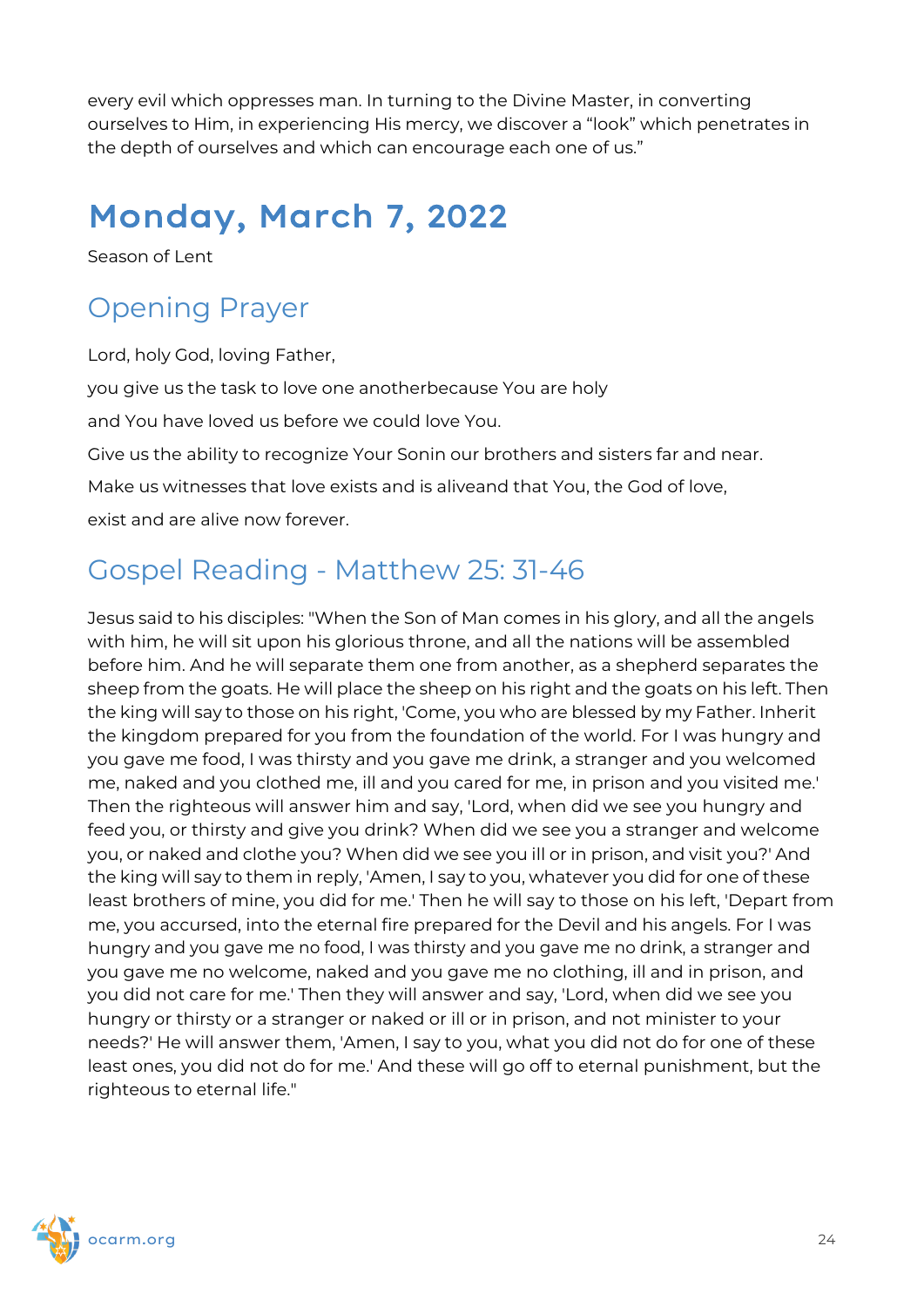# Reflection

- The Gospel of Matthew presents Jesus as the New Messiah. Like Moses, Jesus also promulgates the Law of God. As with the ancient law, the new one, given by Jesus, also contains five books or discourses. The Sermon on the Mountain (Mt 5: 1 to 7: 27), the first discourse, opens with eight Beatitudes. The discourse on vigilance (Mt 2: 4, 1 to 25, 46), the fifth discourse, contains the description of the Last Judgment. The Beatitudes describe the door of entrance into the Kingdom, enumerating eight categories of people: the poor in spirit, the meek, the afflicted, those who hunger and thirst for justice, the merciful, the pure of heart, the peacemakers and the persecuted because of justice (Mt 5: 3-10). The parable of the Last Judgment tells us what we should do in order to possess the Kingdom: accept the hungry, the thirsty, the foreigners, the naked, the sick and the prisoners (Mt 25: 35-36): At the beginning, as well as at the end of the New Law, there are the excluded and the marginalized.
- Matthew 25: 31-33: Opening of the Last Judgment. The Son of Man gathers together around Him the nations of the world. He separates people as the shepherd does with the sheep and the goats. The shepherd knows how to discern. He does not make a mistake; sheep on the right, goats on the left. Jesus does not make a mistake. Jesus does not judge nor condemn. (cfr. Jn 3: 17; 12: 47). He does not separate alone. It is the person himself/herself who judges and condemns because of the way in which he/she behaves toward the little ones and the excluded.
- Matthew 25: 34-36: The sentence for those who are at the right hand of the Judge. Those who are at the right hand of the judge are called Blessed of my Father! That is, they receive the blessing which God promised to Abraham and to his descendants (Gen 12: 3). They are invited to take possession of the Kingdom, prepared for them from the foundation of the world. The reason for the sentence is the following: I was hungry, a foreigner, naked, sick and prisoner, and you accepted me and helped me! This sentence makes us understand who are the sheep. They are the persons who accepted the Judge when he was hungry, thirsty, a foreigner, naked, sick and prisoner. Because of the way of speaking about my Father and the Son of Man, we can know that the Judge is precisely Jesus Himself. He identifies Himself with the little ones!
- Matthew 25: 37-40: A request for clarification and the response of the Judge: Those who accept the excluded are called just. That means that the justice of the Kingdom is not attained by observing norms and prescriptions, but rather by accepting those in need. But it is strange that the just do not even know themselves when they accepted Jesus in need. Jesus responds: Every time that you have done this to one of my brothers, you have done it to me. Who are these little brothers of mine? In other passages of the Gospel of Matthew, the expression "my brothers" indicates the disciples (Mt 12: 48-50; 28: 10). This also indicates the members of the community who are more abandoned and neglected who have no place and are not well received (Mt 10: 40). Jesus identifies Himself with them. In the broader context of the last parable, the expression "my smallest brothers" is extended and includes all those

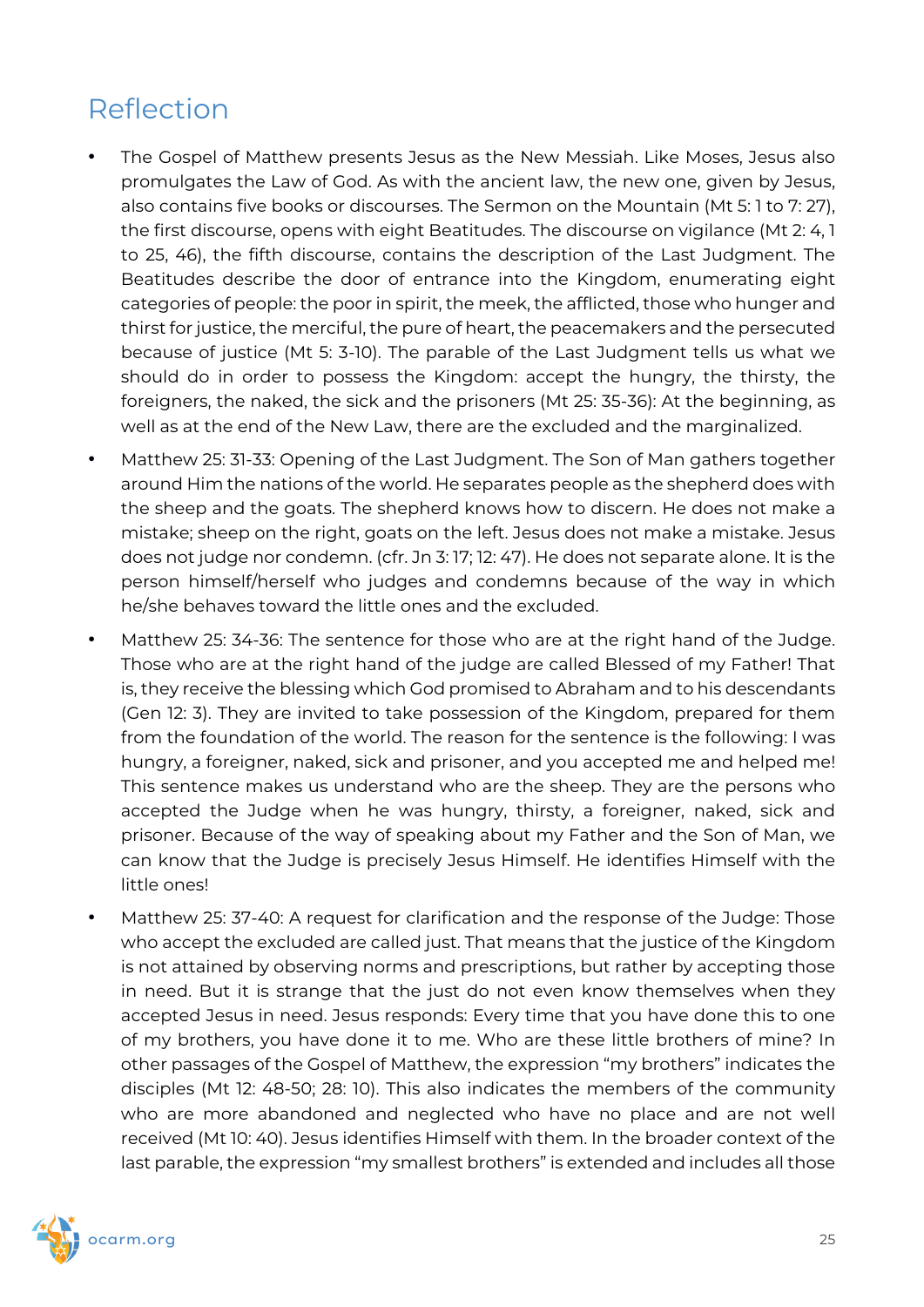who have no place in society. It indicates all the poor. The just and the blessed by my Father are all the persons from all nations who accept and welcome others with total gratuity, independently of the fact that they are Christians or not.

- Matthew 25: 41-43: The sentence for those who were at the left-hand side. Those who were on the other side of the Judge are called cursed and they are destined to go to the eternal fire, prepared by the devil and his friends. Jesus uses a symbolic language common at that time to say that these persons will not enter into the Kingdom. And here, also, their is only one reason: they did not accept or welcome Jesus as one who is hungry, thirsty, a foreigner, naked, sick and/or a prisoner. It is not that Jesus prevents them from entering into the Kingdom, rather it is our way of acting that is our blindness which prevents us from seeing Jesus in the little ones.
- Matthew 25: 44-46: A request for clarification and the response of the Judge. The request for clarification indicates that it is a question of people who have behaved well, people who have their conscience in peace. They are certain to have always practiced what God asked from them. For this reason they were surprised when the Judge says that they did not accept Him, did not welcome Him. The Judge responds: Every time that you have not done these things to one of my brothers, the little ones, you did not do it to me. It is the omission! They did not do anything extra. They only missed practicing good towards the little ones and the excluded. This is the way the fifth Book of the New Law ends!

In the saints and Church Fathers we have a lot to learn about virtues and vices. It is not enough to just avoid vice, or sin, but to also work toward attaining virtue and virtuous behavior. To do no harm is not the same as to help. This is what we are called to do: to not just avoid doing wrong or harm, but to go out of our way to do good as well.

### Personal Questions

- What struck you the most in this parable of the Last Judgment?
- Do I focus my life more on avoiding harm or on doing good for others?
- Stop and think: if the Last Judgment would take place today, would you be on the sideof the sheep or on the side of the goats?

## Concluding Prayer

The precepts of Yahweh are honest, joy for the heart;

<span id="page-25-0"></span>the commandment of Yahweh is pure,light for the eyes. (Ps 19: 8)

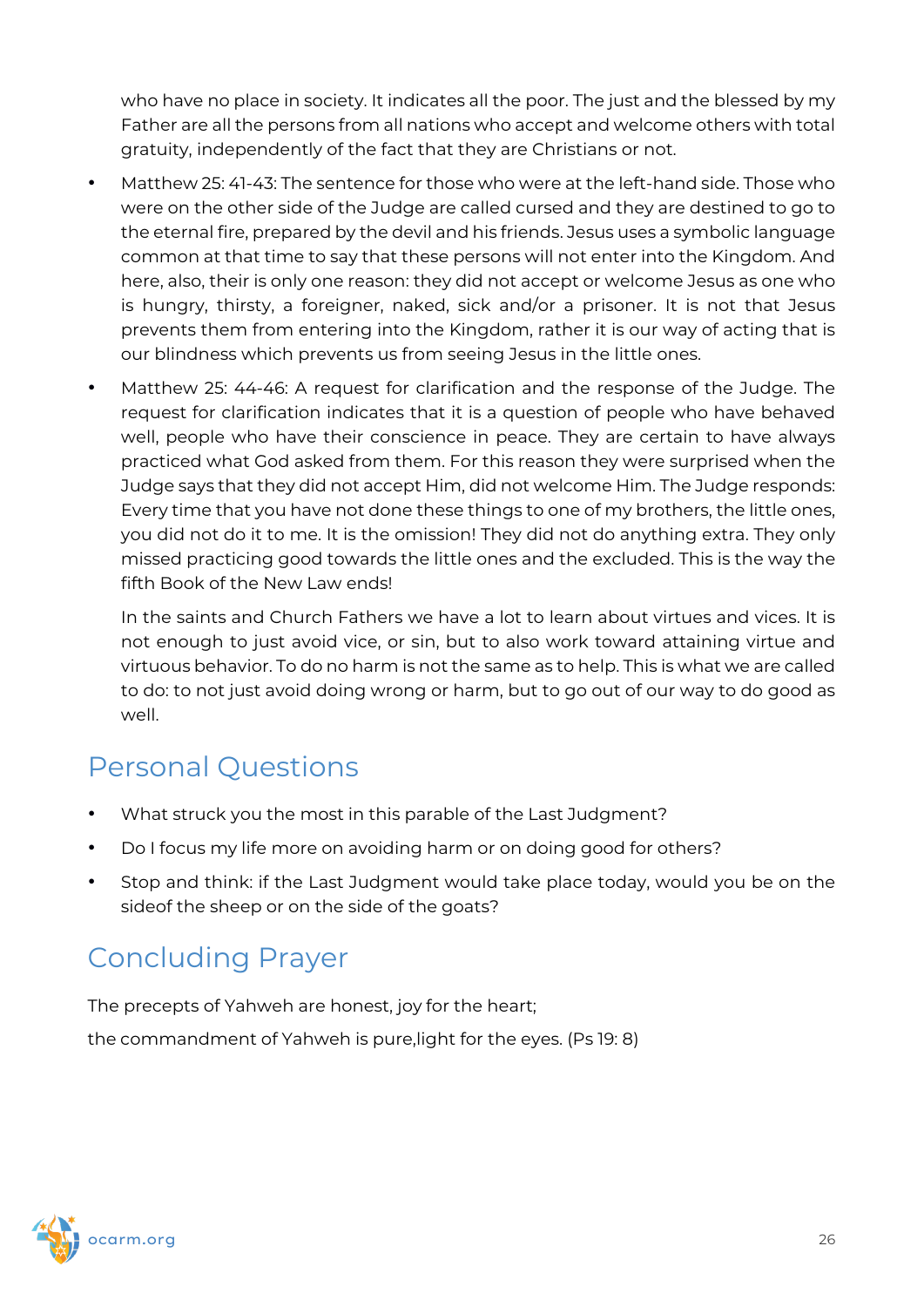# Tuesday, March 8, 2022

*Season of Lent*

# Opening Prayer

Lord God, You speak Your mighty word to us, but we cannot hear it unless it stirs our lives and is spoken in human terms. Keep speaking Your word to us, Lord, and open our hearts to it, that it may bear fruit in uswhen we do Your will and carry out what we are sent to do. We ask You this through Your living Word, Jesus Christ our Lord.

### Gospel Reading - Matthew 6: 7-15

Jesus said to his disciples: "In praying, do not babble like the pagans, who think that they will be heard because of their many words. Do not be like them. Your Father knows what you need before you ask him. "This is how you are to pray: Our Father who art in heaven, hallowed be thy name, thy Kingdom come, thy will be done, on earth as it is in heaven. Give us this day our daily bread; and forgive us our trespasses, as we forgive those who trespass against us; and lead us not into temptation, but deliver us from evil. "If you forgive men their transgressions, your heavenly Father will forgive you. But if you do not forgive men, neither will your Father forgive your transgressions."

### Reflection

There are two versions of the Our Father: Luke (Lk 11: 1-4) and Matthew (Mt 6: 7-13). In Luke, the Our Father is shorter. Luke writes for the communities which came from Paganism. In Matthew the Our Father is found in the Discourse on the Mountain, in the part where Jesus orientates the disciples in the practice of the three works of piety: alms (Mt 6: 1-4), prayer (Mt 6: 5-15) and fasting (Mt 6: 16-18). The Our Father forms part of acatechesis for the converted Jews. They were accustomed to pray, but had some vices which Matthew tries to correct.

- Matthew 6: 7-8: The faults to be corrected. Jesus criticizes the people for whom prayerwas a repetition of a magic formula, strong words addressed to God to oblige Him to respond to our needs. The acceptance of our prayer by God does not depend on the repetition of words, but on God's goodness, on God who is love and mercy. He wants our good and knows our needs even before we pray to Him.
- Matthew 6: 9a: The first words: Our Father, Abba Father, is the name which Jesus usesto address Himself to God. It reveals the new relationship with God that should

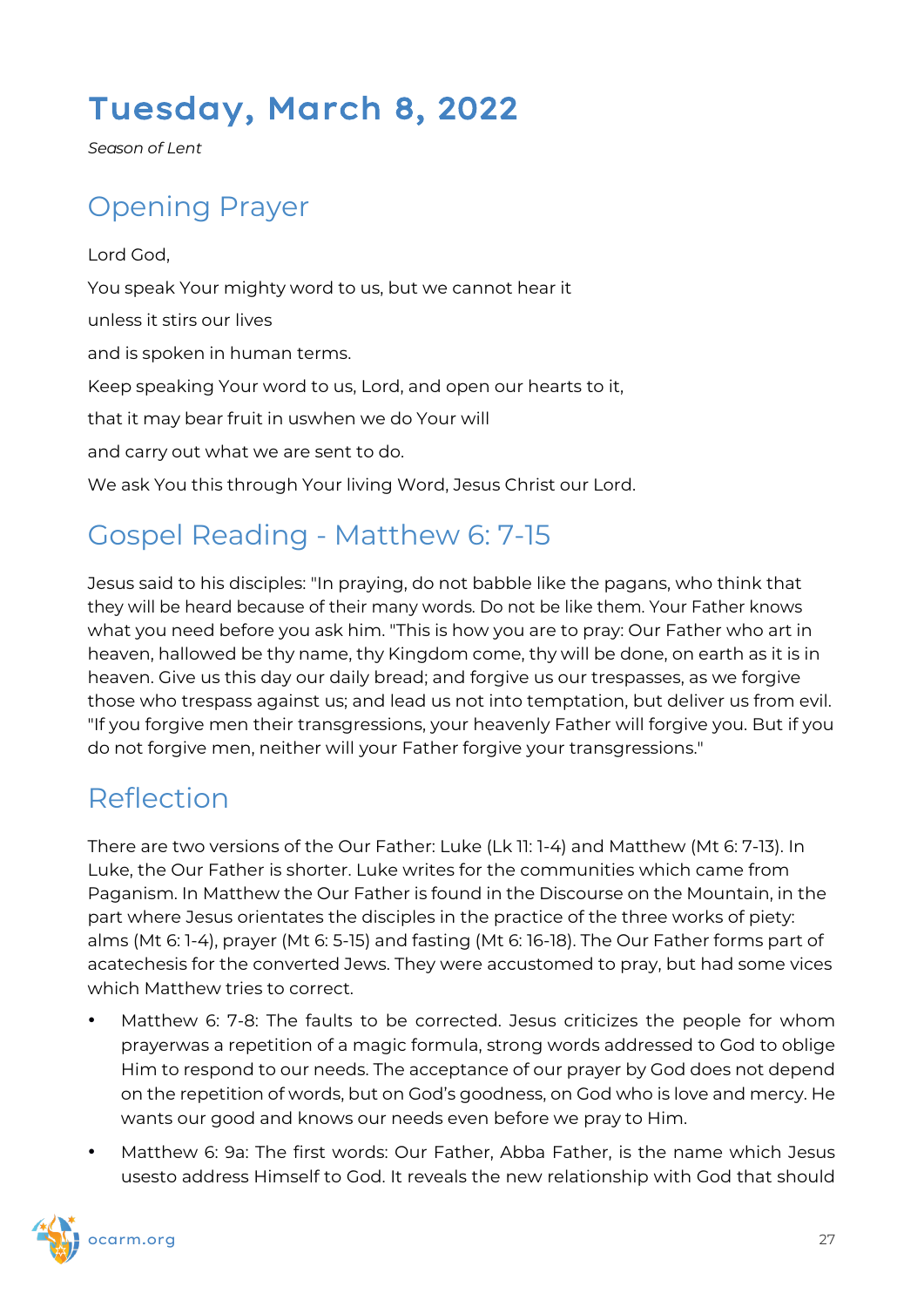characterize the life of the communities (Ga 4: 6; Rm 8: 15). We say Our Father and notMy Father. The adjective places the accent on the awareness or knowledge that we allbelong to the great human family of all races and creeds. To pray to the Father is to enter in intimacy with Him. It also means to be sensitive to the cry of all the brothers and sisters who cry for their daily bread. It means to seek in the first place the Kingdomof God. The experience of God as our Father is the foundation of universal fraternity.

- Matthew 6: 9b-10: Three requests for the cause of God: The Name, the Kingdom, the Will. In the first part we ask that our relationship with God may be re-established again.To sanctify His name: The name JAHVE means I am with you! God knows. In this name He makes Himself known (Ex 3: 11-15). The name of God is sanctified when it isused with faith and not with magic; when it is used according to its true objective, not for oppression but for the liberty or freedom of the people and for the construction of the Kingdom. The coming of the Kingdom: The only Lord and King of life is God (Is 45: 21; 46: 9). The coming of the Kingdom is the fulfillment of all the hopes and promises. It is life in plenitude, the overcoming of frustration suffered with human kingsand governments. This Kingdom will come when the Will of God will be fullyaccomplished. To do His will: The will of God is expressed in His Law. His will be done on earth as it is in Heaven. In Heaven the sun and the stars obey the laws of their orbit and create the order of the universe (Is 48: 12-13). The observance of the law of God will be a source of order and well-being for human life.
- Matthew 6: 11-13: Four petitions for the cause of the brothers: Bread, Pardon, Victory, Liberty. In the second part of the Our Father we ask that the relationship among personsmay be restored. The four requests show how necessary it is to transform or change thestructures of the community and society in order that all the sons and daughters of Godmay have the same dignity. The daily bread. In Exodus the people received the manna in the desert every day (Ex 16: 35). Divine Providence passed through the fraternal organization, the sharing. Jesus invites us to live a new Exodus, a new fraternal way ofliving together which will guarantee the daily bread for all (Mt 6: 34-44; Jo 6: 48-51). Forgive us our debts: Every 50 years, the Jubilee Year obliged people to forgive their debts. It was a new beginning (Lv 25: 8-55). Jesus announces a new Jubilee Year, a yearof grace from the Lord (Lk 4: 19). The Gospel wants to begin everything anew! Do notlead us into temptation, do not put us to the test: In Exodus, people were tempted and fell (Dt 9: 6-12). The people complained and wanted to go back (Ex 16: 3; 17: 3). In the new Exodus, the temptation will be overcome by the strength which people receive from God (I Co 10: 12-13). Deliver us from evil: The Evil One is Satan, who draws away from God and is a cause of scandal. He succeeds in entering in Peter (Mt 16: 23) and totempt Jesus in the desert. Jesus overcomes him (Mt 4: 1-11). He tells us: Courage, I haveconquered the world! (Jn 16: 33).
- Matthew 6: 14-15: Anyone who does not forgive will not be forgiven. In praying the Our Father, we pronounce the phrase which condemns us or absolves us. We say: Forgive our trespasses as we forgive those who trespass us (Mt 6: 12). We offer God the measure of pardon that we want. If we forgive very much, He will forgive us very much. If we forgive little, He will forgive little. If we do not forgive, He will not forgive us.

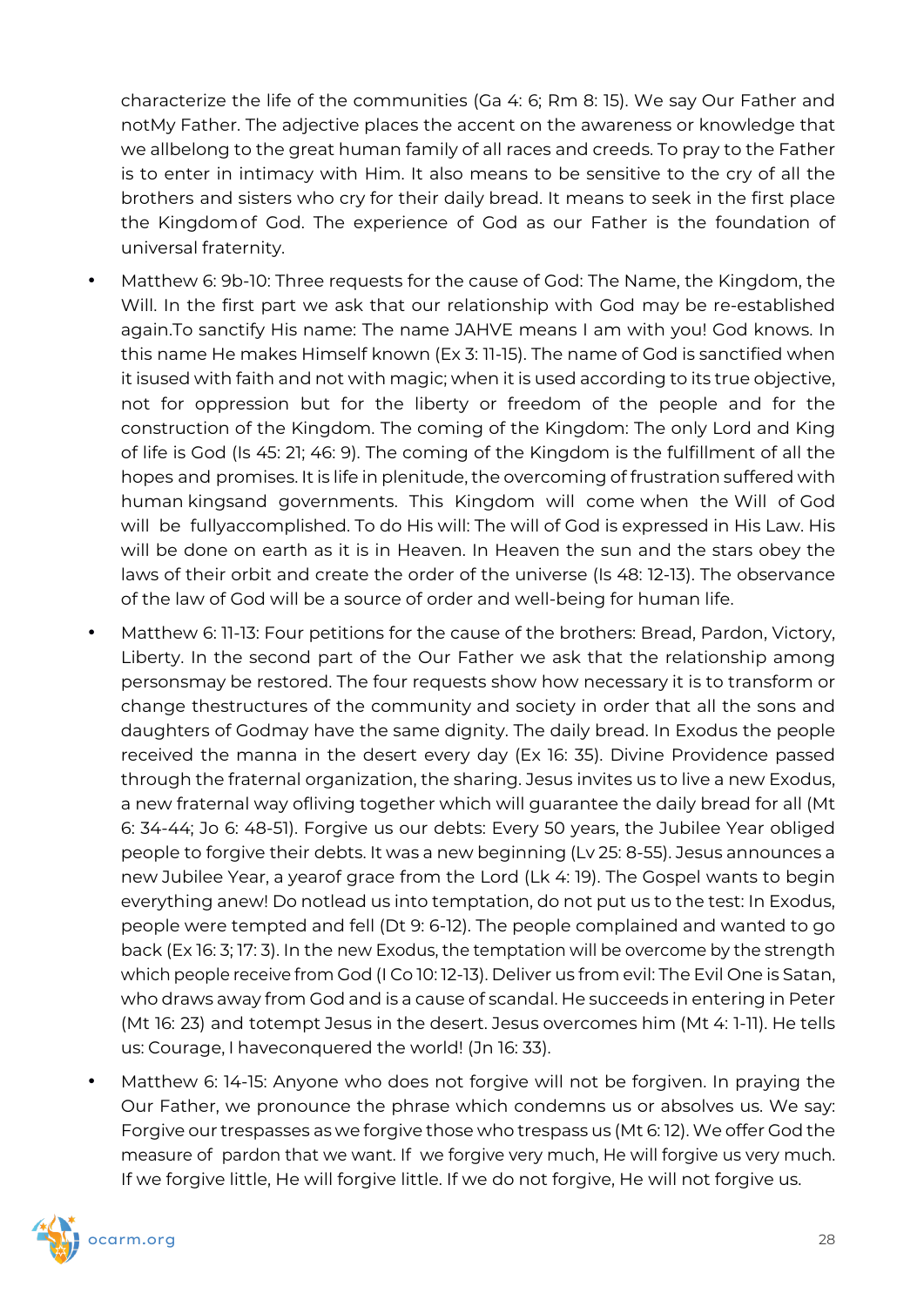# Personal Questions

- Jesus prayer says forgive our debts . In some countries it is translated as forgive our offenses . What is easier to forgive, the offenses or to forgive the debts?
- Christian nations of the Northern Hemisphere (Europe and USA) pray everyday: Forgive our debts as we forgive those who are in debt to us! But they do not forgive the external debt of poor countries of the Third World. How can we explain this terrible contradiction, source of impoverishment of millions of people?
- Debt, in the context of society, is not only money. In fact, in referring to people who have served time in jail we say "they have paid their debt to society". Do we accept these people back into society? Not only have they paid their "debt", they are often treated as having not been forgiven.
- How do we forgive others in terms of immigration, documented or not, and accept them into our communities?

### Concluding Prayer

Proclaim with me the greatness of Yahweh,let us acclaim His name together.

<span id="page-28-0"></span>I seek Yahweh and He answers me, frees me from all my fears. (Ps 34: 3-4)

# Wednesday, March 9, 2022

*Season of Lent*

# Opening Prayer

Forgiving, merciful God, we pray to You for a good measureof humility and honesty to acknowledge before You and people that we are weak and fallible men and women, who often try to turn a blind eye to our shortcomings and our sins. Strong with the grace won in the hard way by Your Son on the cross, we beg You for the courage to seek Your forgiveness and to turn and return wholeheartedly to You and to serve You and people. We ask this through Christ our Lord.

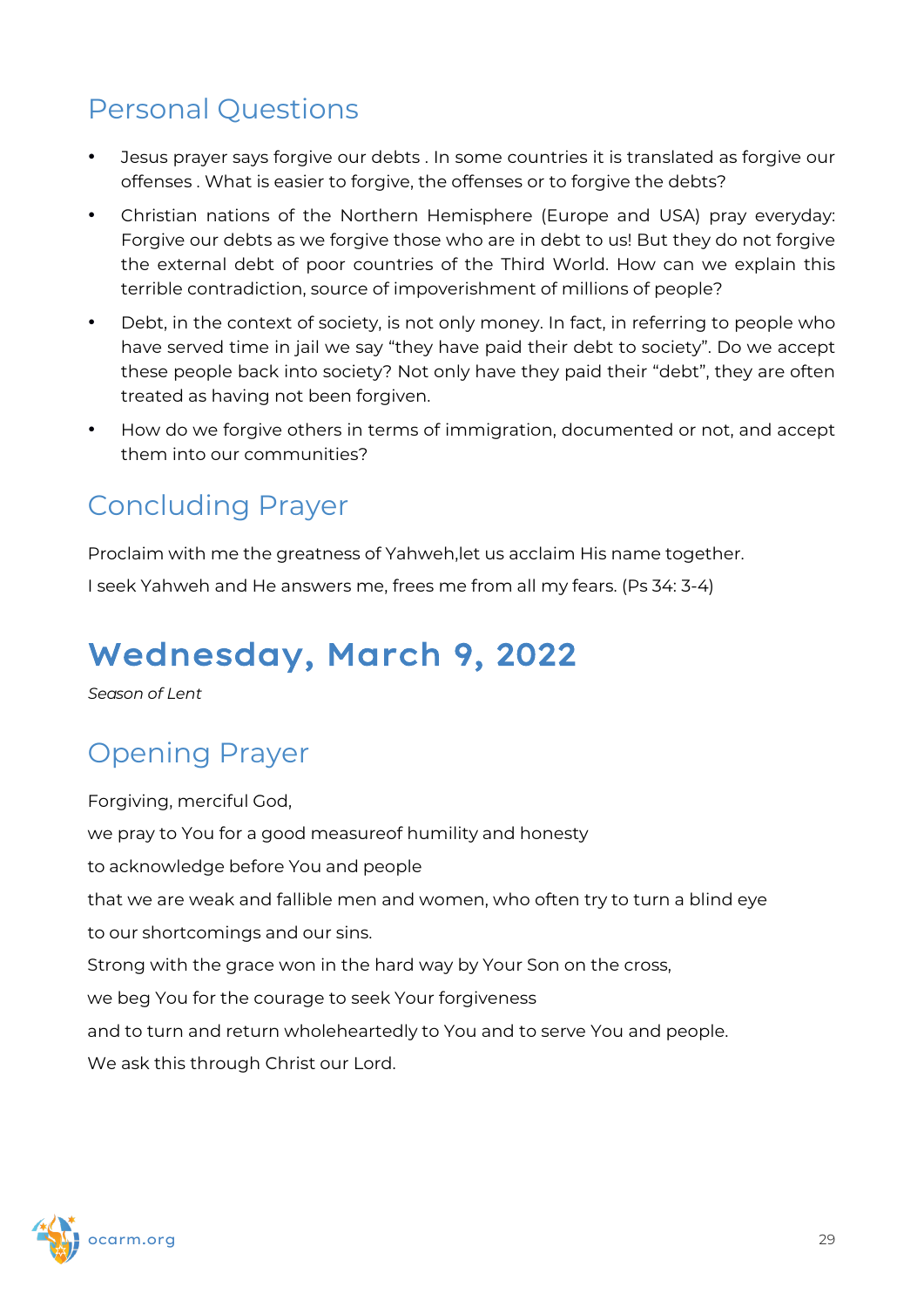# Gospel Reading - Luke 11: 29-32

While still more people gathered in the crowd, Jesus said to them, "This generation is an evil generation; it seeks a sign, but no sign will be given it, except the sign of Jonah.

Just as Jonah became a sign to the Ninevites, so will the Son of Man be to this generation. At the judgment the queen of the south will rise with the men of this generation and she will condemn them, because she came from the ends of the earth tohear the wisdom of Solomon, and there is something greater than Solomon here. At the judgment the men of Nineveh will arise with this generation and condemn it, because at the preaching of Jonah they repented, and there is something greater than Jonah here."

### Reflection

We are in Lent. The Liturgy presents texts which can help us to convert ourselves and to change our life. What helps more in conversion are the facts of the history of the People of God. In today's Gospel, Jesus presents two episodes of the past: Jonah and the Queen of the South and transforms this into a mirror in such a way that one can discover God's call to conversion.

- Luke 11: 29: The evil generation which asks for a sign. Jesus calls the generation evil because it does not want to believe in Jesus and continues to ask for signs which can indicate that Jesus has been sent by the Father. But Jesus refuses to present these signs, because if they ask for a sign it is because they do not believe. The only sign which willbe given is that of Jonah.
- Luke 11: 30: The sign of Jonah. The sign of Jonah has two different aspects. The first one is what the text of Luke affirms in today's Gospel. Jonah was a sign, through his preaching, for the people of Nineveh. Listening to Jonah, the people were converted. Inthe same way, the preaching of Jesus was a sign for His people, but the people did not show any sign of conversion. The other aspect is that which the Gospel of Matthew affirms when he quotes the same episode: For as Jonah remained in the belly of the sea-monster for three days and three nights, so will the Son of man be in the heart of the earth for three days and three nights (Mt 12: 40). When the fish vomited Jonah into thedry land, he went to announce the Word of God to the people of Nineveh. In the same way, after the death and resurrection on the third day, the Good News will be announcedto the people of Judah.
- Luke 11: 31: The Queen of the South. Following this, Jesus recalls the story of the Queen of the South, who came from the ends of the earth to meet Solomon, and to learn fromhis wisdom (cfr. I Kg 10: 1-10). Twice Jesus affirms: Look, there is something greater than Solomon here, and look, there is something much greater than Jonah here .

A very important point in the discussion between Jesus and the leaders of His people is the way in which Jesus and His enemies place themselves before God. The Book of Jonah is a parable which criticizes the mentality of those who wanted God only for the

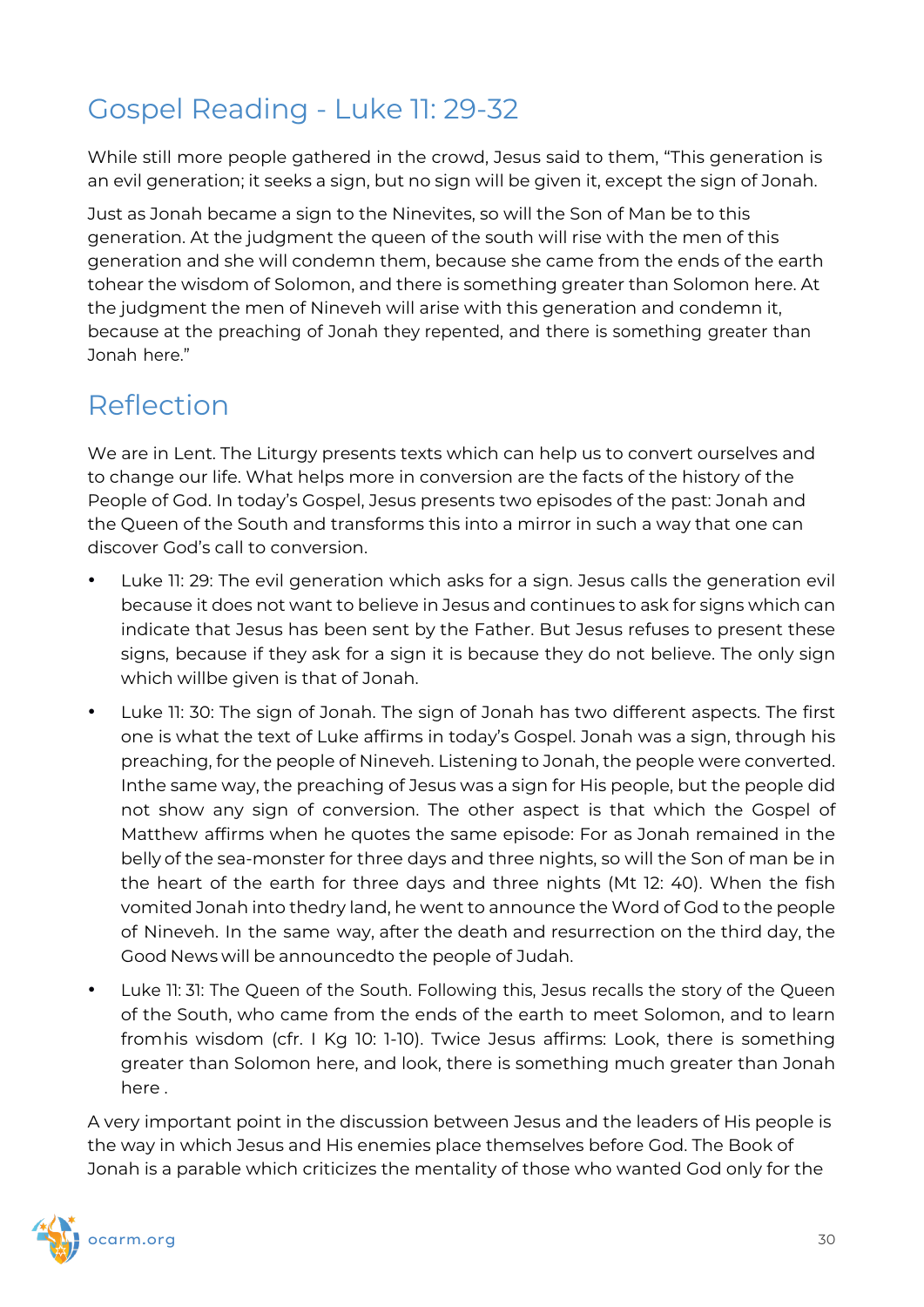Jews. In the story of Jonah, the pagans were converted listening to the preaching of Jonah and God accepts them in His goodness and does not destroy the city. When Jonah sees that God accepts the people of Nineveh and does not destroy the city Jonah became very indignant. He fell into a rage. He prayed to the Lord: Lord, is not this what I said would happen when I was still in my own country? That was why I first tried to flee to Tarshish, since I knew You were a tender, compassionate God, slow to anger, rich in faithful love, who relents about inflicting disaster. So now, Lord, please take my life, for I might as well be dead as go on living!. (Jon 4: 1-3). For this reason, Jonah was a sign for the Jews of the time of Jesus and it continues to be for us Christians. He wants for all to be disciples (Mt 28: 19), that is, that they be persons who, like Him, radiate and announce the Good News of the love of God for all peoples (Mk 16: 15).

# Personal Questions

- Lent, the time for conversion. What has to change in the image of God that I have? Am I like Jonah or like Jesus?
- On what is my faith based, founded? In signs or in the Word of Jesus?

# Concluding Prayer

God, create in me a clean heart, renew within me a resolute spirit,

do not thrust me away from Your presence,

<span id="page-30-0"></span>do not take away from me Your spirit of holiness. (Ps 51: 10-11)

# Thursday, March 10, 2022

*Season of Lent*

Opening prayer

Lord, our God,

You are a generous Father, who give us what is good for ussimply because You love us.

Give us grateful hearts, Lord,that we may learn from You

to give and share without counting the costbut simply with love and joy,

as Jesus, Your Son, did among us,

who lives with You and the Holy Spirit forever.

### Gospel Reading - Matthew 7: 7-12

Jesus said to his disciples: "Ask and it will be given to you; seek and you will find; knock and the door will be opened to you. For everyone who asks, receives; and the onewho seeks, finds; and to the one who knocks, the door will be opened. Which one of you

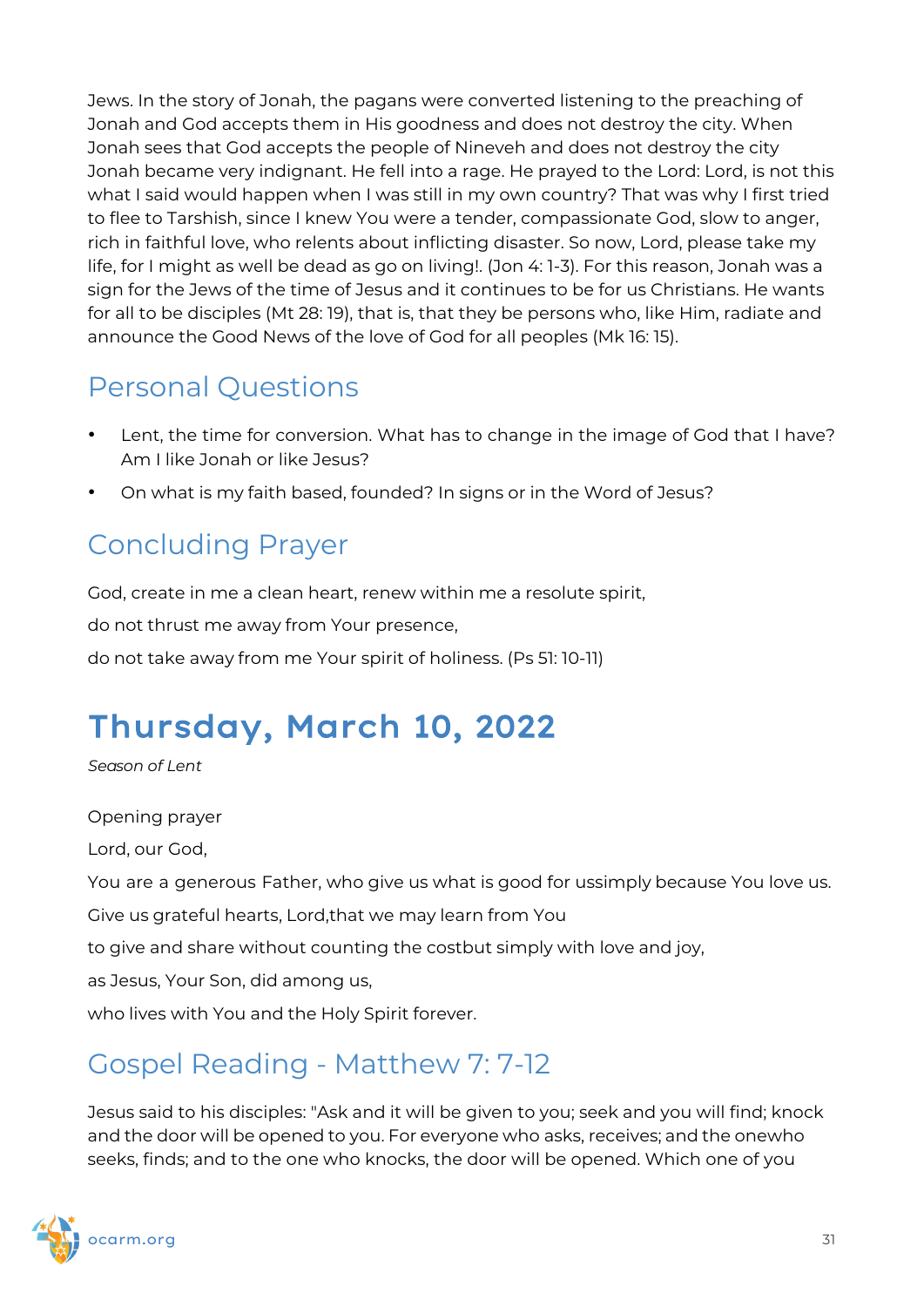would hand his son a stone when he asked for a loaf of bread, or a snake when he asked for a fish? If you then, who are wicked, know how to give good gifts to your children, how much more will your heavenly Father give good things to those who ask him. "Do to others whatever you would have them do to you. This is the law and the prophets."

# Reflection

The Gospel today gives a part of the Sermon on the Mount, the new law of God which has been revealed to us by Jesus. The Sermon on the Mount has the following structure:

- Mathew 5: 1-16: The entrance door: the Beatitudes (Mt 5:1-10) and the mission of the disciples: to be the salt of the earth and the light of the world (Mt 5: 12-16).
- Mathew 5: 17-18: The new relationship with God: The new justice (Mt 5:17-48) which does not expect a reward for practicing almsgiving, for praying and fasting (Mt 6: 1- 18).
- Mathew 6: 19-34: The new relationship with the goods of the earth (Mt 6: 19-21), donot look at the world with a jaundiced eye (Mt 6: 22-23), do not serve God and money (Mt 6: 24), do not be concerned about food and drink (Mt 6: 23-34).
- Mathew 7: 1-23: The new relationship with other people: do not look for the splinter in your brother's eye (Mt 7: 1-5); do not throw your pearls in front of pigs (Mt 7: 6); the Gospel today: do not be afraid to ask things from God (Mt 7: 7-11); and the Golden Rule (Mt 7: 12); choose the hard and narrow roads (Mt 7: 13-14), beware of false prophets (Mt 7: 15-20).
- Mathew 7: 21-29: Conclusion: do not only speak but also practice (Mt 7: 21-23); the community built on this basis will resist the storm (Mt 7: 24-27). The result of these words is a new conscience before the scribes and the doctors (Mt 7: 28-29).
- Mathew 7: 7-8: Jesus' three recommendations: to ask, to seek and to knock: "Ask and you shall receive; seek and you shall find; knock and it shall be opened to you!" A person is asked. The response depends both on the person as well as on the insistence with which it is asked (cf Lk 18: 1-7). The seeking is defined by some criteria. The better the criteria, the more certainty one can have of finding what one is looking for. To knock at the door is done with the hope that there will be someone on the other side of the door at home. Jesus completes the recommendation, offering the certainty of the response: "Ask and you shall receive; seek and you shall find; knock and it will be opened; because anyone who asks receives, and anyone who seeks will find and to anyone who knocks the door will be opened". That means that when we ask God, He listens to our petition. When we seek God, He allows Himself to be found (Isa 5: 5-6). When we knock on the door of God's house, He opens the door for us.
- Mathew 7: 9-11: Jesus' question to the people. "Is there anyone among you who would hand his son a stone when he asked for bread? Or would hand him a snake when he asked for a fish?" Here appears the simple and direct way which Jesus has for teaching the things of God to the people. Speaking to the parents, He connects

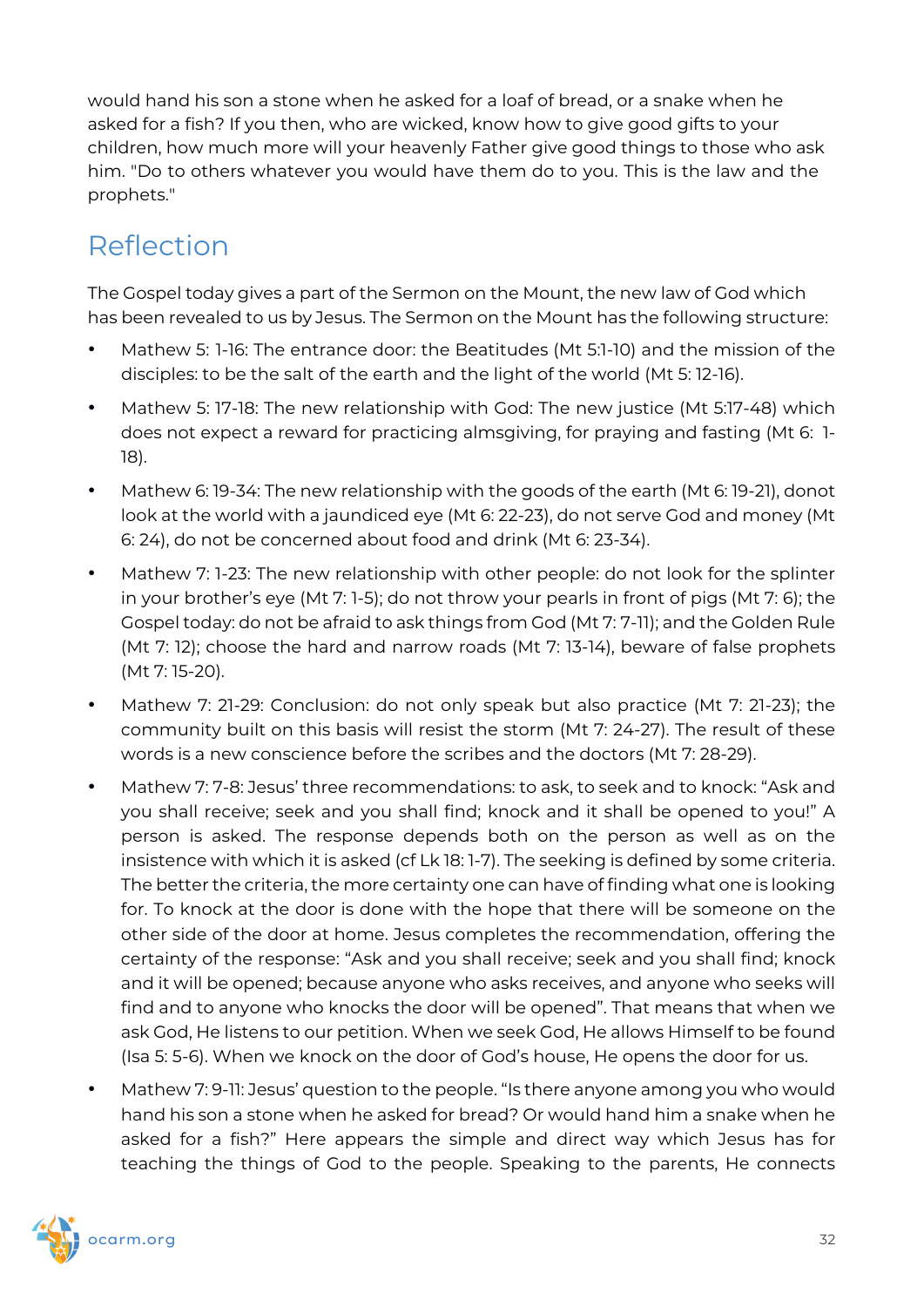Himself to the daily experience. Between the lines of the question one can guess the response the people yelled out: "No!" because nobody gives a stone to a son who asks for bread. There is no father and no mother who would give a snake to their son when he asks for a fish. And Jesus draws the conclusion: "If you, then, evil as you are, know how to give your children what is good, how much more will your Father in heaven give good things to those who ask Him!" Jesus calls us evil to stress the certainty of being listened to by God when we ask Him for something. And this, because if we who are not saints, know how to give good things to our children, how much more is the Father in heaven. This comparison has as its objective to take away from our heart any doubt concerning the prayer addressed to God with trust. God will listen! Luke adds that God will give the Holy Spirit (Lk 11:13).

• Mathew 7: 12: The Golden Rule. "So always treat others as you would like them to treat you; that is the law and the prophets." This is the summary of the entire Old Testament, of the law and the prophets. And this is the summary of everything which God wants to tell us, the summary of all the teaching of Jesus. This Golden Rule is not found only in the teaching of Jesus, but also, in one way or other, in all religions. This responds to the most profound and more universal sentiment of humanity.

# Personal Questions

- Ask, seek, knock on the door: How do you pray and speak with God?
- Are you persistent in what you ask for, as the widow in Lk 18: 1-7 was, or do you give up after not getting results immediately? Would you pray persistently (and insistently) for years, or just months, or just a week?
- How are your wants aligned with what God would want for you?
- How do you live the Golden Rule?

## Concluding Prayer

Lord I praise Your name for Your faithful love and Your constancy; Your promises surpass even Your fame.

You heard me on the day when I called,

<span id="page-32-0"></span>and You gave new strength to my heart. (Ps 138: 2-3)

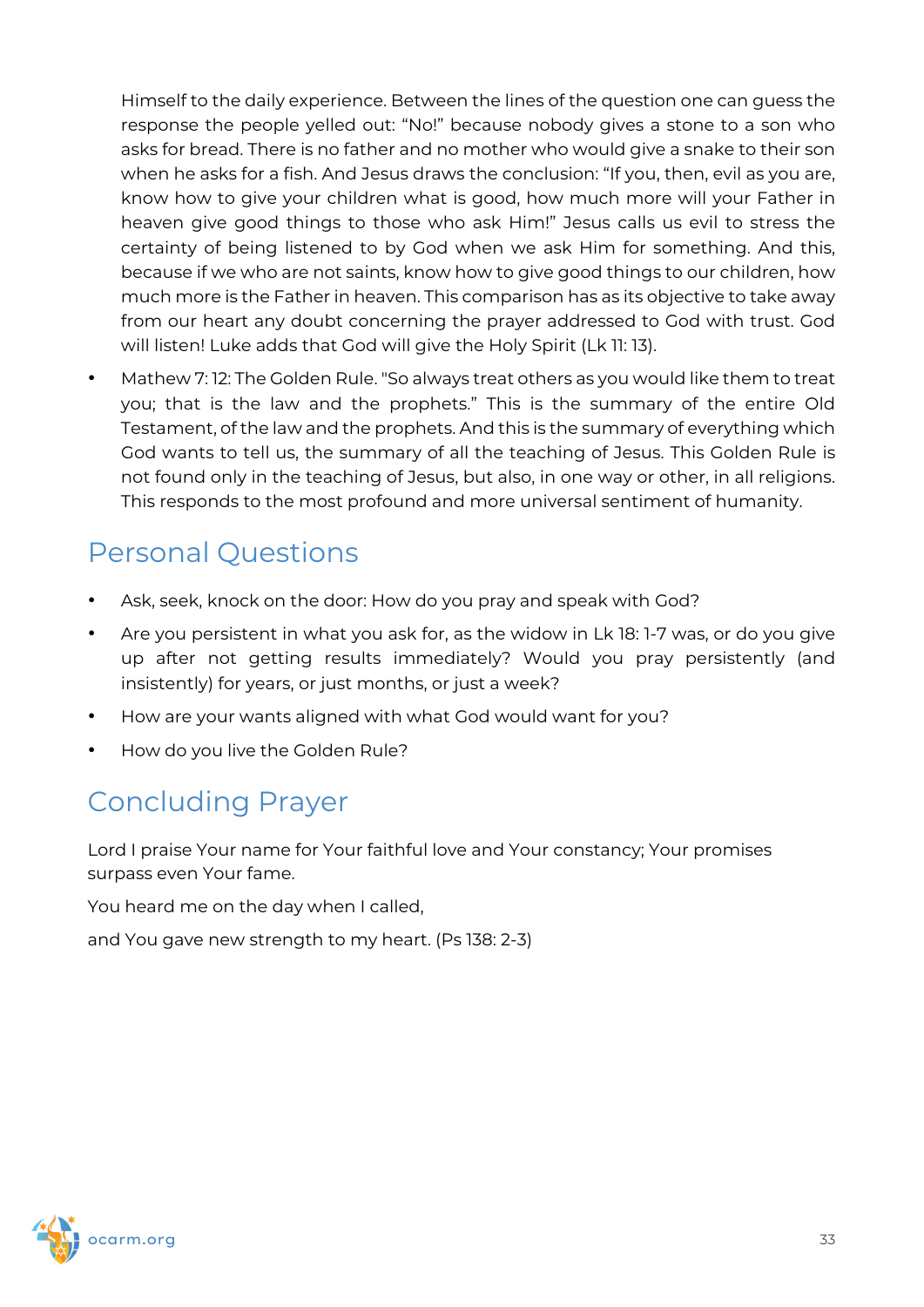# Friday, March 11, 2022

*Season of Lent*

# Opening Prayer

God of mercy and compassion, you challenge us to be responsible for the good and the evil we do and You call us to conversion. God, help us to face ourselves that we may not use flimsy excuses for covering up our wrongs. Make us honest with ourselves, and aware that we can always count on Jesus Christ to be our guide and strength on the road to You, now and for ever.

### Gospel Reading - Matthew 5: 20-26

Jesus said to his disciples: "I tell you, unless your righteousness surpasses that of the scribes and Pharisees, you will not enter into the Kingdom of heaven. You have heard that it was said to your ancestors, You shall not kill; and whoever kills will be liable to judgment. But I say to you, whoever is angry with his brother will be liable to judgment, and whoever says to his brother, raqa, will be answerable to the Sanhedrin, and whoever says, 'You fool,' will be liable to fiery Gehenna. Therefore, if you bring your gift to the altar, and there recall that your brother has anything against you, leave your gift there at the altar, go first and be reconciled with your brother, and then come and offer your gift. Settle with your opponent quickly while on the way to court. Otherwise your opponent will hand you over to the judge, and the judge will hand you over to the guard, and you will be thrown into prison. Amen, I say to you, you will not be released until you have paid the last penny."

### Reflection

The text of today s Gospel forms part of a broader or more extensive whole: Mt 5: 20 up to Mt 5: 48. In these passages Matthew tells us how Jesus interprets and explains the Law of God. Five times He repeats the phrase: You have heard how it was said to our ancestors, in truth I tell you! (Mt 5: 21, 27, 33, 38, 43). Before, He had said: Do not imagine that I have come to abolish the Law or the Prophets; no, I have come not to abolish, but to complete them (Mt 5: 17). The attitude of Jesus before the Law is, at the same time, one of breaking and of continuity. He breaks away from the erroneous interpretations, but maintains firm the objective which the Law should attain: the practice of a greater justice, which is Love.

Matthew 5: 20: An uprightness which surpasses that of the Pharisees. This first verse presents the general key of everything which follows in Matthew 5: 20-48. The word

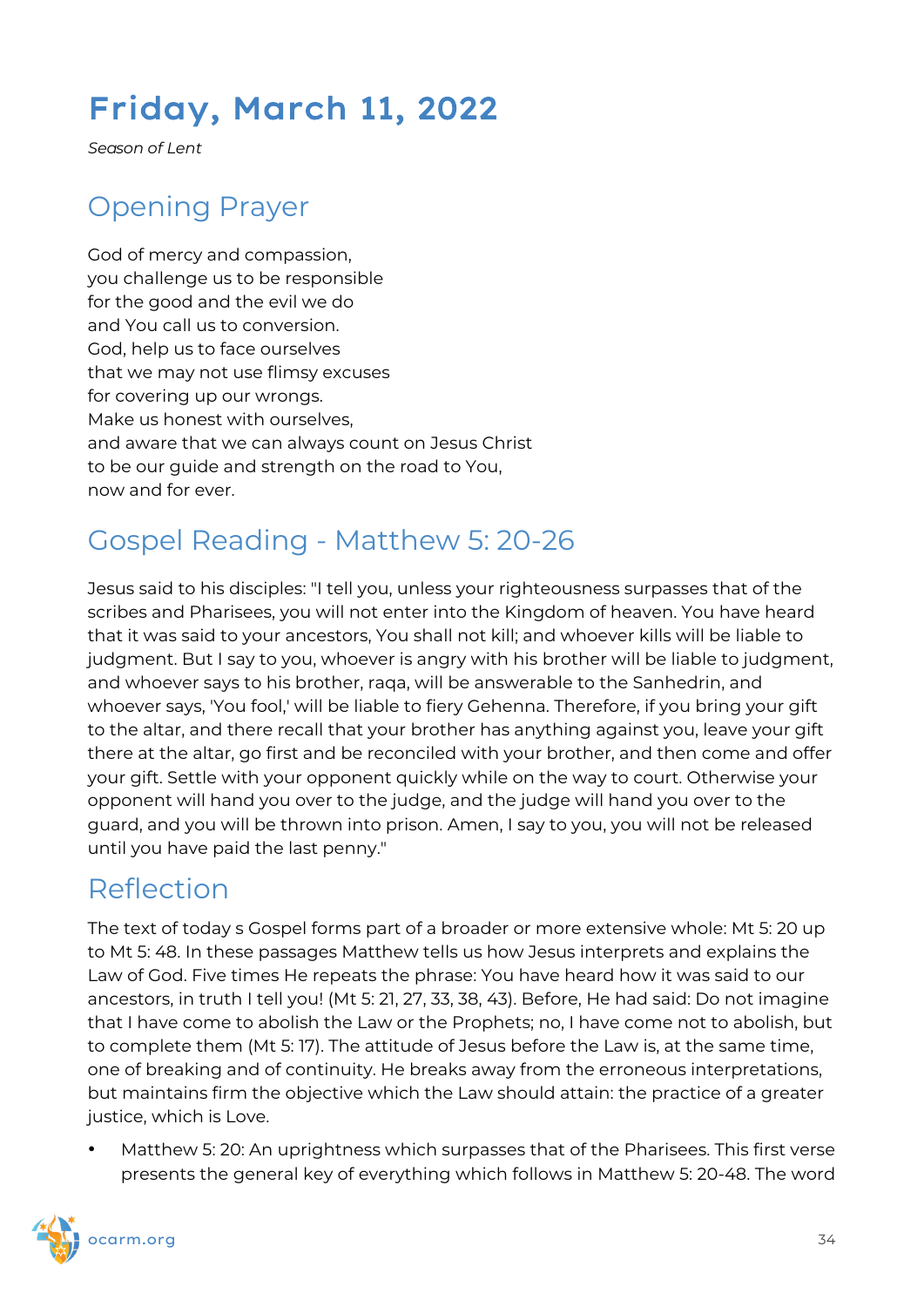Justice never appears in the Gospel of Mark, and it appears seven times in that of Matthew (Mt 3: 15; 5: 6, 10, 20; 6: 1, 33; 21:32). This has something to do with the situation of the communities for which Mark wrote. The religious ideal of the Jews of the time was to be just before God. The Pharisees taught: people attain justice before God when they succeed to observe all the norms of the law in all its details! This teaching generated a legalistic oppression and caused great anguish in the people because it was very difficult to be able to observe all the norms (cfr. Rm 7: 21-24). This is why Matthew takes the words of Jesus on justice to show that it has to surpass the justice of the Pharisees (Mt. 5: 20). According to Jesus, justice does not come from what I do for God in observing the law, but rather from what God does for me, accepting me as His son or as His daughter. The new ideal which Jesus proposes is the following: therefore, be perfect as is your Heavenly Father! (Mt 5: 48). That means: you will be just before God when you try to accept and forgive people as God accepts and pardons me, in spite of my defects and sins.

By means of these five very concrete examples, Jesus shows us what to do in order to attain this greater justice which surpasses the justice of the and the Pharisees. As we can see, today's Gospel takes the example of the new interpretation of the fifth commandment: You shall not kill! Jesus has revealed what God wanted when He gave this commandment to Moses.

- Matthew 5: 21-22: The law says: You shall not kill! (Ex 20: 13). In order to observe fully this commandment it is not sufficient to avoid murdering. It is necessary to uproot from within everything which, in one way or another, can lead to murder, for example, anger, hatred, the desire to revenge, insult, and exploitation, etc.
- Matthew 5: 23-24. The perfect worship which God wants. In order to be accepted by God and to remain united to Him, it is necessary to reconcile oneself with brother and sister. Before the destruction of the Temple, in the year 70, when the Christian Jews participated in the pilgrimages in Jerusalem to present their offerings at the altar and to pay their promises, they always remembered this phrase of Jesus. In the year 80, at the time when Matthew wrote, the Temple and the Altar no longer existed. They had been destroyed by the Romans. The community and the communitarian celebration became the Temple and the Altar of God
- Matthew 5: 25-26: To reconcile oneself. One of the points on which the Gospel of Matthew exists the most is reconciliation. That indicates that in the communities of that time, there were many tensions among the radical groups with diverse tendencies and sometimes even opposing ones. Nobody wanted to cede to the other. There was no dialogue. Matthew enlightens this situation with the words of Jesus on reconciliation which demands acceptance and understanding. The only sin that God does not forgive is our lack of pardon toward others (Mt 6: 14). That is why one should try to reconcile yourself before it is too late!

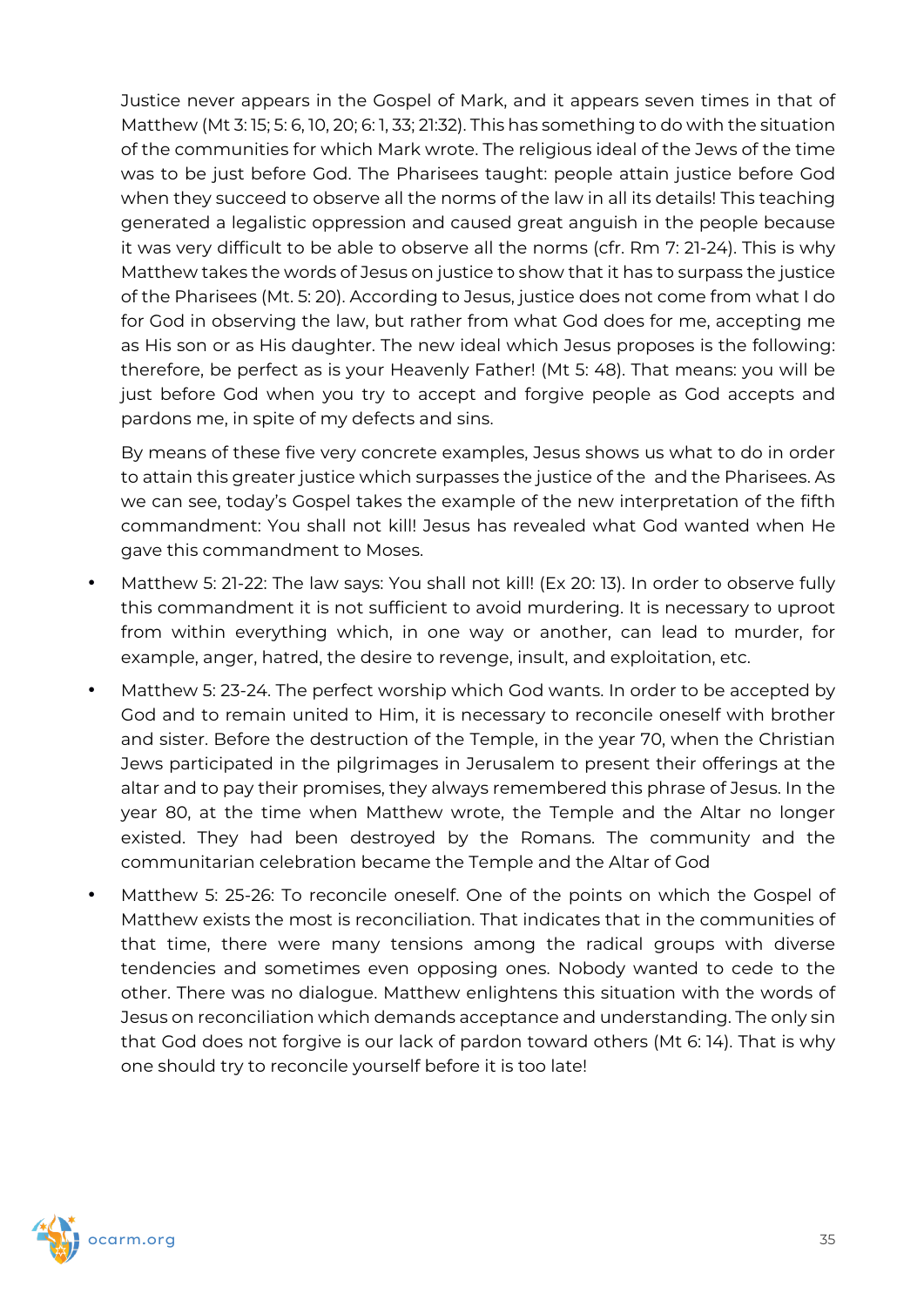# Personal Questions

- Today there are many people who cry out for justice! What meaning does evangelical justice have for me?
- How do I behave before those who do not accept me as I am? How did Jesus behave before those who did not accept Him

## Concluding Prayer

From the depths I call to You, Yahweh: Lord, hear my cry. Listen attentively to the sound of my pleading! (Ps 130: 1-2)

# <span id="page-35-0"></span>Saturday, March 12, 2022

*Season of Lent*

# Opening Prayer

Lord God, from You comes the initiative of love.You seek us out and You tell us:

I am your God; you are my people. You love us in Jesus Christ, Your Son.

God, may our response of love

go far beyond the demands of any law. May we seek You and commune with Youin the deepest of our being

and may we express our gratitude to Youby going to our neighbor

with a love that is spontaneous like Yours.We ask You this through Christ our Lord.

### Gospel Reading - Matthew 5: 43-48

Jesus said to his disciples: "You have heard that it was said, You shall love your neighbor and hate your enemy. But I say to you, love your enemies, and pray for thosewho persecute you, that you may be children of your heavenly Father, for he makes hissun rise on the bad and the good, and causes rain to fall on the just and the unjust. For if you love those who love you, what recompense will you have? Do not the tax collectors do the same? And if you greet your brothers and sisters only, what is unusualabout that? Do not the pagans do the same? So be perfect, just as your heavenly Fatheris perfect."

### Reflection

In today's Gospel we see how Jesus has interpreted the commandment "You shall not kill" in such a way that its observance leads to the practice of love. Besides saying "You

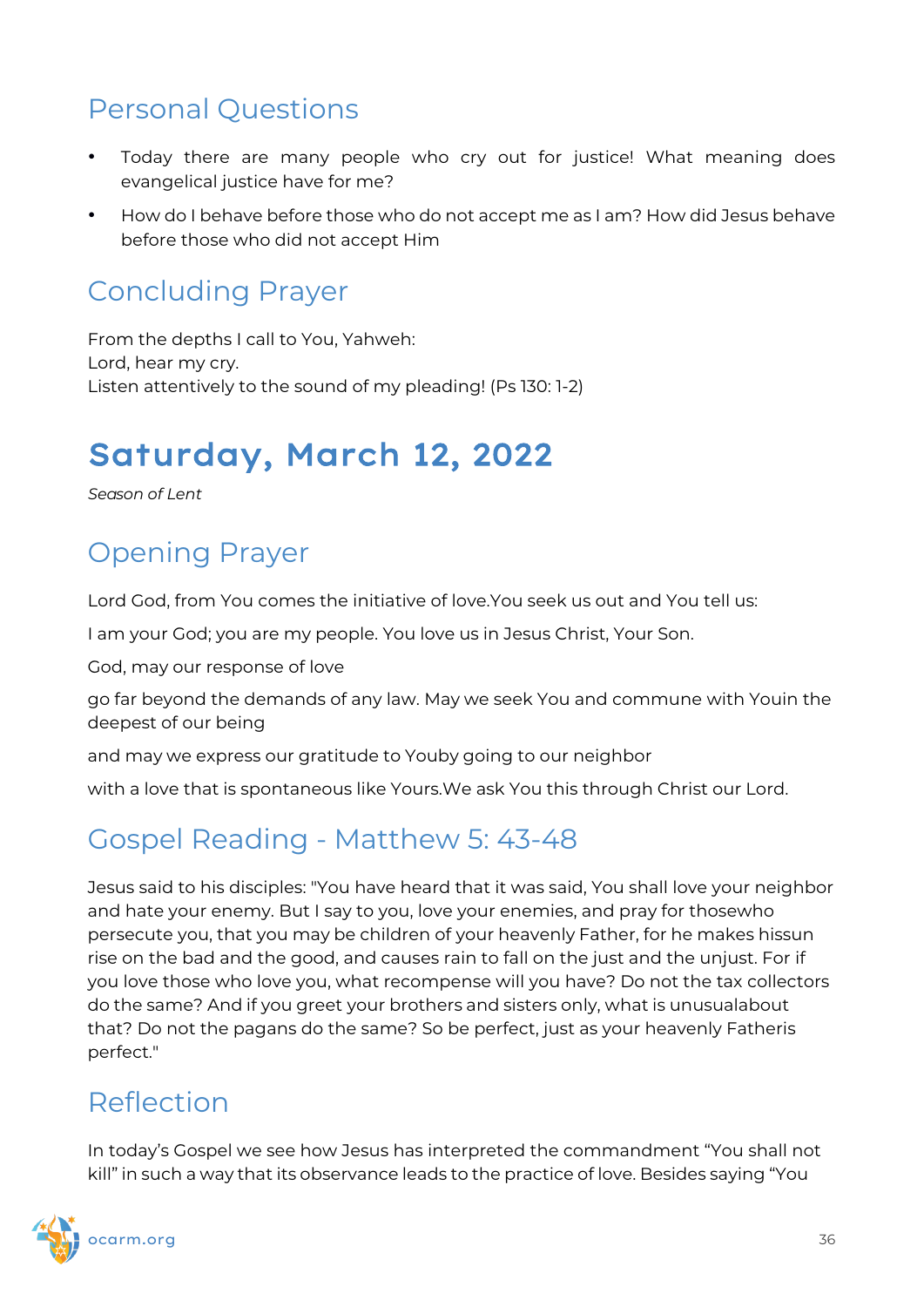shall not kill" (Mt 5: 21), Jesus quoted four other commandments of the ancient law: you shall not commit adultery (Mt 5: 27), you shall not bear false witness (Mt 5: 33), eye for eye, and tooth for tooth (Mt 5: 38) and, in today's Gospel, you shall love your neighbor and will hate your enemy (Mt 5: 43), five times, Jesus criticizes and completesthe ancient way of observing these commandments and indicates the new way to attainthe objective of the law, which is the practice of love (Mt 5: 22-26; 5: 28-32; 5: 34-37; 5: 39-42; 5: 44-48).

Love your enemies. In today's Gospel Jesus quotes the ancient law which says: You will love your neighbor and hate your enemy. This text is not found like this in the Old Testament. It is more a question of the mentality of the time, according to which there was no problem if a person hated his enemy. Jesus was not in agreement and says: But I tell you: if you love those who love you, what reward will you get? Do not even the tax collectors do as much? And if you save your greetings for your brothers, are you doing anything exceptional? Do not even the gentiles do as much? You must, therefore, set no bounds to your love, just as your heavenly Father sets none to His. And Jesus gives us the proof. At the hour of His death He observed that which He preached.

Father, forgive them, they do not know what they are doing. A soldier takes the wrist of Jesus and places it on the arm of the cross, places a nail and begins to hammer it in. Several times. The blood was flowing down. The body of Jesus contorted with pain. The soldier, a mercenary, ignorant, far from knowing what he was doing, and of what was happening around him, continued to hammer as if it were a piece of the wall of his house and he had to put up a picture. At that moment Jesus prays for the soldier who tortures Him and addresses His prayer to the Father: Father, forgive them! They know not what they are doing! He loved the soldier who killed Him. Even wanting it with all their strength, the lack of humanity did not succeed to kill in Jesus His humanity and love! He will be imprisoned, they will spit on Him, will laugh and make fun of Him, they will make of Him a false king crowning Him with a crown of thorns, they will torture Him, will oblige Him to go through the streets like a criminal hearing the insultsof the religious authority. On Calvary they will leave Him completely naked in the sightof all. But the poison of this lack of humanity did not succeed in suppressing the sourceof love and humanity which sprang from within Jesus. The water of the love which sprang from within was stronger than the poison of hatred which was coming from without. Looking at that soldier, Jesus felt sorrow and prayed for him and for all: Father,forgive them! They know not what they are doing! Jesus, in solidarity, almost excuses those who were ill-treating and torturing Him. He was like a brother who goes with his murderous brothers before the judge and he, the victim of his own brothers, says to the judge: They are my brothers, you know they are ignorant. Forgive them! They will become better! He loved the enemy!

Be perfect as is your Father who is in Heaven. Jesus does not want to frighten, because this would be useless. He wants to change the system of human living altogether. The notion which He constructs comes from the new experience He has from God the Father, full of tenderness and who accepts all! The words of threat against the rich cannot be an occasion of revenge on the part of the poor. Jesus orders that we have a contrary attitude: Love your enemies! True love cannot depend on what one receives from others. Love should want the good of others independently of what they do for

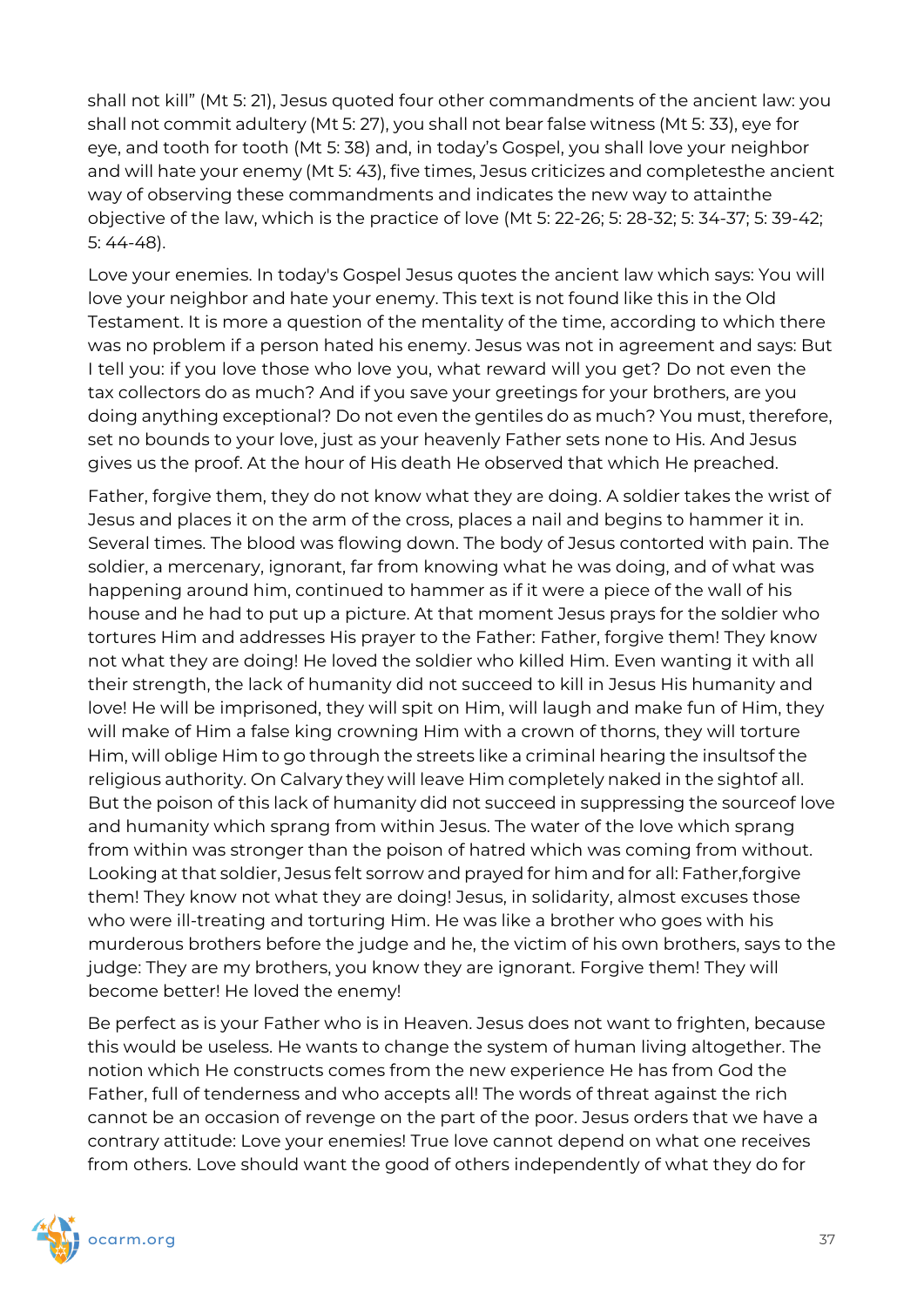me. This is the way God s love is for us.

### Personal Questions

- Am I capable to love my enemies?
- Contemplate Jesus, in silence, who at the hour of His death, loved the enemy who killed Him.

### Concluding Prayer

How blessed are those whose way is blameless, who walk in the Law of Yahweh!

Blessed are those who observe His instructions, who seek Him with all their hearts (Ps 119: 1-2)

# Sunday, March 13, 2022

*Second Sunday of Lent*

# Opening Prayer

Lord Jesus, send Your Spirit to help us read the scriptures with the same mind that You read them to the disciples on the way to Emmaus. In the light of the Word, written in the bible, You helped them to discover the presence of God in the disturbing events of Your sentence and death. Thus, the cross that seemed to be the end of all hope became for them the source of life and of resurrection.

Create silence in us so that we may listen to Your voice in creation and in the scriptures, in events and in people, above all, in the poor and suffering. May Your word guide us so that we too, like the two disciples on the way to Emmaus, may experience the force of Your resurrection and witness to others that You are alive in our midst as source of fraternity, justice, and peace. We ask this of You, Jesus, son of Mary, who revealed the Father to us and sent us Your Spirit. Amen.

## Gospel Reading - Luke 9: 28-36

#### **A Key to the Reading:**

A few days earlier, Jesus had said that He, the Son of Man, had to be tried and crucified by the authorities (Lk 9: 22; Mk 8: 31). According to the information in the gospels of Mark and Matthew, the disciples, especially Peter, did not understand what Jesus had said and were scandalized by the news (Mt 16: 22; Mk 8: 32). Jesus reacted strongly and turned to Peter calling him Satan (Mt 16: 23; Mk 8: 33). This was because Jesus' wordsdid not correspond with the ideal of the glorious Messiah whom they imagined. Luke does not mention Peter's reaction and Jesus' strong reply, but he does describe, as do the other Evangelists, the episode of the Transfiguration. Luke sees the Transfigurationas

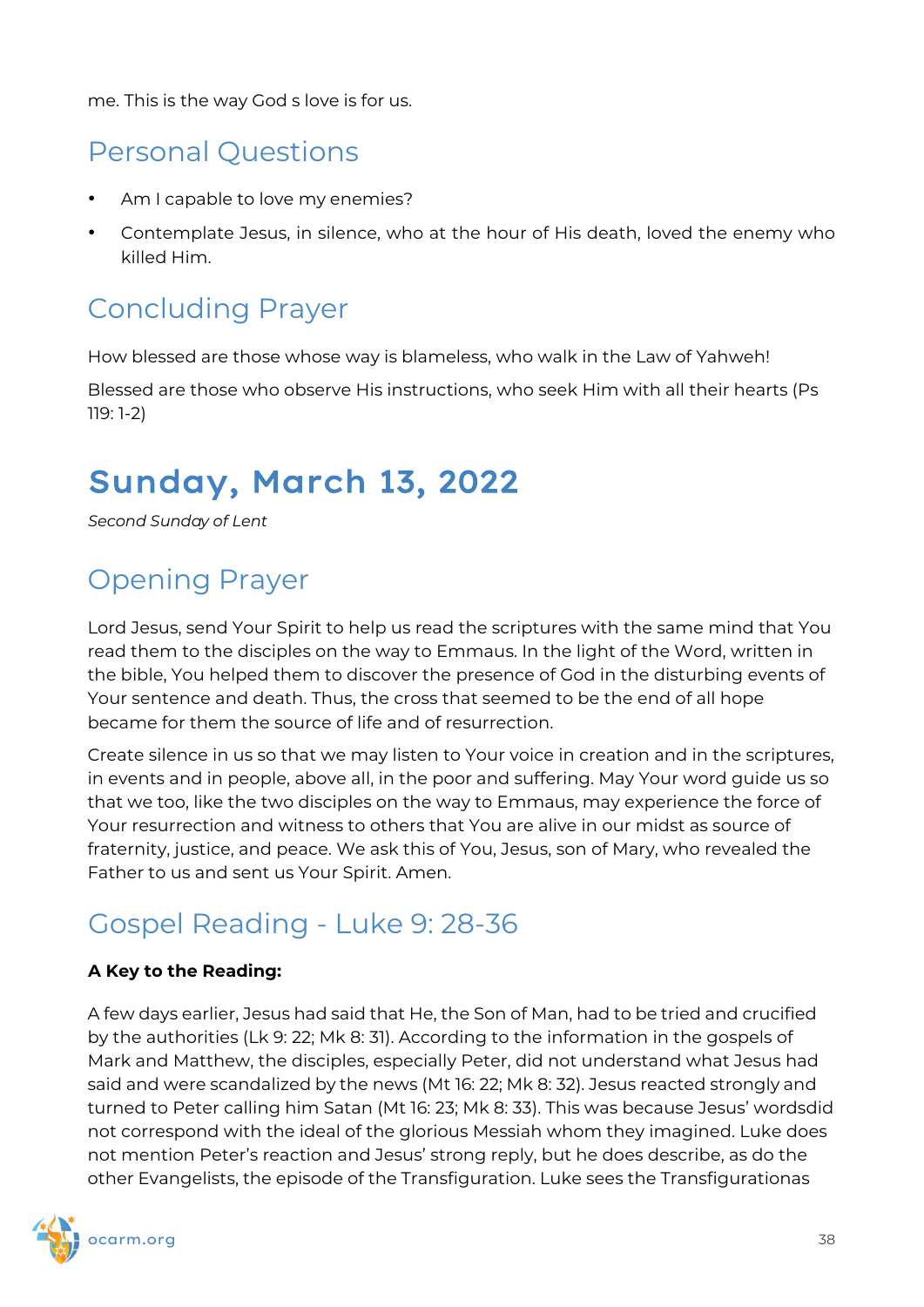an aid to the disciples so that they may be able to get over the scandal and change their idea of the Messiah (Lk 9: 28-36). Taking the three disciples with Him, Jesus goesup the mountain to pray, and while He is praying, is transfigured. As we read the text, it is good to note what follows: "Who appears with Jesus on the mountain to converse with Him? What is the theme of their conversation? What is the disciples' attitude?"

#### **A Division of the Text as an Aid to the Reading:**

- Luke 9: 28: The moment of crisis
- Luke 9: 29: The change that takes place during the prayer
- Luke 9: 30-31: The appearance of the two men and their conversation with Jesus
- Luke 9: 32-34: The disciples' reaction
- Luke 9: 35-36: The Father's voice

#### **The Text:**

Jesus took Peter, John, and James and went up the mountain to pray. While he was praying his face changed in appearance and his clothing became dazzling white. And behold, two men were conversing with him, Moses and Elijah, whoappeared in glory and spoke of his exodus that he was going to accomplish in Jerusalem. Peter and his companions had been overcome by sleep, but becoming fully awake, they saw his glory and the two men standing with him. As they were about to part from him, Peter said to Jesus, "Master, it is good that we are here; let us make three tents, one for you, one for Moses, and one for Elijah." But he did not know what he was saying. While he was still speaking, a cloud came and cast a shadow over them, and they became frightened when they entered the cloud. Then from the cloud came a voice that said, "This is my chosen Son; listen to him." After the voice had spoken, Jesus was found alone. They fell silent and did not at that time tell anyone what they had seen.

#### **A Moment of Prayerful Silence**

*so that the Word of God may penetrate and enlighten our life.*

# Some Questions

*to help us in our personal reflection.*

- What did you like most in this episode of the Transfiguration? Why?
- Who are those who go to the mountain with Jesus? Why do they go?
- Moses and Elijah appear on the mountain next to Jesus. What is the significance of these two people from the Old Testament for Jesus, for the disciples, for the communityin the 80s and for us today?
- Which prophecy from the Old Testament is fulfilled in the words of the Father concerning Jesus?
- What is the disciples' attitude during this episode?

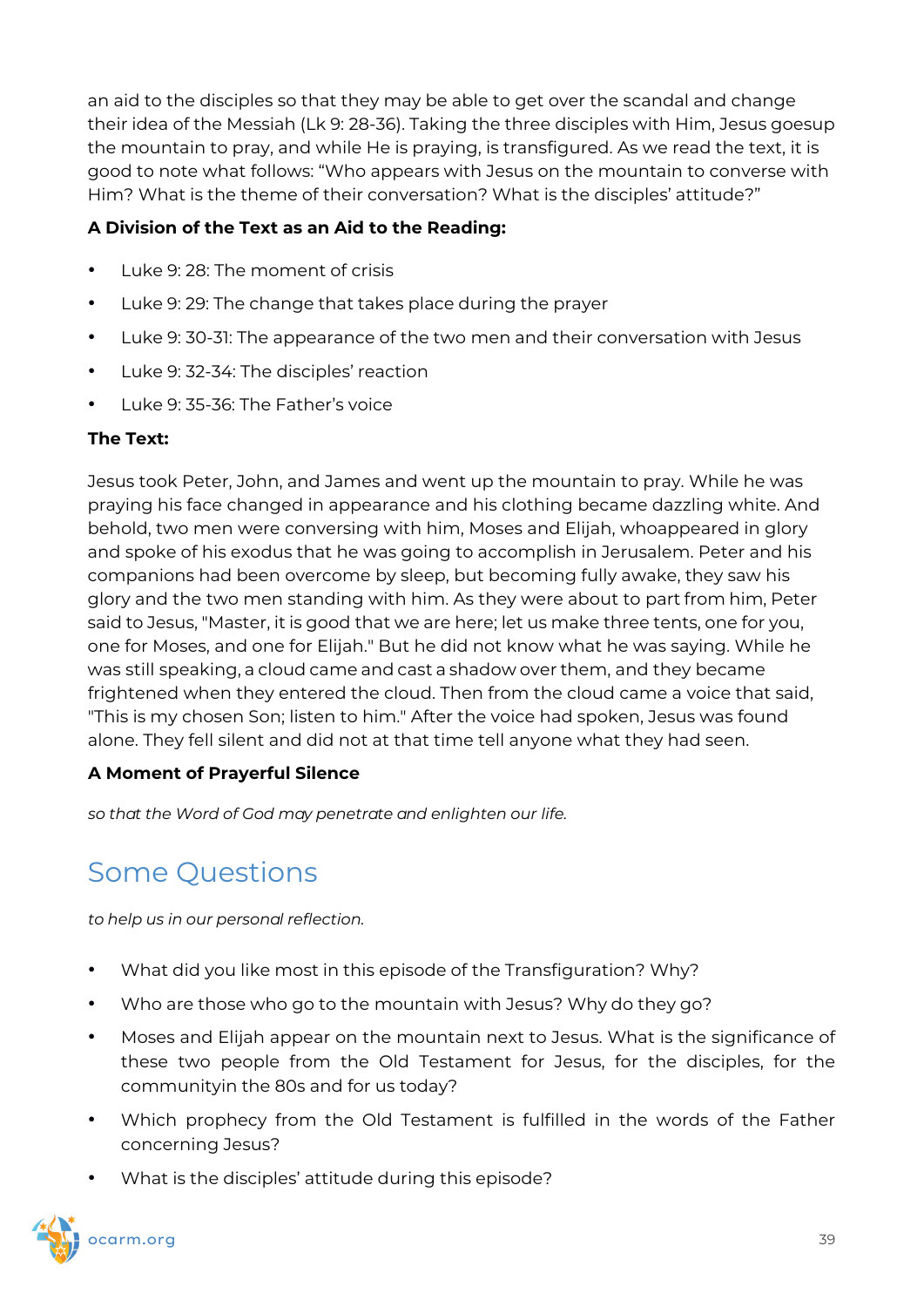- Has there been a transfiguration in your life? How have such experiences of transfiguration helped you to fulfill your mission better?
- Compare Luke's description of the Transfiguration of Jesus (Lk 9: 28-36) with his description of the agony of Jesus in the Garden (Lk 22: 39-46). Try to see whether there are any similarities. What is the significance of these similarities?

# A Key to the Reading

*for those who wish to go deeper into the theme.*

#### **The Context of Jesus' Discourse:**

In the two previous chapters of Luke's Gospel, the innovation brought by Jesus highlights the tensions between the New and the Old Testaments. In the end, Jesus realized that no one had understood His meaning, much less His person. People thoughtthat He was like John the Baptist, Elijah or some other prophet (Lk 9: 18-19). The disciples accepted Him as the Messiah, but a glorious Messiah, according to the expectations issued by the government and the official religion of the temple (Lk 9: 20- 21). Jesus tried to explain to His disciples that the journey foreseen by the prophets was one of suffering because of its commitment to the excluded, and that a disciple could only be a disciple if he/she took up his/her cross (Lk 9: 22-26). But Jesus did not meet with much success. It is in such a context of crisis that the Transfiguration takes place. In the 30s, the experience of the Transfiguration had a very important significance in the life of Jesus and the disciples. It helped them overcome the crisis of faith and to change their ideals concerning the Messiah. In the 80s, when Luke was writing for the Christian communities in Greece, the meaning of the Transfiguration had already been deepened and broadened. In the light of Jesus' resurrection and of the spread of the Good News among the pagans in almost every country, from Palestine to Italy, the experience of the Transfiguration began to be seen as a confirmation of the faith of the Christian communities in Jesus, *Son of God*. The two meanings are present in the description and interpretation of the Transfiguration in Luke's Gospel.

#### **A Commentary on the Text:**

Luke 9: 28: The moment of crisis.

On several occasions Jesus entered into conflict with the people and the religious and civil authorities of his time (Lk 4: 28-29; 5: 21-20; 6: 2-11; 7:30, 39; 8: 37; 9:9). He knew they would not allow Him to do the things He did. Sooner or later they would catch Him. Besides, in that society, the proclamation of the Kingdom, as Jesus did, was not to be tolerated. He either had to withdraw or face death! There were no other alternatives. Jesus did not withdraw. Hence the cross appears on the horizon, not just asa possibility but as a certainty (Lk 9: 22). Together with the cross there also appears thetemptation to go on with the idea of the Glorious Messiah and not of the Crucified, suffering servant, announced by the prophet Isaiah (Mk 8: 32-33). At this difficult moment Jesus goes up the mountain to pray, taking with Him Peter, James,

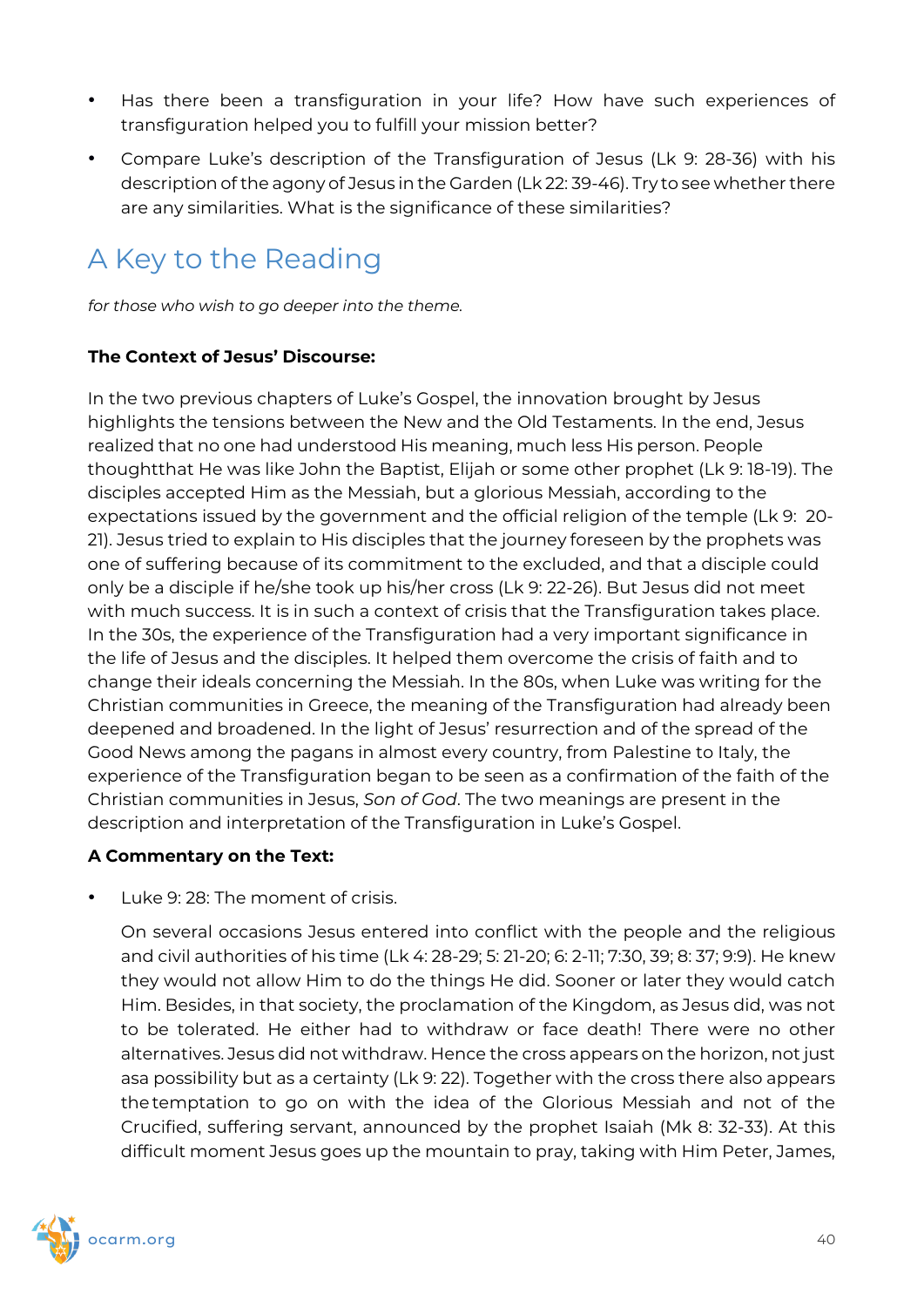and John. Through His prayer, Jesus seeks strength not to lose sense of direction in His mission (cf. Mk 1: 35).

• Luke 9: 29: The change that takes place during the prayer.

As soon as Jesus starts praying, His appearance changes and He appears glorious. His face changes and His clothes become white and shining. It is the glory that the disciplesimagined for the Messiah. This transformation told them clearly that Jesus was indeed the Messiah expected by all. But what follows the episode of the Transfiguration will point out that the way to glory is quite different from what they imagined. The Transfiguration will be a call to conversion.

• Luke 9: 30-31: Two men appear speaking with Jesus.

Together with Jesus and in the same glorious state there appear Moses and Elijah, the two major exponents of the Old Testament, representing the Law and the Prophets. They speak with Jesus about "the Exodus brought to fulfilment in Jerusalem." Thus, in frontof the disciples, the Law and the Prophets confirm that Jesus is truly the glorious Messiah, promised in the Old Testament and awaited by the whole people. They furtherconfirm that the way to glory is through the painful way of the exodus. Jesus' exodus isHis passion, death and resurrection. Through His "exodus" Jesus breaks the dominion of the false idea concerning the Messiah spread by the government and by the official religion and that held all ensnared in the vision of a glorious, nationalistic messiah. Theexperience of the Transfiguration confirmed that Jesus as Messiah Servant constituted an aid to free them from their wrong ideas concerning the Messiah and to discover the real meaning of the Kingdom of God.

• Luke 9: 32-34: The disciples' reaction.

The disciples were in deep sleep. When they woke up, they saw Jesus in His glory andthe two men with Him. But Peter's reaction shows that they were not aware of the realmeaning of the glory in which Jesus appeared to them. As often happens with us, they were only aware of what concerned them. The rest escapes their attention. "Master, it is good for us to be here!" And they do not want to get off the mountain anymore! When it is question of the cross, whether on the Mount of the Transfiguration or on theMount of Olives (Lk 22: 45), they sleep! They prefer the glory to the cross! They do notlike to speak or hear of the cross. They want to make sure of the moment of glory on the mountain, to extend it, and they offer to build three tents. Peter did not know what he was saying.

While Peter was speaking, a cloud descended from on high and covered them with its shadow. Luke says that the disciples became afraid when the cloud enfolded them. Thecloud is the symbol of the presence of God. The cloud accompanied the multitude on their journey through the desert (Ex 40: 34-38; Num 10: 11-12). When Jesus ascended into heaven, He was covered by a cloud and they no longer saw Him (Acts 1: 9). This was a sign that Jesus had entered forever into God's world.

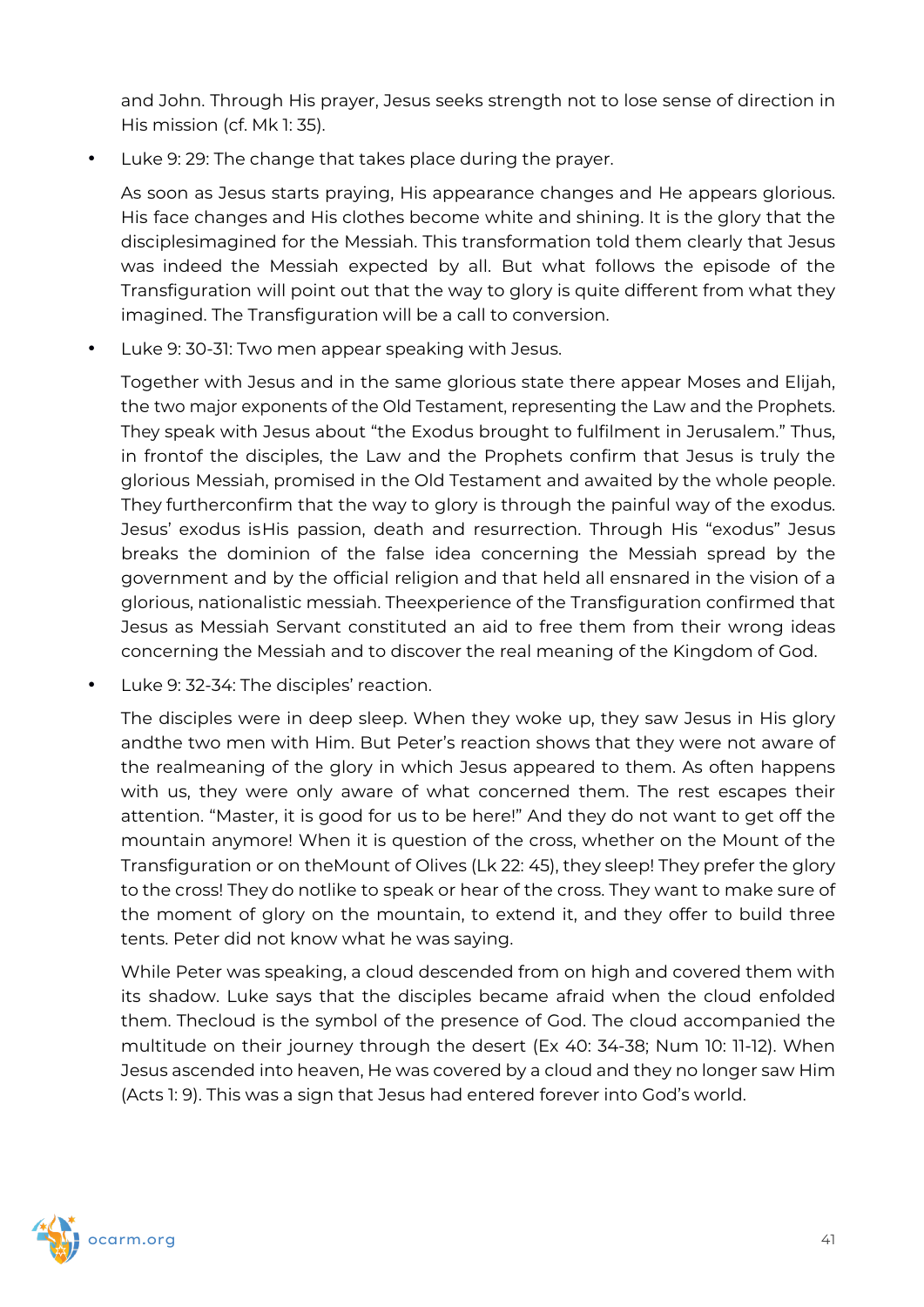• Luke 9: 35-36: The Father's voice.

A voice is heard from the cloud that says: "This is My Son, the Chosen, listen to Him." With this same sentence the prophet Isaiah had proclaimed the Messiah-Servant (Isa 42: 1). First Moses and Elijah, now God Himself presents Jesus as the Messiah-Servant who will come to glory through the cross. The voice ends with a final admonition: "Listen to Him!" As the heavenly voice speaks, Moses and Elijah disappear and only Jesus is left. This signifies that from now on only He will interpret the scriptures and the will of God. He is the Word of God for the disciples: "Listen to Him!"

• The proclamation "This is My Son, the Chosen; listen to Him" was very important for the community of the late 80s. Through this assertion God the Father confirmed the faith of Christians in Jesus as Son of God. In Jesus' time, that is, in the 30s, the expression Son of Man pointed to a very high dignity and mission. Jesus Himself gave a relative meaning to the term by saying that all were children of God (cf. John 10: 33- 35). But for some the title Son of God became a resume of all titles, over one hundred that the first Christians gave Jesus in the second half of the first century. In succeeding centuries, it was the title of Son of God that the Church concentrated all its faith in the person of Jesus.

#### **A Deepening:**

- The Transfiguration is told in three of the Gospels: Matthew (Mt 17: 1-9), Mark (Mk9: 2- 8) and Luke (Lk 9: 28-36). This is a sign that this episode contained a very important message. As we said, it was a matter of great help to Jesus, to His disciples and to the first communities. It confirmed Jesus in His mission as Messiah-Servant. It helped the disciples to overcome the crisis that the cross and suffering caused them. It led the communities to deepen their faith in Jesus, Son of God, the One who revealed the Fatherand who became the new key to the interpretation of the Law and the Prophets. The Transfiguration continues to be of help in overcoming the crisis that the cross and suffering provoke today. The three sleeping disciples are a reflection of all of us. The voice of the Father is directed to us as it was to them: "This is My Son, the Chosen; listen to Him!"
- In Luke's Gospel there is a great similarity between the scene of the Transfiguration (Lk 9: 28-36) and the scene of the agony of Jesus in the Garden of Olives (Lk 22: 39-46). We may note the following: in both scenes Jesus goes up the mountain to pray and takeswith Him three disciples, Peter, James and John. On both occasions, Jesus' appearance is transformed and He is transfigured before them; glorious at the Transfiguration, perspiring blood in the Garden of Olives. Both times heavenly figures appear to comfort Him, Moses and Elijah and an angel from heaven. Both in the Transfiguration and in the Agony, the disciples sleep, they seem to be outside the event and they seem not to understand anything. At the end of both episodes, Jesus is reunited with His disciples. Doubtless, Luke intended to emphasize the resemblance between these two episodes. What would that be? Perhaps it is to show

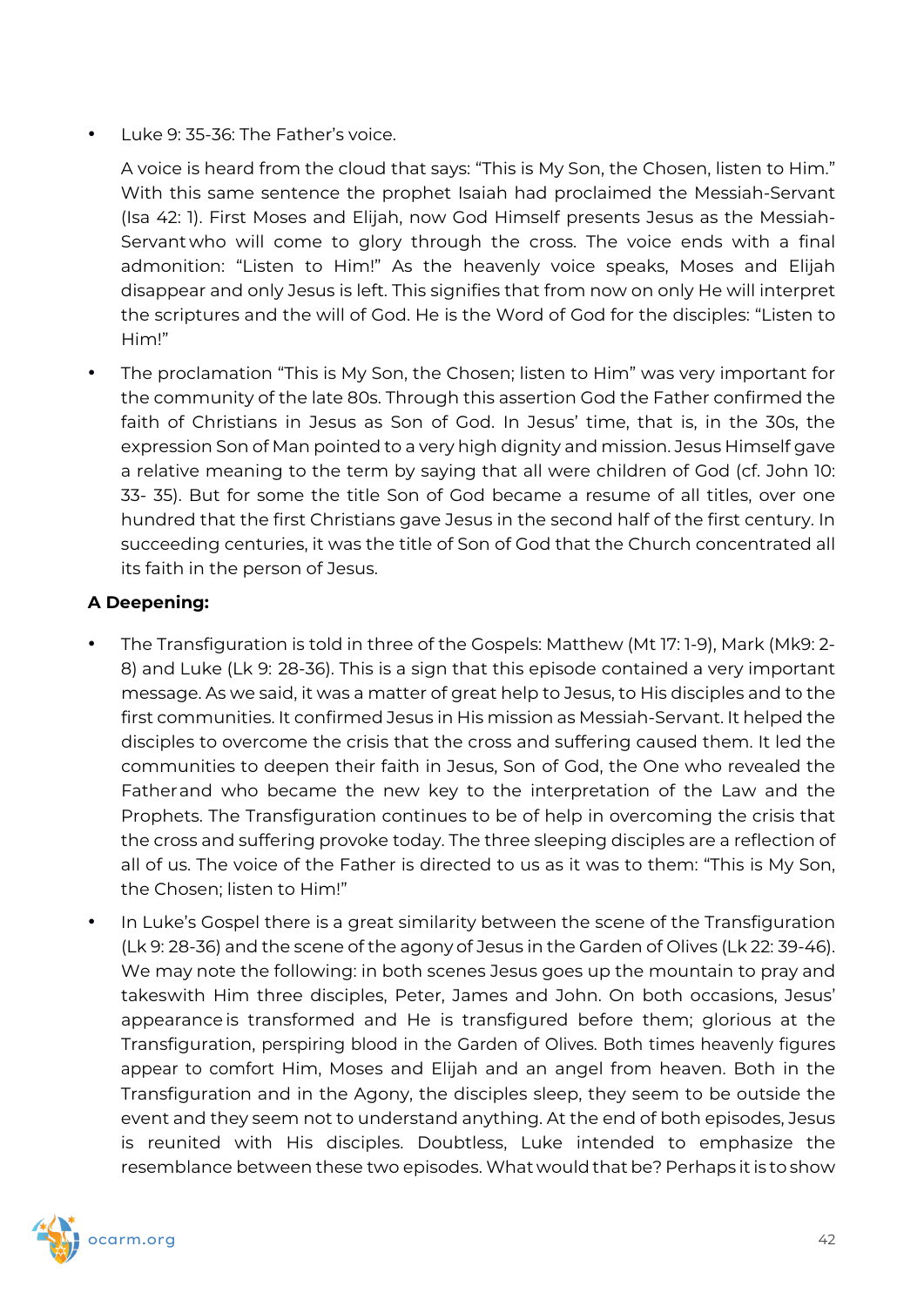that understanding takes time and effort, even for the Apostles, so we should persevere and not be asleep, especially at those crucial moments in our lives when He is revealing Himself to us personally. It is in meditatingand praying that we shall come to understand the meaning that goes beyond words, andto perceive the intention of the author. The Holy Spirit will guide us.

• Luke describes the Transfiguration. There are times in our life when suffering is such that we might think: "God has abandoned me! He is no longer with me!" And then suddenly we realize that He has never deserted us, but that we had our eyes bandaged and were not aware of the presence of God. Then everything is changed and transfigured. It is the transfiguration! This happens every day in our lives.

# Psalm 42 (41)

#### **"My soul thirsts for the living God!"**

As a dear longs for flowing streams,so longs my soul for Thee, O God.

My soul thirsts for God, for the living God. When shall I come and behold the face of God?

My tears have been my food day and night,

while men say to me continually, "Where is your God?"These things I remember, as I pour out my soul:

how I went with the throng,

and led them in procession to the house of God,with glad shouts and songs of thanksgiving,

a multitude keeping festival.

Why are you cast down, O my soul, and why are you disquieted within me?

Hope in God; for I shall again praise Him,my help and my God.

My soul is cast down within me;

therefore I remember Thee from the land of Jordanand of Hermon, from Mount Mizar.

Deep calls to deep at the roar of Your torrents; all Thy waves and breakers have gone over me.

By day the Lord commands His steadfast love;and at night His song is with me,

a prayer to the God of my life.I say to God, my rock:

"Why hast Thou forgotten me?

Why do I go mourning because of the oppression of the enemy?"As with a deadly wound in my body,

my adversaries taunt me,

while they say to me continually,"Where is your God?"

Why are you cast down, O my soul, and why are you disquieted within me?

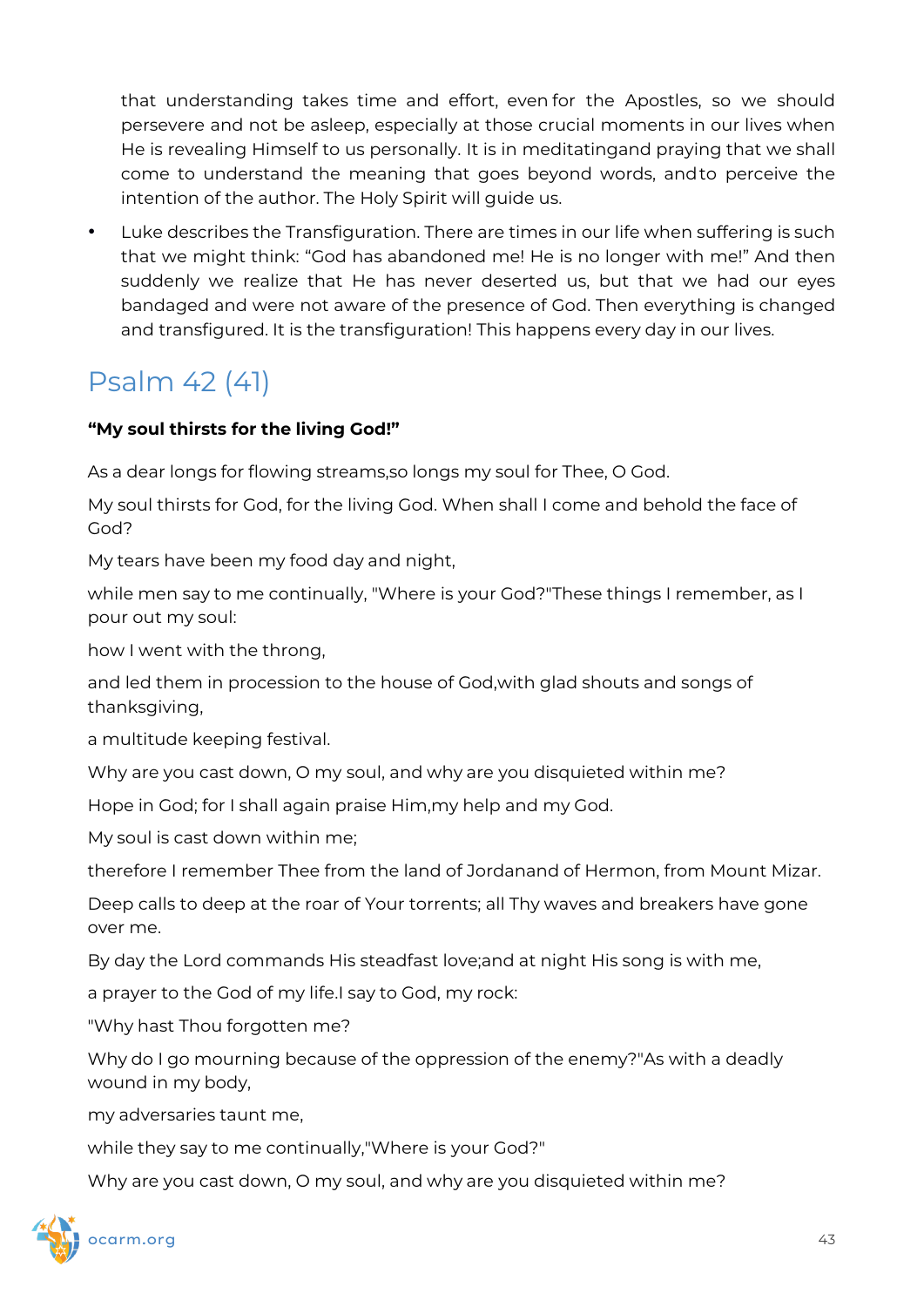Hope in God; for I shall again praise Him, my help and my God.

### Final Prayer

Lord Jesus, we thank You for the word that has enabled us to understand better the will of the Father. May Your Spirit enlighten our actions and grant us the strength to practice what Your Word has revealed to us. May we, like Mary, Your mother, not only listen to but also practice the Word. You who live and reign with the Father in the unity of the Holy Spirit forever and ever. Amen.

# Monday, March 14, 2022

*Season of Lent*

### Opening Prayer

Just and holy God,our loving Father,

you offered us Your hand in friendship, and You sent us Your Son Jesus to go with us on the roadof obedience and loyalty. God, we often hurt this friendship, we act as if we were not Your sons and daughters.See the look of shame on our faces.

Forgive us, for we count on You. Accept our thanks for continuing to take us as we are and loving us notwithstanding our sins. We ask You this through Christ our Lord.

# Gospel Reading - Luke 6: 36-38

Jesus said to his disciples: "Be merciful, just as your Father is merciful. "Stop judging and you will not be judged. Stop condemning and you will not be condemned. Forgive and you will be forgiven. Give and gifts will be given to you; a good measure, packed together, shaken down, and overflowing, will be poured into your lap. For the measure with which you measure will in return be measured out to you."

### Reflection

• These three brief verses of today's Gospel (Lk 6:36-38) are the final part of a brief discourse of Jesus (Lk 6: 20-38). In the first part of His discourse, He addresses Himself to the disciples (Lk 6: 20) and to the rich (Lk 6: 24) proclaiming four beatitudes for the disciples (Lk 6: 20-23), and four curses for the rich (Lk 6: 20-26). In the second part, Headdresses Himself to all those who are listening (Lk 6: 27), that is, the immense crowd of poor and sick, who had come from all parts (Lk 6:17-19). The words which He addresses to this people and to all of us are demanding and difficult: to love the enemy(Lk 6, 27), not curse them (Lk 6: 28), offer the other cheek to the one who slaps you on one, and do not complain if someone takes what is ours (Lk 6: 29). How can this difficultadvice be understood? The explanation is given in the three verses of today's Gospel from which we draw the center of the Good News brought by Jesus.

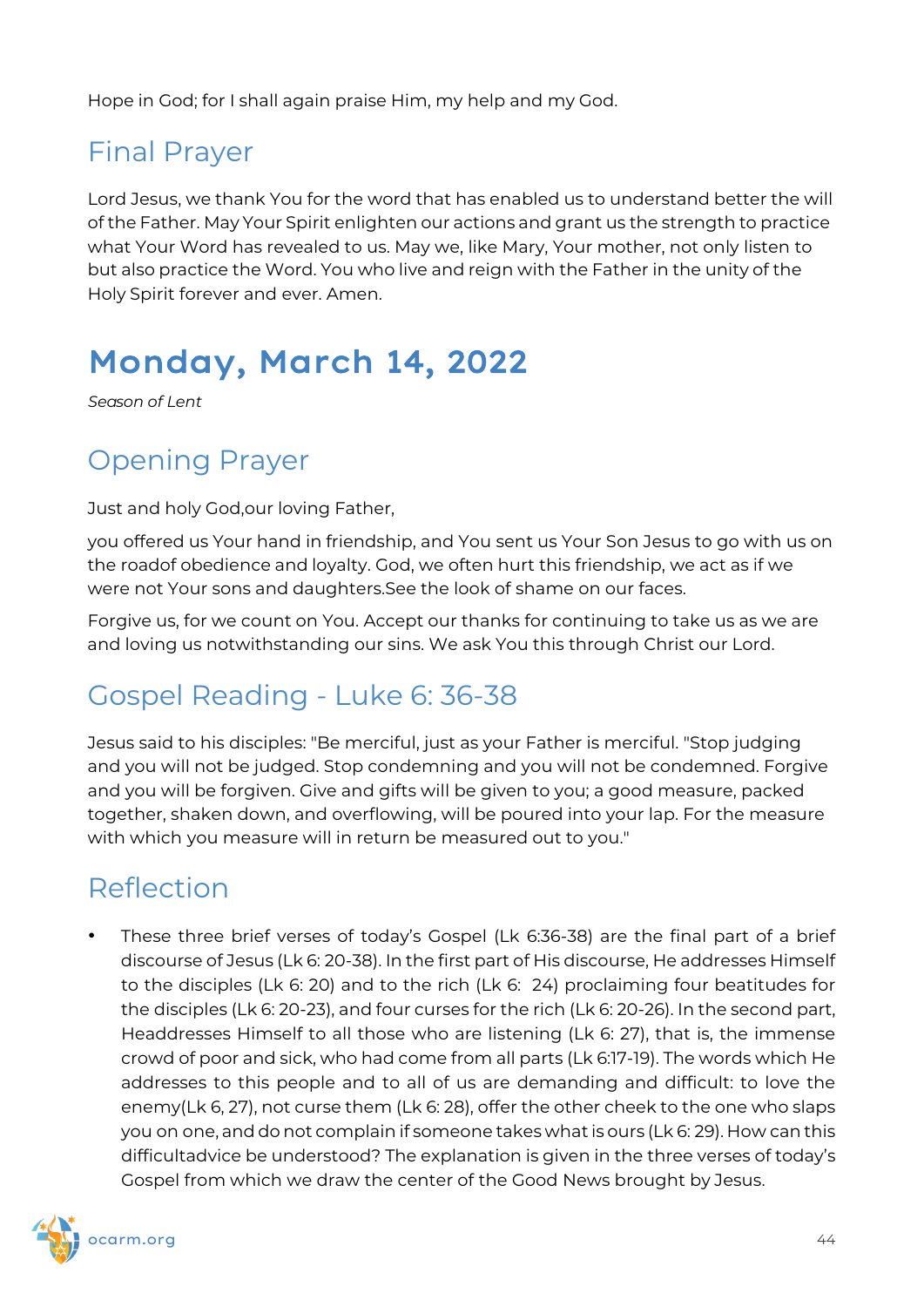- Luke 6: 36: Be merciful as your Heavenly Father is merciful. The Beatitudes for the disciples (Lk 6: 20-23) and the curses against the rich (Lk 6: 24-26) cannot be interpreted as an occasion for the poor to take revenge against the rich. Jesus orders us to have thecontrary attitude. He says: Love your enemies! (Lk 6: 27). The change which Jesus wants to bring about in us does not consist in merely changing something to invert the system, because in this way nothing would change. He wants to change the system. Theidea which Jesus wants to portray comes from the new experience that He has of God the Father, full of tenderness, who accepts all, good and bad, who makes the sunshine on both the good and on the bad and makes the rain fall on both good and bad (Mt 5: 5, 45). True love does not depend, nor can it depend, on what I receive from others. Love must want the good of the other independently of what he does for me. Because this is how God's love is for us. He is merciful not only toward those who are good, butwith all, even with the ungrateful and the evil (Lk 6: 35). The disciples of Jesus should radiate this merciful love.
- Luke 6: 37-38: Do not judge and you will not be judged. These last words repeat in a clearer way what Jesus had said before: Treat others as you would like them to treat you(Lk 6: 31; cf. Mt 7: 12). If you do not want to be judged, do not judge! If you do not wantto be condemned, do not condemn. If you want to be forgiven, then forgive! If you wantto receive a good measure, give this good measure to others! Do not wait for the other one to take the initiative. You take it and begin now! You will see that it is like this.

### Personal Questions

- Lent is a time of conversion. Which is the conversion which today's Gospel is asking of me?
- Have you already been merciful as the Heavenly Father is? What are my limits in being merciful and forgiving?

### Concluding Prayer

Help us, God our Savior, for the glory of Your name;

Yahweh, wipe away our sins, rescue us for the sake of Your name. (Ps 79: 9)

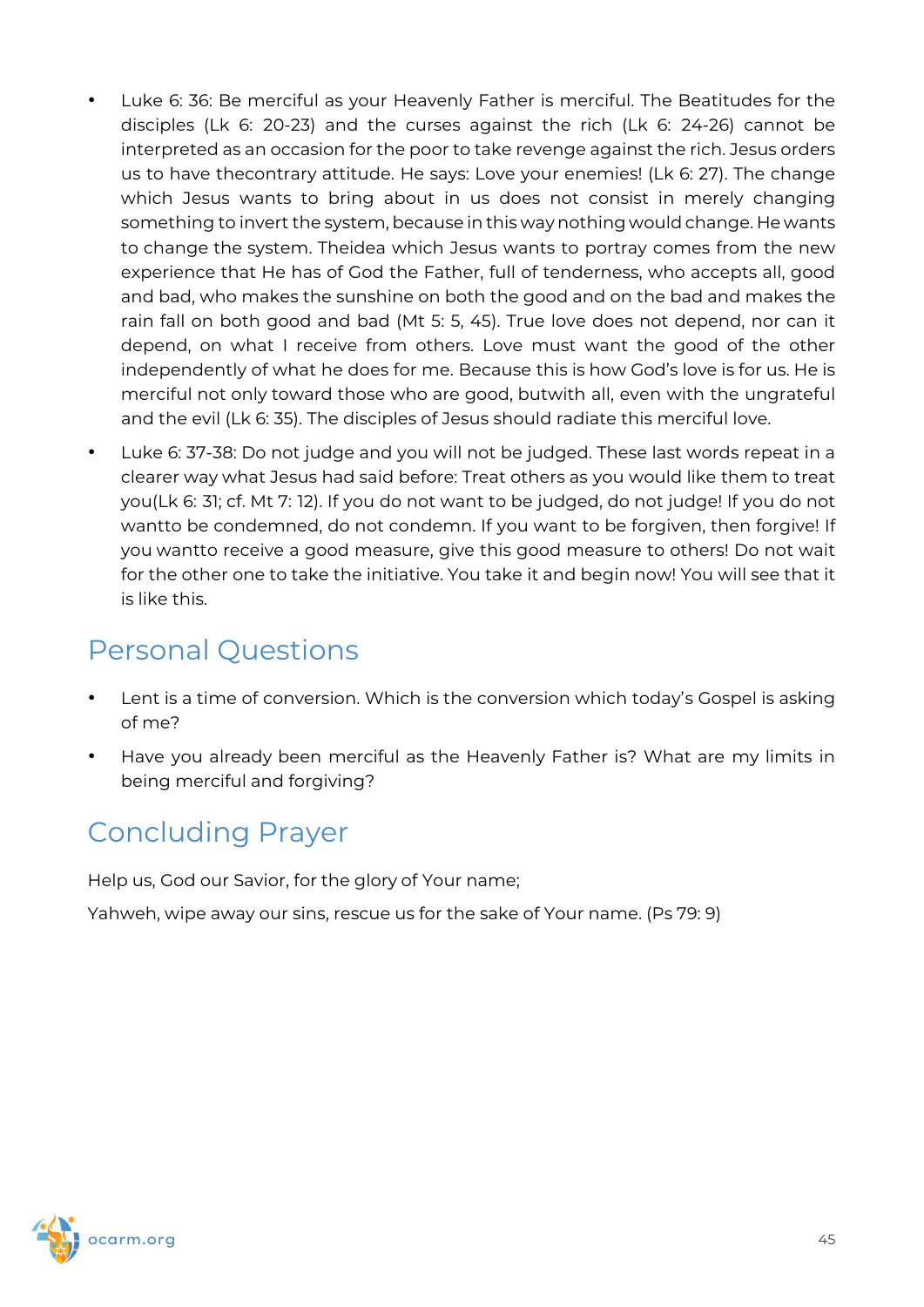# Tuesday, March 15, 2022

*Season of Lent*

# *Opening Prayer*

God our Father, may we love You in all things and above all things and reach the joy You have prepared for us beyond all our imagining. We ask this through our Lord Jesus Christ, Your Son, who lives and reigns with You and the Holy Spirit, one God, for ever and ever. Amen.

### Gospel Reading - Matthew 23: 1-12

Jesus spoke to the crowds and to his disciples, saying, "The scribes and the Pharisees have taken their seat on the chair of Moses. Therefore, do and observe all things whatsoever they tell you, but do not follow their example. For they preach but they do not practice. They tie up heavy burdens hard to carry and lay them on people's shoulders, but they will not lift a finger to move them. All their works are performed to be seen. They widen their phylacteries and lengthen their tassels. They love places of honor at banquets, seats of honor in synagogues, greetings in marketplaces, and the salutation 'Rabbi.' As for you, do not be called 'Rabbi.' You have but one teacher, and you are all brothers. Call no one on earth your father; you have but one Father in heaven. Do not be called 'Master'; you have but one master, the Christ. The greatest among you must be your servant. Whoever exalts himself will be humbled; but whoever humbles himself will be exalted."

### Reflection

Today's Gospel is part of Jesus' long criticism of the scribes and the Pharisees (Mt 23: 1- 39). Luke and Mark mention only a few lines of this criticism aimed at the religious heads of the time. Only the Gospel of Matthew has a longer presentation of this. This very severe text gives us a glimpse of the polemics which existed in the communities of Matthew with the communities of the Jews of Galilee and Syria of that time.

In reading this text, which is strongly critical of the Pharisees, we have to be very careful not to be unfair to the Jewish people. Many Christians, for centuries, have had attitudes against the Jews and, for this reason, engenders attitudes against the Christians. What is important in meditating on these texts is to discover their objective. Jesus condemns the lack of sincerity in the relationship with God and with neighbor. He is speaking about hypocrisy, that of yesterday as well as that of today - of our hypocrisy!

• Matthew 23: 1-3: The basic error: they say, but they do not do. Jesus addresses Himself to the multitude and to the disciples and criticizes the scribes and the Pharisees. The

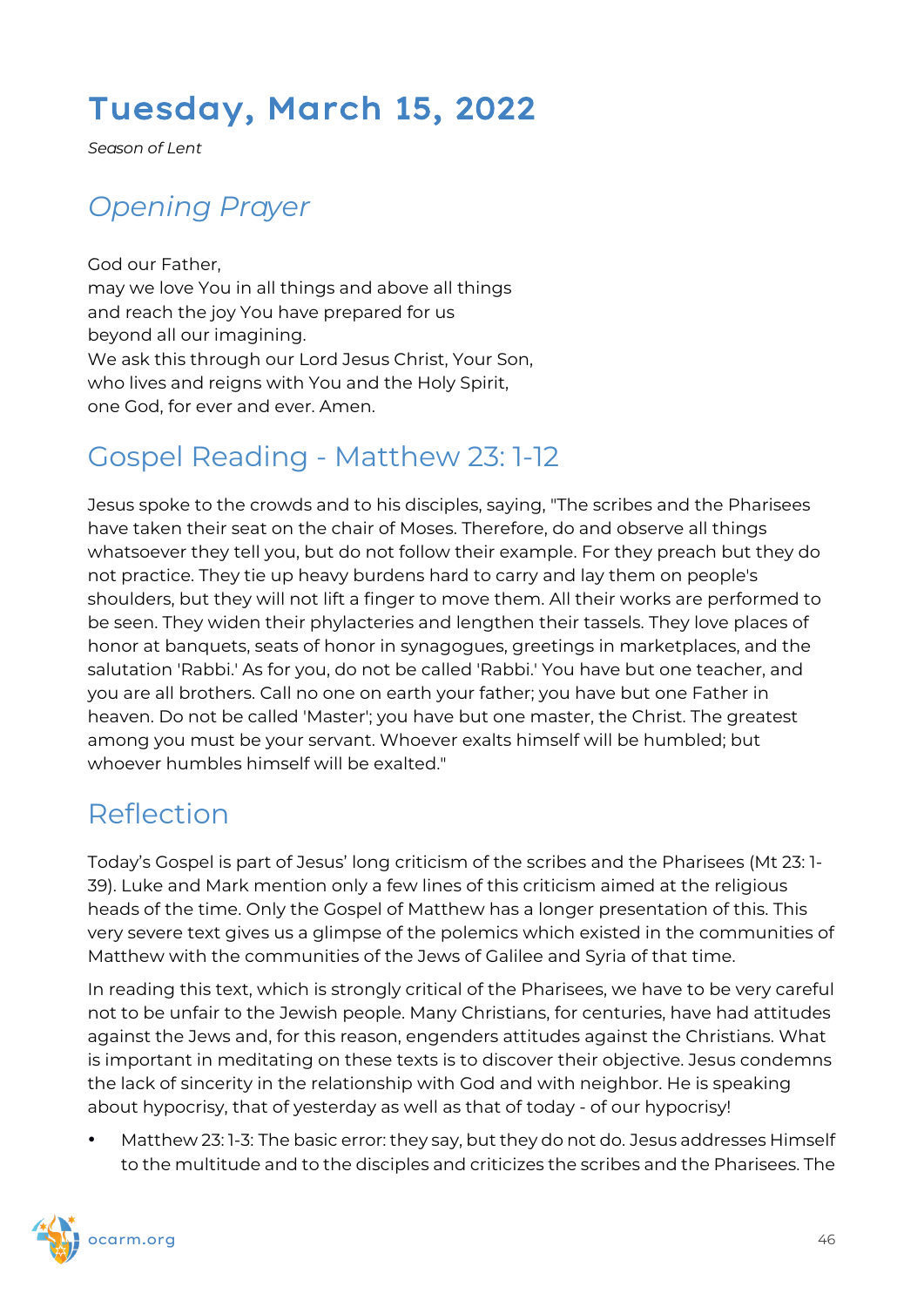reason for attacking them is the disjuncture between their words and their actions. They speak, but they do not do. Jesus recognizes the authority and the knowledge of the scribes: "The scribes and the Pharisees occupy the chair of Moses! You must, therefore, do and observe what they tell you, but do not be guided by what they do, since they do not practice what they preach."

- Matthew 23: 4-7: The fundamental error is manifested in diverse ways. The fundamental error is hypocrisy: "They say, but they do not do". Jesus enumerates the points which reveal this. Some scribes and Pharisees imposed heavy laws upon the people. They knew the laws well, but they did not practice them; neither did they use their knowledge to lessen the weight imposed upon the people. They did everything possible to be seen and praised; they wore special tunics for prayer; they liked the first places and to be greeted in the public squares. They wanted to be called "Teacher." They represented a type of community which maintained, legitimized, and nourished the difference of social classes. It legitimized the privileges of the great and the inferior position of the little ones. Now, if there is something which displeases Jesus, it is appearances which deceive.
- Matthew 23: 8-12: How to overcome the fundamental error. How should a Christian community be? All the community functions should be assumed as a service: "The greatest among you must be your servant!" You should call nobody teacher (Rabbi), nor father, nor guide; because the community of Jesus has to maintain, legitimize and nourish not the differences, but rather the fraternal spirit. This is the fundamental law: "You are all brothers and sisters!" The fraternal spirit comes from the experience that Jesus is Father and makes of all of us brothers and sisters. "Anyone who raises himself up will be humbled, and anyone who humbles himself will be raised up."

The group of the Pharisees! The group of the Pharisees was born in the second century before Christ, with the objective of a more perfect observance of the law of God, especially regarding the prescriptions on purity. They were more open to novelty than the Sadducees. For example, they accepted faith in the resurrection and faith in the angels, something which the Sadducees did not accept. The life of the Pharisees was an exemplary witness: they prayed and studied the law for eight hours a day; they worked eight hours in order to be able to survive; they dedicated eight hours to rest. This is the reason why people respected them very much. And in this way, they helped people to keep their own identity and not to lose it, in the course of centuries.

The so-called Pharisaic mentality. With time, the Pharisees took hold of power and no longer listened to the appeals of the people, nor did they allow them to speak. The word "Pharisee" means "separated". Their observance was so strict and rigorous that they separated themselves from the rest of the people. This is why they were called "separated". From this comes the expression "pharisaic mentality". It is typical of the people who think they can attain justice through the rigid and rigorous observance of the law. Generally, they are people who are afraid, who do not have the courage to assume the risk of liberty and of responsibility. They hide themselves behind the law and authority. When these people obtain an important function, they become harsh and insensitive and indifferent to hide their own imperfection.

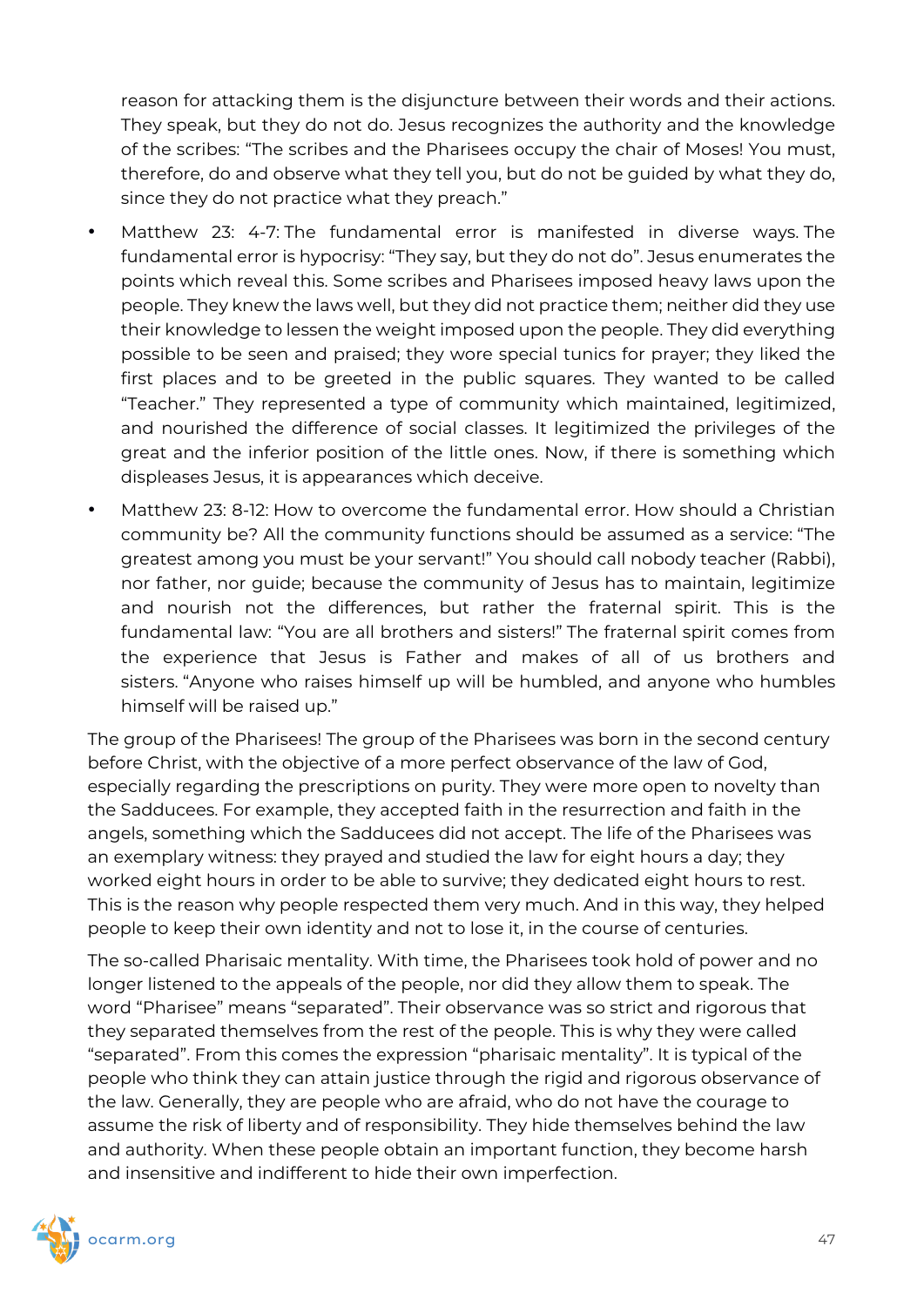Rabbi, Guide, Teacher, Father. These are four titles that Jesus prohibits people to use. Today, in Church, the priests are called "Father." Many study in the university of the Church and obtain the title of "Doctor" (Teacher). Many people receive spiritual direction and take advice from people who are called "Spiritual directors" (Guides). What is important is to take into account the reason which impelled Jesus to prohibit the use of these titles. If these were used by people in order to affirm their position of authority and their power, these people would be in error and would be criticized by Jesus. If these titles were used to nourish and deepen fraternal spirit and service, they would not be criticized by Jesus.

### Personal Questions

- What is my reason for living and working in community?
- How does the community help me to correct and to improve my motivations?
- Do you know of people within the Church who also see themselves as more important or above others because of their position in the Church? Why is this?

## Concluding Prayer

I am listening. What is God's message? Yahweh's message is peace for His people, for His faithful, if only they renounce their folly. (Ps 85: 8)

# Wednesday, March 16, 2022

*Season of Lent*

# Opening Prayer

Lord our God,

your prophets remind us in season and out of season of our responsibilities toward You and toward the world of people.

When they disturb and upset us,let it be a holy disturbance that makes us restless, eager to do Your will and to bring justice and love around us.

We ask You this through Christ our Lord.

### Gospel Reading - Matthew 20: 17-28

As Jesus was going up to Jerusalem, He took the Twelve disciples aside by themselves, and said to them on the way, "Behold, we are going up to Jerusalem, and the Son of Man will be handed over to the chief priests and the scribes, and they will condemn him to death, and hand him over to the Gentiles to be mocked and scourged and

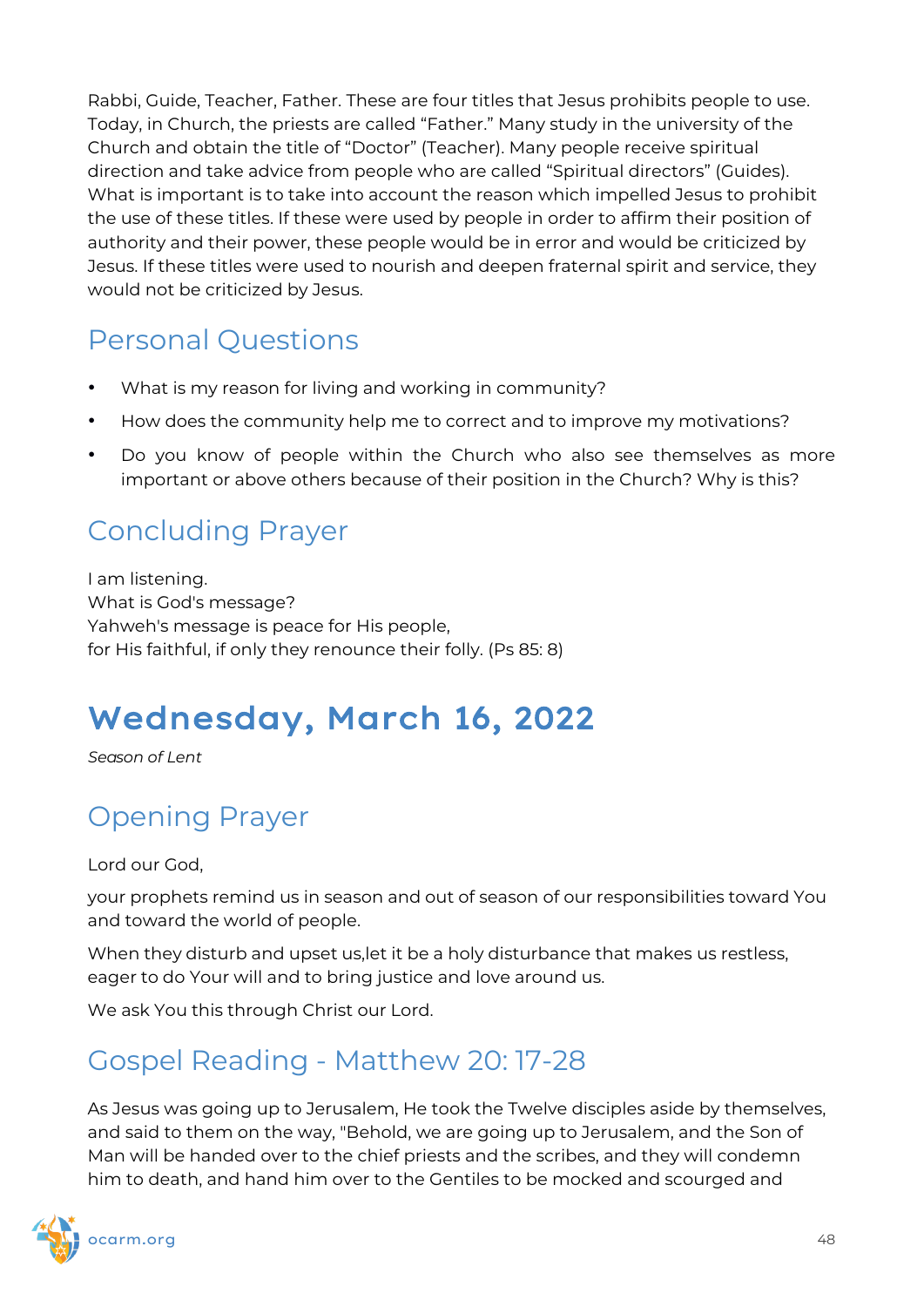crucified, and He will be raised on the third day." Then the mother of the sons of Zebedee approached Jesus with her sons and did him homage, wishing to ask him for something. He said to her, "What do you wish?" She answered him, "Command that these two sons of mine sit, one at your right and the other at your left, in your kingdom." Jesus said in reply, "You do not know what you are asking. Can you drink the chalice that I am going to drink?" They said to him, "We can." He replied, "My chalice you will indeed drink, but to sit at my right and at my left, this is not mine to give but is for those for whom it has been prepared by my Father." When the ten heard this, they became indignant at the two brothers. But Jesus summoned them and said, "You know that the rulers of the Gentiles lord it over them, and the great ones make their authority over them felt. But it shall not be so among you. Rather, whoever wishes to be great among you shall be your servant; whoever wishes to be first among you shall be your slave. Just so, the Son of Man did not come to be served but to serve and to give His life as a ransom for many."

### Reflection

Today's Gospel presents three points: the third announcement of the Passion (Mt 20: 17- 19), the petition of the mother of the sons of Zebedee (Mt 20: 20-23) and the discussion of the disciples regarding the first place among them (Mt 20: 24-28).

- Matthew 20: 17-19: The third announcement of the Passion. Going toward Jerusalem, Jesus walks infront of them. He knows that He is going to be killed. The Prophet Isaiah had already announced it (Is 50: 4-6; 53: 1-10). His death is not the fruit of a plan established in advance, but the consequence of the commitment taken concerning the mission received from the Father, to be at the side of the excluded of His time. This is why Jesus speaks to the disciples about the tortures and death that He will have to face in Jerusalem. The disciple should follow the Master, even if he has to suffer like Him. The disciples are frightened and accompany Him with fear. They do not understand what is happening (cfr. Lk 18: 34). Suffering did not correspond to the idea that they hadof the Messiah (cfr. Mt 16: 21-23).
- Matthew 20: 20-21: The petition of the mother to obtain the first place for her sons. Thedisciples do not only not understand the importance and significance of the message of Jesus, but they continue with their own personal ambitions. When Jesus insists on service and the gift of oneself, they continue to ask for the first places in the Kingdom. The mother of James and John, taking her sons with her, gets close to Jesus. The two did not understand the proposal of Jesus. They were concerned only about their own interests. This is a sign that the ideology of that time had profoundly penetrated the mentality of the disciples. In spite of the fact of having lived with Jesus several years, they had not renewed their way of seeing things. They looked at Jesus as always, with the same look. They wanted a reward for following Jesus. The same tensions existed inthe communities of the time of Matthew and they still exist today in our own communities.
- Matthew 20: 22-23: Jesus' answer. Jesus reacts firmly: You do not know what you are asking for! And He asks if they are capable of drinking the chalice that he, Jesus, will

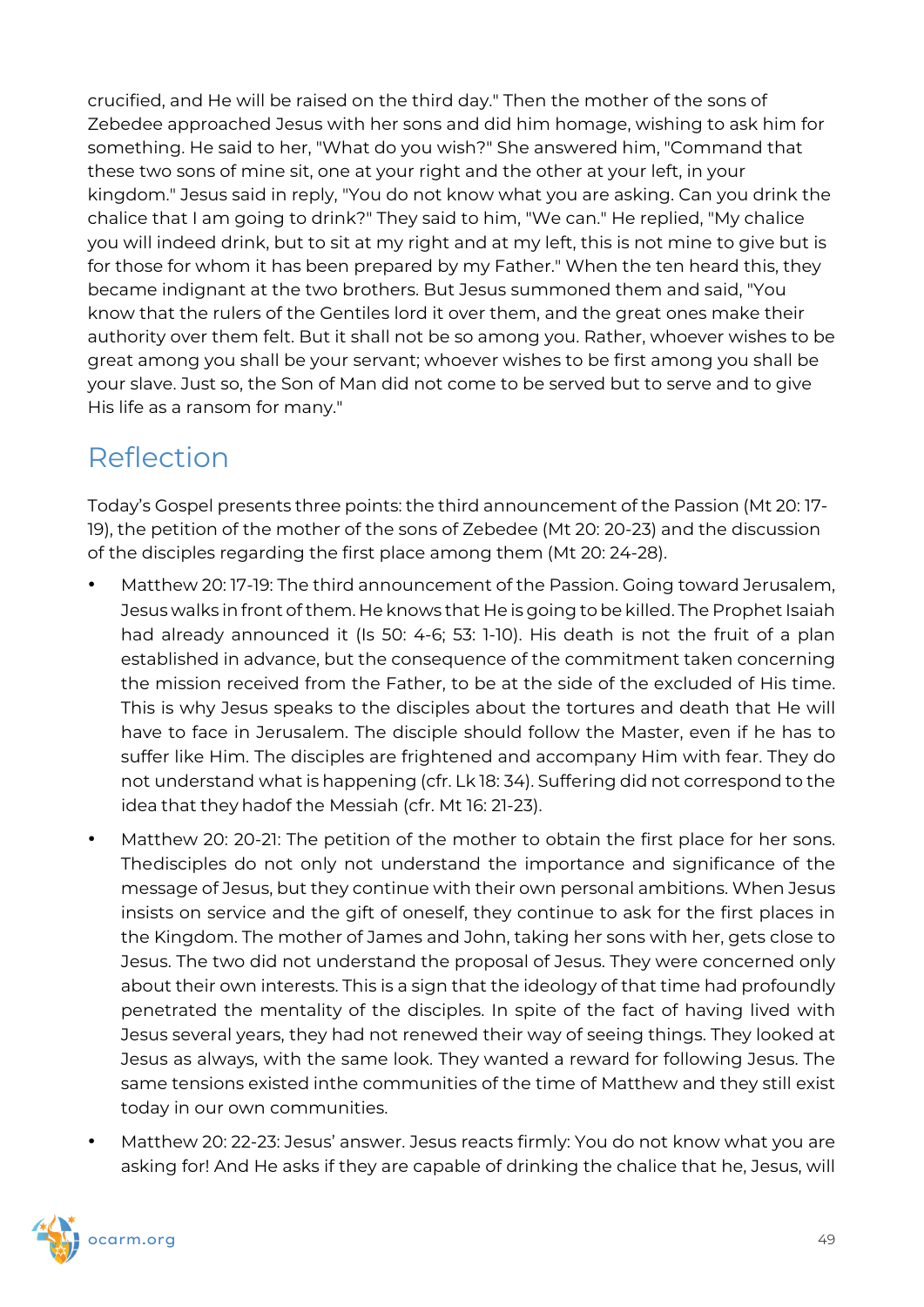drink and if they are ready to receive the baptism which He will receive. It is the chalice of suffering, the baptism of blood! Jesus wants to know if they, instead of the places of honor, accept to give their life up to death. Both answer: We can! It seems to be a response not given from within, because a few days later, they abandoned Jesus and leftHim alone at the hour of suffering (Mk 14: 50). They do not have a great critical knowledge; they do not perceive their personal reality. In what concerns the first place,the place of honor, in the Kingdom at the side of Jesus, the one who grants this is the Father. What he, Jesus, has to offer, is the chalice and the baptism, suffering and the cross.

- Matthew 20: 24-27: It should not be like that among you: Jesus speaks once again, on the exercise of power (cfr. Mk 9: 33-35). At that time those who held power did not give an account to people. They acted as they wished (cfr. Mk 6: 27-28). The Roman Empire controlled the world and maintained it with the force of the arms. Through tributes, taxes, it succeeded in concentrating the riches of the people in the hands of a few in Rome. Society was characterized by the repressive and abusive exercise of power. Jesus had an altogether different proposal. He said: It should not be like that among you; the one who wants to become great among you should become a servant, and the one who wants to be the first one among you will become your slave! He teaches against privileges and rivalry. He wants to change the system and insists on that service as the remedy against personal ambition.
- Matthew 20: 28: The summary of the life of Jesus. Jesus defines His mission and His life: I have not come to be served but to serve! He has come to give His own life for the salvation of many. He is the Messiah Servant, announced by the Prophet Isaiah (cfr. Is 42: 1-9; 49: 1-6; 50: 4-9); 52: 13-53: 12). He learned from His Mother who said: Behold, the handmaid of the Lord! (Lk 1: 38). A totally new proposal for the society of that time.

### Personal Questions

- James and John ask for a favor and Jesus promises suffering. What do I ask Jesus for in my prayer? How do I accept suffering and the pains and sorrow which come to me in my life?
- Jesus said: It should not be like that among you! Does my way of living in community follow this advice of Jesus?

# Concluding Prayer

Draw me out of the net they have spread for me, for You are my refuge;

into Your hands I commit my spirit, by You have I been redeemed. God of truth. (Ps 31: 4-5)

# Thursday, March 17, 2022

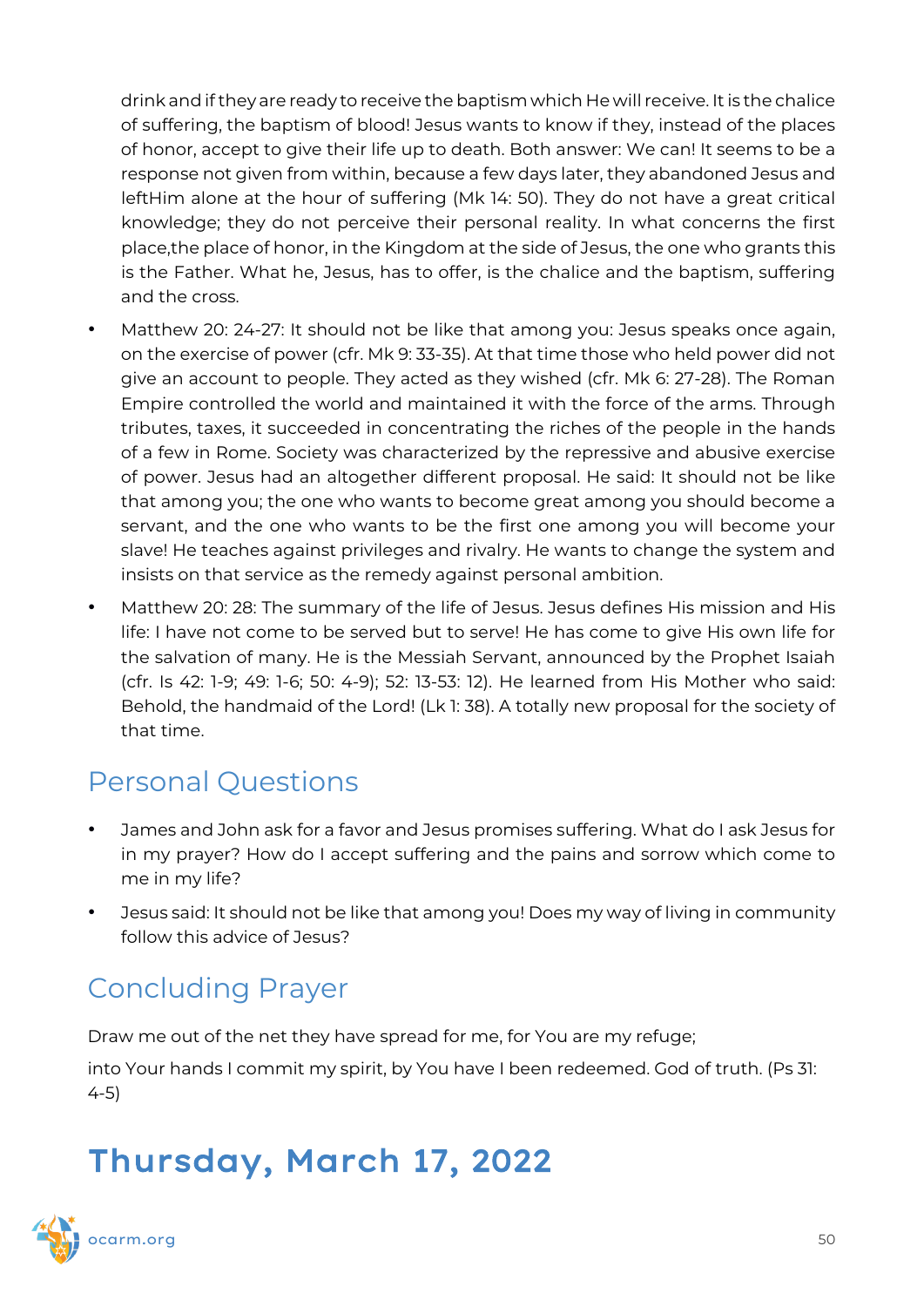# Opening Prayer

Lord our God,

many of us never had it so good, and so we have become smug and self-satisfied, happy in our own little world.

God, may our ears remain open to Your word and our hearts to You and to our brothers and sisters. Do not allow us to forget You, or to place our trust in ourselves. Make us restless for You through Jesus Christ our Lord.

## Gospel Reading - Luke 16: 19-31

Jesus said to the Pharisees: "There was a rich man who dressed in purple garments and fine linen and dined sumptuously each day. And lying at his door was a poor man named Lazarus, covered with sores, who would gladly have eaten his fill of the scraps that fell from the rich man's table. Dogs even used to come and lick his sores. When the poor man died, he was carried away by angels to the bosom of Abraham. The rich man also died and was buried, and from the netherworld, where he was in torment, he raised his eyes and saw Abraham far off and Lazarus at his side. And he cried out, 'Father Abraham, have pity on me. Send Lazarus to dip the tip of his finger in water and cool my tongue, for I am suffering torment in these flames.' Abraham replied, 'My child, remember that you received what was good during your lifetime while Lazarus likewise received what was bad; but now he is comforted here, whereas you are tormented. Moreover, between us and you a great chasm is established to prevent anyone from crossing who might wish to go from our side to yours or from your side to ours.' He said, 'Then I beg you, father, send him to my father's house, for I have five brothers, so that he may warn them, lest they too come to this place of torment.' But Abraham replied, 'They have Moses and the prophets. Let them listen to them.' He said, 'Oh no, father Abraham, but if someone from the dead goes to them, they will repent.' Then Abraham said, 'If they will not listen to Moses and the prophets, neither will they be persuaded if someone should rise from the dead.'"

### Reflection

Every time that Jesus has something important to communicate, He creates a story and tells a parable. In this way, through reflection on an invisible reality, He leads those who listen to Him to discover the invisible call of God, who is present in life. A parable is meant to make us think and reflect. For this reason it is important to pay attention to even the smallest details. In the parable in today's Gospel there are three persons: the poor Lazarus, the rich man without a name, and Father Abraham. In the parable, Abraham represents the thought of God. The rich man without a name represents the dominating ideology of that time. Lazarus represents the silent cry of the poor in the time of Jesus and in all times.

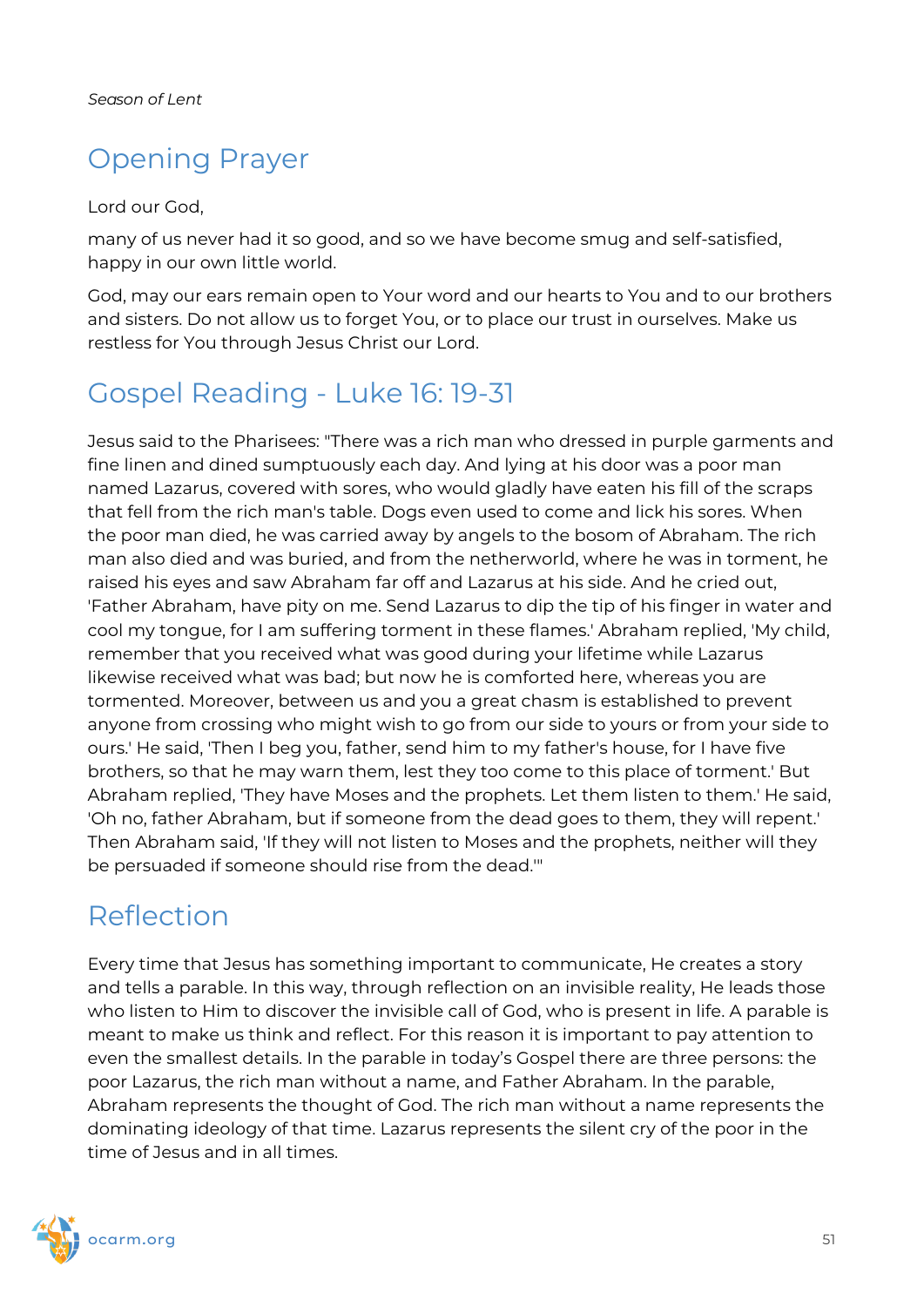- Luke 16: 19-21: The situation of the rich man and the poor man. The two extremes of society. On the one side, aggressive richness; on the other, the poor man without resources, without rights, covered with wounds, without anybody to accept him, to receive him, except the dogs which came to lick his wounds. What separates both of them is the closed door of the rich man's house. For the rich man, there is no acceptance nor pity concerning the poor man at his door. But the poor man has a name; the rich man does not. That is, the poor man has his name written in the book of life, not the rich one. The poor man's name is Lazarus. It means God helps. And through the poor man, God helps the rich man who could have a name in the book of life. But the rich man does not allow himself to be helped by the poor man, because he keeps his door closed. The beginning of this parable is a faithful mirror of what was happening during the time of Jesus and the time of Luke. It is a mirror of everything that is happening today in the world!
- Luke 16:22: The change which reveals the hidden truth. The poor man died and was carried away by the angels into Abraham's embrace. The rich man also died and was buried. In the parable the poor man dies before the rich one. This is a warning for the rich. During the time when the poor man is alive and at the door, there is still the possibility of salvation for the rich man. But when the poor man dies, the only instrument of salvation for the rich man also dies. Now, the poor man is in Abraham's embrace. The embrace of Abraham is the source of life, where the people of God were born. Lazarus, the poor man, is part of the people of Abraham, from which he was excluded when he was before the rich man's door. The rich man, who believes that he is a son of Abraham, does not go toward Abraham's embrace! The introduction to the parable ends here. Now its significance begins to be revealed, through the three conversations between the rich man and Father Abraham.
- Luke 16: 23-26: The first conversation. In the parable, Jesus opens a window on the other side of life, the side of God. It is not a question of Heaven. It is a question of the life which only faith generates and which the rich man, who has no faith, cannot see. It is only in the light of death that this ideology disintegrates; then appears as what the true value of life is. On the part of God, without the deceptive thinking of the ideology, things change. The rich man sees Lazarus in the arms of Abraham and asks to be helped in his suffering. The rich man discovers that Lazarus is his only possible benefactor. But now it is too late! The nameless rich man is pious, because he recognizes Abraham and calls him Father. Abraham responds and calls him son. In reality, this word of Abraham is addressed to all the rich who are alive. In so far as they are alive, they have the possibility of becoming sons and daughters of Abraham if they know how to open the door to Lazarus, the poor man, the only one who in God's name can help them. Salvation for the rich man does not consist in Lazarus giving him a drop of fresh water to refresh his tongue, but rather, that he, the rich man, open the closed door to the poor man so as fill the great abyss that exists.
- Luke 16: 27-29: The second conversation. The rich man insists: "Then, Father, I beg you to send Lazarus to my father's house, because I have five brothers!" The rich man does not want his brothers to end in this place of suffering. Lazarus, the poor man, is the only true intermediary between God and the rich. He is the only one, because it

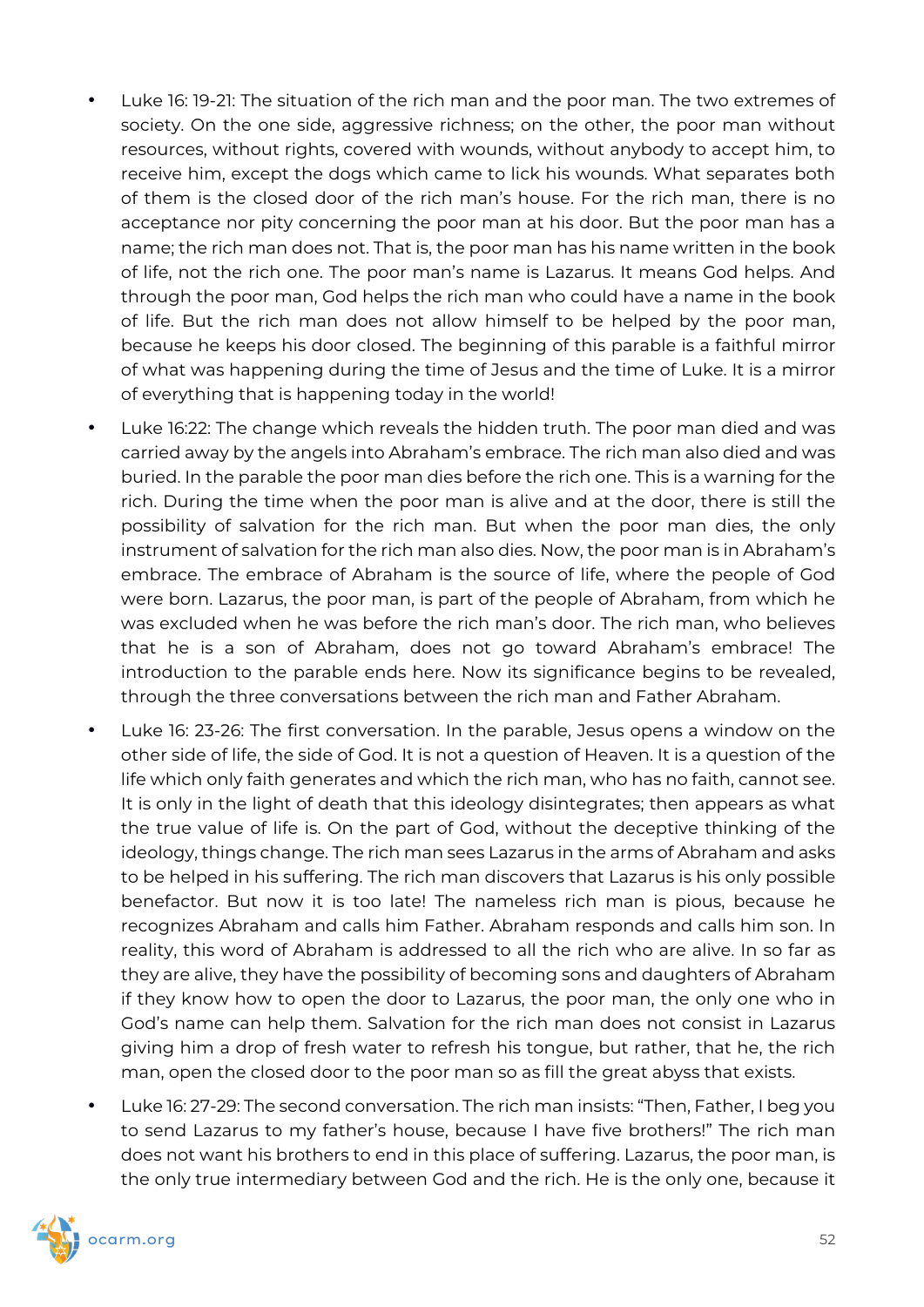is only to the poor that the rich have to return what they had and, thus, re-establish the justice which has been damaged! The rich man is worried for his brothers, but was never concerned about the poor! Abraham's response is clear: "They have Moses and the Prophets; let them listen to them!" They have the Bible! The rich man had the Bible. He knew it by heart. But he was never aware that the Bible had something to do with the poor. The rich man's key to understanding the Bible is the poor man sitting at his door!

• Luke 16: 30-31: The third conversation. "No, Abraham, but if someone from the dead goes to them, they will repent!" The rich man recognizes that he is wrong, he has committed an error, because he speaks of repenting, something which he never heard during his life. He wants a miracle, a resurrection! But this type of resurrection does not exist. The only resurrection is that of Jesus. Jesus, risen from the dead comes to us in the person of the poor, of those who have no rights, of those who have no land, of those who have no food, of those who have no house, of those who have no health. In his final response, Abraham is clear and convincing: "If they will not listen either to Moses or to the prophets, they will not be convinced even if someone should rise from the dead!" The conversation ends this way and is the end of the parable!

The key to understanding the sense of the Bible is the poor Lazarus, sitting before the door! God presents Himself in the person of the poor, sitting at our door, to help us cross the enormous abyss which the rich have created. Lazarus is also Jesus, the poor and servant Messiah, who was not accepted, but whose death changed all things radically. And everything changes in the light of the death of the poor. The place of torment, of torture, is the situation of the person without God. Even if the rich man thinks that he has religion and faith, in fact, he is not with God, because he does not open the door to the poor, as Zacchaeus did (Lk 19: 1-10).

### Personal Questions

- How do we treat the poor? Do they have a name? In my attitude toward them, am I like Lazarus or like the rich man?
- When the poor come in contact with me, do they hear the Good News?
- Who do I consider are the poor? There are many kinds of poverty. Identifying these kinds of poverty should cause us to expand who we help, rather than limit us to "giving a donation" and not becoming personally involved.

# Concluding Prayer

How blessed is anyone who rejects the advice of the wicked and does not take a stand in the path that sinners tread, nor a seat in company with cynics, but who delights in the law of Yahweh and meditates on His law day and night. (Ps 1: 1-2)

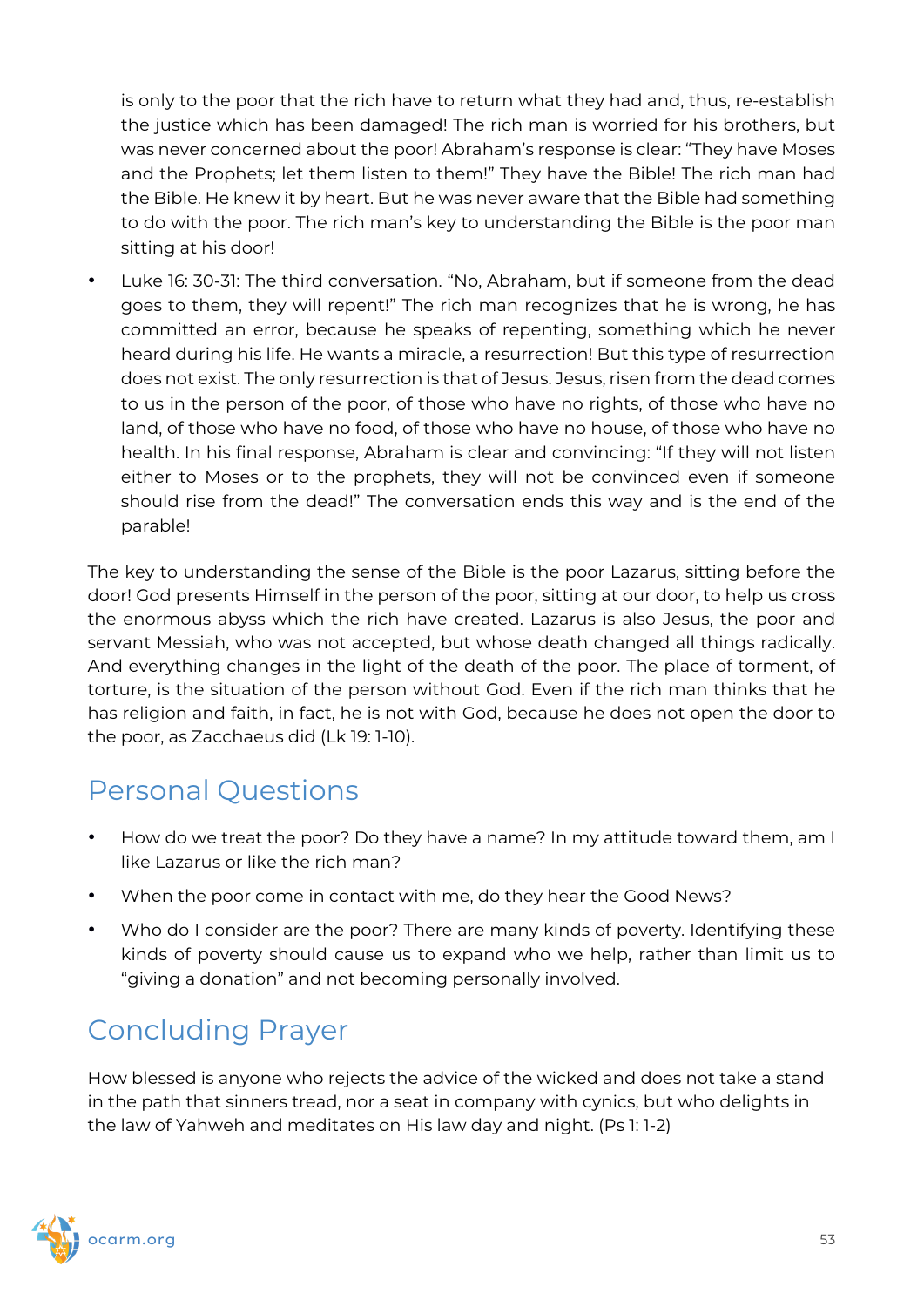# Friday, March 18, 2022

*Season of Lent*

# Opening Prayer

God, we do not want to die;we want to live.

We want to be happy but without paying the price. We belong to our times, when sacrifice and suffering are out of fashion.God, make our life worth living.

Give us back the age-old realization, that life means to be born again and again in pain, that it may become againa journey of hope to You, together with Christ Jesus, our Lord.

## Gospel Reading - Matthew 21: 33-43, 45-46

Jesus said to the chief priests and the elders of the people: "Hear another parable. There was a landowner who planted a vineyard, put a hedge around it, dug a wine press in it, and built a tower. Then he leased it to tenants and went on a journey. When vintage time drew near, he sent his servants to the tenants to obtain his produce. But the tenants seized the servants and one they beat, another they killed, and a third they stoned. Again he sent other servants, more numerous than the first ones, but they treated them in the same way. Finally, he sent his son to them, thinking, 'They will respect my son.' But when the tenants saw the son, they said to one another, 'This is the heir. Come, let us kill him and acquire his inheritance.' They seized him, threw him out of the vineyard, and killed him.

What will the owner of the vineyard do to those tenants when he comes?" They answered him, "He will put those wretched men to a wretched death and lease his vineyard to other tenants who will give him the produce at the proper times." Jesus said to them, "Did you never read in the Scriptures: The stone that the builders rejected has become the cornerstone; by the Lord has this been done, and it is wonderful in our eyes? Therefore, I say to you, the Kingdom of God will be taken away from youand given to a people that will produce its fruit." When the chief priests and the Pharisees heard his parables, they knew that he was speaking about them. And although they were attempting to arrest him, they feared the crowds, for they regarded him as a prophet.

### Reflection

The text of today's Gospel forms part of a greater whole which includes Mathew 21: 23- 40. The chief priests and the elders had asked Jesus by what authority He did those things (Mt 21: 23). They considered themselves the custodians of everything andthey did not want anybody to do things without their permission. Jesus' answer is divided into three parts:

> • 1) He, in turn, asks them a question because He wants to know, in their opinion, if John the Baptist was from heaven or from earth (Mt 21: 24-27);

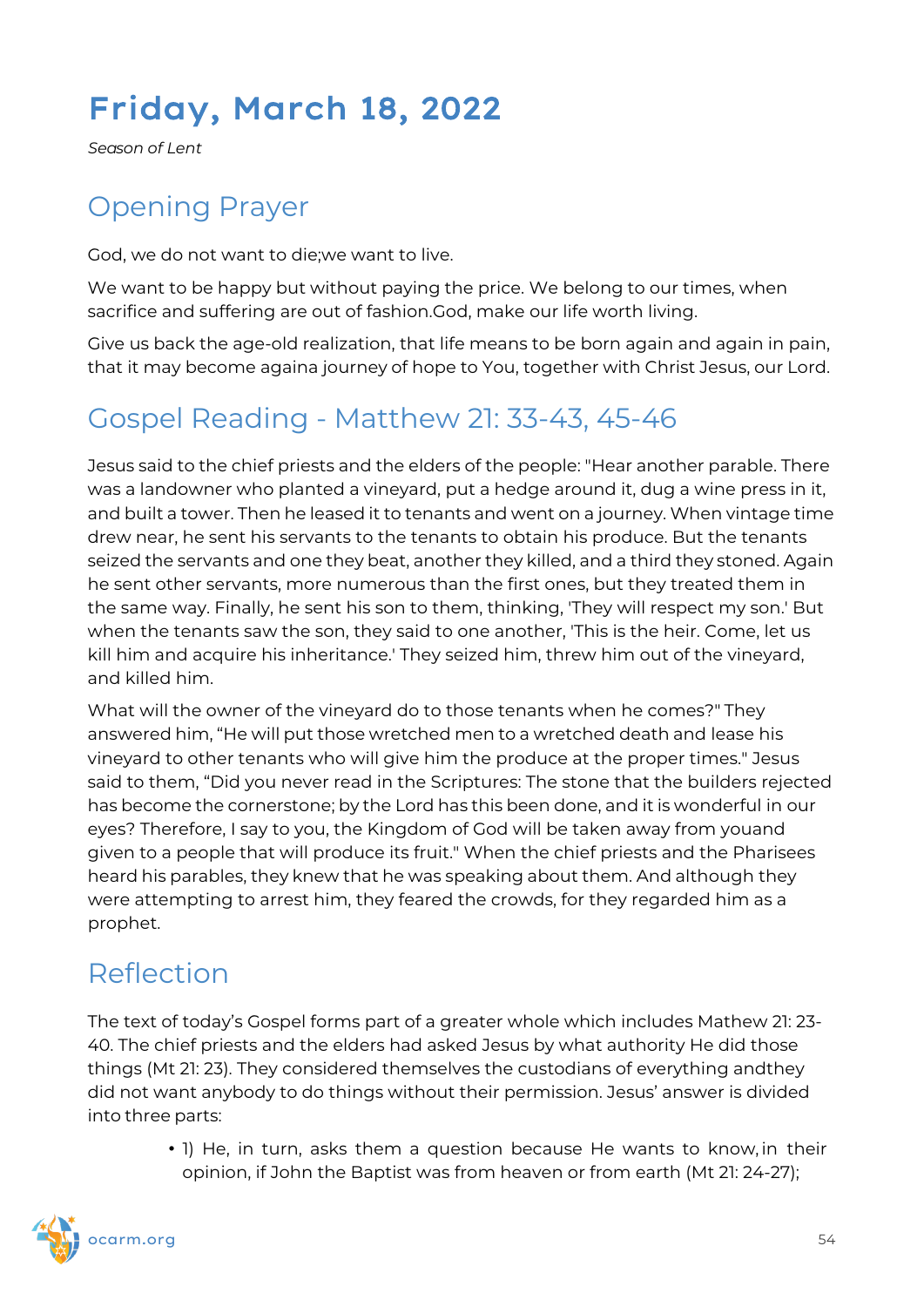- 2) He then tells them the parable of the two sons (Mt 21: 28-32);
- 3) He tells them the parable of the vineyard (Mt 21: 33-46), which is today's Gospel.
- Matthew 21: 33-40: The parable of the vineyard. Jesus begins as follows: "Listen to another parable: There was a man, a landowner, who planted a vineyard, he fenced it around, dug a winepress in it and built a tower." The parable is a beautiful summary of the history of Israel, taken from the prophet Isaiah (Is 5: 1-7). Jesus addresses Himself to the chief priests, to the elders (Mt 21: 23) and to the Pharisees (Mt 21: 45) and He gives a response to the question which they addressed to Him about the origin of His authority (Mt 21: 23). Through this parable, Jesus clarifies several things:
	- (a) He reveals the origin of His authority: He is the Son, the heir;
	- (b) He denounces the abuse of the authority of the tenants, that is of the priests and elders who were not concerned and did not take care of the people of God;
	- (c) He defends the authority of the prophets, sent by God, but who were killed by the priests and the elders;
	- (d) He unmasks the authority by which they manipulate the religion and kill the Son, because they do not want to lose the source of income which they have accumulated for themselves throughout the centuries.
- Matthew 21: 41: The sentence which they give to themselves. At the end of the parable Jesus asks: "Now, when the owner of the vineyard comes, what will he do to those tenants?" They are not aware that the parable was speaking precisely of them. This is why, with the response that they give, they decree their own condemnation: "The chief priests and the elders of the people answered: 'He will bring those wretches to a wretched end and lease the vineyard to other tenants who will deliver the produce to him at the proper time'." Several times Jesus uses this same method. He leads the personto tell the truth about himself, without knowing that he is condemning himself. For example, in the case of the Pharisee who condemns the young woman, considering hera sinner (Luke 7: 42-43), and in the case of the parable of the two sons (Mt 21: 28-32).
- Matthew 21: 42-46: The sentence given by themselves was confirmed by their behavior. From the clarification given by Jesus, the chief priests, the elders and the Pharisees understand that the parable is about them, but they do not convert. Rather, they keep to their own plan to kill Jesus. They will reject "the cornerstone." But they do not have the courage to do it openly because they fear the reaction of the people.

The diverse groups which held the power at the time of Jesus. In today's Gospel three groups appear, which, at that time, governed: the priests, the elders, and the Pharisees. Then, some brief information on the power which each of these groups and others possessed is given:

• The priests: They were the ones in charge of the worship in the Temple. The

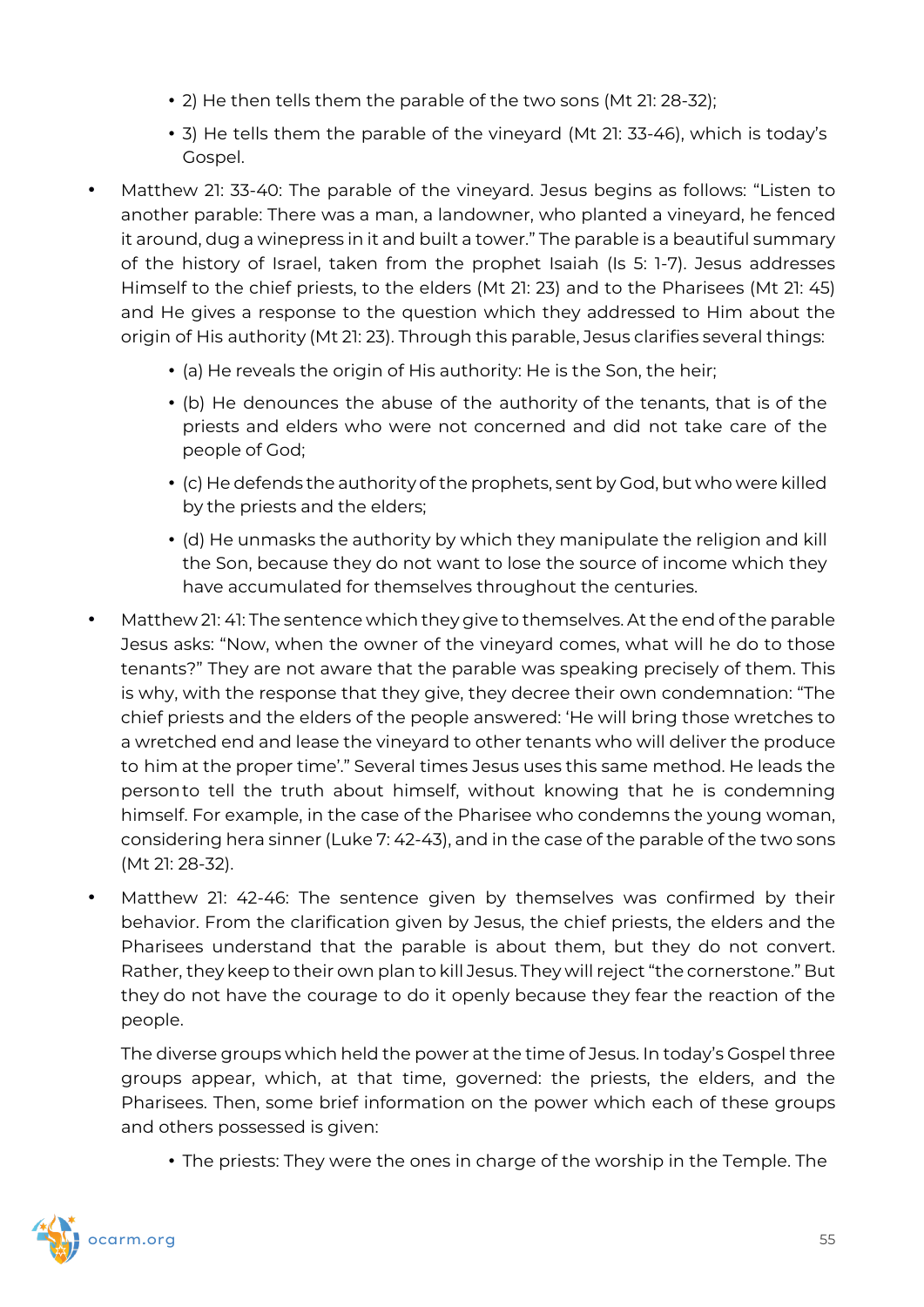peoplepaid the Temple a tithe and other taxes and offerings. The High Priest occupied a veryimportant place in the life of the nation, especially after the exile. He was chosen and appointed from among the three or four aristocratic families who possessed more power and riches.

- The elders or the Chief Priests of the People: They were the local leaders in the different villages of the city. Their origin came from the heads of the ancient tribes.
- The Sadducees: they were the lay aristocratic elite of society who wanted to maintaina priestly caste. Many of them were rich merchants or landlords. From the religious point of view they were liberal in their willingness to incorporate Hellenism into their lives. They did not accept the changes supported by the Pharisees, for example, faith in the resurrection and the existence of angels.
- The Pharisees: Pharisee means "separated." They believed in the Oral Law handed down from Moses and that through the perfect observance of the Law of purity, people would succeed in being pure, separated and holy as the Law and Tradition demanded! Because of the exemplary witness of their life according to the norms of the time, their moral authority was widespread in the villages of Galilee.
- Scribe or doctor of the Law: They were the ones in charge of teaching. They dedicated their life to the study of the Law of God and taught people what to do to observe all theLaw of God. Not all the Scribes belonged to the same line. Some were united with the Pharisees, others with the Sadducees.

### Personal Questions

- Have you sometimes felt that you were unduly controlled or misunderstood? What was your reaction? Was it the same as that of Jesus?
- If Jesus returned today and told us the same parable, would it be as relevant? What would the reaction be from society and on a personal level?

## Concluding Prayer

As far as heaven is above the earth, so strong is the faithful love of the Lord for those who fear Him.As far as the east is from the west, so far from us does He put our faults. (Ps 103: 11-12)

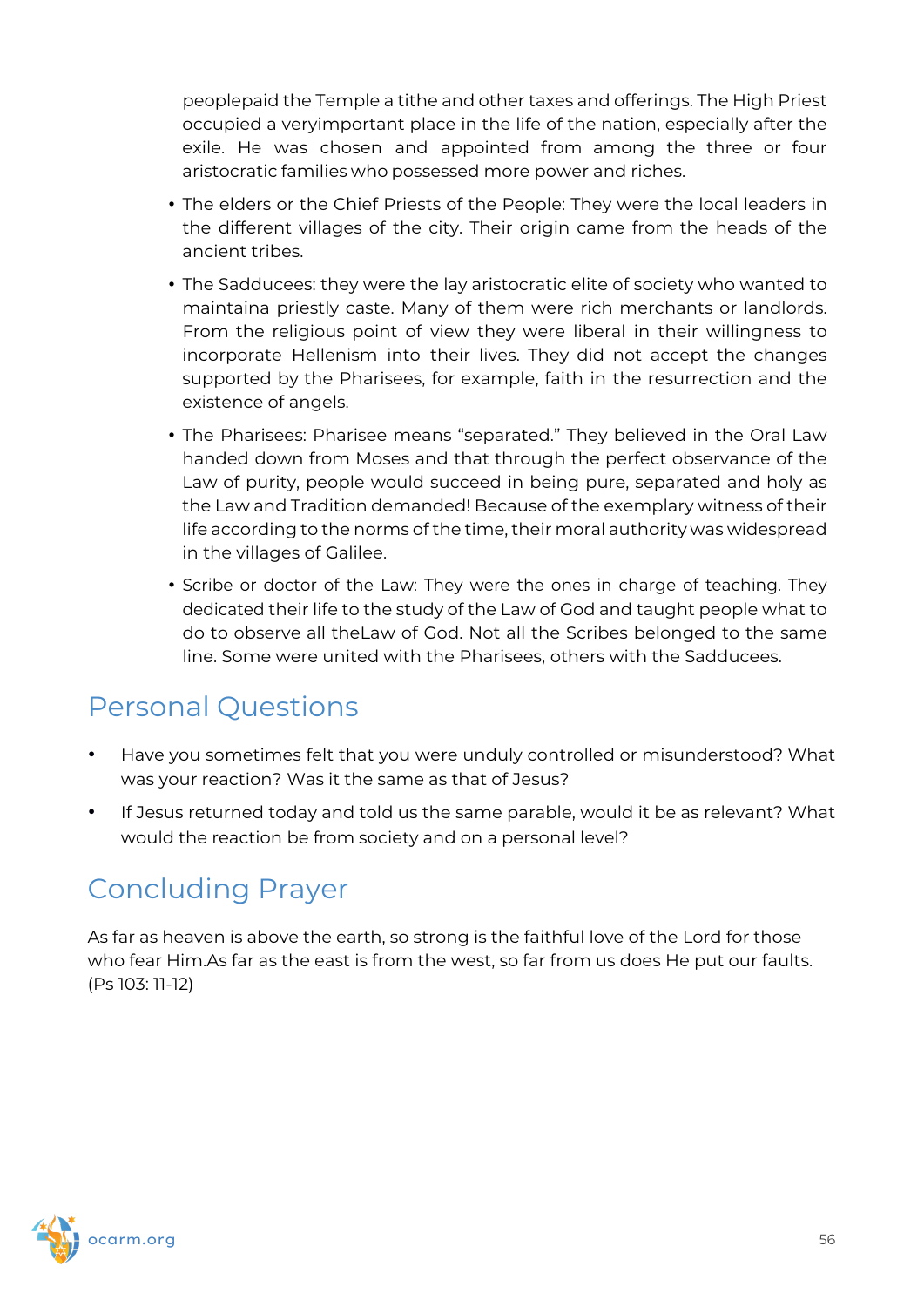# Saturday, March 19, 2022

*Joseph, the Spouse of Mary, the Mother of Jesus* 

# LECTIO

### Opening Prayer:

Spirit who moves over the water, calm in us all discordance, the agitated waves, the noise of the words, the whirlwind of vanity, and make the Word which recreates, arise in silence. Spirit who in a sigh you whisper to our spirit the Name of the Father, come and gather together all our desires, make them grow in a beam of light which will be a response to Your light, the Word of the new Day. Spirit of God, the sap of love of the immense tree on which you graft us, so that all our brothers and sisters will seem to us as a gift in the great Body in which the Word of communion matures. *(Frère Pierre-Yves of Taizé)*

### Reading of the Gospel: Matthew 1: 16, 18-21, 24a

Jacob was the father of Joseph, the husband of Mary. Of her was born Jesus who is called the Christ. Now this is how the birth of Jesus Christ came about. When his mother Mary was betrothed to Joseph, but before they lived together, she was found with child through the Holy Spirit. Joseph her husband, since he was a righteous man, yet unwilling to expose her to shame, decided to divorce her quietly. Such was his intention when, behold, the angel of the Lord appeared to him in a dream and said, "Joseph, son of David, do not be afraid to take Mary your wife into your home. For it is through the Holy Spirit that this child has been conceived in her. She will bear a son and you are to name him Jesus, because he will save his people from their sins." When Joseph awoke, he did as the angel of the Lord had commanded him and took his wife into his home.

### A Moment of Silence:

*so that the Word of God may enter into our hearts and enlighten our lives.*

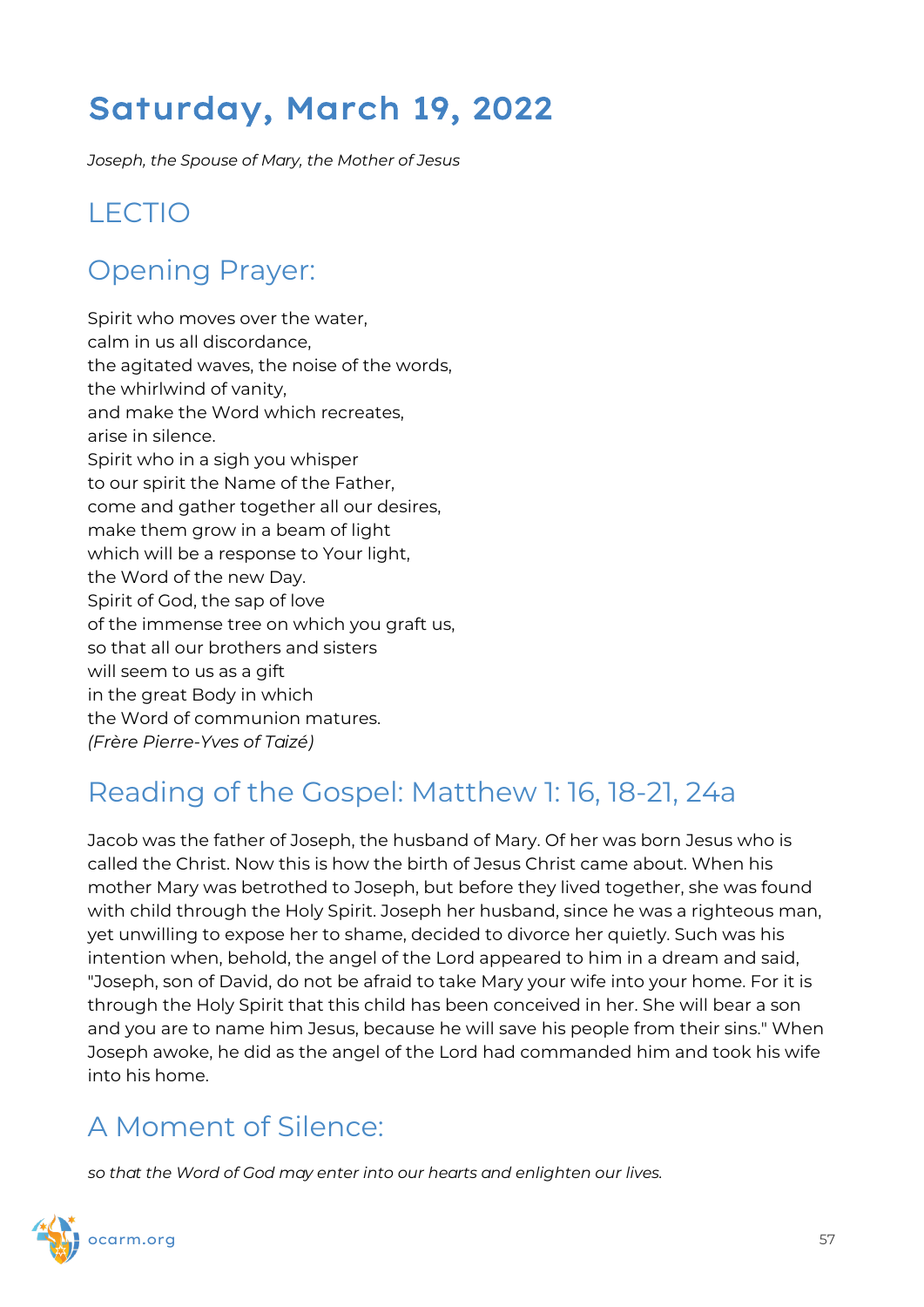# MEDITATIO

#### **A Key to the Reading:**

The passage of today's Gospel is taken from the first chapter of the Gospel of Matthew which forms part of the section concerning the conception, birth and infancy of Jesus. The center of all this account is the person of Jesus around which are all the events and the persons mentioned. One must keep in mind that the Gospel reveals a theology of the history of Jesus, and so getting close to the Word of God we should get the message which is hidden under the veils of the account without losing ourselves, as Paul so wisely advises us "in foolish speculations", avoiding "those genealogies and the quibbles and disputes about the Law, they are useless and futile" (Tt 3: 9).

In fact, this text is connected to the genealogy of Jesus, which Matthew arranges with the intention of stressing the dynastic succession of Jesus, the Savior of his people (Mt 1: 21). To Jesus are conferred all the rights inherited from the lineage of David, of "Joseph, son of David" (Mt 1: 20; Lk 2: 4-5) His legal father. For the Biblical and Hebrew world legal paternity was sufficient to confer all the rights of the lineage in question (cf.: the law of the levirate and of adoption (Dt 25: 5ff). That is why from the beginning of the genealogy, Jesus is designed as "Christ the Son of David" (Mt 1: 1) that is, the anointed one of the Lord Son of David, with whom all the promises of God to David His servant, are fulfilled (2 Sam 7: 1-16; 2 Cr 7: 18; 2 Cr 21: 7; Ps 89: 30). This is why Matthew adds to the account of the genealogy and of the conception of Jesus the prophecy of Isaiah: "All this took place to fulfill what the Lord had spoken through the prophet.: The young woman is with child and will give birth to a son whom she will call Immanuel, which means God with us" (Mt 1: 21-23 and Is 7: 14).

Let us stop to say something, on the spiritual reality of adoption, we can refer to the fact that the elected people possess "the glory, the covenants, the legislation, the cult, the promises", because "they are Israelites and possess the adoption of sons" (Rm 9: 4). But we also, the new people of God in Christ receive the adoption of children because "when the completion of the time came God sent His Son, born of a woman, born a subject of the Law, to redeem the subjects of the Law, so that we could receive adoption as children" (Gal 4: 4-5). This is the salvation which Jesus has brought to us. Christ "will save His people from their sins" (Mt 1: 21) because He is the "God with us!" (Mt 1: 23) who makes us adopted children of God.

Jesus is born from "Mary who was betrothed to Joseph" (Mt 1: 18a)) who "was found to be with child through the Holy Spirit" (Mt 1: 18b). Matthew does not give the account of the annunciation as Luke does (Lk 1: 26-38), but structures the account from the point of view of the experience of Joseph the just man. The Bible reveals to us that God loves the just and many times chooses them for an important mission, protects them and does not join them to the impious (Gen 18: 23ff). In the Old Testament we find many persons who are considered just. We think of Noah "a good man, an upright man among his contemporaries" (Gen 6: 9). Or also Johoash who "did what Yahweh regards as right" (2 K 12: 3).

A constant idea in the Bible is the "dream" as a privileged place where God makes His

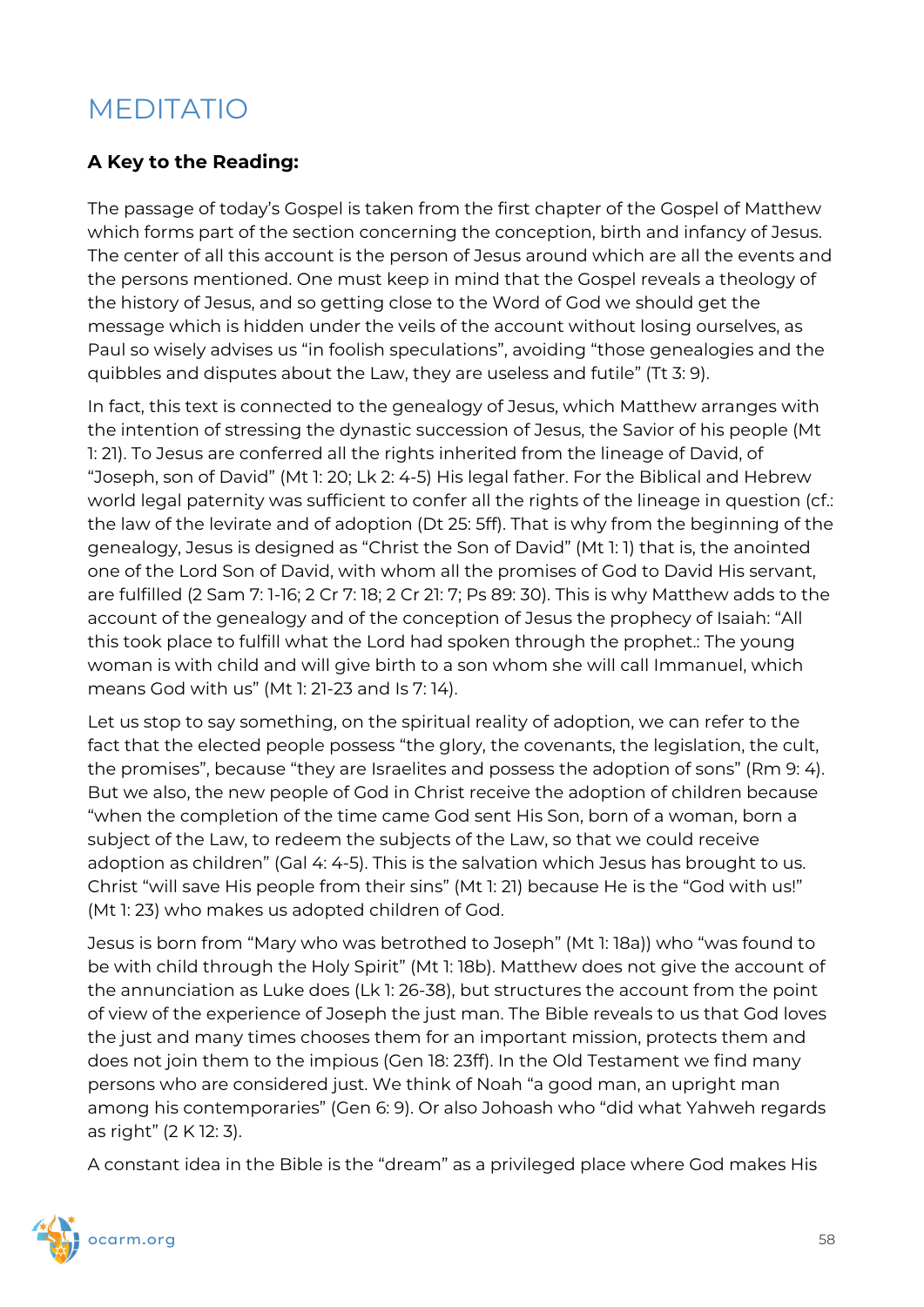plans and designs known, and sometimes reveals the future. The dreams of Jacob at Bethel are well known (Gen 28: 10ff) and Joseph his son, as also those of the cup-bearer and the chief baker imprisoned in Egypt with him (Gen 37: 5ff; Gen 40: 5ff) and the dreams of Pharaoh which revealed the future years of plenty and of famine and want (Gen 41: 1ff).

"An Angel of the Lord" appeared to Joseph (Mt 1: 20) to reveal to him God's design. In the Gospels of the infancy frequently the Angel of the Lord is mentioned as the heavenly messenger (Mt 1: 20, 24; 2: 13, 19; Lk 1: 11; 2, 9) and also on other occasions the angel appears to calm, to reveal the plans of God, to heal and to liberate from slavery (cf. Mt 28: 2; Jn 5: 4; Acts 5: 19; 8: 26; 12: 7, 23). Many are the references to the Angel of the Lord in the Old Testament where originally the angel represented the Lord himself who guided and protected His people being close to them (cf. Gen 16: 7-16; 22: 12; 24: 7; Ex 3: 3; 23: 20; Tb 5: 4).

#### **Questions to Orient the Meditation and Make it Relevant:**

- What is the most important thing to you in this passage? Why?
- In the key to the reading, consideration is given to some terms (adoption, angel, dream, just). What thoughts did these raise in your heart? What relevance can they have for your journey of spiritual maturation?

# ORATIO

#### **Psalm 92**

It is good to give thanks to Yahweh, to make music for Your name, Most High, to proclaim Your faithful love at daybreak, and Your constancy all through the night, on the lyre, the ten-stringed lyre, to the murmur of the harp. You have brought me joy, Yahweh, by Your deeds, at the work of Your hands I cry out, 'How great are Your works, Yahweh, immensely deep Your thoughts!' Stupid people cannot realize this, fools do not grasp it.

The wicked may sprout like weeds, and every evil-doer flourish,

but only to be eternally destroyed;

whereas You are supreme for ever, Yahweh.

Look how Your enemies perish, how all evil-doers are scattered! You give me the strength of the wild ox,

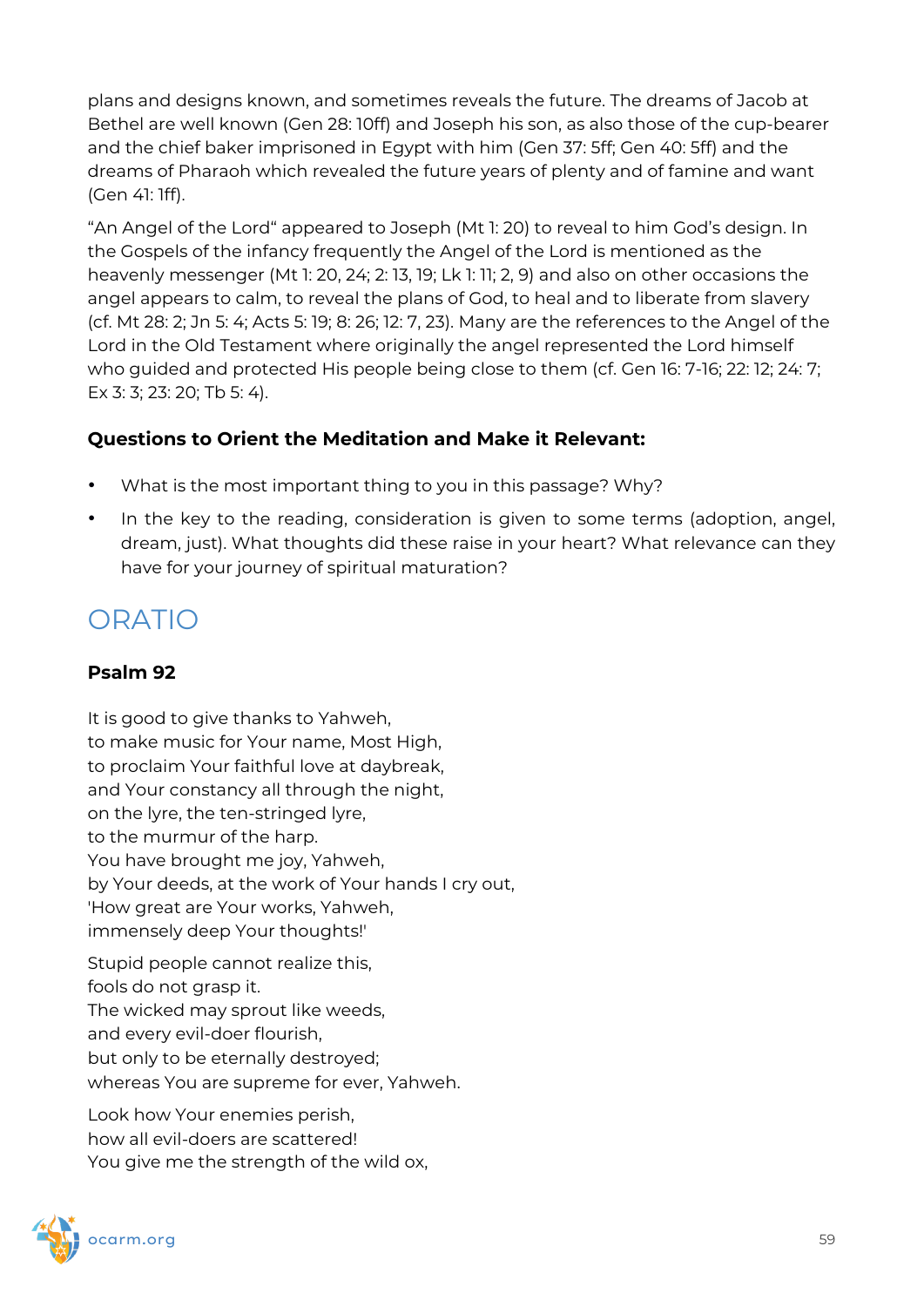You anoint me with fresh oil; I caught sight of the ambush against me, overheard the plans of the wicked.

The upright will flourish like the palm tree, will grow like a cedar of Lebanon. Planted in the house of Yahweh, they will flourish in the courts of our God. In old age they will still bear fruit, will remain fresh and green, to proclaim Yahweh's integrity; my rock, in whom no fault can be found.

#### **Moments for a Prayerful Silence**

## CONTEMPLATIO

The Christian contemplation of God's dream, of the plan which God cherishes for the history of humanity does not produce alienation but keeps the consciences vigilant and active and stimulates us to face with courage and altruism the responsibilities which life gives us.

# Sunday, March 20, 2022

*Third Sunday of Lent*

## Opening Prayer

Lord Jesus, send Your Spirit to help us to read the scriptures with the same mind that You read them to the disciples on the way to Emmaus. In the light of the Word, written in the bible, You helped them to discover the presence of God in the disturbing events of Your sentence and death. Thus, the cross that seemed to be the end of all hope became for them the source of life and of resurrection.

Create silence in us so that we may listen to Your voice in creation and in the scriptures, in events and in people, above all in the poor and suffering. May Your word guide us so that we too, like the two disciples on the way to Emmaus, may experience the forceof Your resurrection and witness to others that You are alive in our midst as source of fraternity, justice, and peace. We ask this of You, Jesus, son of Mary, who revealed the Father to us and sent us Your Spirit. Amen.

### Gospel Reading – Luke 13:1-9

#### **A Key to the Reading:**

The text of the third Sunday of Lent puts before us two different but related facts: Jesus comments on the events of the day and He narrates a parable. Luke 13: 1-5: At the

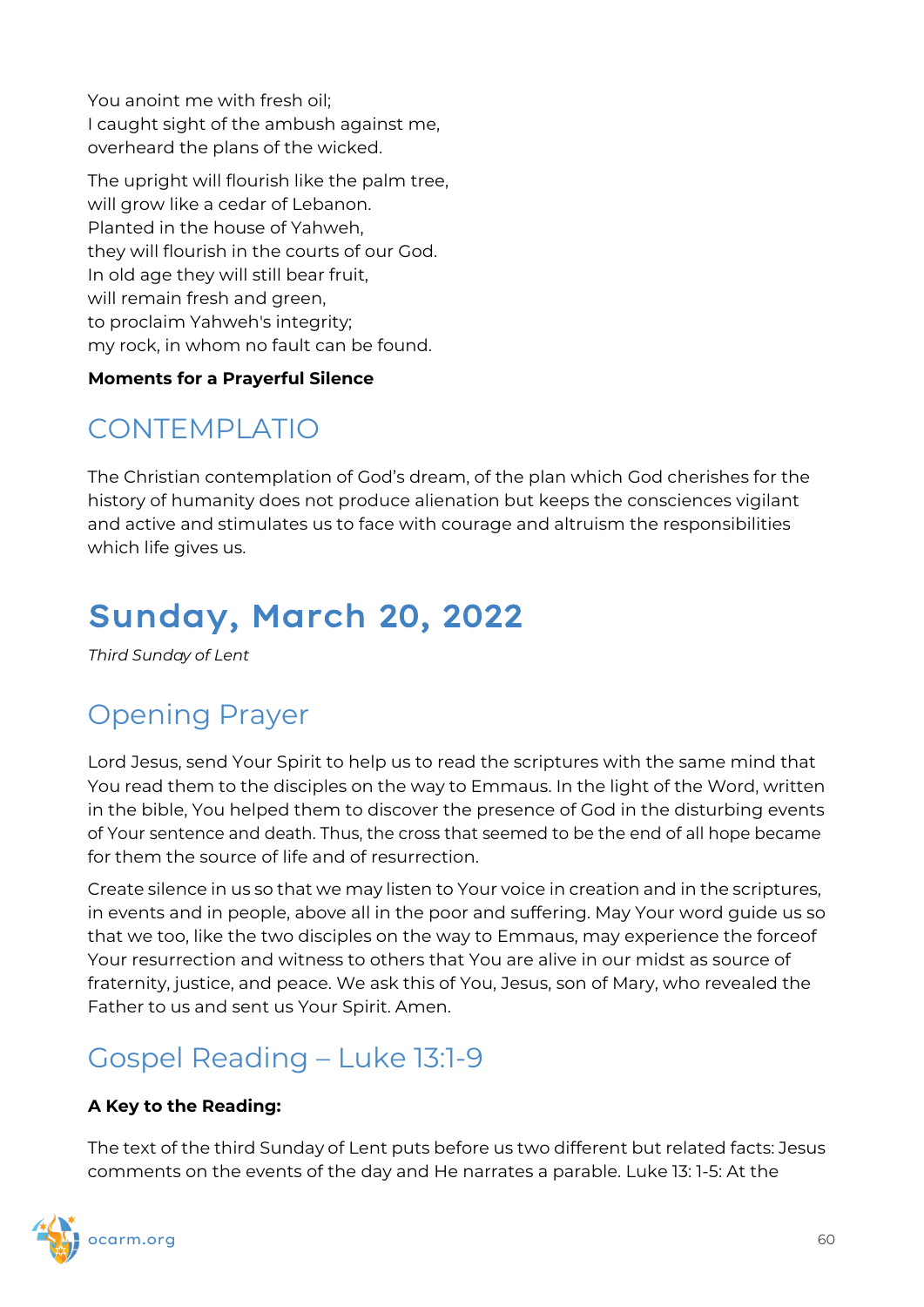people's request, Jesus comments on the events of the day: the massacre of pilgrims by Pilate and the massacre at the tower of Siloam where eighteen people were killed. Luke 13: 9: Jesus tells a parable about the fig tree that bore no fruit.

As you read, it is good to note two things:

- See how Jesus contradicts the popular interpretation of what is happening
- See whether there is a connection between the parable and the comment on the events of the day.

#### **A Division of the Text to Help with the Reading:**

- Luke 13: 1: The people tell Jesus about the massacre of the Galileans
- Luke 13: 2-3: Jesus comments on the massacre and draws a lesson from there for the people
- Luke 13: 4-5: To support His thinking, Jesus comments on another event
- Luke 13: 6-9: The parable of the fig tree that did not bear fruit

#### **Text:**

Some people told Jesus about the Galileans whose blood Pilate had mingled with the blood of their sacrifices. Jesus said to them in reply, "Do you thinkthat because these Galileans suffered in this way they were greater sinners than all other Galileans? By no means! But I tell you, if you do not repent, you will all perish as they did! Or those eighteen people who were killed when the tower at Siloam fell on them—do you think they were more guilty than everyone else who lived in Jerusalem? By no means! But I tell you, if you do not repent, you will all perish as they did!" And he told them this parable: "There once was a person who had a fig tree planted in his orchard, and when he came in search of fruit on it but found none, he said to the gardener, 'For three years now I have come in search of fruit on this fig tree but have found none. So cut it down. Why should it exhaust the soil?' He said to him in reply, 'Sir, leave it for this year also, and Ishall cultivate the ground around it and fertilize it; it may bear fruit in the future. If not, you can cut it down.'"

## A moment of Prayerful Silence

*so that the Word of God may penetrate and enlighten our life.*

# Some Questions

*to help us in our personal reflection*.

- What struck or pleased you most in this text? Why?
- What was the popular interpretation of these two events?
- How does Jesus disagree with the popular interpretation of the events?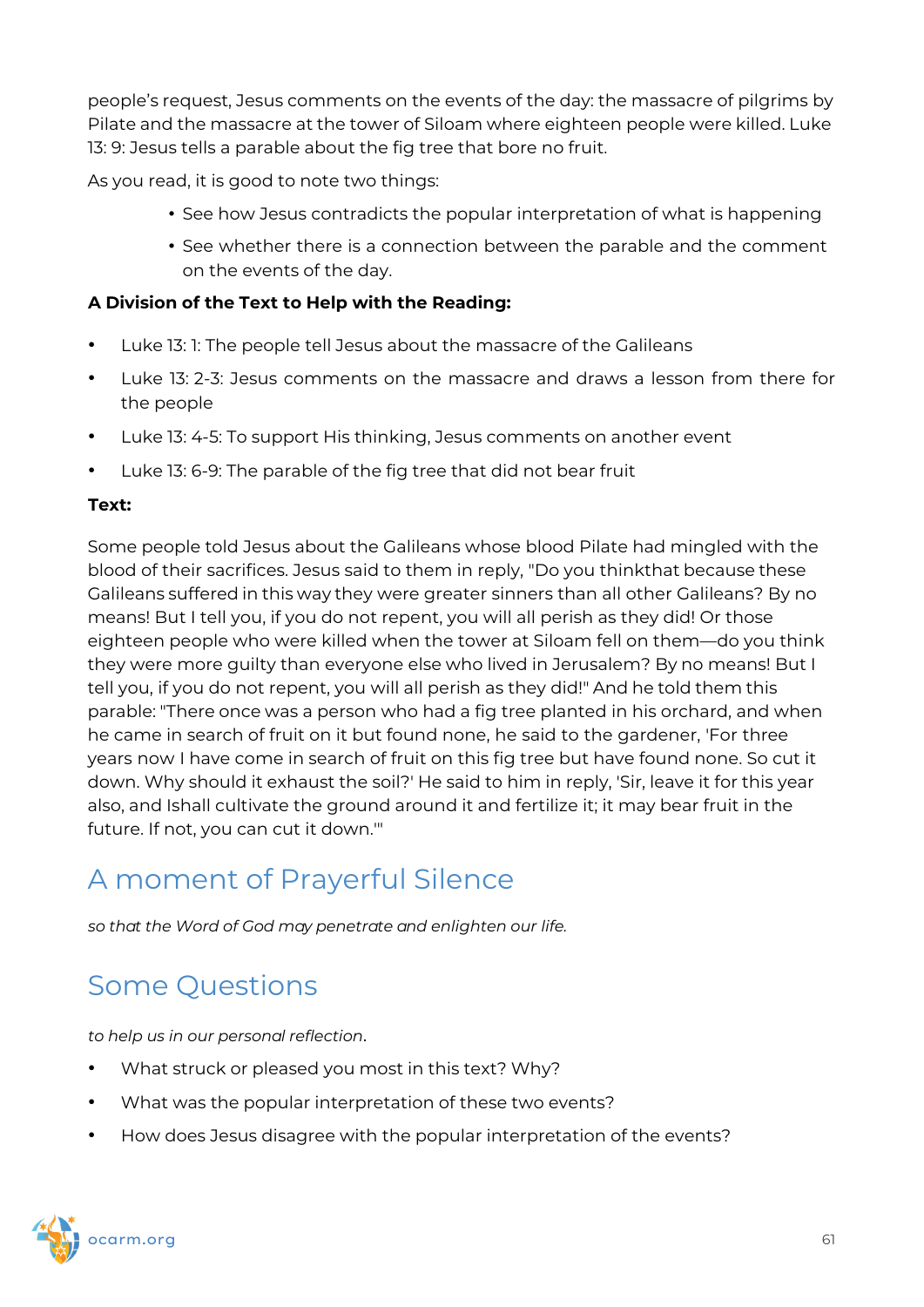- What is the meaning of the parable? Is there a connection between the parable and the comments on the events?
- What is this text's message for us who have to interpret the signs of the times today?

# To Go Deeper into the Theme

#### **The Literary and Historical Context of Then and Now:**

Luke writes his Gospel about 85 A.D. for the Christian communities in Greece. Generally, he follows the narrative in Mark's Gospel. Here and there he introduces some minor differences or changes some words so as to adapt the narrative to his purpose. Apart from Mark's Gospel, Luke also consults other books and has access to other sources: eyewitnesses and ministers of the Word (Lk 1: 2). All the material that is not found in Mark, Luke organizes into a literary form: Jesus is on a long journey from Galilee to Jerusalem. There is a description of the journey in Luke 9: 51 to 19: 28 and this includes ten chapters or one third of the Gospel!

In these chapters, Luke constantly reminds his readers that Jesus is on a journey. He rarely tells us where Jesus is, but he lets us know clearly that Jesus is traveling, and that the end of the journey is Jerusalem where He will die in accordance with what the prophets had foretold (Lk9: 51, 53, 57; 10: 1, 38; 11: 1; 13: 22, 33; 14: 25; 17: 11; 18: 31, 35; 19: 1, 11, 28). And even after Jesus reaches Jerusalem, Luke goes on talking of a journey to the center (Lk 19: 29, 41, 45; 20: 1). Just before the journey begins, on the occasion of the Transfiguration with Moses and Elijah on the mountain, the journey to Jerusalem is considered as an e*xodus* for Jesus (Lk 9: 31) and as an *ascension or climbing up to heaven* (Lk 9: 51). In the Old Testament, Moses had led the first exodus liberating people from Pharaoh's oppression (Ex 3: 10-12) and the prophet Elijah went up to heaven (2 Kings 2: 11). Jesus is the new Moses who comes to liberate people from the oppressionof the law. He is the new Elijah who comes to prepare the coming of the Kingdom.

The description of Jesus' long journey to Jerusalem is not just a literary device to introduce the material proper to Luke. It also reflects the long and arduous journey that the communities in Greece were going through in their daily lives in Luke's time: passing from a rural world in Palestine to a cosmopolitan environment in the Greek culture at the edges of the great cities of Asia and Europe. This passage or inculturation was marked by a strong tension between the Christians from Judaism and the new converts who came from other ethnic and cultural groups. Indeed, the description of the long journey to Jerusalem reflects the painful process of conversion that people connected to Judaism had to make: to leave the world of the observance of the law that accused and condemned them, to go towards a world of the gratuitous love of God to all peoples, to the certainty that in Christ all peoples meld into one before God; to leavethe closed world of a race to go towards the universal territory of humanity. This is alsothe journey of our lives. Are we capable of transforming the crosses of life into an exodus of liberation?

#### **A Commentary on the Text:**

Luke 13: 1: The people inform Jesus of the massacre of the Galileans.

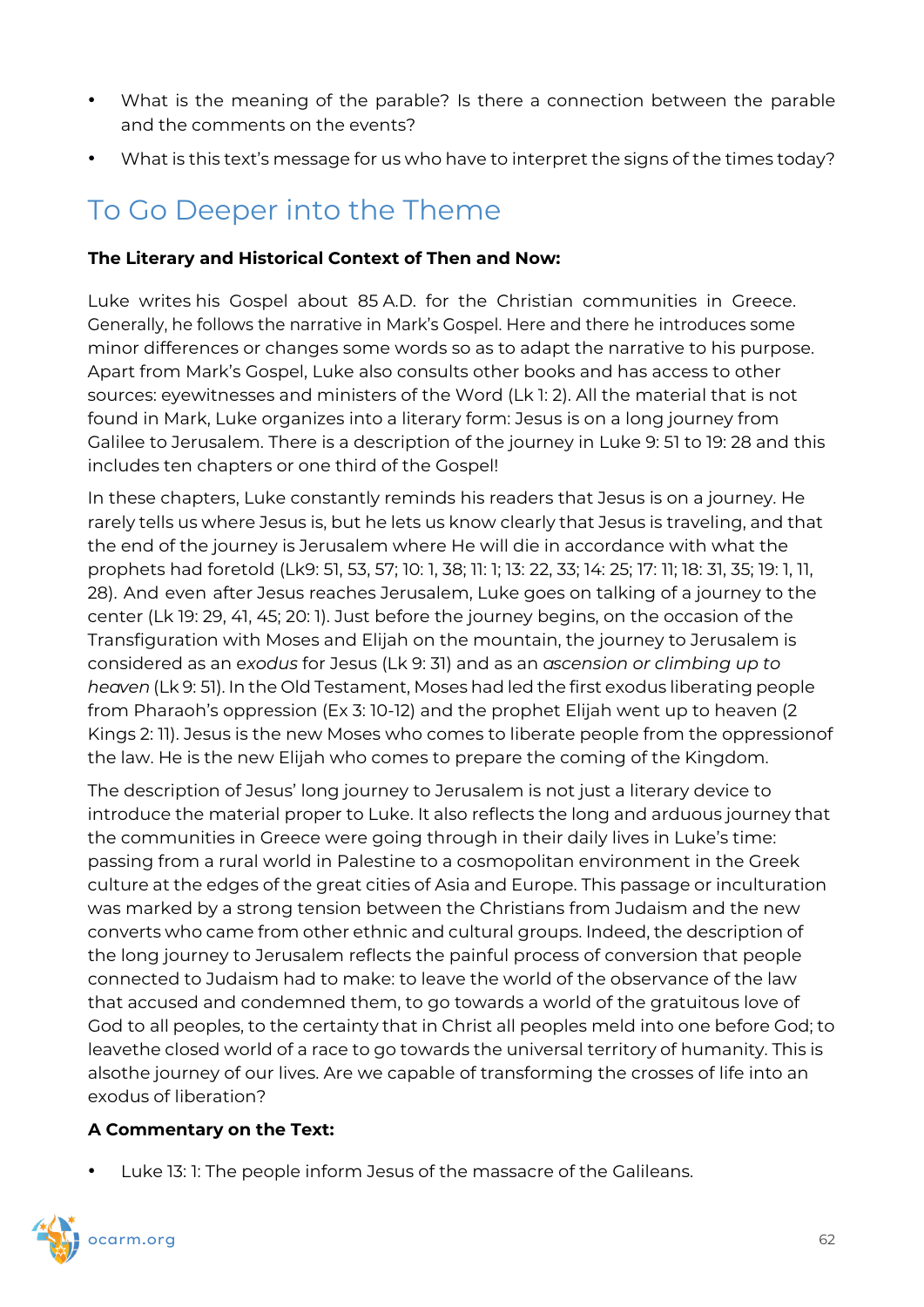Like today, people pass on comments on the events that happen and want to hear comments from those who can form public opinion. That is why some people went to Jesus to tell Him of the massacre of some Galileans whose blood Pilate had mingled with that of their sacrifices. It was probably the assassination that took place on Mount Gerazim, which was still a place of pilgrimage and where people went to offersacrifices. This event underlines the ferocity and stupidity of some Roman rulers in Palestine who provoked the religious sensibility of the Jews through irrational actions such as this.

• Luke 13: 2-3: Jesus comments on the massacre and draws a lesson for the people.

Asked to give an opinion, Jesus asks: "Do you suppose that these Galileans were worsesinners than any others that this should happen to them?" Jesus' question reflects thepopular interpretation common then: suffering and violent death are punishment fromGod for some sin committed by that person. Jesus' reaction is categorical: "They were not I tell you. No!" He denies the popular interpretation and transforms the event intoan examination of conscience: "unless you repent you will all perish as they did". Inother words, unless there is a real and proper change, the same massacre will overtakeall. Later history confirmed Jesus' foresight. The change did not take place. They were not converted and forty years later, in 70, Jerusalem was destroyed by the Romans. Many people were massacred. Jesus saw the gravity of the political situation of Hiscountry. On the one hand, there was the ever heavier and unbearable Romandomination. On the other, there was the official religion, which was growing more andmore alienated without understanding the importance of the faith in Yahweh in the livesof the people.

- Luke 13: 4-5: In support of His thinking, Jesus comments on more than one event. Jesus takes the initiative of commenting on another event. A blizzard causes the tower of Siloam to crumble and eighteen people are crushed by the stones. People thought thatit was "a punishment from God!" Jesus' comment is: "No, I tell you, but unless you repent you will all perish as they did". His concern is to interpret events in such a waythat God's call to change and conversion becomes transparent. Jesus is a mystic, acontemplative. He reads events in a different way. He can read and interpret the signsof the times. For Him, the world is transparent, revealing the presence and call of God.
- Luke 13: 6-9: The parable of the fig tree that bears no fruit.

Jesus then tells the parable of the fig tree that bears no fruit. A man had planted a fig tree in his vineyard. For three years the tree bore no fruit. So he says to his vinedresser: "Cut it down". But the vinedresser replies: "Leave it one more year….it may bear fruitnext year; if not, then you can cut it down." We do not know whether Jesus told this parable immediately after His comments on the massacre and the crumbling of the towerof Siloam. It was probably Luke who placed this parable here, because Luke sees a connection between the comments on the events and the parable of the fig tree. Luke does not say what this connection is. He leaves us to discover this. What meaning doesLuke see? I shall dare to give an opinion. You may discover another meaning. The owner of the vineyard and of the fig tree is God. The

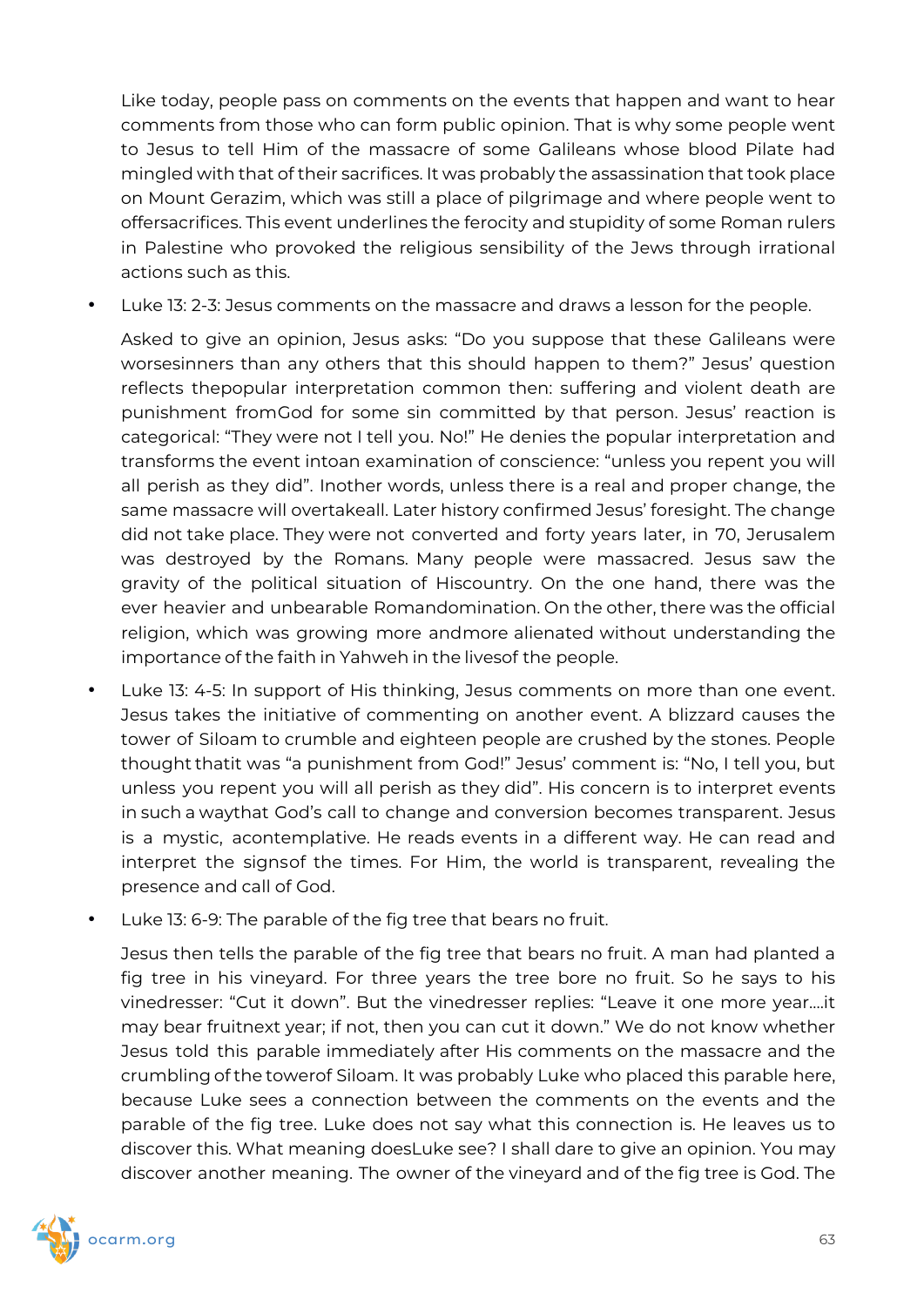figtree represents the people. Jesus is the vinedresser. The owner of the vineyard has grown tired of looking for fruit fromthe fig tree and finding none. He decides to uproot the tree. Thus, there will be more room for another plant that may bear fruit. The chosen people were not producing the fruit that God expected. He wants to pass on the Good News to the pagans. Jesus is thevinedresser who asks that the fig tree be spared a little longer. He will redouble His efforts to obtain a change and a conversion. Later in the Gospel, Jesus recognizes that His redoubled efforts have borne no result. They will not be converted. Jesus mourns the lack of conversion and weeps over the city of Jerusalem. (Lk 19: 41-44).

### Further Information:

#### *A short history of the popular resistance against the Romans in Jesus' time*

In this Sunday's Gospel, Luke makes clear allusions to the repression of the Roman legions against the popular resistance of the Galileans. Hence we give a schematic overview of the popular resistance of Judeans against the Roman domination. Over the years this resistance grew deeper and took root in the faith of the people. Here is an outline that runs parallel with Jesus' life:

- From 63 to 37 before Christ*: A popular revolt without any clear direction.* In 63 before Christ, the Roman Empire invaded Palestine and imposed a peasant tribute. From 57 to 37, in just 20 years, six rebellions broke out in Galilee! The people, aimless, followed anyone who promised to liberate them from the Roman tribute.
- From 37 to 4 before Christ*: Repression and dislocation.* This is the time of the government of Herod, called *The Great.* He is the one who killed the innocents in Bethlehem (Mt 2: 16). Brutal repression prevented any kind of popular manifestation. Herod thus promoted the so-called *Pax Romana*. This peace gave the Empire a certain economic stability, but for the oppressed people it was the peace of a cemetery.
- From 4 to 6 after Christ*: Messianic revolutions.* This is the period of Archelaus' government in Judea. On the day he took power, he massacred 3000 people in the Temple square. The revolution exploded all over the country, but it was aimless. The popular leaders at this time were seeking for motives connected with ancient tradition and presented themselves as messianic kings. The Roman repression destroyed Seforis, the capital of Galilee. Violence was the mark of Jesus' childhood. In the ten years of Archelaus' government, He saw Palestine go through one of the most violent periods ofits history.
- From 6 to 27: Zeal for the law: *A time for revision*. In the year 6, Romulus deposed Archelaus and transformed Judea into a Roman Province, decreeing a census so as to make sure that the tribute was paid. The census produced a strong popular reaction inspired by *Zeal for the Law*. This Zeal (hence the term *zealots)* urged people to boycottand not pay the tribute. This was a new form of resistance, a kind of civil disobediencethat spread like a repressed fire under embers. However, *Zeal* had a limited vision. The*"zealots"* ran the danger of reducing the observance of the Law to

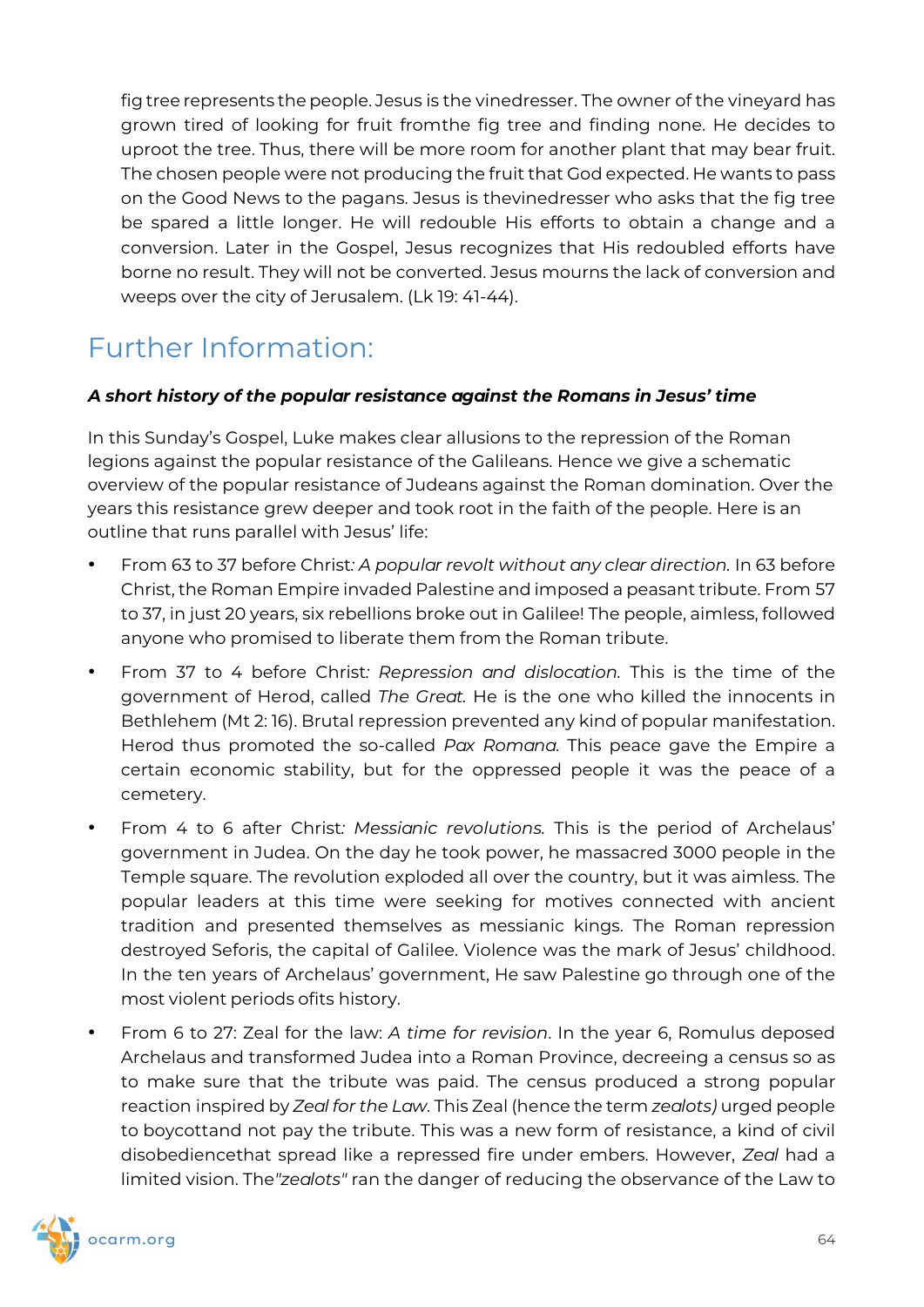opposition to the Romans. It was precisely during this period that Jesus grew in awareness of His mission.

• From 27 to 69: *The prophets reappear.* After these 20 years, from 6 to 26, the revision of the aim of the journey appears with the preaching of the prophets who represented astep forward in the popular movement. The prophets called the people together and invited them to conversion and change. They wanted to reform history from its origins.They gathered the people in the desert (Mk 1: 4), to begin a new exodus, proclaimed byIsaiah (Isa 43: 16-21). The first was John the Baptist (Mt 11: 9; 14: 5; Lk 1: 76), who drewmany people (Mt 3: 5-7). Soon after, Jesus came on the scene and was considered by thepeople to be a prophet (Mt 16: 14; 21:11, 46; Lk 7: 16). Jesus, like Moses, proclaimed theNew Law on the mountain (Mt 5: 1) and nourished the people in the desert (Mk 6: 30- 44). Like the fall of the walls of Jericho towards the end of the forty years in the desert(Is 6: 20), so also, Jesus proclaimed the fall of the walls of Jerusalem (Lk 19: 44; Mt 24: 2). Like the prophets of old, Jesus proclaimed the liberation of the oppressed and thebeginning of a new *jubilee* year (Lk 4: 18-19), and asked for a change in the way of life (Mk 1: 15; Lk 13: 3, 5).

There are other prophets after Jesus. That is why *revolution*, *messianism* and *zeal* continue to exist simultaneously. The authorities of the time, Romans and Herodians, as also priests, scribes and Pharisees, all concerned with the security of the temple and the nation (Jn 11: 48) and with the observance of the law (Mt 23: 1-23), could not see the difference between *prophets* and other popular leaders. For them they were all the same. They mistook Jesus for a messianic king (Lk 23: 2, 5). Gamaliel, the great doctor of the law, for instance, compared Jesus with Judas, leader of the *revolutionaries* (Acts 5: 35-37). Flavius Josephus himself, the historian, mistook the prophets for "thieves and impostors". Today we would say that they were all "good for nothing"!

# Praying Psalm 82 (81)

#### **God warns human authorities**

God takes His stand in the divine assembly,surrounded by the gods He gives judgment.

'How much longer will you give unjust judgments and uphold the prestige of the wicked?

Let the weak and the orphan have justice,be fair to the wretched and the destitute. 'Rescue the weak and the needy,

save them from the clutches of the wicked.

'Ignorant and uncomprehending, they wander in darkness,

while the foundations of the world are tottering.I had thought, "Are you gods,

are all of you sons of the Most High?" No! you will die as human beings do, as one man, princes, you will fall.'

Arise, God, judge the world,

for all nations belong to You.

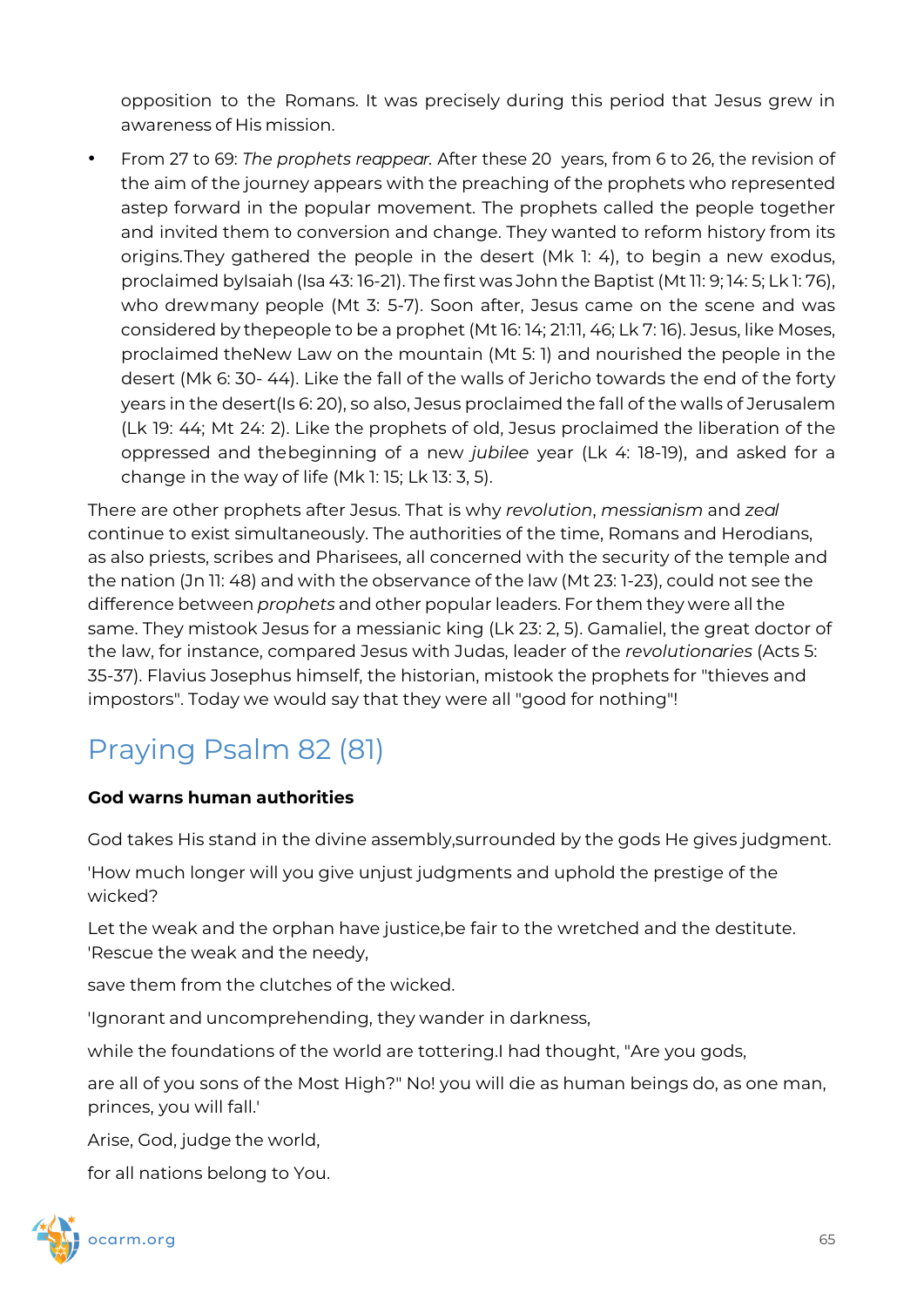# Final Prayer

Lord Jesus, we thank You for the word that has enabled us to understand better the will of the Father. May Your Spirit enlighten our actions and grant us the strength to practice what Your Word has revealed to us. May we, like Mary, Your mother, not only listen to but also practice the Word. You who live and reign with the Father in the unity of the Holy Spirit forever and ever. Amen.

# Monday, March 21

Season of Lent

# Opening Prayer

Just and holy God, our loving Father,

You offered us Your hand in friendship and You sent us Your Son Jesus to go with us on the road of obedience and loyalty.

God, we often hurt this friendship; we act as if we were not Your sons and daughters. See the look of shame on our faces. Forgive us, for we count on You.

Accept our thanks for continuing to take us as we are and loving us notwithstanding our sins.

We ask You this through Christ our Lord.

### Gospel Reading - Luke 4:24-30

Jesus said to the people in the synagogue at Nazareth: "Amen, I say to you, no prophet is accepted in his own native place. Indeed, I tell you, there were many widows in Israel in the days of Elijah when the sky was closed for three and a half years and a severe famine spread over the entire land. It was to none of these that Elijah was sent, but only to a widow in Zarephath in the land of Sidon. Again, there were many lepers in Israel during the time of Elisha the prophet; yet not one of them was cleansed, but only Naaman the Syrian." When the people in the synagogue heard this, they were all filled with fury. They rose up, drove him out of the town, and led him to the brow of the hill on which their town had been built, to hurl him down headlong. But he passed through the midst of them and went away.

### Reflection

Today's Gospel (Lk 4: 24-30) forms part of a larger part (Lk 4: 14-32). Jesus had presented His program in the synagogue of Nazareth, using a text from Isaiah which spoke about the poor, the prisoners, the blind and the oppressed (Is 61: 1-2) and which mirrored the situation of the people of Galilee at the time of Jesus. In the name of God, Jesus takes a stand and defines His mission: to proclaim the Good News to the poor, to proclaim

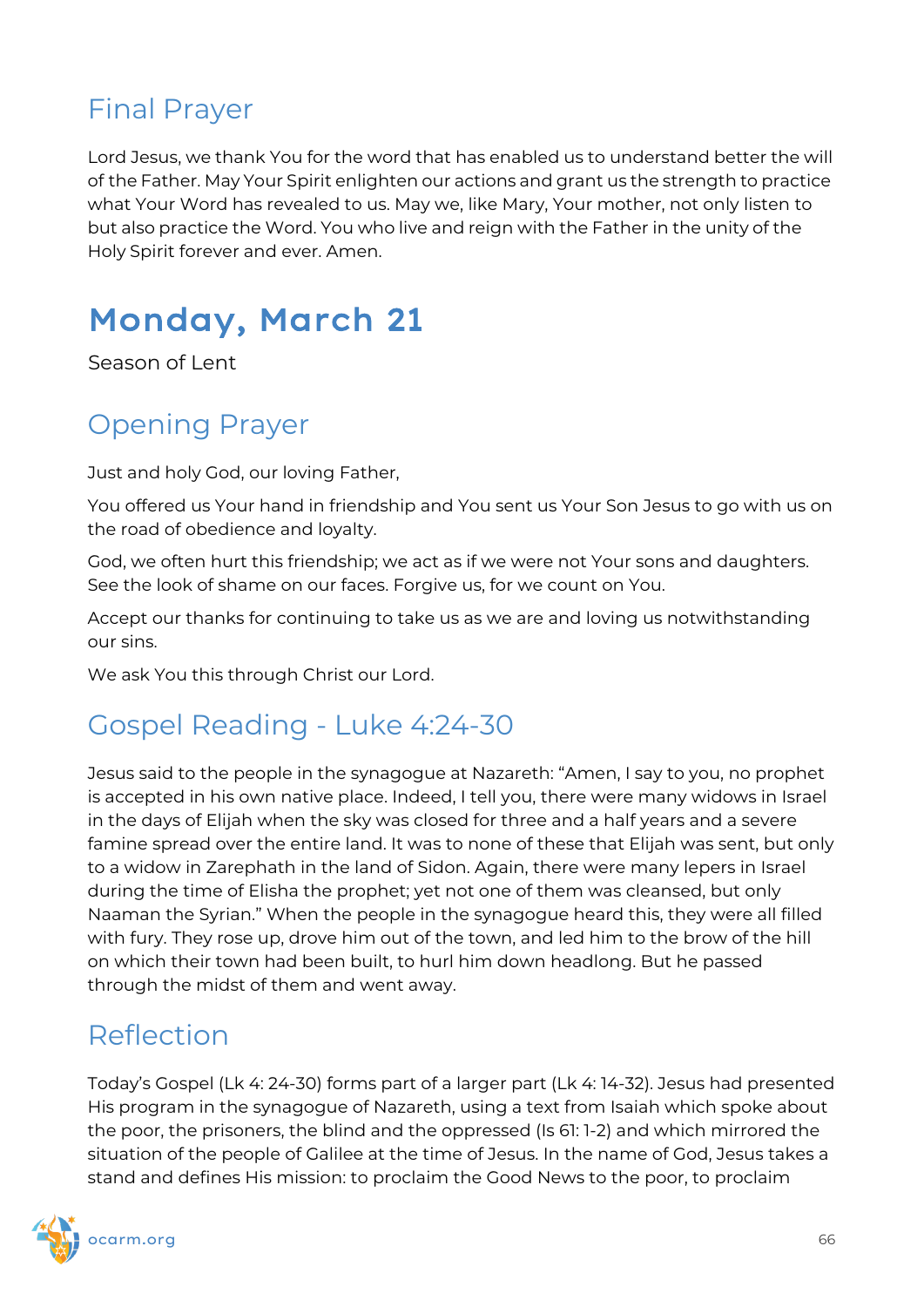release to prisoners, to give back sight to the blind, to restore liberty to the oppressed. After finishing the reading, He updates the text and says, "Today this text is being fulfilled even while you are listening!" (Lk 4: 21). All those present were astonished (Lk 4: 16, 22b). But immediately after there was a reaction to discredit. The people in the synagogue were scandalized and did not want to know anything about Jesus. They said, "Is He not the son of Joseph?" (Lk 4: 22b). Why were they scandalized? What is the reason for this [unexpected] reaction?

Because Jesus quoted the text from Isaiah only to the part that says, "to proclaim a year of favor from the Lord," and He omits the end of the sentence, which says, "to proclaim a day of vengeance for our God" (Is 61: 2). The people of Nazareth remained surprised because Jesus omitted the phrase on vengeance. They wanted the Good News of the liberation of the oppressed to be an action of vengeance on the part of God against the oppressors. In this case the coming of the Kingdom would be only a superficial social change, and not a change or conversion of the system. Jesus does not accept this way of thinking. His experience of God the Father helps Him to understand better the significance of the prophecies. He takes away the vengeance. The people of Nazareth do not accept that proposal, and the authority of Jesus begins to diminish: "Is He not Joseph's son?"

- Luke 4: 24: No prophet is ever accepted in his own country. Jesus answers, "No prophet is ever accepted in his own country!" In fact, they did not accept the new image of God which Jesus communicated to them through this new and freer interpretation of Isaiah. The message of the God of Jesus went beyond the limits of the Jewish people and opened itself to accept the excluded and all humanity.
- Luke 4: 25-27: Two stories of the Old Testament. In order to help the community to get beyond the scandal and to understand the universality of God, Jesus uses two well known stories of the Old Testament: one of Elijah and the other one of Elisha. Through these stories He criticized the people of Nazareth who were so closed up in themselves. Elijah was sent to the foreign widow of Zarephah (1 Kg 17: 7-16). Elisha was sent to take care of Naaman of Syria (2 Kg 5: 14). The people of Nazareth felt threatened by this. Paul makes a similar statement with similar results too (Acts 22: 21)
- Luke 4: 28-30: They intended to throw Him off the cliff, but He passed straight through the crowd and walked away. What Jesus said did not calm the people down. On the contrary! The use of these two biblical passages caused them to become more angry. The community of Nazareth reached the point of wanting to kill Jesus. And thus, at the moment in which He presented His plan to accept the excluded, Jesus Himself was excluded! But He remained calm! The anger of the others did not make Him change His mind. In this way, Luke indicates that it is difficult to overcome the mentality of privilege which is closed up in itself. And he showed that the polemic attitude of the gentiles had already existed in the time of Jesus. Jesus had the same difficulty which Luke had with the Hebrew community in his time.

### Personal Questions

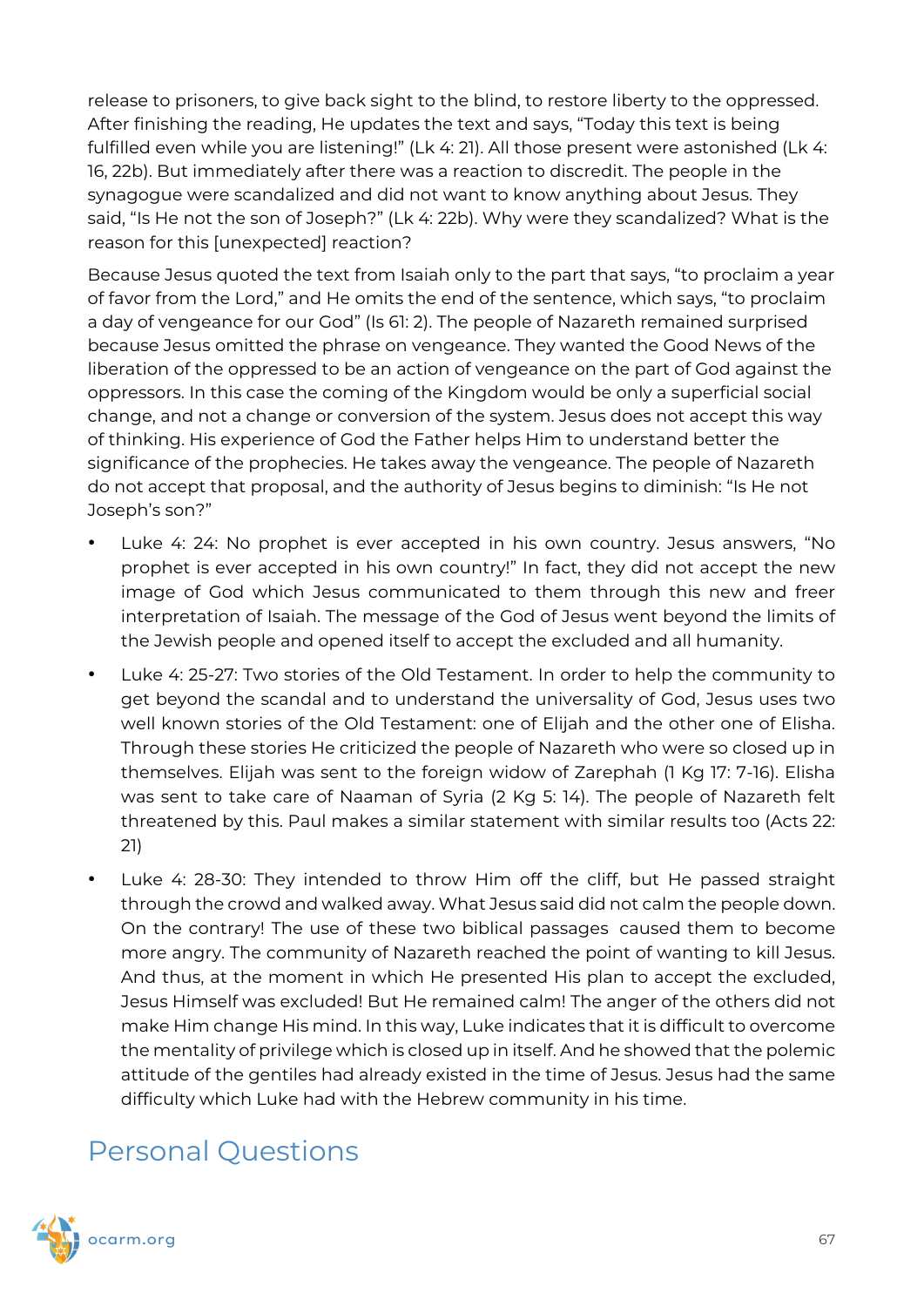- How do I carry on the gift of the Good News in the world today?
- Who are the excluded whom we should accept more warmly in our community?
- Does taking on poverty, oppression, or blindness (in all its forms) start on a personal level and spread to my community, or do I wait for the community to act before taking personal action?

### Concluding Prayer

My whole being yearns and pines for Yahweh's courts;My heart and my body cry out for joy to the living God. (Ps 84: 2)

# Tuesday, March 22, 2022

*Season of Lent*

# Opening Prayer

#### Lord God,

You want us to live our faith not so much as a set of rules and practices but as a relationship from person to person with You and with people. Keep our hearts turned to You, that we may live what we believe and that we may express our love for You in terms of service to those around us,as Jesus did, Your Son, who lives with You and the Holy Spirit forever and ever. Amen.

### Gospel Reading - Matthew 18: 21-35

Peter approached Jesus and asked him, "Lord, if my brother sins against me, how often must I forgive him? As many as seven times?" Jesus answered, "I say to you, not seven times but seventy-seven times. That is why the Kingdom of heaven may be likened to a king who decided to settle accounts with his servants. When he began the accounting,a debtor was brought before him who owed him a huge amount. Since he had no way of paying it back, his master ordered him to be sold, along with his wife, his children, and all his property, in payment of the debt. At that, the servant fell down, did him homage, and said, 'Be patient with me, and I will pay you back in full.' Moved with compassion the master of that servant let him go and forgave him the loan. When that servant had left, he found one of his fellow servants who owed him a much smaller amount. He seized him and started to choke him, demanding, 'Pay back what you owe.' Falling to his knees, his fellow servant begged him, 'Be patient with me, and I will pay you back.' But he refused. Instead, he had him put in prison until he paid back the debt. Now when his fellow servants saw what had happened, they were deeply disturbed, and went to their master and reported the whole affair. His master summoned him and saidto him, 'You wicked servant! I forgave you your entire debt because you begged me to.Should you not have had pity on your fellow servant, as I had pity on you?' Then in anger his master handed him over to the torturers until he should pay back the whole

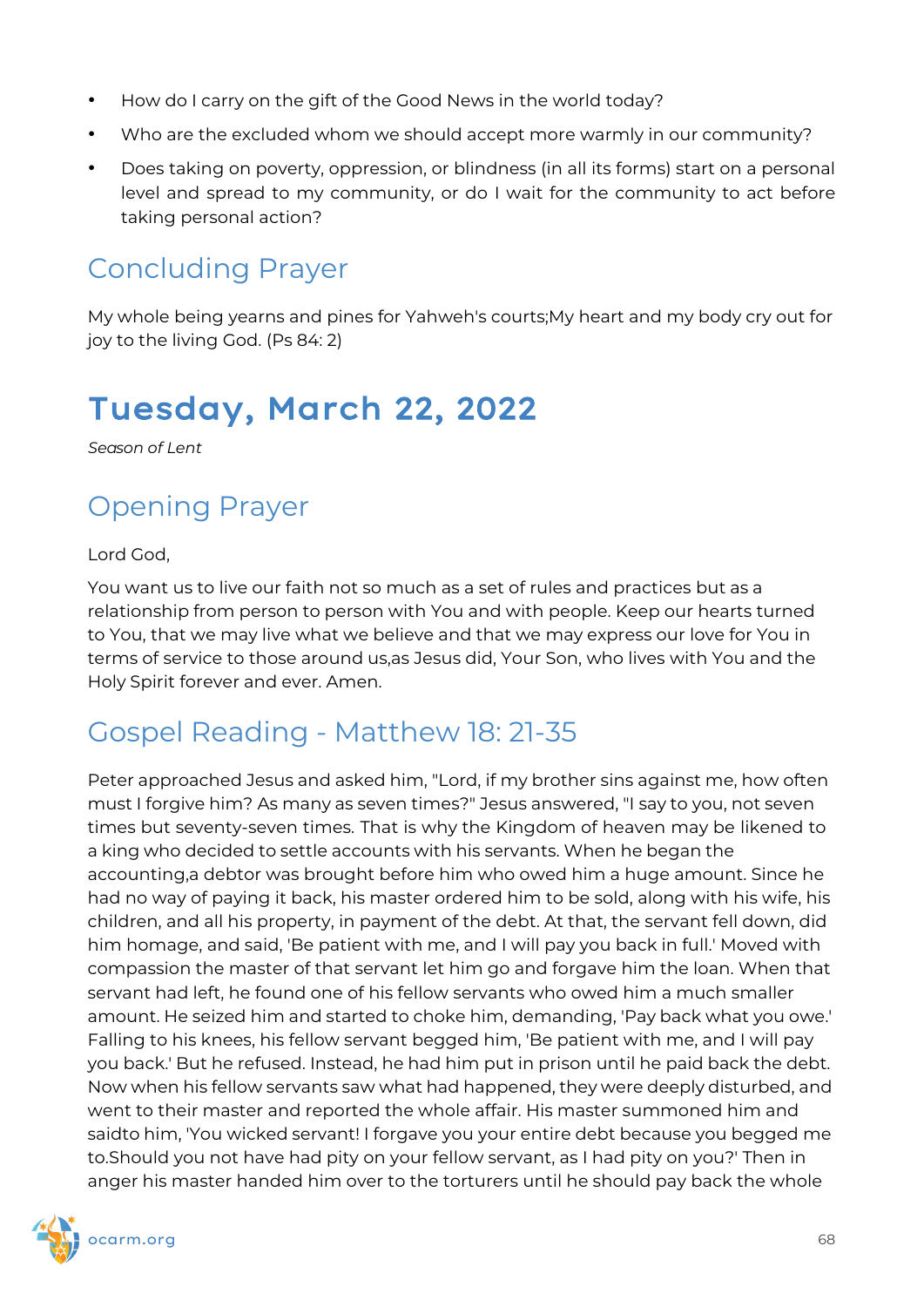debt. So will my heavenly Father do to you, unless each of you forgives your brother from your heart."

# Reflection

Today's Gospel speaks to us about the need for pardon. It is not easy to forgive, because certain grief and pain continue to burn in the heart. There are people who say,"I forgive, but I do not forget!" Rancor, tensions, diverse opinions, insults, offenses, provocations, all renders pardon and reconciliation difficult. Let us try to meditate on the words of Jesus which speak about reconciliation (Mt 18: 21-22) and which speak tous about the parable of pardon without limits (Mt 18: 23-35).

- Matthew 18:21-22: To forgive seventy-seven times! Jesus had spoken of the importance of pardon and of the need of knowing how to accept the brothers and sistersto help them to reconcile with the community (Mt 18:15-20) Prior to these words of Jesus, Peter asks, "How often should I forgive my brother if he wrongs me? As often asseven times?" Number seven indicates perfection. In this case, it was synonymous withalways. Jesus goes far beyond Peter's proposal. He eliminates any possibility of limitation to pardon: "Not seven, I tell you, but seventy-seven times!" That is, seventy times always! There is no proportion between the pardon which we receive from God and the pardon which we should offer to our brother or sister, as the parable of pardon without limit teaches us.
- The expression seventy-seven times was a clear reference to the words of Lamech who said, "I killed a man for wounding me, a boy for striking me. Seven fold vengeance forCain but seventy-seven fold for Lamech" (Gen 4: 23-24). Jesus wants to invert the spiralof violence which entered the world because of the disobedience of Adam and Eve, because of the killing of Abel by Cain and for the vengeance of Lamech. When uncontrolled violence invades life, everything goes wrong and life disintegrates.
- Matthew 18: 23-35: The parable of pardon without limits. The denarii was the coin in daily use at the time. 1 talent equaled 3,000 shekel or 6,000 denarii. Thus, the debt of ten thousand talents was approximately 60,000,000 denarii! There is no comparison between the two! Even if the debtor together with his wife and children set to work theirwhole life, they would never be capable of earning this much. Before God's love, whichforgives gratuitously our debt of 60 million, it is more than just on our part to forgive gratuitously the debt of a single coin, seventy times always! The only limit to the gratuity of pardon of God is our incapacity to forgive our brother! (Mt 18: 33-34; 6: 15)

The community, an alternative place of solidarity and fraternity: the society of the Roman Empire was hard and without a heart, without any room for the little ones. They sought refuge for the heart and did not find it. The synagogue was also demanding anddid not offer them any place. And in the Christian communities, the rigor of some in theobservance of the Law made life together difficult because they used the same criteria as the synagogue. Besides this, toward the end of the first

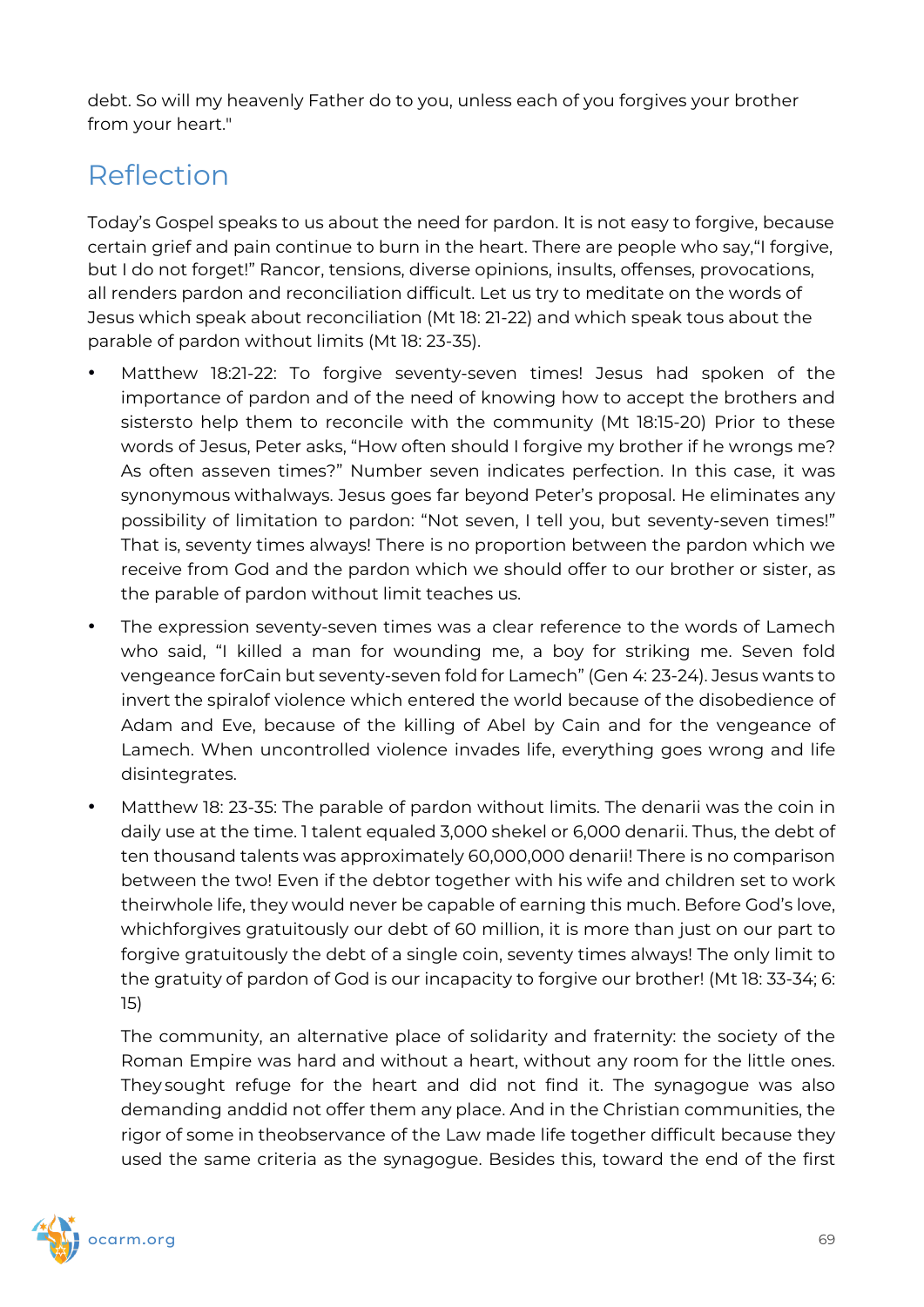century, in the Christian communities, the same divisions which existed in society between rich and poor beganto appear (Jas 2: 1-9). Instead of making the community a place of acceptance, they ranthe risk of becoming a place of condemnation and conflict. Matthew wants to enlighten the communities, so that these may be an alternative space of solidarity and of fraternity. They should be Good News for the poor.

### Personal Questions

- Why is it so difficult to forgive?
- How do we accomplish reconciliation in our community?
- What is the best way to approach forgiveness and forgetting while still protecting the vulnerable in our care or in our community?

## Concluding Prayer

Direct me in Your ways, Yahweh,and teach me Your paths.

Encourage me to walk in Your truth and teach me, since You are the God who saves me. For my hope is in You all day long. (Ps 25: 4-5)

# Wednesday, March 23, 2022

*Season of Lent*

### Opening Prayer

Lord our God,

Your prophets remind us in season and out of season of our responsibilities toward You and toward the world of people.

When they disturb and upset us,let it be a holy disturbance that makes us restless, eager to do Your will and to bring justice and love around us.

We ask You this through Christ our Lord.

### Gospel Reading - Matthew 5: 17-19

Jesus said to his disciples: "Do not think that I have come to abolish the law or the prophets. I have come not to abolish but to fulfill. Amen, I say to you, until heaven and earth pass away, not the smallest letter or the smallest part of a letter will pass from the law, until all things have taken place. Therefore, whoever breaks one of the least of these commandments and teaches others to do so will be called least in the Kingdom of heaven. But whoever obeys and teaches these commandments will be called greatest inthe Kingdom of heaven."

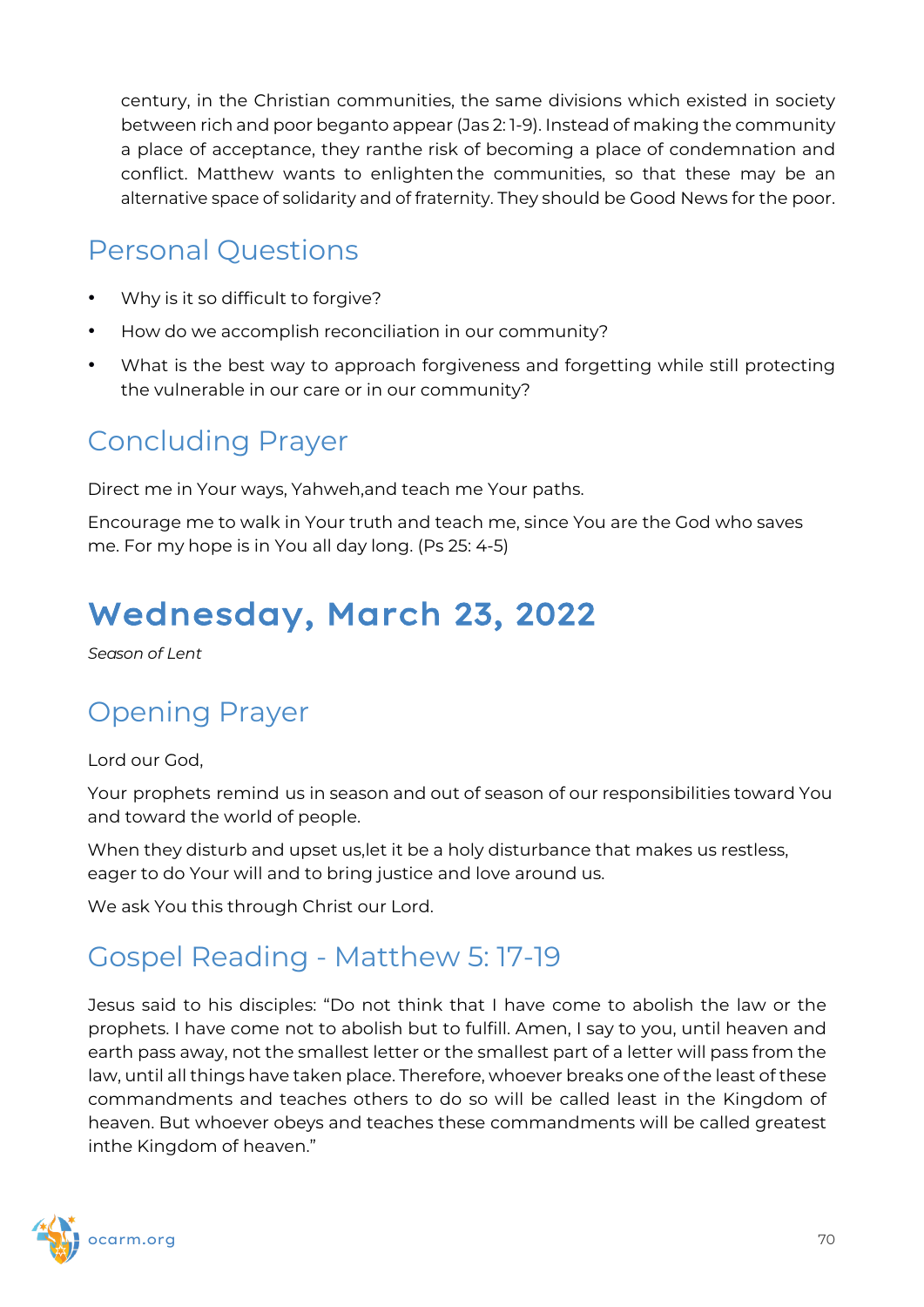# Reflection

Today's Gospel (Mt 5: 17-19) teaches how to observe the law of God in its complete fulfillment (Mt 5: 17-19). Matthew writes in order to help the communities of converted Jews overcome the criticism of the brothers of their own race who accused them, saying, "You are unfaithful to the Law of Moses." Jesus Himself had been accused of infidelityto the Law of God. Matthew has Jesus' clarifying response to His accusers. Thus, Matthew sheds some light to help the communities solve their problems.

Using images of daily life, with simple and direct words, Jesus had said that the mission of the community, its reason for being, is that of being salt and light! He had given some advice regarding each one of the two images. Then follow the brief verses of today's Gospel.

- Matthew 5: 17-18: Not one dot, nor one stroke is to disappear from the Law. There were several different tendencies in the first Christian communities. Some thought that it was not necessary to observe the laws of the Old Testament, because we are saved by faith in Jesus and not by the observance of the Law (Rm 3: 21-26). Others accepted Jesus, the Messiah, but they did not accept the liberty of spirit with which some of the communities lived the message of Jesus. They thought that being Jews, they had to continue to observe the laws of the Old Testament (Acts 15: 1, 5). But there were Christians who lived so fully in the freedom of the Spirit, who no longer looked at the life of Jesus of Nazareth, nor to the Old Testament that they even went so far as to say, "Anathema Jesus!" (1 Cor 12: 3). Observing these tensions, Matthew tries to find some balance between both extremes. The community should be a place where the balance can be attained and lived. Jesus' answer to those who criticized Him continued to be relevant for the communities: "I have not come to abolish the law, but to complete it!" The communities could not be against the Law, nor could they close themselves off in the observance of the Law. Like Jesus, they should advance and show in practice, the objective thst the Law wanted to attain in people's lives, that is, in the perfect practice of love.
- Matthew 5: 17-18: Not one dot or stroke will disappear from the Law. It is for those who wanted to get rid of the law altogether that Matthew recalls the other parable of Jesus: "Anyone who breaks even one of the least of these commandments and teaches others to do the same will be considered the least in the Kingdom of Heaven; but the person who keeps them and teaches them will be considered great in the Kingdom of Heaven." The great concern in Matthew's Gospel is to show that the Old Testament, Jesus of Nazareth, and the life in the Spirit cannot be separated. The three of them form part of the same and unique plan of God and communicate to us the certainty of faith: The God of Abraham and of Sarah is present in the midst of the community by faith in Jesus of Nazareth who sends us His Spirit.

### Personal Questions

• How do I see and live God's law: as a freedom to do anything I please, as an imposition which restricts me, or as a guide to grow in love?

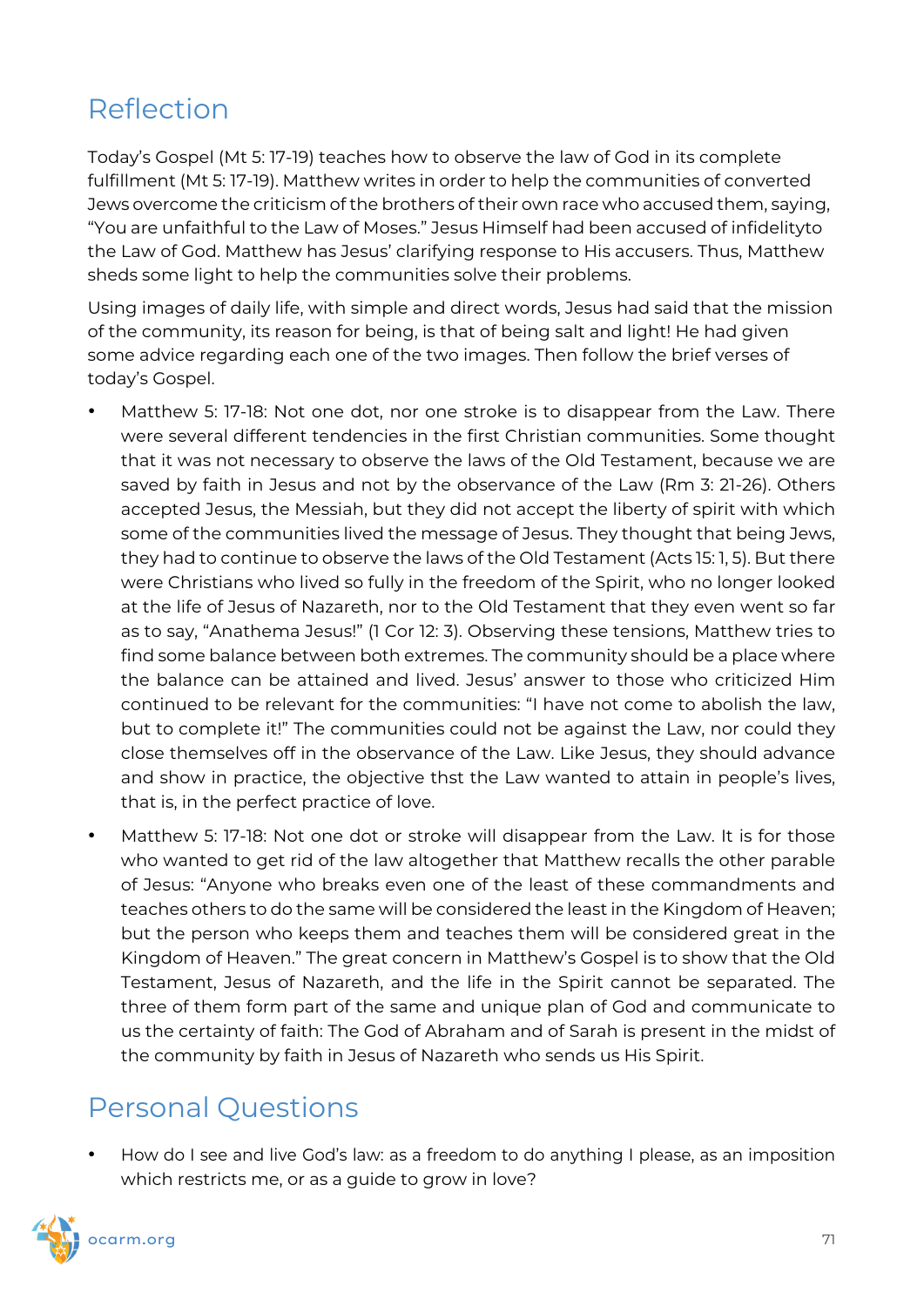- What can we do today for our brothers and sisters who consider all of this type of discussion as obsolete and not relevant?
- How does this view of the Law and the Commandments affect me? As a line which defines sin, as rules to avoid vice, or as a guide in attaining virtue?

## Concluding Prayer

Praise Yahweh, Jerusalem, Zion, praise your God.

For He gives strength to the bars of your gates, He blesses your children within you. (Ps 145: 12-13)

# Thursday, March 24, 2022

*Season of Lent*

# Opening Prayer

Lord our God,

many of us never had it so good and so we have become smug and self-satisfied, happy in our own little world.

God, may our ears remain open to Your word and our hearts to You and to our brothers and sisters. Do not allow us to forget You, or to place our trust in ourselves. Make us restless for You through Jesus Christ our Lord.

## Gospel Reading - Luke 11: 14-23

Jesus was driving out a demon that was mute, and when the demon had gone out, the mute man spoke and the crowds were amazed. Some of them said, "By the power of Beelzebul, the prince of demons, he drives out demons." Others, to test him, asked him for a sign from heaven. But he knew their thoughts and said to them, "Every kingdom divided against itself will be laid waste and house will fall against house. And if Satan is divided against himself, how will his kingdom stand? For you say that it is by Beelzebul that I drive out demons. If I, then, drive out demons by Beelzebul, by whomdo your own people drive them out? Therefore, they will be your judges. But if it is by the finger of God that I drive out demons, then the Kingdom of God has come upon you. When a strong man fully armed guards his palace, his possessions are safe. But when one stronger than he attacks and overcomes him, he takes away the armor on which he relied and distributes the spoils. Whoever is not with me is against me, and whoever does not gather with me scatters."

### Reflection

Today's Gospel is that of Luke. We already meditated on the parallel text in Mark (Mk

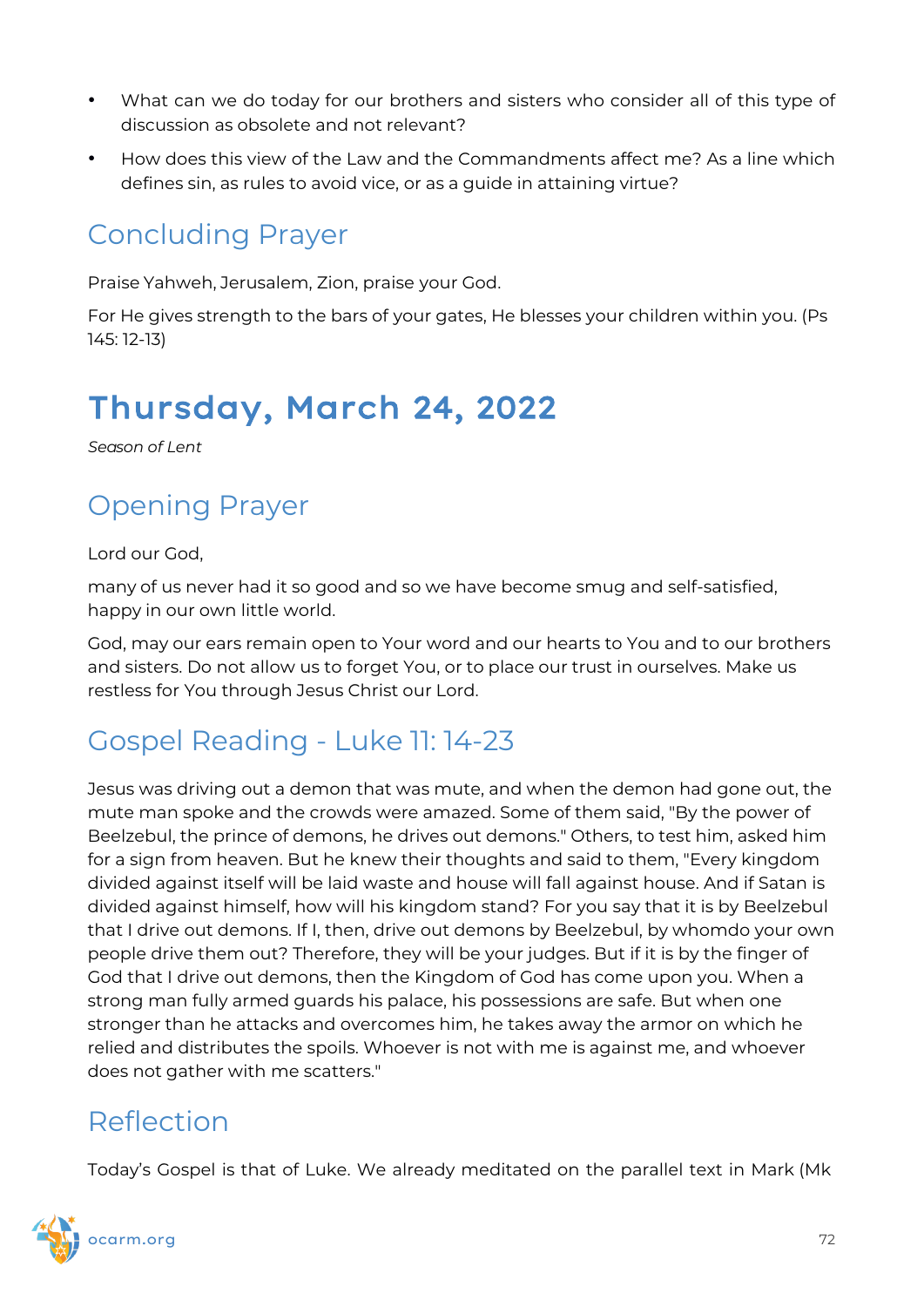#### 3: 22-27) during January.

- Luke 11: 14-16: The diverse reactions before the expulsion of a devil. Jesus had expelled a devil which was mute. The expulsion produced two different reactions. On the one side, the crowd of people who remain astonished and surprised. The people accept Jesus and believe in Him. On the other side, those who do not accept Jesus and do not believe in Him. Among the latter, some said that Jesus cast out devils in the name of Beelzebul, the prince of devils, and others wanted a sign from heaven. Mark says thatit was a question of the Scribes who had come from Jerusalem (Mk 3: 22), who were not in agreement with the liberty of Jesus. They wanted to defend tradition against the message of Jesus.
- Luke 11: 17-22: Jesus' answer is divided into three parts:
	- $\bullet$  1 $^{\rm st}$  part: Comparison with a divided kingdom. (11: 17-18a) Jesus denounces the absurdity of the calumny of the Scribes. To say that he casts out devils with the help of the prince of devils means to deny the evidence. It is the same thing as saying that wateris dry and that the sun is darkness. The doctors of Jerusalem slandered Him because they did not know how to explain the benefits which Jesus accomplished for the people.They were afraid to lose their position of leadership. They felt threatened in their authority before the people.
	- 2<sup>nd</sup> part: through whom do your own sons drive them out? (11: 18b-20) Jesus provokes the accusers and asks, "But if it is through Beelzebul that Idrive out devils, in whose name do your disciples drive them out? Let them respond andexplain themselves! If I drive out the devil through the finger of God, then the Kingdomof God has indeed caught you unawares."
	- 3<sup>rd</sup> part: when someone stronger than himself attacks and defeats him, the stronger one takes away all weapons. (11: 21-22) Jesus compares the devil to a strong man. Nobody,except a stronger person, can rob the house of a strong man: Jesus is the strongest. This is why He succeeds in entering the house and in getting hold of the strong man. He succeeds in driving out the devils. Jesus seizes the strong man and now robs his house, that is, He liberates the people who were under the power of evil. The Prophet Isaiah had used the same comparison to describe the coming of the Messiah (Is 49: 24-25). This is why Luke says that the expulsion of the devil is an obvious sign that the Kingdom of God has arrived.
- Luke 11: 23: Anyone who is not with Me is against Me. Jesus ends His response with this sentence: "Anyone who is not with Me is against Me. And anyone who does not gather in with Me throws away." On another occasion, also regarding the expulsion ofa devil, the disciples prevented a man from using the name of Jesus to drive out the devil because he was not one of their group. Jesus answered, "You must not stop him: anyone who is not against you is for you!" (Lk 9: 50). These two declarations seem to be contradictory, but they are not. The sentence in today's Gospel is directed to the enemies who have a prejudice against Jesus: "Anyone who is not with Me is against Me. And anyone who does not gather in with Me throws away." The prejudice

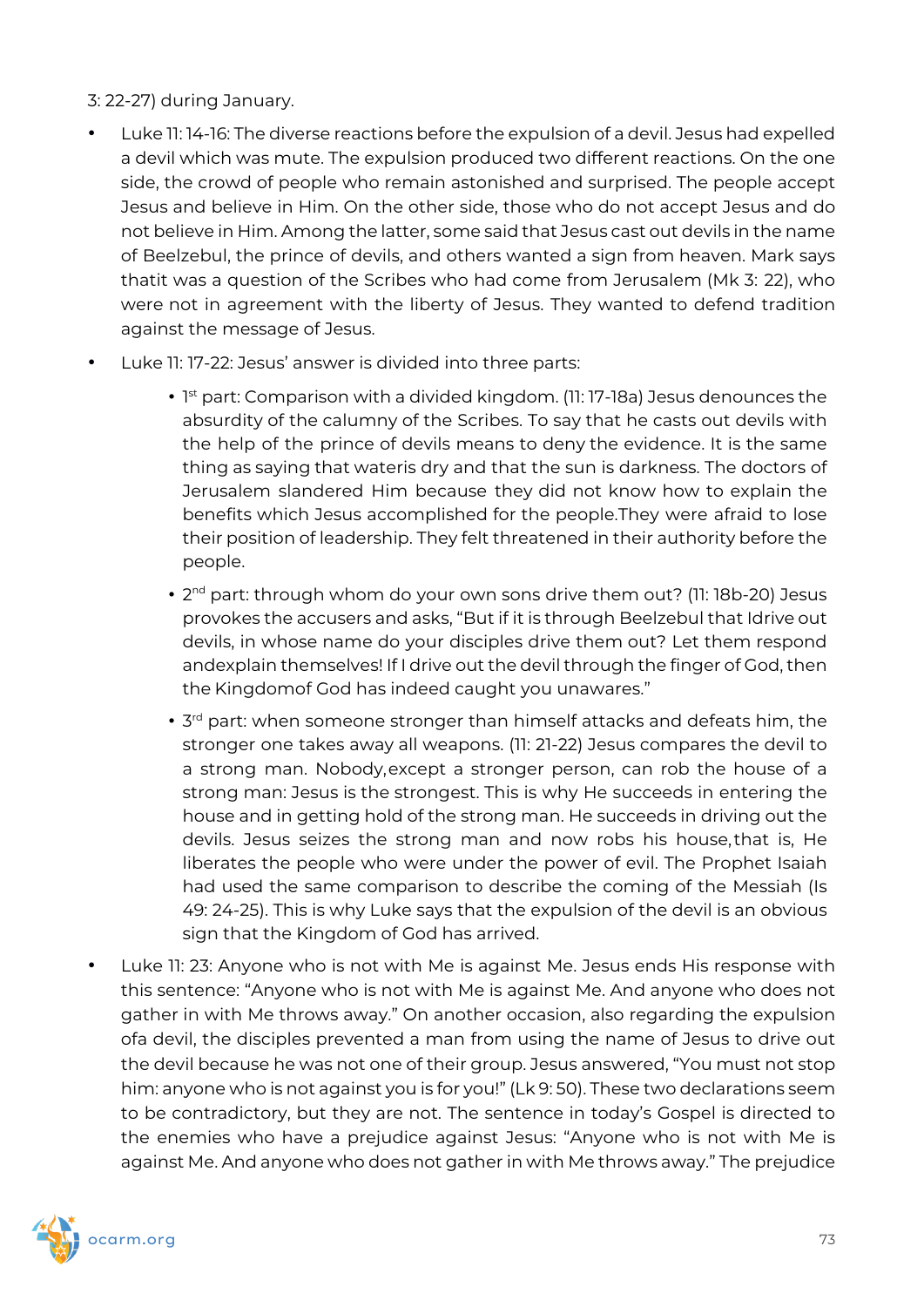and thelack of acceptance make dialogue impossible and break the union. The other sentence is addressed to the disciples who thought they had the monopoly on Jesus. "Anyone who is not against you is for you!" Many people who are not Christian practice love, goodness, justice, many times in a much better way than Christians. We must not exclude them. They are brothers and workers in the construction of the Kingdom. We Christians are not Jesus' owners. On the contrary, Jesus is our Lord!

# Personal Questions

- To be "with Me" or "against Me" can become a complex question. At what point in belief or action would a person move from being "with" to "against" Jesus and his message?
- "Do not stop him, because anyone who is not against you is for you!" How does this apply to the various Christian interpretations of Jesus' message today?

### Concluding Prayer

Come, let us cry out with joy to Yahweh,acclaim the rock of our salvation.

Let us come into His presence with thanksgiving, acclaim Him with music. (Ps 95: 1-2)

# Friday, March 25, 2022

*Season of Lent*

# Opening Prayer

Merciful Father, in this holy time of prayer and of listening to Your Word, send also to me Your holy angel that I may receive the proclamation of salvation and that, after opening my heart, I may offer my yes to Love. Let, I beg You, the Holy Spirit overshadow me as an overwhelming power. From now on, Father, I do not wish to express anything other than my "Yes!" and to say to You: "Behold, I am here for You. Do unto me whatever pleases You." Amen.

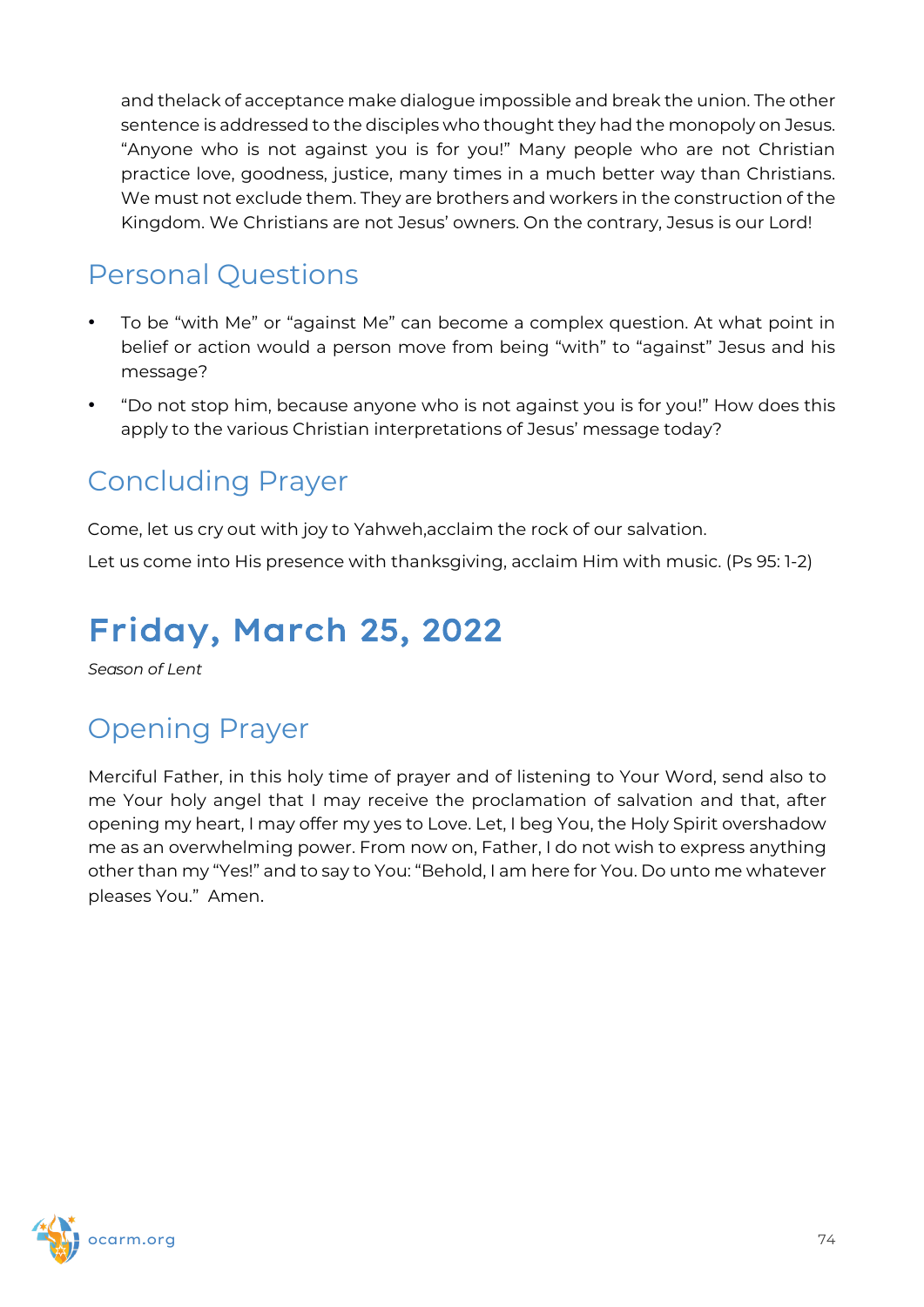# Gospel Reading - Luke 1:26-38

#### **The Context of the Passage:**

The story of the annunciation takes us from the temple, a holy place par excellence, to the house, to the intimacy of a personal meeting of God with His creature; it leads us into ourselves, into the deepest part of our being and our story, where God alone can reach and touch us. The announcement of the birth of John the Baptist had opened the sterile womb of Elizabeth, thus overcoming the absolute powerlessness of humankind and transforming it into the ability to collaborate with God. On the other hand, the announcement of the birth of Jesus, knocks on the door of a fertile womb of the one who is "full of grace" and awaits a reply: it is God who waits for our yes so as to work everything in us.

#### **An Aid to the Reading of this Passage:**

• vv. 26-27: The first two verses place us at the time and sacred space of the event onwhich we are meditating and which we relive: we are in the sixth month from the conception of John the Baptist and in Nazareth, a city in Galilee, the land of the marginalized and unclean. Here God has come down to speak with a virgin, to speak toour hearts.

The people involved in this unsettling event are presented to us: Gabriel, the messenger of God, a young woman called Mary and her spouse Joseph of the royal house of David. We too are made welcome into this company and are called to enter into the mystery.

- vv. 28-29: These are the very first words of the dialogue between God and His creature: just a few words, a mere breath, but all-powerful words that disturb the heart, that question deeply the meaning of human life, plans and expectations. The angel announces joy, grace and the presence of God; Mary is disturbed and asks herself how can any of this be happening to her. Where can such a joy come from? How can such a great grace, that can change her very being, be hers?
- vv. 30-33: These are the central verses of the excerpt: it is the explosion of the announcement, the manifestation of the gift of God, of His omnipotence in the life of human beings. Gabriel, the strong, speaks of Jesus: the eternal king, the Savior, the God made child, the humble all-powerful. He speaks of Mary, of her womb, of her life that she was chosen to be the gateway to welcoming God in this world and into the lives of all people. Even at this stage of the events, God begins to draw near, to knock. He stands, attentive, by the door of the heart of Mary, and even now by our house, our hearts…
- v. 34: Mary, faced with God's proposal, allows herself to stand naked. She allows herself to be read to her very depths. She speaks of herself, her heart, her wishes. She knows that for God the impossible is possible; she does not doubt or harden her heart and mind; she does not count the cost; she only wants to be fully available, open, and allows herself to be reached by that

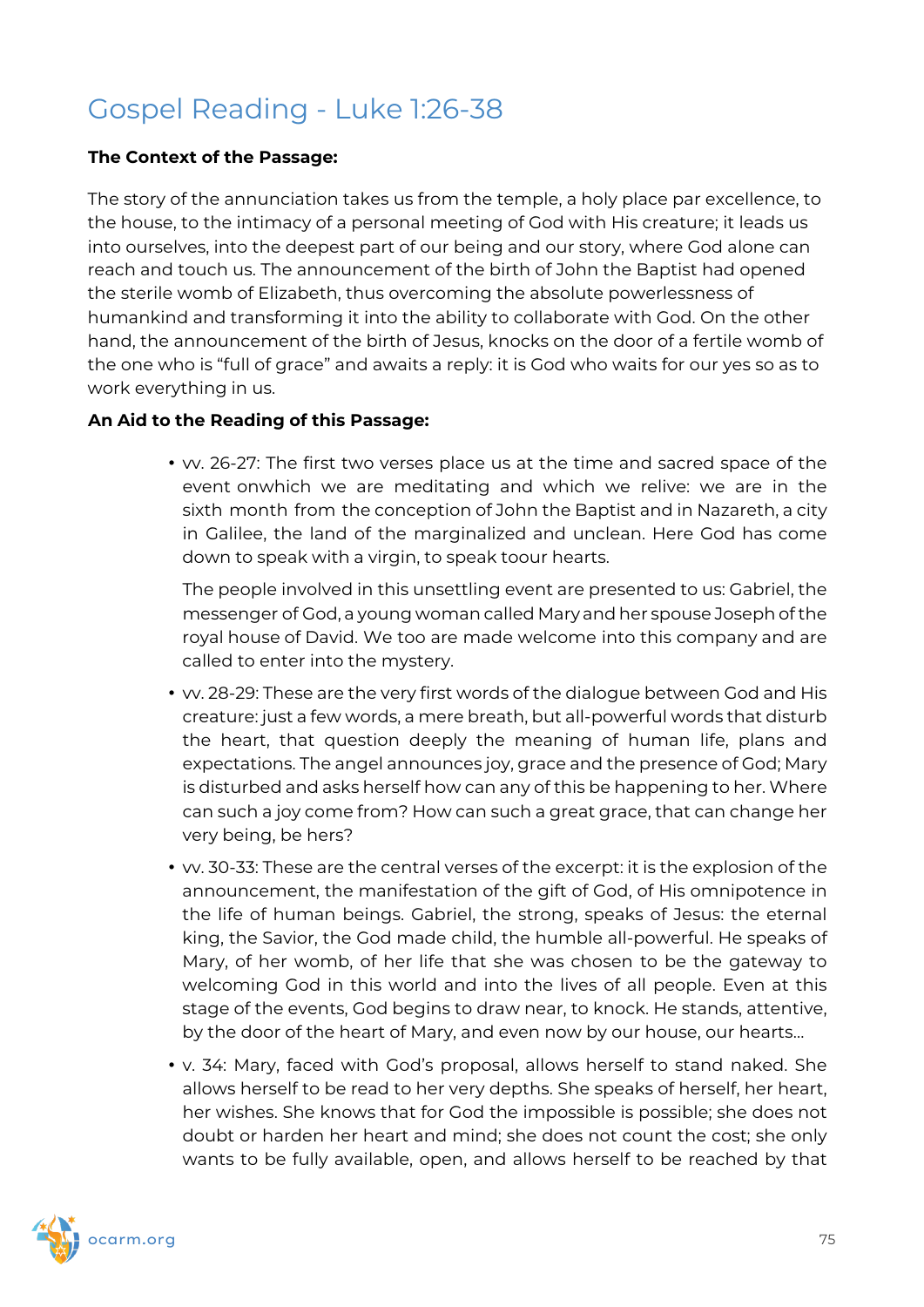humanly impossible touch, but one already written, already realized in God. In a gesture of utter poverty, she places before God her virginity, her not knowing man. This is a complete and absolute surrender of self, full of faith and trust. It is her preliminary yes.

- vv. 35-37: God, most humble, gives an answer; the all-powerful bends over the fragility of this woman, who represents each one of us. The dialogue continues; the covenant grows and is strengthened. God reveals the how. He speaks of the Holy Spirit, of the fruitful overshadowing, which does no violence, does not break, but preserves intact. He speaks of the human experience of Elizabeth. He reveals another impossible thing made possible; almost like a guarantee or security. And then comes the last word whenone must make a choice: to say yes or no, believe or doubt, dissolve or harden oneself,to open the door or close it. "Nothing is impossible for God."
- v. 38: The last verse seems to contain an infinity. Mary says her "Here I am." She opensherself wide to God and then the meeting, the union takes place forever. God enters into the human and the human becomes the place of God: these are the most sublime nuptials possible on earth. And yet, the Gospel ends on a sad and hard note: Mary stays alone; the angel leaves. What remains, however, is the yes pronounced to God and God's presence; what remains is real life.

#### **The Text:**

The angel Gabriel was sent from God to a town of Galilee called Nazareth, to a virgin betrothed to a man named Joseph, of the house of David, and the virgin's name was Mary. And coming to her, he said, "Hail, full of grace! The Lord is with you." But she was greatly troubled at what was said and pondered what sort of greeting this might be. Then the angel said to her, "Do not be afraid, Mary, for you have found favor with God. Behold, you will conceive in your womb and bear a son, and you shall name him Jesus. He will be great and will be called Son of the Most High, and the Lord God will give him the throne of David his father, and he will rule over the house of Jacob forever, andof his Kingdom there will be no end." But Mary said to the angel, "How can this be, since I have no relations with a man?" And the angel said to her in reply, "The Holy Spirit will come upon you, and the power of the Most High will overshadow you. Therefore, the child to be born will be called holy, the Son of God. And behold, Elizabeth, your relative, has also conceived a son in her old age, and this is the sixth month for her who was called barren; for nothing will be impossible for God." Mary said, "Behold, I am the handmaid of the Lord. May it be done to me according to your word." Then the angel departed from her.

### A Moment of Prayerful Silence

*I* have read and listened to the words of the Gospel. Now I stand in silence ... God is present, at *the door, and asks for shelter, yes, even from me and from my poor life …*

### A Few Questions

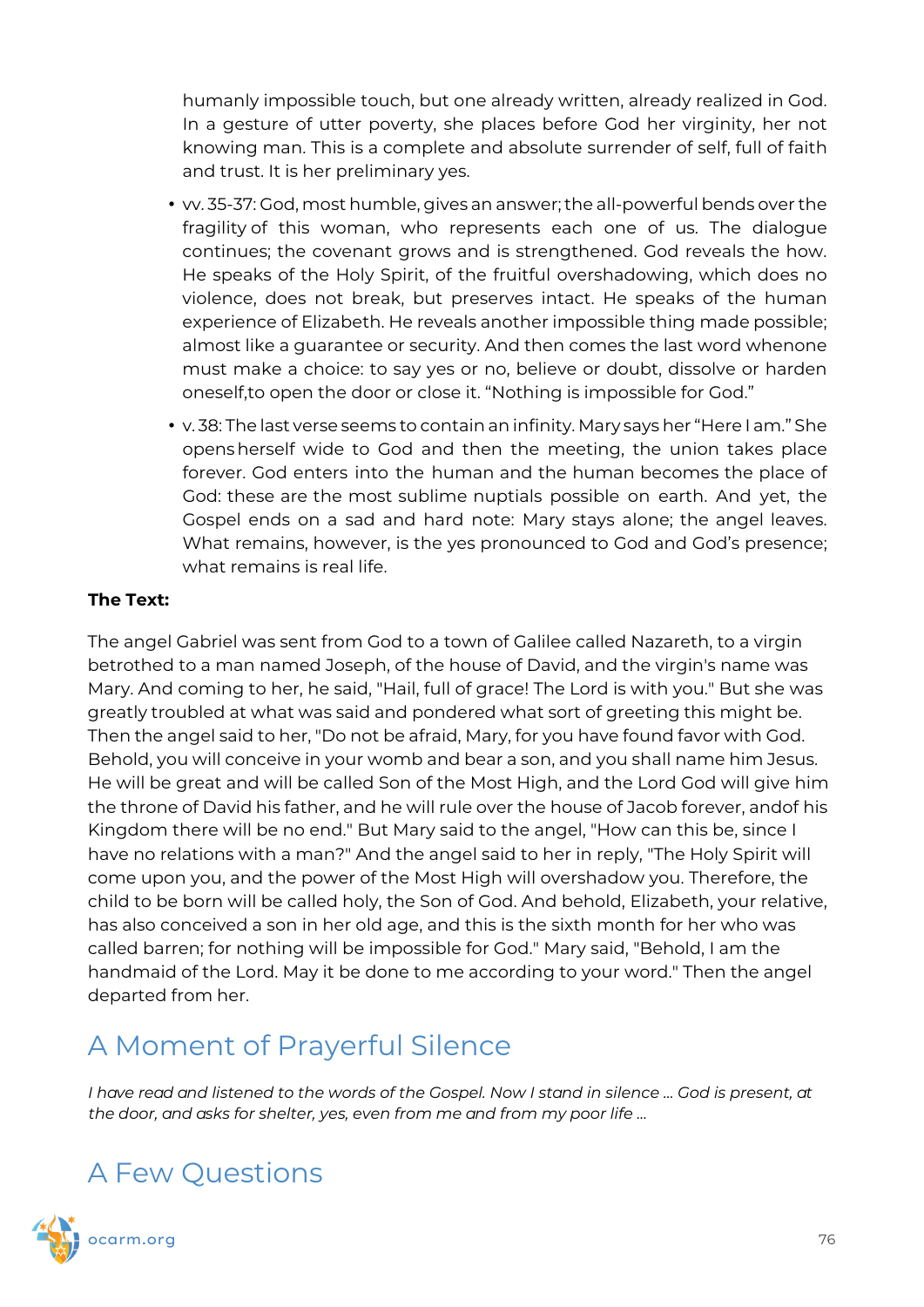- God's announcement, His angel, enters my life, stands before me and speaks to me. Am I prepared to welcome Him, to give Him space, to listen to Him attentively?
- Suddenly I receive an upsetting announcement. God speaks to me of joy, grace and presence: all the things that I have been seeking for so long, always. Who can make mereally happy? Am I willing to trust in His happiness and His presence?
- Not much is needed, just a movement of the heart, of my being; He is already aware of this. He is already overwhelming me with light and love. He says to me, "You have found favor in My sight." So, I please God? He finds me pleasant, loveable? Yes, that is how it really is. Why is it that I would not believe it before? Why have I not listened to Him?
- The Lord Jesus wants to come into this world also through me; He wants to reach my brothers and sisters through the paths of my life, of my being. Would I lead Him astray?Would I refuse Him, keep Him at a distance? Would I wipe Him out of my story, my life?

# A Key to the Reading

#### **Some Important and Strong Words that Resonate in This Gospel Passage.**

• *Rejoice!*

This is a really strange greeting from God to His creature; it seems hard to explain and perhaps even senseless. And yet, for centuries it resonated in the pages of Sacred Scripture and thus also on the lips of the Hebrew people. Rejoice, be glad, exult! Many times the prophets had repeated this gentle breath of God and had shouted the silent beat of His heart for His people, His remnant. I read this in Joel: "Land, do not be afraid; be glad, rejoice, for Yahweh has done great things… (2: 21-23); in Zephaniah: "Shout for joy, daughter of Zion, Israel, shout aloud! Rejoice, exult with all your heart, daughter of Jerusalem! Yahweh has repealed your sentence" (3: 14); in Zechariah: "Sing, rejoice, daughter of Zion, for now I am coming to live among you – Yahweh declares!" (2: 14).I read and listen to it today; I say it also in my heart, in my life; a joy is announced to me, a new happiness, never before experienced. I rediscover the great things that the Lord has done for me; I experience the freedom that comes from His pardon: I am no longer sentenced but graced forever; I live the experience of the presence of the Lord next to me, in me. Yes, He has come to dwell in our midst; He is once more setting upHis tent in the land of my heart, of my existence. Lord, as the psalm says, You rejoice in Your creatures (Ps 104: 31); and I too rejoice in You, give thanks to You; my joy is in You (Ps 104: 34).

#### • *The Lord is with you*

These simple and enlightened words, pronounced by the angel to Mary, release an all-powerful force; I realize that these words alone would suffice to save my life, to lift meup again from whatever fall or humiliation, to bring me back when I go astray. The fact that He, my Lord, is with me, keeps me alive, gives me courage and trust to go on being.If I am, it is because He is with me. Who knows but that the experience of Isaac

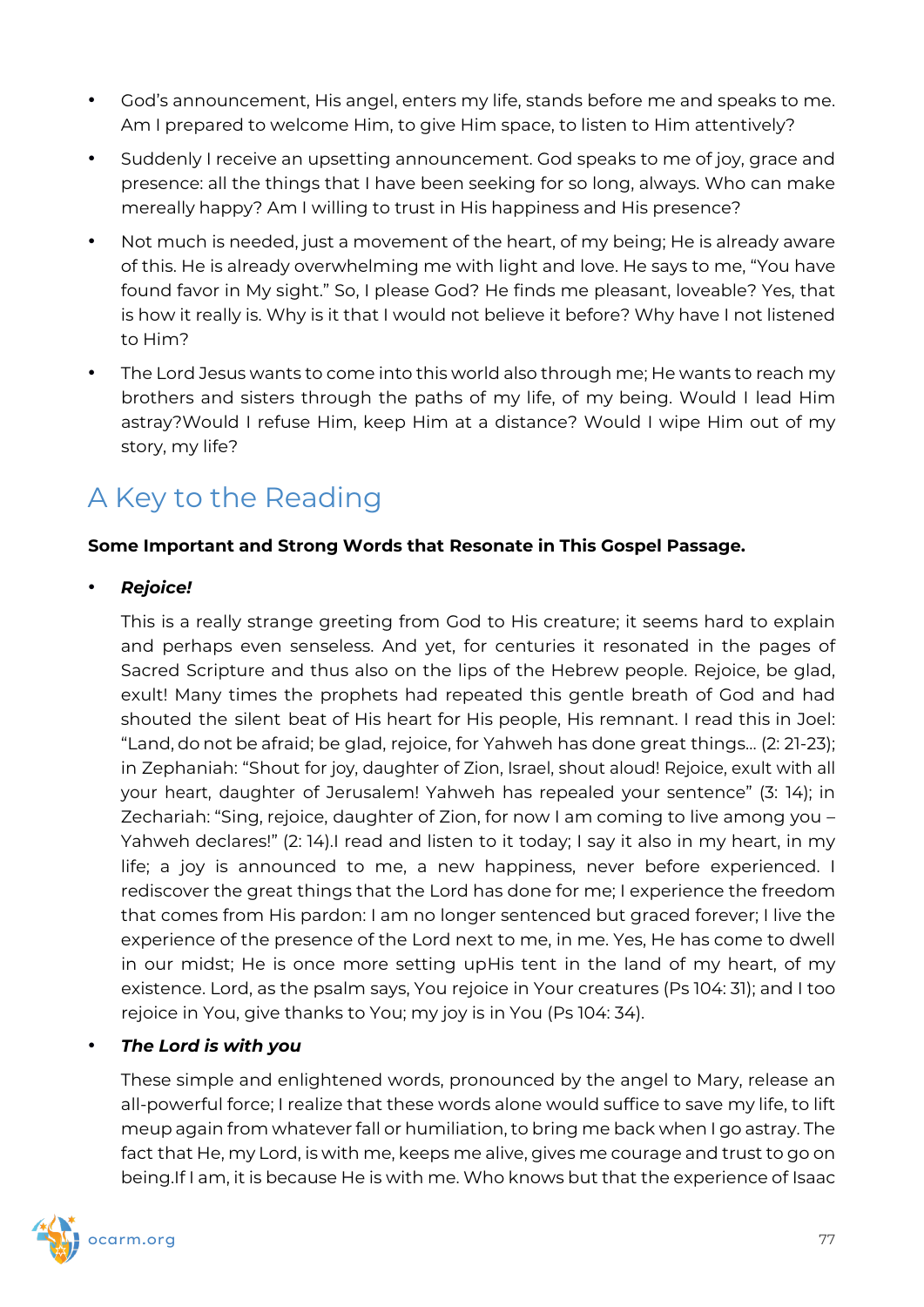told in Scripture might not be valid for me, when one day Abimelech came to Isaac with his men to tell him, "It became clear to us that Yahweh was with you" (Gen 26: 28) and then asked to become friends and form an alliance. Would that the same thing might be said of me; would that I could show that the Lord is truly with me, in my life, in my desires, in my affections, in my choices and actions; would that others might meet Him through me. Perhaps for this, it is necessary for me to absorb more of the presence of God, for me to eat and drink of Him.

Let me go to the school of Scripture, to read and re-read some passages where the voice of the Lord tells me again and again of this truth and, while He speaks, to be transformed, ever more in-dwelt. "Remain for the present in that country; I shall be with you and bless you" (Gen 26: 3). "To Joshua son of Nun, Yahweh gave this order: Be strong and stand firm, for you are to be the one to bring the Israelites into the country which I have promised them on oath, and I myself shall be with you" (Deut 31: 23). "They will fight against you but will not overcome you, because I am with you to saveyou and rescue you" (Jer 15: 20). "The angel of Yahweh appeared to him and said:

Yahweh is with you, valiant warrior!" (Judg 6: 12). "Yahweh appeared to him the same night and said, 'I am the God of your father Abraham. Do not be afraid, for I am with you. I shall bless you and multiply your offspring for My servant Abraham's sake'" (Gen 26: 24). "Be sure, I am with you; I shall keep you safe wherever you go, and bring you back to this country, for I shall never desert you until I have done what I have promised you" (Gen 28: 15). "Do not be afraid, for I am with you; do not be alarmed, for I am your God. I give you strength, truly I help you, truly I hold you firm with my saving right hand" (Is 41: 10)

#### • *Do not be afraid*

The Bible is packed with this pronouncement full of kindness; like a river of mercy, these words are found throughout the sacred books, from Genesis to the Apocalypse. Itis the Father who repeats to His children not to be afraid, because He is with them; Hewill not abandon them; He will not forget them; He will not leave them in the hands oftheir enemies. It is like a declaration of love from God to humanity, to each one of us; it is apledge offidelity that is relayedfromhandtohand, fromheart to heart, and finallycomes down to us. Abraham heard these words and after him his son Isaac, then the patriarchs, Moses, Joshua, David, Solomon and, with them, Jeremiah and all the prophets. No one is excluded from this embrace of salvation that the Father offers His children, even those farthest from Him, most rebellious against Him. Mary knows howto listen to these words and knows how to believe full of faith, in an attitude of absolutesurrender. She listens and believes, welcomes and lives for us too. She is the strong andcourageous woman who opens herself to the coming of God, letting go of all fears, incredulity and a closed spirit. She repeats these same words of God in our lives and invites us to believe like her.

#### • *You enjoy God's favor*

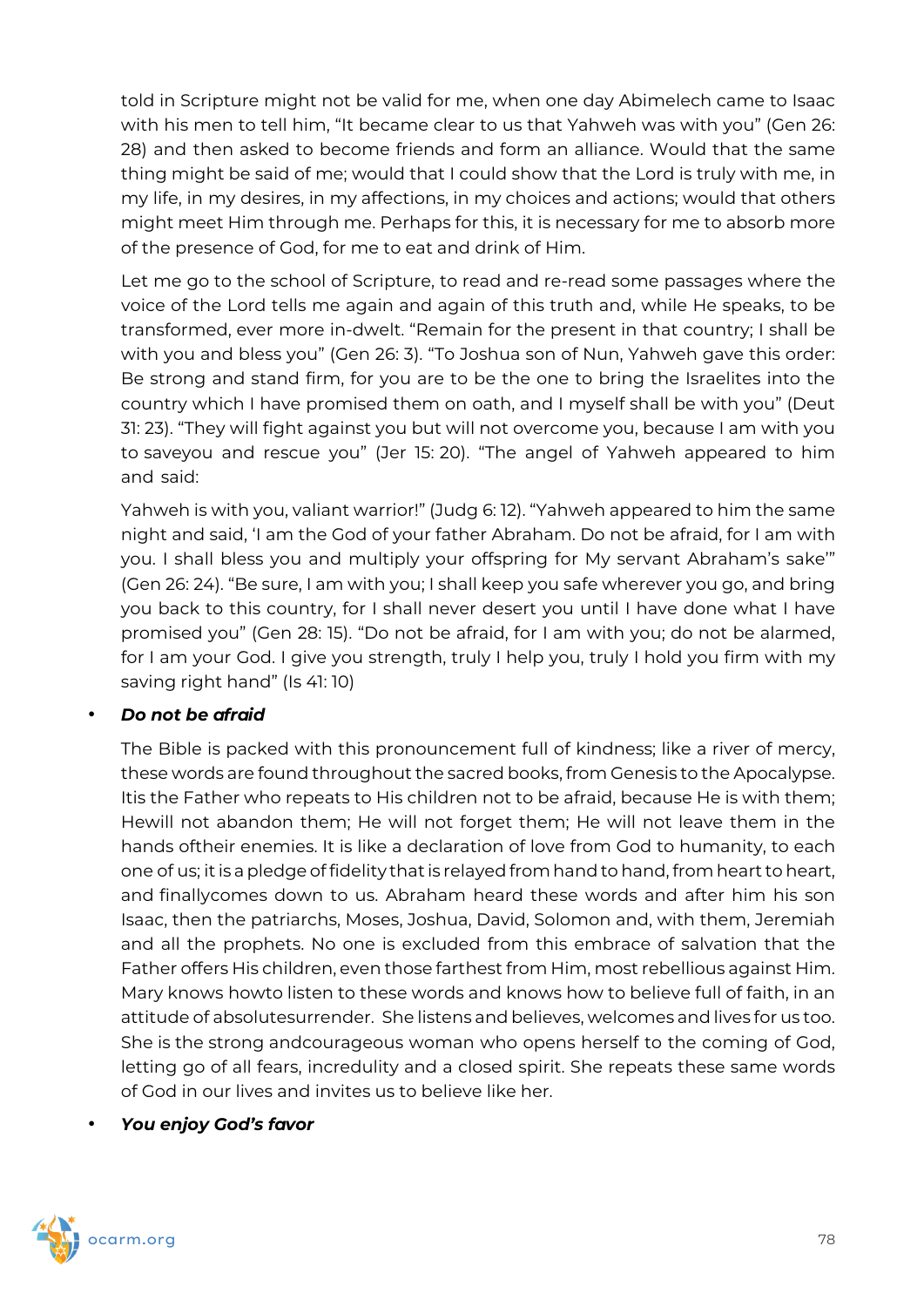"Lord, if I enjoy favor in your sight…". This is the prayer that time and time again comes out of the lips and hearts of those who seek refuge in the Lord. The Scriptures tell us about such people. We come across them in our crossroads when we know not where to go, when we feel hounded by solitude or by temptation, when we experience abandonment, betrayals, heavy defeats of our own existence. When we no longer haveanyone and we fail to find even ourselves, then we too, like them, find ourselves prayingby repeating these same words: "Lord, if I enjoy favor in your sight…". Who knows how often we have repeated these words, even alone and in silence. But today, here in this simple passage of the Gospel, we are forestalled, we are welcomed in anticipation;we need no longer plead, because we have already found everything that we always sought and much more. We have received freely. We are overwhelmed and now we canoverflow!

#### • *Nothing is impossible to God*

I have nearly come to the end of this strong journey of grace and liberation; I now comeacross a word that shakes me in my depths. My faith is being sifted; the Lord is testingme, scrutinizing me, testing my heart. What the angel says here in front of Mary, had already been proclaimed many times in the Old Testament; now the time has come forthe fulfilment; now all the impossible things come to pass. God becomes man; the Lordbecomes friend, brother; the distant is very close. And I, even I, small and poor as I am,am given to share in the immensity of this gift, this grace; I am told that in my life too the impossible becomes possible. I only have to believe, to give my consent. But this means that I have to allow myself to be shattered by the power of God; to surrender to Him, who will transform me, free me and renew me. Not even this is impossible. Yes, I can be reborn today, here and now, by the grace of the voice that has spoken to me, that has reached me even to the very depths of my heart. I seek and transcribe the passages of Scripture that repeat this truth. And as I write them, as I re-read them and say them slowly, devouring every word, and what they say takes place in me… Genesis18: 14; Job 42: 2; Jeremiah 32: 17; Jeremiah 32: 27; Zechariah 8: 6; Matthew 19: 26; Luke 18: 27.

#### • *Here I am*

Now I cannot escape, nor can I avoid the conclusion. I knew from the beginning that here, in this word, so small and yet so full, so final, that God was waiting for me. The appointment of love, of the covenant between Him and me had been fixed precisely onthis word, just a gentle voice, just a kiss. I am unsettled by the richness of the presenceI feel in this "Here I am!"; I need not make much effort to recall the number of times that God first pronounced and repeated these words to me. He is the 'Here I am' mademan, absolutely faithful, unforgettable. I only need to tune into Him, only find His footprints in the sand of my poverty, of my desert; I only need to welcome His infinitelove that never ceases to seek me, to stay close to me, to walk with me wherever I go. The "Here I am" has already been pronounced and realized. It is already real. How many before me and how many today have experienced this! I am not alone. I still remain silent, listening before I reply…

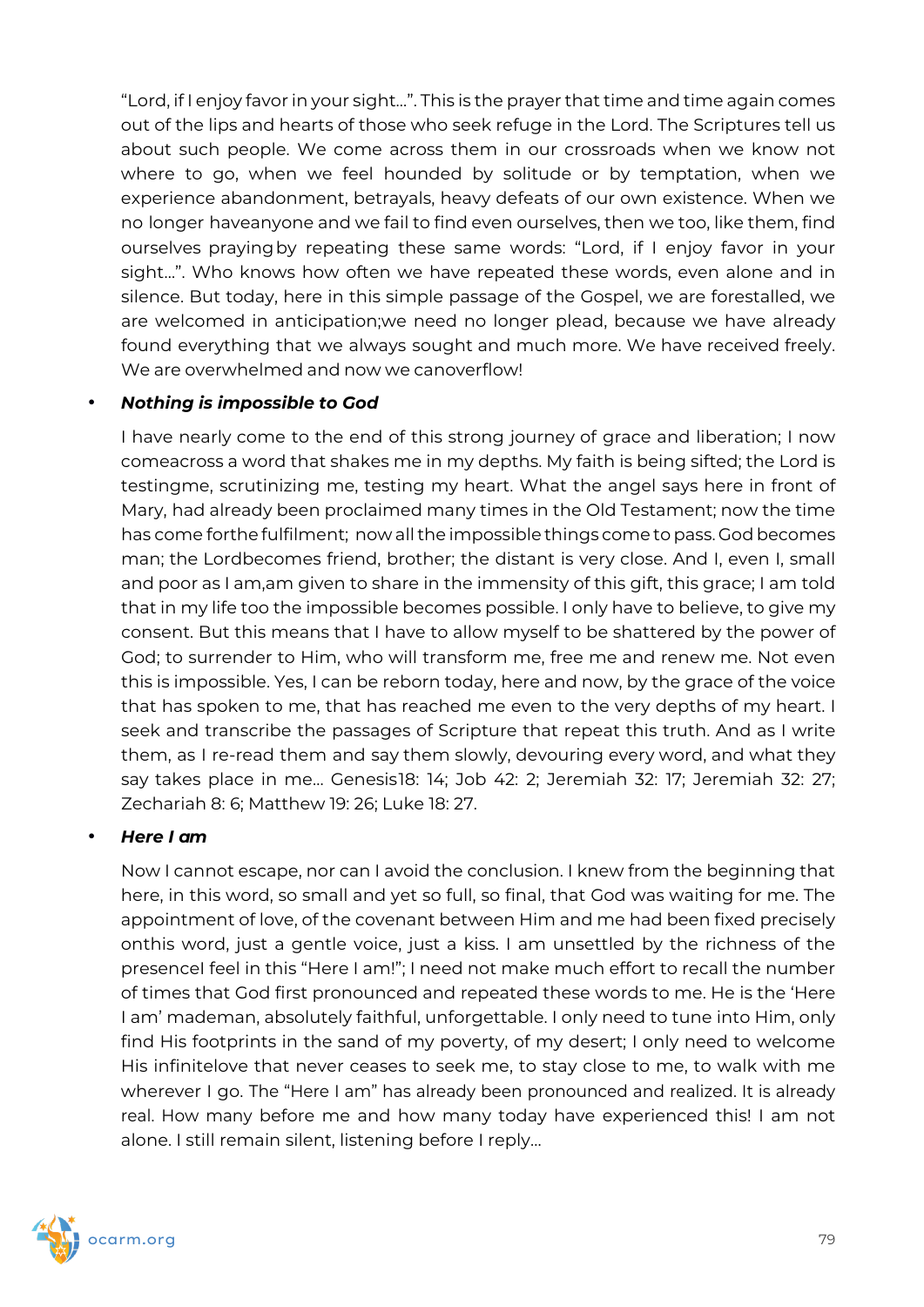• *"Here I am!"* (Is 65:1) God repeats; Mary replies, "Here I am, I am the servant of the Lord"; and Christ says, "I come to do Your will" (Ps 39: 8)...

## A Time of Prayer: Psalm 138

#### **Father, into Your hands I commend my life.**

Yahweh, You examine me and know me, You know when I sit, when I rise,

You understand my thoughts from afar.You watch when I walk or lie down, You know every detail of my conduct.

A word is not yet on my tongue before You, Yahweh, know all about it.

You fence me in, behind and in front, You have laid Your hand upon me.

Such amazing knowledge is beyond me, a height to which I cannot attain.

Where shall I go to escape Your spirit? Where shall I flee from Your presence? If I scale the heavens, You are there,

if I lie flat in Sheol, there You are.

You created my inmost self,

knit me together in my mother's womb.For so many marvels I thank You;

a wonder am I, and all Your works are wonders. You knew me through and through,

How hard for me to grasp Your thoughts, how many, God, there are!

If I count them, they are more than the grains of sand; if I come to an end, I am still with You.

God, examine me and know my heart, test me and know my concerns.

Make sure that I am not on my way to ruin, and quide me on the road to eternity.

# Closing Prayer

Father, You came down to me; You have come to me; You have touched my heart; You have spoken to me and promised joy, presence and salvation. By the grace of the Holy Spirit, who overshadows me, I, together with Mary, have been able to say to You yes, the "Here I am" of my life for you. Now there remains only the force of Your promise,of Your truth: "You are to conceive and bear Jesus." Lord, here is the womb of my life,of my being, of all that I am and have, open before You. I place all things in You, in Your heart. Enter, come, come down again, I beg You, and make me fruitful, make meone who gives birth to Christ in this world. May the overflowing love I receive from You find its fullness and truth in touching the brothers and sisters that You place besideme. May our meeting, Father, be open, a gift to all. May Jesus be the Savior. Amen.

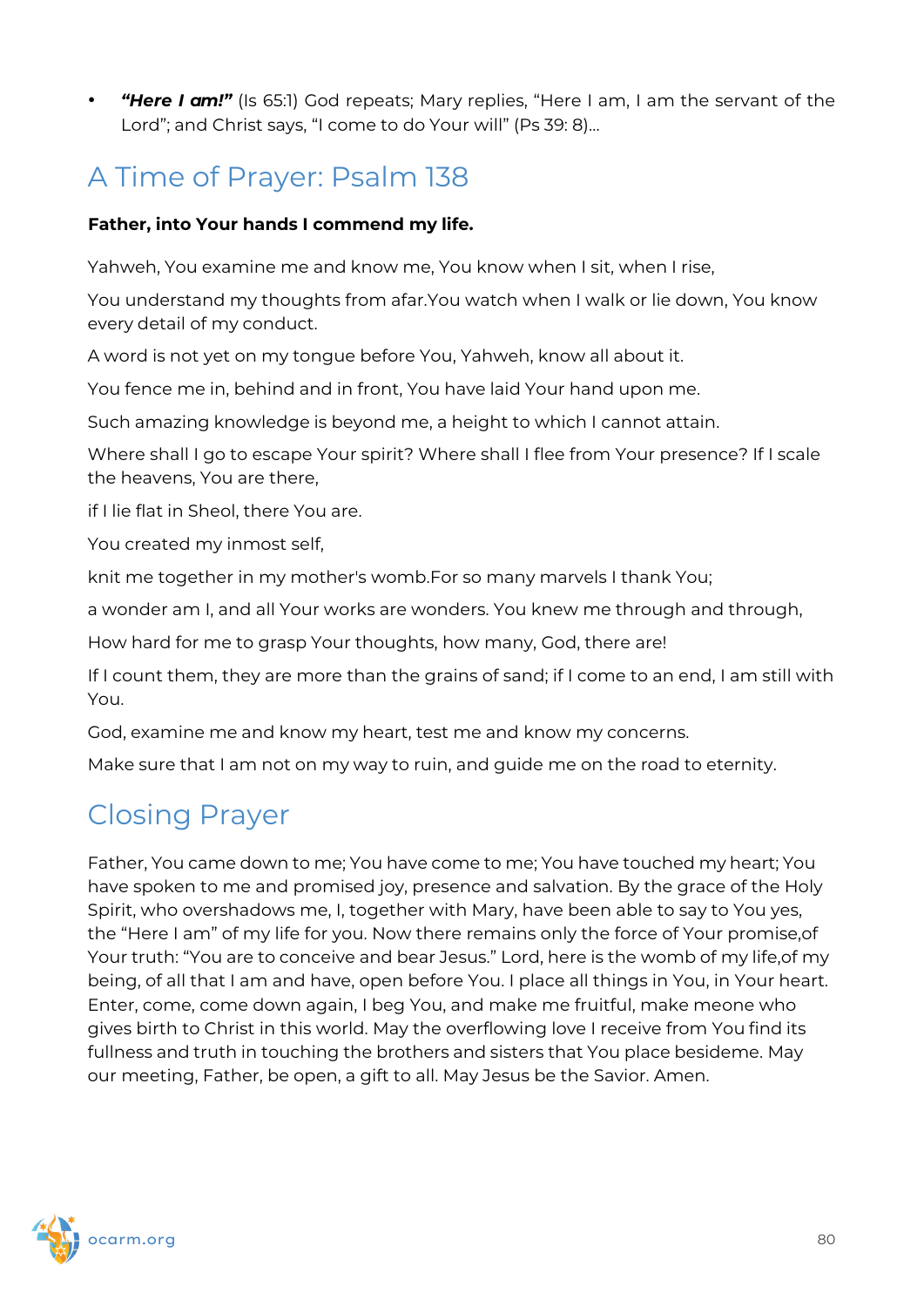# Saturday, March 26, 2022

*Season of Lent*

# Opening Prayer

Lord our God, You yourself remind us through Your holy peoplethat all our religious practices, even the eucharistic sacrifice,are not worth anything if we use them to bend You our way. God, may we come to Youin humility and repentance, ready to encounter You in loveand to turn toward You. Accept us as Your sons and daughters,together with Jesus Christ, your Son and our Lord forever.

### Gospel Reading - Luke 18: 9-14

Jesus addressed this parable to those who were convinced of their own righteousness and despised everyone else. "Two people went up to the temple area to pray; one was a Pharisee and the other was a tax collector. The Pharisee took up his position and spoke this prayer to himself, 'O God, I thank you that I am not like the rest of humanity greedy, dishonest, adulterous — or even like this tax collector. I fast twice a week, andI pay tithes on my whole income.' But the tax collector stood off at a distance and would not even raise his eyes to heaven but beat his breast and prayed, 'O God, be merciful tome a sinner.' I tell you, the latter went home justified, not the former; for everyone whoexalts himself will be humbled, and the one who humbles himself will be exalted."

### Reflection

In today's Gospel, Jesus, in order to teach us to pray, tells the parable of the Pharisee and the tax collector. Jesus has a different way of seeing things. He saw something positive in the tax collector, of whom everybody said, "He does not know how to pray!" Jesus, through prayer, lived so united to the Father that everything became an expression of prayer for Him.

The way of presenting the parable is very didactic. Luke gives a brief introduction which serves as the key for reading. Then Jesus tells the parable and at the end Jesus Himself applies the parable to life.

Luke 18: 9: The introduction. The parable is introduced in this way: "He spoke the following parable to some people who prided themselves on being upright and despisedeveryone else!" This statement is Luke's. It refers to the time of Jesus, but it also refersto our own time. There are always people and groups of people who consider

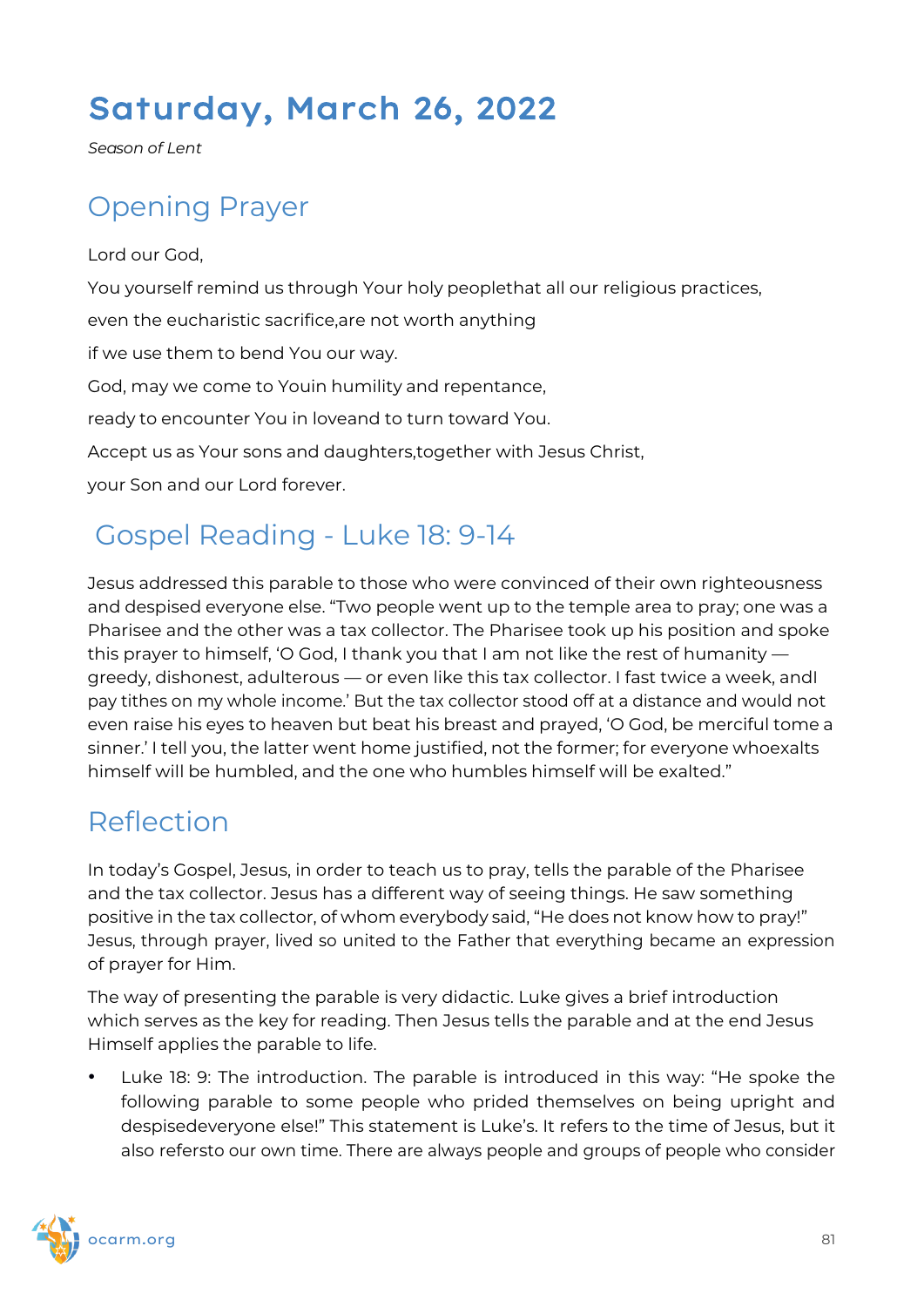themselves upright and faithful and who despise others, considering them ignorant and unfaithful.

- Luke 18: 10-13: The Parable. Two men went up to the Temple to pray: one a Pharisee, the other a tax collector. According to popular opinion at that time, the tax collectors were not esteemed at all, and they could not address themselves to God because they were impure. In the parable, the Pharisee thanks God because he is better than others. His prayer is nothing other than a praise of himself, an exaltation of his good qualities and contempt for others and for the tax collector. The tax collector does not even raise his eyes, but he beats his breast and says, "God, be merciful to me, a sinner!" He puts himself in his own place, where he stands before God.
- Luke 18: 14: The application. If Jesus had allowed people to express their opinion and say which of the two went home justified, all would have answered, "the Pharisee!" Atthat time, this was the common opinion. Jesus thinks in a different way. For Him, the one who returns home justified, in a good relationship with God, is not the Pharisee, butrather the tax collector. Jesus turns all things upside down. It is certain that the religious authorities of that time were not pleased with Jesus' application of the parable.

Jesus prays. Luke informs us, especially, about Jesus' prayer life. He presents Jesus in constant prayer. The following is a list of texts of Luke's Gospel, in which Jesus appearsin prayer: Lk 2: 46-50; 3: 21; 4: 1-12; 4: 16; 5: 16; 6: 12; 9: 16, 18, 28; 10: 21; 11: 1; 22: 32; 22: 7-14; 22: 40-46; 23: 34; 23: 46; 24: 30). In reading Luke's Gospel you can find other texts which speak about the prayer of Jesus. Jesus lived in contact with the Father. To do the will of the Father was the breathing of His life (Jn 5: 19). Jesus prayed very much and insisted that people and His disciples do the same, because from union with God springs truth, and the person is able to discover and find self, in all reality and humility.In Jesus prayer was intimately bound to concrete facts of life and to the decisions which He had to make. In order to be faithful to the Father's plan, He sought to remain alone with Him in order to listen to Him. Jesus prayed the psalms. He did it like any other pious Jew and He knew them by heart. Jesus even succeeded in composing His own psalm. It is the Our Father. His whole life was constant prayer: "By himself the Son can do nothing; He can do only what He sees the Father doing!" (Jn 5: 19, 30). To Him can be applied what the psalm says: "All I can do is pray!" (Ps 109: 4).

### Personal Questions

- Looking into the mirror of this parable, am I like the Pharisee or like the tax collector?
- Do we "pray always" or do we turn everything we do into prayer? Which is more sincere?
- There are people who say that theydo not know how to pray, but they speak with God all the time. Do you know any people like this?
- The Eastern Church has the "Jesus Prayer", which would be based on this passage, and is used to "pray always". Do I pray with the same intent: "Lord Jesus Christ have mercy on me, a sinner."

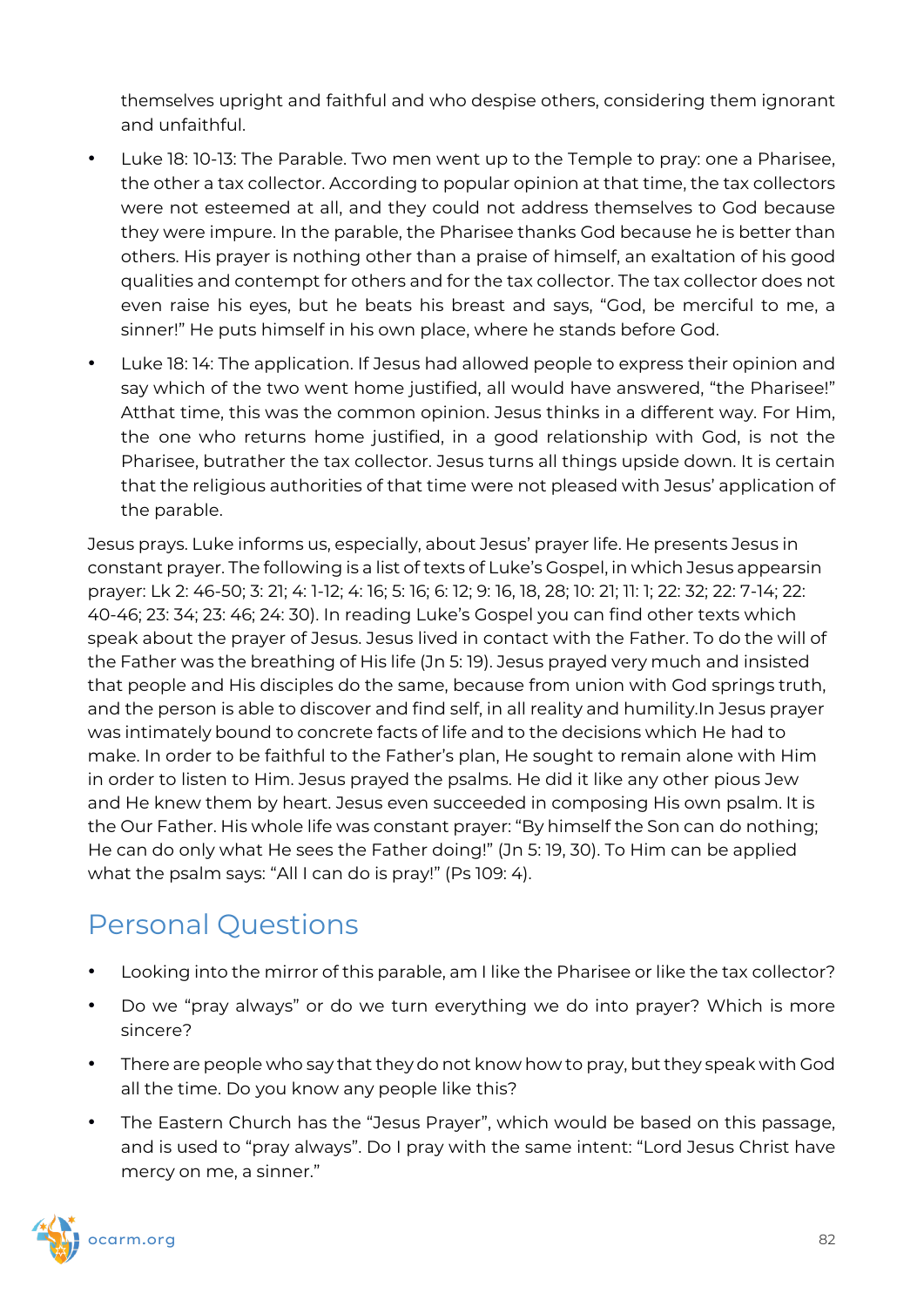# Concluding Prayer

Have mercy on me, O God, in Your faithful love, in Your great tenderness wipe away my offenses; wash me clean from my guilt, purify me from my sin. (Ps 51: 1-2)

# Sunday, March 27, 2022

*Fourth Sunday of Lent*

### LECTIO

### Opening Prayer:

Come, Spirit Creator, reveal to us the great mystery of God the Father and of the Son united in one love. Grant that we may see the great day of God, resplendent with light: the dawn of a new world born in the blood of Christ. The prodigal son comes home, the blind sees the bright light; the pardoned good thief dissolves the ancient fear. Dying on the cross, Christ destroys death; death brings forth life, love conquers fear and sin seeks pardon. Amen.

### Gospel reading - Luke 15: 1-3, 11-32

Tax collectors and sinners were all drawing near to listen to Jesus, but the Pharisees and scribes began tocomplain, saying, "This man welcomes sinners and eats with them." So to them Jesus addressed this parable: "A man had two sons, and the younger son said to his father, 'Father give me the share of your estate that should come to me.' So the father dividedthe property between them. After a few days, the younger son collected all his belongings and set off to a distant country where he squandered his inheritance on a life of dissipation. When he had freely spent everything, a severe famine struck that country, and he found himself in dire need. So he hired himself out to one of the local citizens who senthim to his farm to tend the swine. And he longed to eat his fill of the pods on which the swine fed, but nobody gave him any. Coming to hissenses he thought, 'How many of my father's hired workers have more than enough food to eat, but here am I, dying from hunger. I shall get up and go to my father and I shall say to him, "Father, I have sinned against heaven and against you. I no longer deserve to be called your son; treat me as you would treat one of your hired workers."' So he got up and went back to his father. While he was still a long way off, his father caught sight of him, and was filled with compassion. He ran to his son, embraced him and kissed him. His son said to him, 'Father, I have sinned against heaven and against you; I no longer deserve to be called your son.' But his father ordered his servants, 'Quickly bring the finest robe and put it on him; put a ring on his finger and sandals on his feet. Take the fattened calf and slaughter it. Then let us celebrate with a feast, because this son of mine was dead, and has come to life again; he was lost and has been found.' Then the celebration began. Now the older son had been out in the field and, on

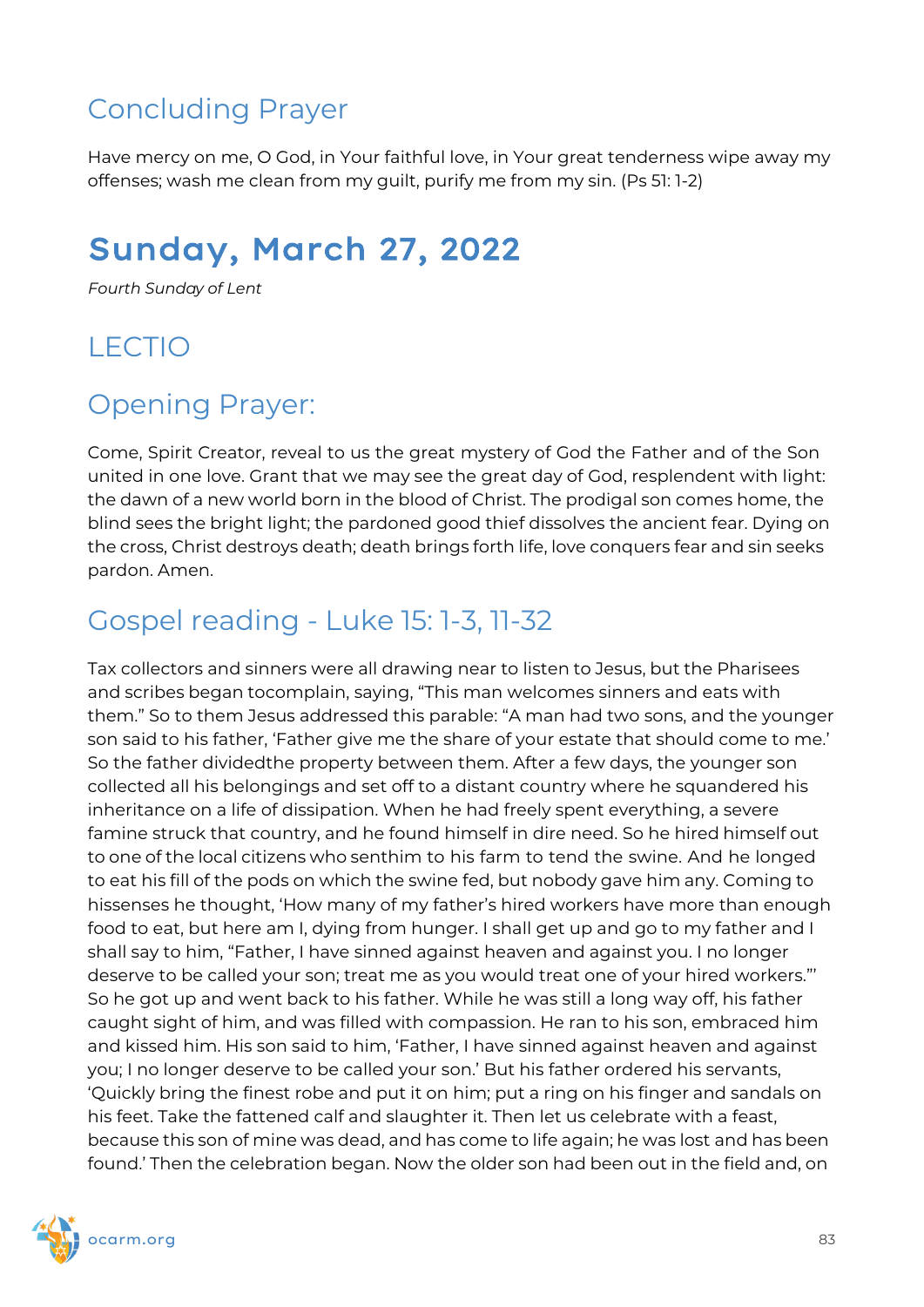his way back, as he neared the house, he heard the sound of music and dancing. He called one of the servants and asked what this might mean. The servant said to him, 'Your brother has returned, and your father has slaughtered the fattened calf because hehas him back safe and sound.' He became angry, and when he refused to enter the house, his father came out and pleaded with him. He said to his father in reply, 'Look, all theseyears I served you and not once did I disobey your orders; yet you never gave me even a young goat to feast on with my friends. But when your son returns who swallowed up your property with prostitutes, for him you slaughter the fattened calf.' He said to him,'My son, you are here with me always; everything I have is yours. But now we must celebrate and rejoice, because your brother was dead and has come to life again; he waslost and has been found.'"

### Prayerful silent time:

*that the Word of God may enter into our hearts and enlighten our life.*

### MEDITATIO

#### **A Key to the Reading:**

- Dante says that Luke is the *‹‹scriba mansuetudinis Christi››*. Indeed, he is the Evangelist who loves to emphasize the mercy of the Master towards sinners and presents us with scenes of forgiveness (Lk 7: 36-50; 23: 39-43). In Luke's Gospel the mercy of God is manifested in Jesus Christ. We can say that Jesus is the incarnation of the merciful presence of God among us. "Be compassionate as your Father is compassionate" (Lk 6: 36). Luke focuses on an image of God already revealed in the Old Testament (Ex 34: 6), but which, unfortunately, seems to have been ignored by the scribes and Pharisees who stressed the image of a God "who visits the sins of the fathers on the children" (Ex 34: 7). Indeed, the Pharisees and the scribes boasted about being just in the eyes of Godbecause they did not break the law. Jesus criticizes this attitude in His teaching and by His actions. He, the "Just One" of God (1Pet 3: 18), "receives sinners and eats with them" (Lk 15: 2). Think of the parable of the publican who goes home from the templejustified in contrast with the Pharisee who praised himself before God while passing judgment on his neighbors (Lk 18: 9-14). Jesus points out to us that God's way of thinking and acting is quite different from ours. God is different, and His transcendence is revealed in the mercy that forgives sins. "My heart recoils from it, My whole being trembles at the thought. I will not give rein to my fierce anger… for I am God, not man;I am the Holy One in your midst and have no wish to destroy" (Hos 11: 8-9).
- This parable of the "prodigal son" brings out this merciful aspect of God the Father. That is why some people refer to this story as "the parable of the father who is prodigal with mercy and forgiveness." The Gospel passage is part of a series of three parables on mercy and has a preamble that leads us to contemplate "all the publicans and sinners" who approach Jesus to listen to Him (Lk 15: 1). These are reflected in the attitude of the younger son who comes to his senses and begins to think about his

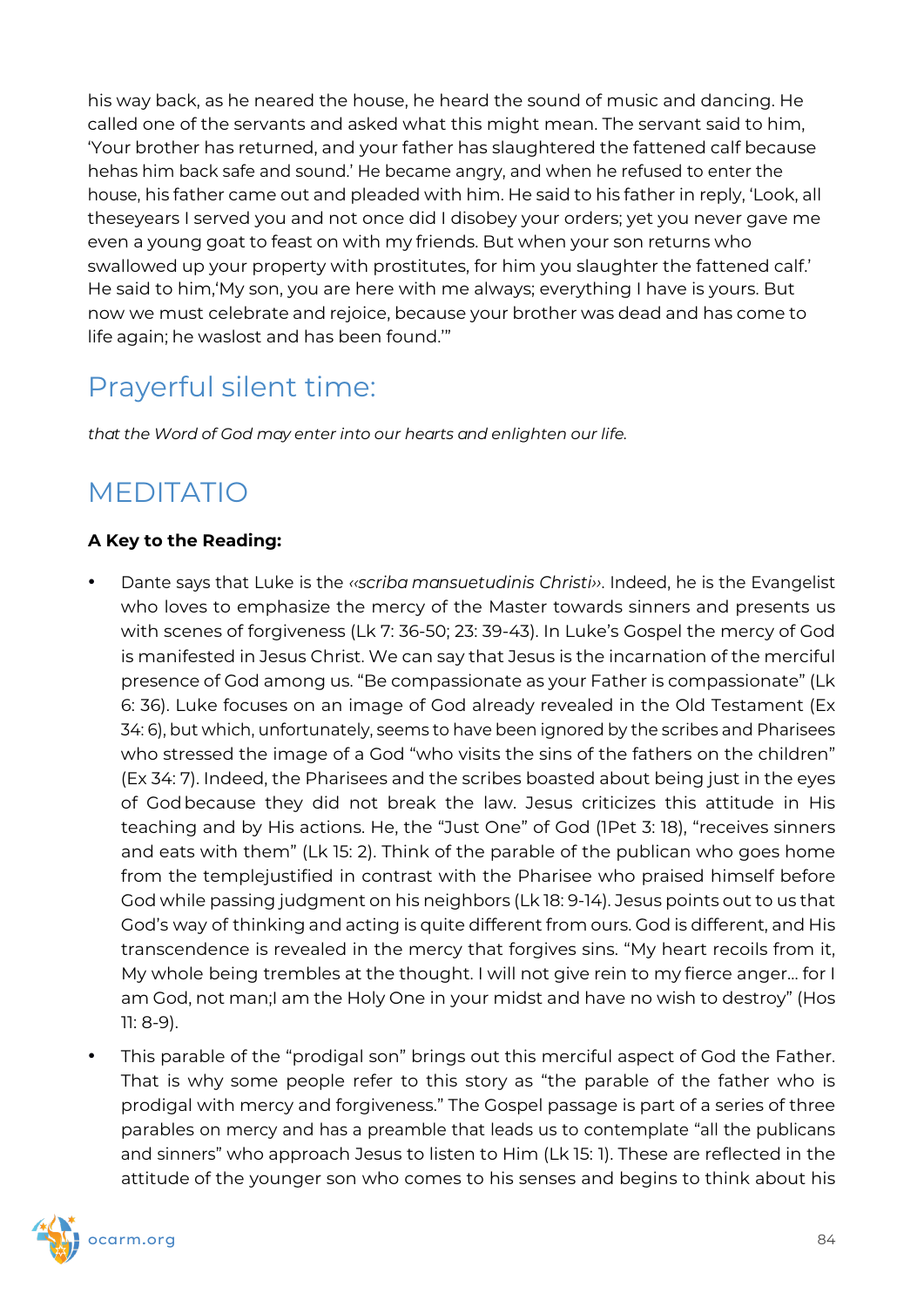state and to ponderwhat he lost when he left his father's house (Lk 15: 17-20). It is interesting to note the use of the verb "to listen", which recalls the scene with Mary, Martha's sister, "who sat down at the Lord's feet and *listened* to Him speaking" (Lk 10: 39); or the great crowd of people "who had come to *hear* Him and to be cured of their diseases" (Lk 6: 18). Jesus acknowledges His relatives, not by their blood relationship, but from theirlistening attitude: "My mother and My brothers ar e those who *hear* the word of God and put it into practice" (Lk 8: 21). Luke seems to place importance on this attitude of listening. Mary, the mother of Jesus, is praised for having a contemplative listening attitude, she who "*stored up all these things in her heart*" (Lk 2: 19, 51). Elizabeth proclaims her blessed because "she has believed that the promise made by the Lord would be fulfilled" (Lk 1: 45), revealed at the time of the annunciation (Lk 1: 26-38).

- The mercy of the compassionate father (Lk 15: 20), is in contrast with the severe attitudeof the older son, who will not accept his brother as such and who, in the dialogue with the father, refers to him as: "this son of yours comes back after swallowing up your property – he and his women…" (Lk 15: 30). In this we can see the attitude of the scribes and Pharisees who "murmured: 'This man receives sinners and eats with them'." They do not associate with "sinners" whom they consider unclean, but rather distancethemselves from them. Jesus' attitude is different and, in their sight, it is scandalous. He likes to associate with sinners and sometimes invites Himself into their houses to eat with them (Lk 19: 1-10). The murmuring of the scribes and Pharisees prevents them from listening to the Word.
- The contrast between the two brothers is quite evocative. The younger brother recognizes his misery and fault and returns home saying: "Father, I have sinned againstheaven and against you. I no longer deserve to be called your son" (Lk 15: 18- 19,21). The older brother takes an attitude of arrogance not only towards his brother but also towards his father! His scolding is in great contrast with the tenderness of the father who comes out of the house and goes to meet him to "entreat" him to go into the house (Lk 15: 20, 28). This is an image of God the Father who invites us to conversion, to returnto Him: "Come back, disloyal Israel – it is Yahweh who speaks – I shall frown on youno more, since I am merciful – it is Yahweh who speaks. I shall not keep my resentment forever. Only acknowledge your guilt: how you have apostatized from Yahweh your God, how you have flirted with strangers and have not listened to my voice – it is Yahweh who speaks. Come back disloyal children –it is Yahweh who speaks – for I alone am your Master" (Jer 3: 12-14).

#### **A Few Questions:**

*to direct our meditation and practice*.

• Luke focuses on an image of God already revealed in the Old Testament (Ex 34: 6), which unfortunately seems to have been ignored by the scribes and Pharisees who stressed the image of a God "who visits the sins of the fathers on the children" (Ex 34: 7). What image of God do I have?

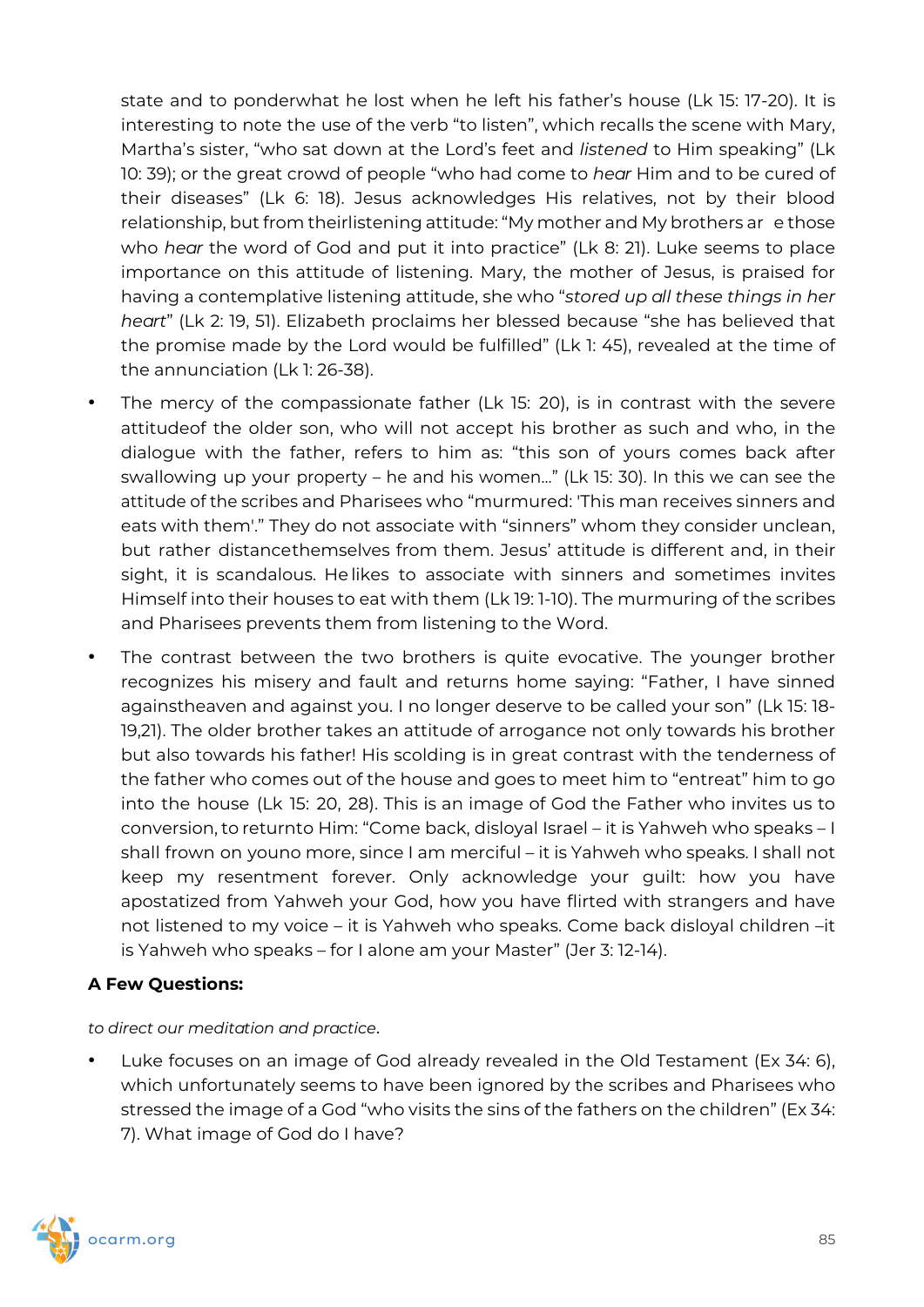- The Pharisees and scribes boast that they are just in the sight of God because they do not break the law. Jesus criticizes their attitude in His teaching and by His actions. Just One" of God (1Pet 3: 18), "receives sinners and eats with them" (Lk 15: 2). DoI consider myself more just than others, perhaps because I try to observe the commandments of God? What are the motives that drive me to live a "just" life? Is it the love of God or personal satisfaction?
- "All the publicans and sinners" approached Jesus to listen to Him (Lk 15: 1). Luke seems to place importance on this attitude of listening, reflection, entering into oneself, meditating, and storing up the Word in our hearts. What place do I give to listening of the Word of God in my daily life?
- The scribes and Pharisees do not associate with "sinners" whom they consider unclean, but rather distance themselves from them. Jesus' attitude is different and, in their sight, it is scandalous. He loves to be with sinners and sometimes invites Himself to their houses to eat with them (Lk 19: 1-10). Do I judge others or do I try to pass on feelings of mercy and forgiveness, thus reflecting the tenderness of God the Father-Mother?
- "Bring the calf we have been fattening, and kill it; we are going to have a feast, a celebration, because this son of mine was dead and has come back to life; he was lost and is found." And they began to celebrate. (Lk 15: 23). In the image of the father whocelebrates the return to life of his son, we recognize God the Father who has loved us so much "that He gave His only Son, so that everyone who believes in Him may not belost but may have eternal life" (Jn 3: 16). In the killed "fattened calf", we can see the Christ, the Lamb of God who offers Himself as a victim of expiation for the redemption of sin. I take part in the Eucharistic banquet full of grateful feelings for this infinite loveof God who gives Himself to us in His crucified and risen beloved Son.

### ORATIO

# Psalm 32 (31):

Blessed is he whose transgression is forgiven, whose sin is covered.

Blessed is the man to whom the Lord imputes no iniquity, and in whose spirit there is no deceit.

When I declared not my sin,

my body wasted away through my groaning all day long.For day and night Thy hand was heavy upon me;

my strength was dried up as by the heat of summer.

I acknowledged my sin to Thee,

and I did not hide my iniquity; I said,

"I will confess my transgressions to the Lord"; then Thou didst forgive the guilt of my sin.

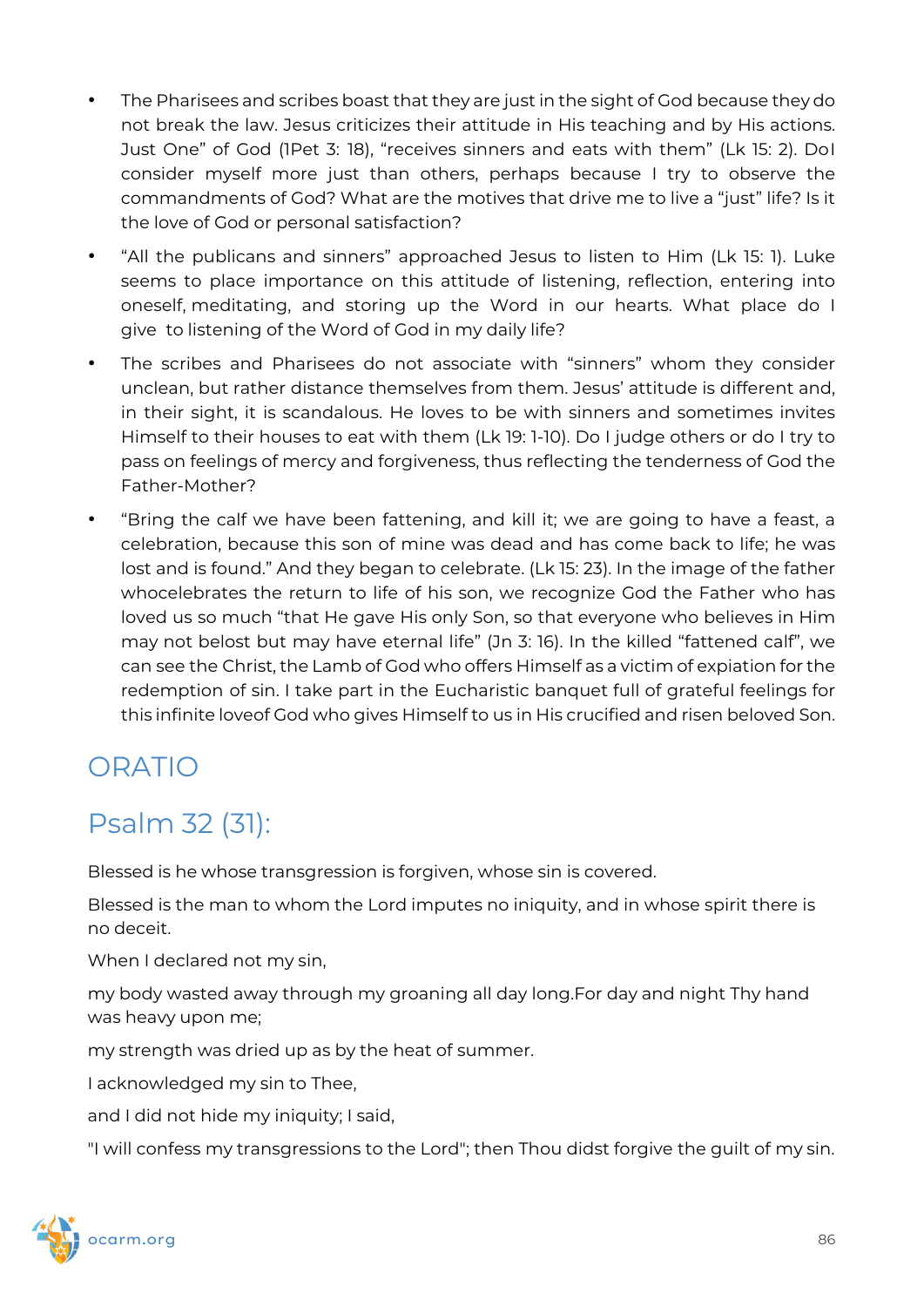Thou art a hiding place for me, Thou preservest me from trouble;

Thou dost encompass me with deliverance.

Be glad in the Lord, and rejoice, O righteous, and shout for joy, all you upright in heart!

### Closing Prayer:

O God, who rewards the just and will not deny pardon to repentant sinners, listen to our plea: may the humble confession of our faults obtain for us Your mercy.

## CONTEMPLATIO

Contemplation is knowing how to adhere with one's mind and heart to the Lord who by His Word transforms us into new beings who always do His will. "Knowing these things, you will be blessed if you do them." (Jn 13: 17)

# Monday, March 28, 2022

*Season of Lent*

# Opening Prayer

Lord our God, almighty Father, You want us not to turn to the past to regret it and to mourn over it but to hope in the future, in the new earth and the new heaven. Give us a firm faith in Your Son Jesus Christ, that notwithstanding the shortcomings of our time we may have faith in the future, which You want us to build up with Your Son, Jesus Christ our Lord

# Gospel Reading - John 4: 43-54.

At that time Jesus left Samaria for Galilee. For Jesus himself testified that a prophet has no honor in his native place. When he came into Galilee, the Galileans welcomed him, since they had seen all he had done in Jerusalem at the feast; for they themselves had gone to the feast. Then he returned to Cana in Galilee, where he had made the water wine. Now there was a royal official whose son was ill in Capernaum. When he heard that Jesus had arrived in Galilee from Judea, he went to him and asked him to come down and heal his son, who was near death. Jesus said to him, "Unless you people see signs and wonders, you will not believe." The royal official said to him, "Sir, come down before my child dies." Jesus said to him, "You may go; your son will live." The man

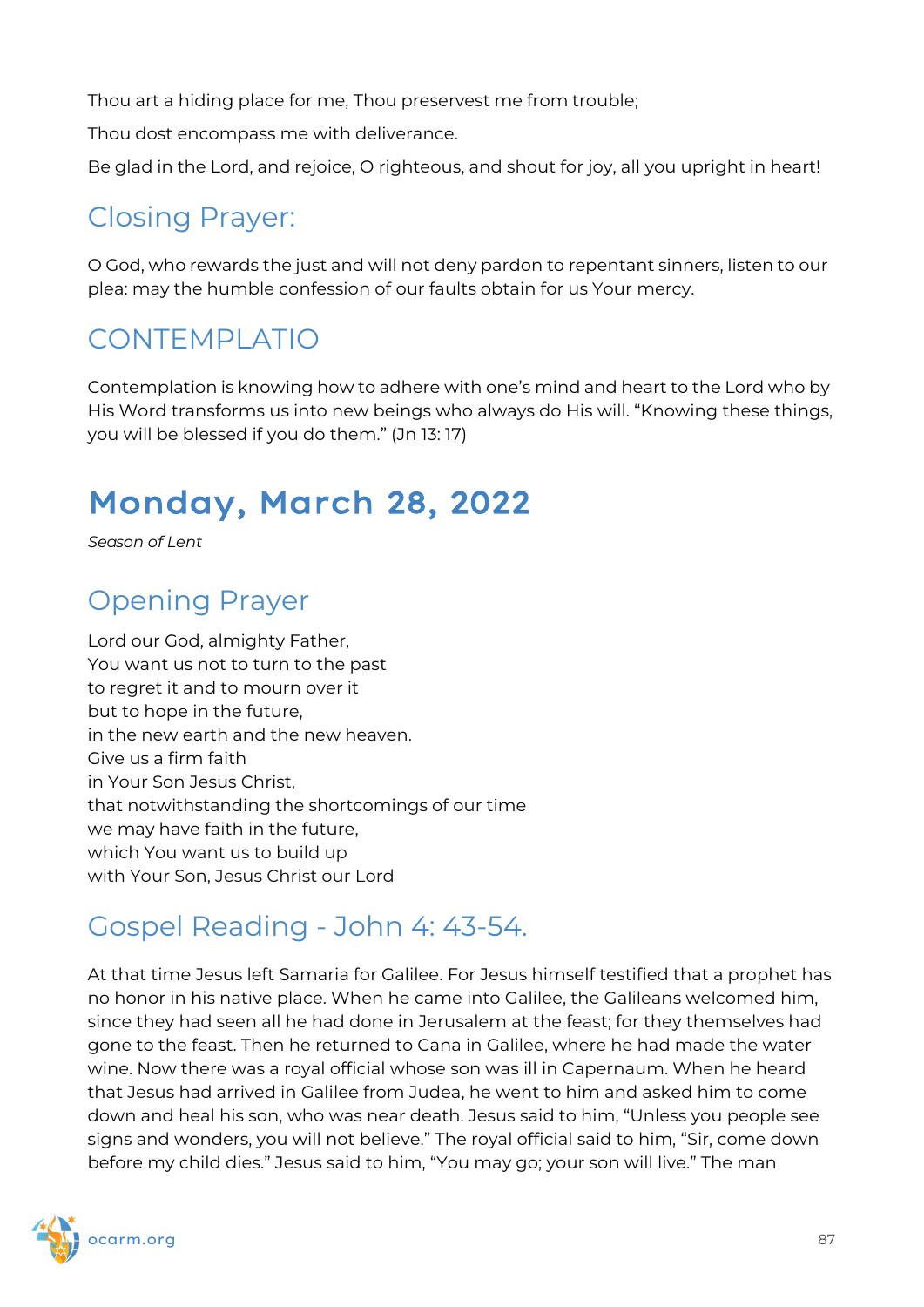believed what Jesus said to him and left. While the man was on his way back, his slaves met him and told him that his boy would live. He asked them when he began to recover. They told him, "The fever left him yesterday, about one in the afternoon." The father realized that just at that time Jesus had said to him, "Your son will live," and he and his whole household came to believe. Now this was the second sign Jesus did when he came to Galilee from Judea.

## Reflection

Jesus had left Galilee and set forth toward Judah in order to arrive in Jerusalem on the occasion of the festival (Jn 4: 45) and, passing through Samaria, He was returning again to Galilee (Jn 4: 3-4). The observant Jews were forbidden to pass through Samaria, and they could not even speak with the Samaritans (Jn 4: 9). When the Assyrians conquered Israel, the Jews there ended up scattered throughout the area and the Assyrians adopted the the God of Israel, Yahweh, and their practices. The Jews within Judah denied that any non-Hebrew had a right to worship Yahweh, or to worship outside of Jerusalem. Jesus did not care about these norms which prevented friendship and dialogue. He remained several days in Samaria and many people were converted (Jn 4: 40). After that, He decided to return to Galilee.

- John 4: 43-46<sup>a</sup>: The return to Galilee. Even though Jesus knew that the people of Galilee had certain reservations about Him, He wished to return to His own home town. John refers to how badly Jesus was received in Nazareth of Galilee. Jesus himself had declared that "No prophet is honored in his own home town" (Lk 4:24). But now, given the evidence of what He had done in Jerusalem, the Galileans change their opinion and receive Him well. Jesus then returns to Cana where He had worked the first "sign" (Jn 2: 11).
- John 4: 46b-47: The petition of the court official. It is the case of a gentile. A short time before, in Samaria, Jesus had spoken with a Samaritan woman, a heretical person according to the Jews, to whom Jesus revealed His condition of Messiah (Jn 4: 26). And now, in Galilee, He receives a gentile, the official of the king, who was seeking help for his sick son. Jesus does not limit Himself to help those of His race only, nor those of His own religion. He is ecumenical and receives all.
- John 4: 48: Jesus' answer to the court official. The official wanted Jesus to go with him to his house to cure his son. Jesus answered, "Unless you see signs and portents you will not believe!" A harsh and strange answer. Why does Jesus answer in this way? What was wrong with the the official's request? What did Jesus want to accomplish through this response? Jesus wants to explain how our faith should be. The official would believe only if Jesus went with him to his house. He wanted to see Jesus curing. In general, this is the attitude that we all have. We are not aware of the deficiency of our faith. We often expect God to accomplish His work in the way we think it should be done.
- John 4: 49-50: The official repeats his petition and Jesus repeats the response. In spite of Jesus' answer, the man does not keep silence and repeats the same petition: "Sir, come down before my child dies!" Jesus continues to stand His ground. He does not

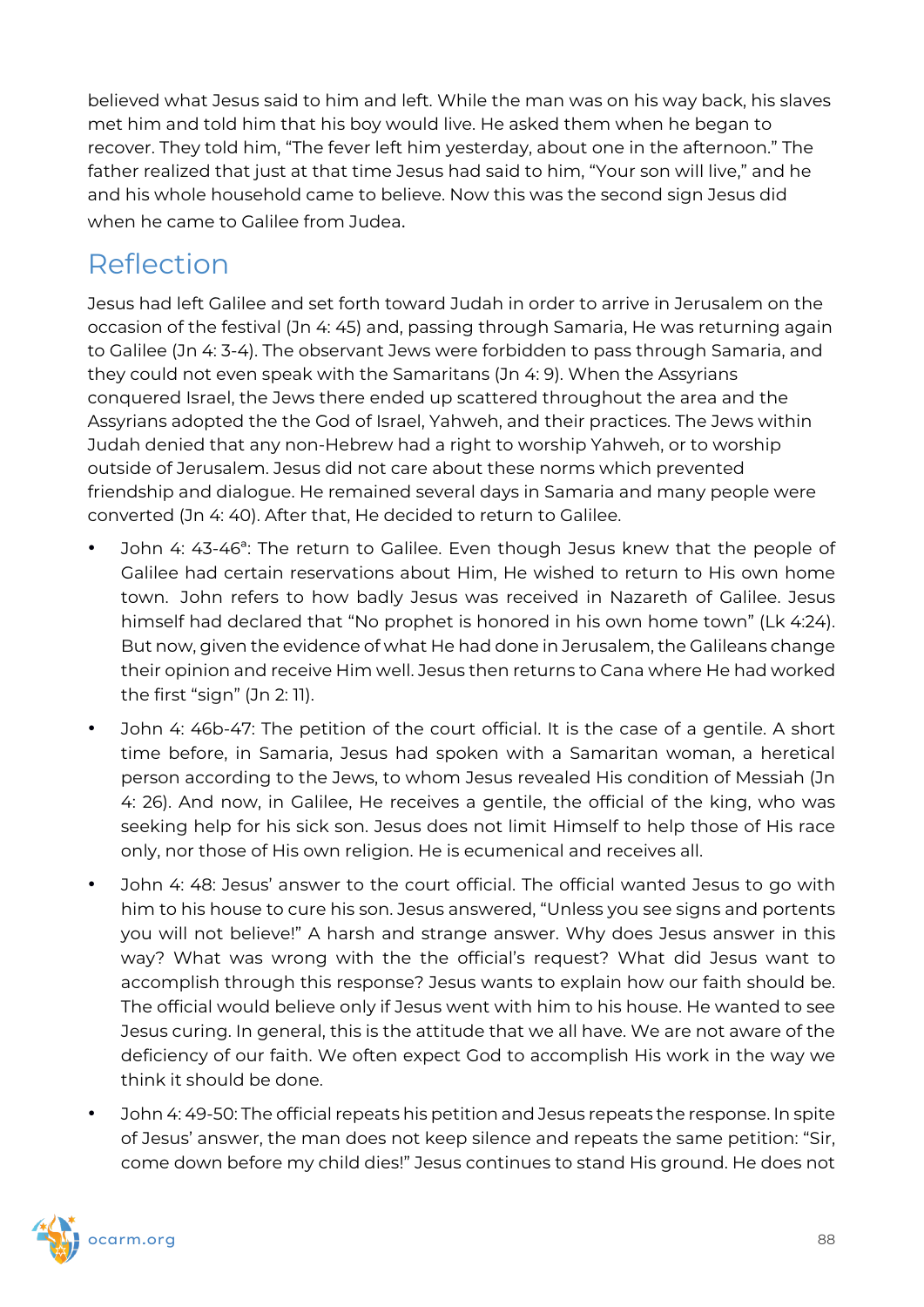respond to the petition and does not go with the man to his house and repeats the same response, but formulated in a different way: "Go home! Your son will live!" Both in the first as well as in the second response, Jesus asks for faith, much faith. He asks that the official believe that his son has already been cured. And the true miracle takes place! Without seeing any sign, nor any portent, the man believes in Jesus' word and returns home. It could not have been easy. This is the true miracle of faith: to believe without any other guarantee, except the Word of Jesus. The ideal is to believe in the word of Jesus, even without seeing (cf. Jn 20: 29).

- John 4: 51-53: The result of faith in the word of Jesus. When the man was on the way home, his servants saw him and ran to meet him to tell him that his son had been cured, that he was alive. He asked them when the boy had begun to recover and discovered that it was exactly the time when Jesus had said, "Your son will live!" He was confirmed in his faith.
- John 4: 54: A summary presented by John, the Evangelist. John ends by saying, "This new sign, the second, Jesus performed." John prefers to speak of sign and not of miracle. The word sign connotes something which I see with my eyes, but only faith can make me discover its profound sense. Faith is like an X-Ray: it enables one to see what the naked eye cannot see.

### Personal Questions

- How do you live your faith? Do you have faith in God's word or do you only believe in miracles and in perceptible experiences?
- Jesus accepts heretics and foreigners in a way that fosters conversion. How do I relate with people who are different from me? How do I foster their conversion through that relationship?
- These early cultures, like the Assyrians adopting the religion of the Hebrews over time, mixed their beliefs as they assimilated. That was probably one reason there was such resistance to outsiders among the Jews in Judah. This is true among cultures today. How should different cultures be welcomed within and into the Church, while preserving the Church's teachings, doctrine, and culture?

### Concluding Prayer

Make music for Yahweh, all you who are faithful to Him, praise His unforgettable holiness. His anger lasts but a moment, His favor throughout life; In the evening come tears, but with dawn cries of joy. (Ps 30: 4-5)

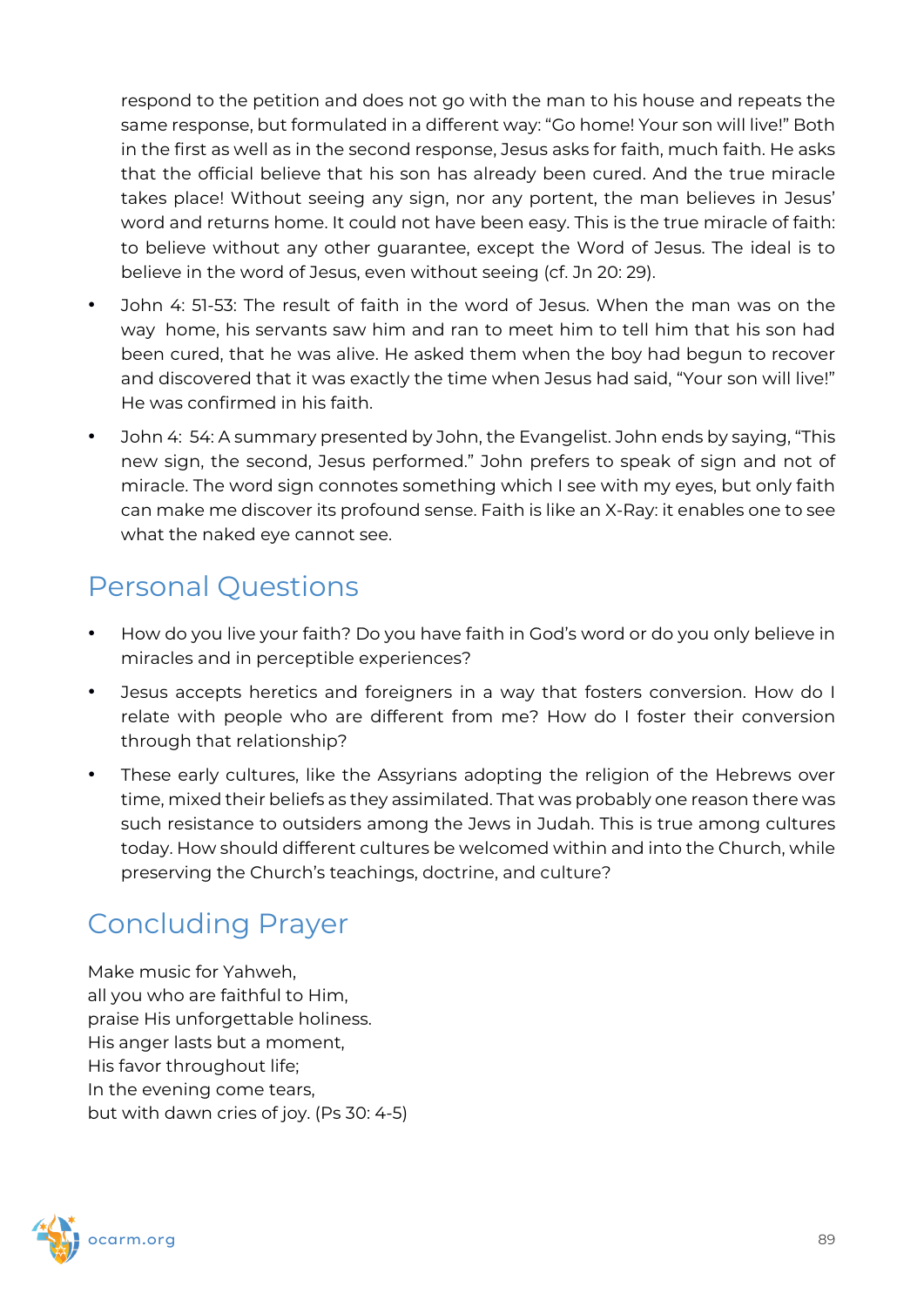# Tuesday, March 29, 2022

*Season of Lent*

## Opening Prayer

Lord our God, You have quenched our thirst for life with the water of baptism. Keep turning the desert of our arid lives into a paradise of joy and peace, that we may bear fruits of holiness, justice, and love. Lord, hear our prayer through Jesus Christ, our Lord.

### Gospel Reading - John 5: 1-16

There was a feast of the Jews, and Jesus went up to Jerusalem. Now there is in Jerusalem at the Sheep Gate a pool called in Hebrew Bethesda, with five porticoes. In these lay a large number of ill, blind, lame, and crippled. One man was there who had been ill for thirty-eight years. When Jesus saw him lying there and knew that he had been ill for a long time, he said to him, "Do you want to be well?" The sick man answered him, "Sir, I have no one to put me into the pool when the water is stirred up; while I am on my way, someone else gets down there before me." Jesus said to him, "Rise, take up your mat, and walk." Immediately the man became well, took up his mat, and walked. Now that day was a sabbath. So the Jews said to the man who was cured, "It is the sabbath, and it is not lawful for you to carry your mat." He answered them, "The man who made me well told me, 'Take up your mat and walk.'" They asked him, "Who is the man who told you, 'Take it up and walk'?" The man who was healed did not know who it was, for Jesus had slipped away, since there was a crowd there. After this Jesus found him in the temple area and said to him, "Look, you are well; do not sin any more, so that nothing worse may happen to you." The man went and told the Jews that Jesus was the one who had made him well. Therefore, the Jews began to persecute Jesus because he did this on a sabbath.

### Reflection

Today's Gospel describes Jesus curing the paralytic who had waited 38 years for someone to help him get to the water of the pool so as to be healed! Thirty-eight years! Faced with this total absence of solidarity, what does Jesus do? He transgresses the law of Saturday and cures the paralytic. Today, in poor countries, assistance to sick people is lacking; people experience the same lack of solidarity. They live in total abandonment,

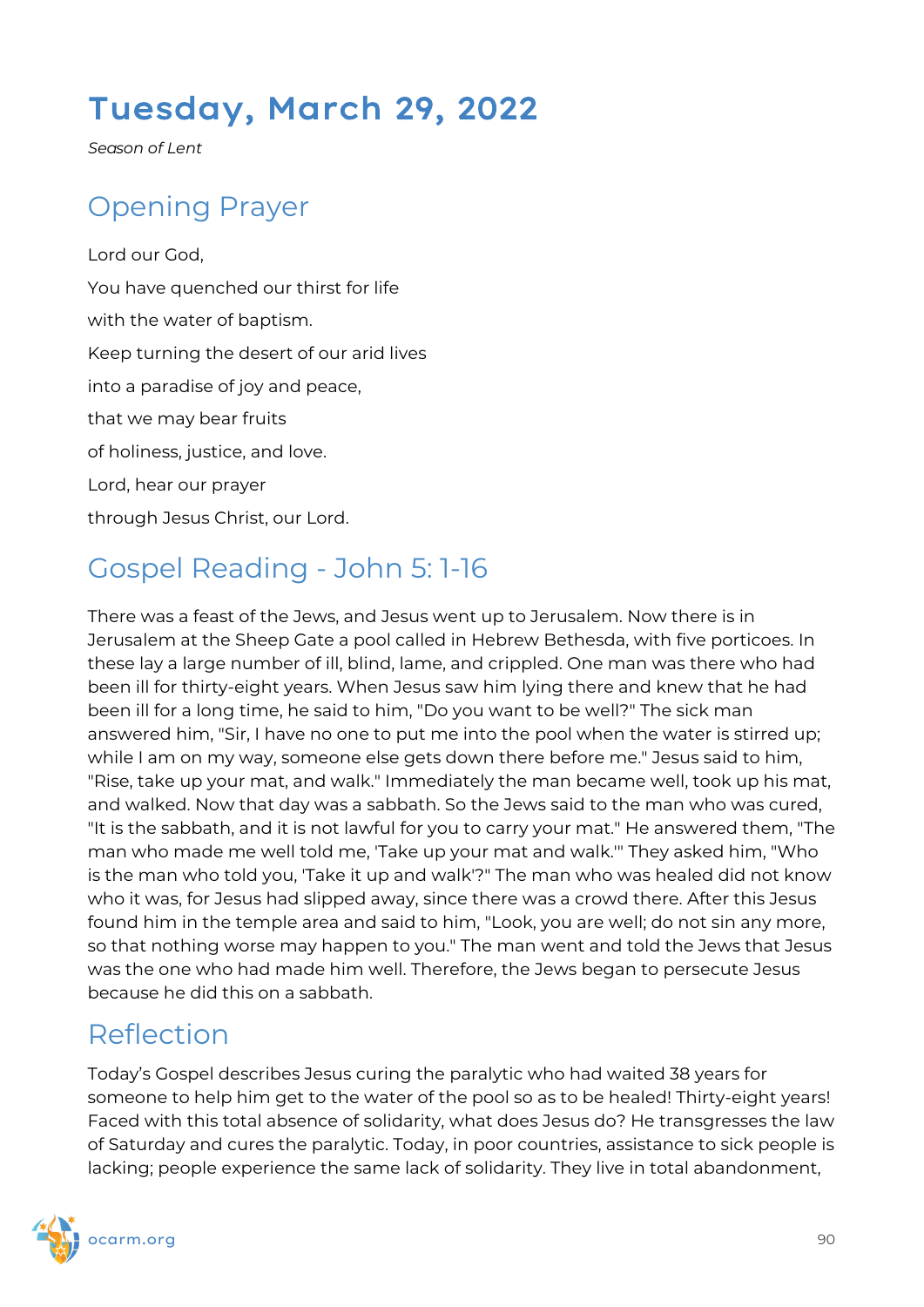without help or solidarity from anyone.

- John 5: 1-2: Jesus goes to Jerusalem. On the Jewish festival, Jesus goes to Jerusalem. There, close to the Temple, was a pool with five porticos or corridors. At that time, worship in the Temple required much water because of the numerous animals which were sacrificed, especially during the great festivals. This is why near the Temple there were several cisterns where rainwater was gathered. Some could contain over one thousand litres. Close by, because of the abundance of water, there was a public bathing resort, where crowds of sick people gathered waiting for help or to be healed. Archeology has shown that in the same precincts of the Temple, there was a place where the Scribes taught the Law to students. On one side, the teaching of the Law of God. On the other, the abandonment of the poor. The water purified the Temple, but it did not purify the people.
- John 5: 3-4: The situation of the sick. These sick people were attracted by the water of the bathing resort. They said that an angel would disturb the water, and the first one who would enter after the angel disturbed the water, would be cured. In other words, the sick people were attracted by a false hope – a superstition. Healing was only for one person. Just like the lottery today. Only one person gets the prize! The majority pays and wins nothing. In this situation of total abandonment, in the public baths, Jesus meets sick people.
- John 5: 5-9: Jesus cures a sick man on Saturday. Very close to the place where the observance of the Law was taught, a paralytic had been waiting for 38 years for someone who would help him to go down to the water to be cured. This fact reveals the total lack of solidarity and of acceptance of the excluded! Number 38 indicated the duration of a whole generation (Dt 2: 14). It is a whole generation which does not experience solidarity or mercy. Religion at that time was not able to reveal the welcoming and merciful face of God. In the face of this dramatic situation Jesus transgresses the law of Saturday and takes care of the paralytic, saying, "Get up, pick up your sleeping-mat and walk around!" The man picked up his mat and started to walk around among the people.
- John 5: 10-13: Discussion of the cured man with the Jews. Immediately after, some Jews arrived and criticized the man who was carrying his sleeping mat on the Sabbath. The man did not know who the one who had cured him was. He did not know Jesus. This means that Jesus, passing by that place where the poor and the sick were, saw that person; He noticed the dramatic situation in which the man found himself and cured him. He did not cure him to convert him, neither so that he would believe in God. He cured him because He wanted to help him. He wanted the man to experience love and solidarity through His help and loving acceptance.
- John 5: 14-16: The man meets Jesus again. Going to the Temple, in the midst of the crowds, Jesus meets the same man and tells him, "Now, you are well again, do not sin anymore, or something worse may happen to you." In that age, people thought and said, "Sickness is a punishment from God. God is with you!" Once the man is cured, he has to keep from sinning again, so that nothing worse will happen to him! But in his naiveté, the man went to tell the Jews that Jesus had cured him. The Jews

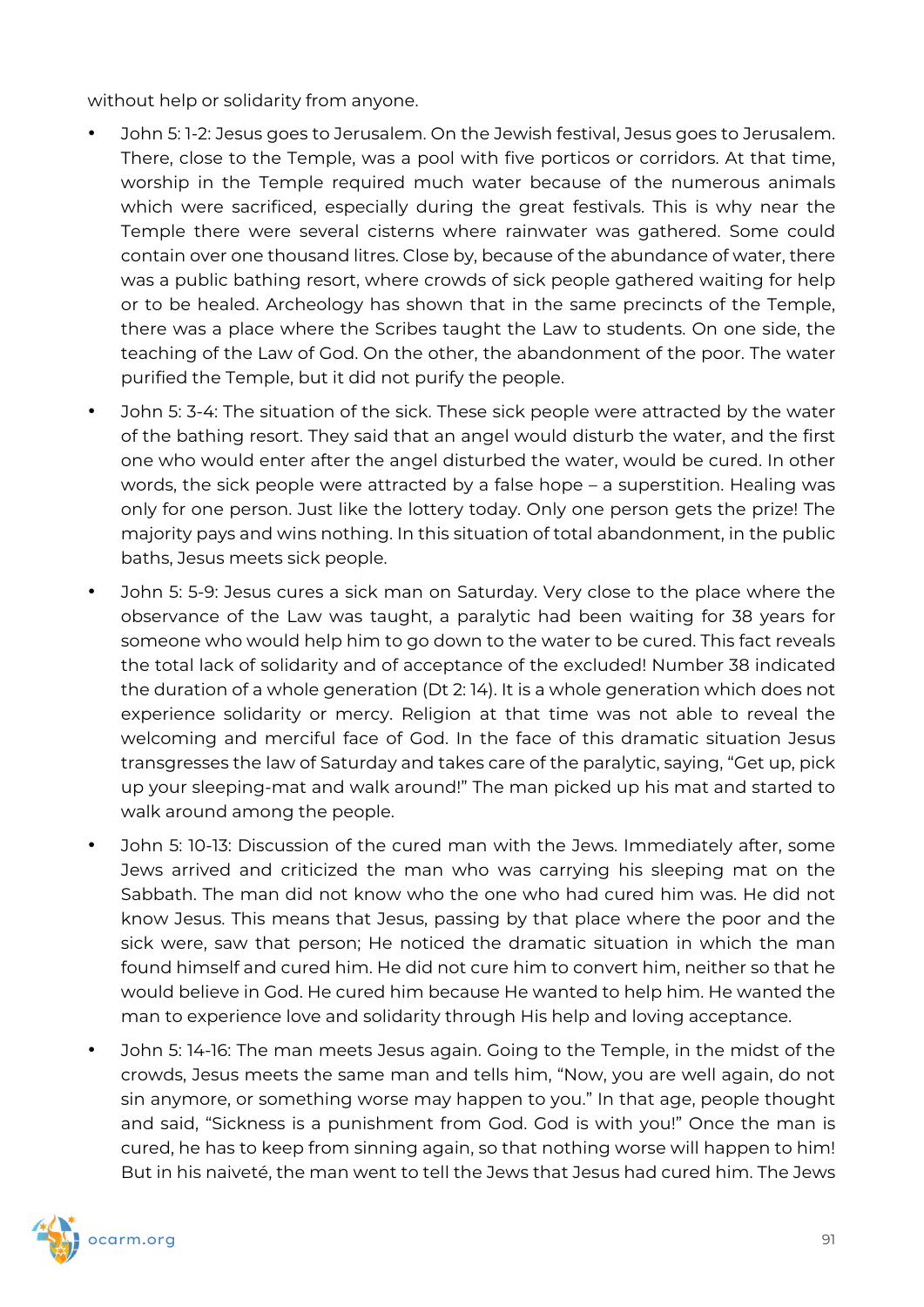began to ask Jesus why He did those things on the Sabbath. In tomorrow's Gospel we have what follows.

## Personal Questions

- If I were the cured man, and told not to say anything, would I be silent or not? By proclaiming what had been done for him, despite his instruction, did he sin again?
- Have I ever had an experience similar to that of the paralytic: to remain for some time without any help? How is the situation regarding assistance to the sick in the place where you live? Do you see any signs of solidarity?
- Do I show the same compassion and help others without expecting a return and in a significant way every day?

### Concluding Prayer

O Lord, both refuge and strength for us, a help always ready in trouble; so we shall not be afraid though the earth be in turmoil, though mountains tumble into the depths of the sea, and its waters roar and seethe, and the mountains totter as it heaves. (Ps 46: 1-3)

# Wednesday, March 30, 2022

*Season of Lent*

# Opening Prayer

Our God and Father, You keep seeking us out with love as passionate as a mother's love, even when we have abandoned you. Give us hope and courage, especially when we feel uncertain. Reassure us that You want us to live in the security of Your love and that You stay with us through Your Son, Jesus Christ, our Lord.

### Gospel Reading - John 5: 17-30

Jesus answered the Jews: "My Father is at work until now, so I am at work." For this reason they tried all the more to kill him, because he not only broke the sabbath but he also called God his own father, making himself equal to God. Jesus answered and said to them, "Amen, amen, I say to you, the Son cannot do anything on his own, but only

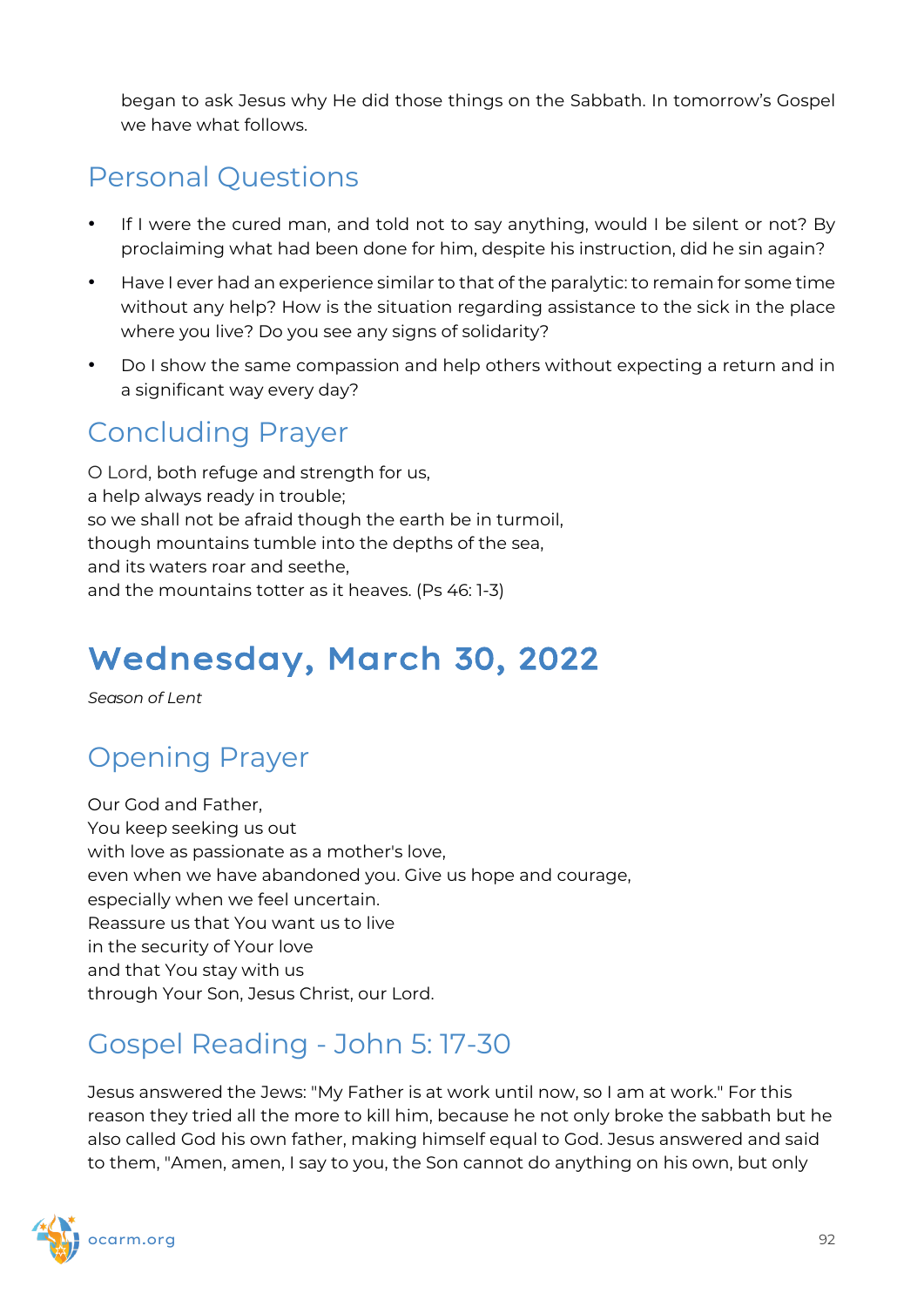what he sees the Father doing; for what he does, the Son will do also. For the Father loves the Son and shows him everything that he himself does, and he will show him greater works than these, so that you may be amazed. For just as the Father raises the dead and gives life, so also does the Son give life to whomever he wishes. Nor does the Father judge anyone, but he has given all judgment to the Son, so that all may honor the Son just as they honor the Father. Whoever does not honor the Son does not honor the Father who sent him. Amen, amen, I say to you, whoever hears my word and believes in the one who sent me has eternal life and will not come to condemnation, but has passed from death to life. Amen, amen, I say to you, the hour is coming and is now here when the dead will hear the voice of the Son of God, and those who hear will live. For just as the Father has life in himself, so also he gave to the Son the possession of life in himself. And he gave him power to exercise judgment, because he is the Son of Man. Do not be amazed at this, because the hour is coming in which all who are in the tombs will hear his voice and will come out, those who have done good deeds to the resurrection of life, but those who have done wicked deeds to the resurrection of condemnation. "I cannot do anything on my own; I judge as I hear, and my judgment is just, because I do not seek my own will but the will of the one who sent me."

### Reflection

The Gospel of John is different from the other three. It reveals a more profound dimension, which only faith is able to perceive, in the words and gestures of Jesus. The Fathers of the Church would say that the Gospel of John is "spiritual"; it reveals what the Spirit makes one discover in the words of Jesus (cf. Jn 16: 12-13). A beautiful example of this spiritual dimension of the Gospel of John is the passage which we are going to meditate on today.

- John 5: 17-18: Jesus explains the profound meaning of the healing of the paralytic. Criticized by the Jews for having cured on the sabbath, Jesus answers, "My Father still goes on working, and I am at work too!" The Jews taught that no work could be done on the sabbath, because even God had rested and had not worked on the seventh day of creation (Ex 20: 8-11). Jesus affirms the contrary. He says that the Father has always worked *even until now.* And for this reason, Jesus also works, and even on the sabbath. He imitates His Father! For Jesus the work of creation is not finished as yet. God continues to work, unceasingly, day and night, holding up the universe and all of us. Jesus collaborates with the Father in continuing the work of creation in such a way that one day all may be able to enter into the eternal rest that has been promised. The reaction of the Jews was violent. They wanted to kill Him for two reasons: because He denied the sense of the sabbath and for saying He was equal to God.
- John 5: 19-21: It is love which allows the creative action of God to shine and be visible. These verses reveal something of the relationship between Jesus and the Father. Jesus, the Son, lives permanently attentive before the Father. What He sees the Father do, He does also. Jesus is the reflection of the Father. He is the face of the Father! This total attention of the Son to the Father makes it possible for the love of the Father to enter totally into the Son and through the Son, carry out His action in

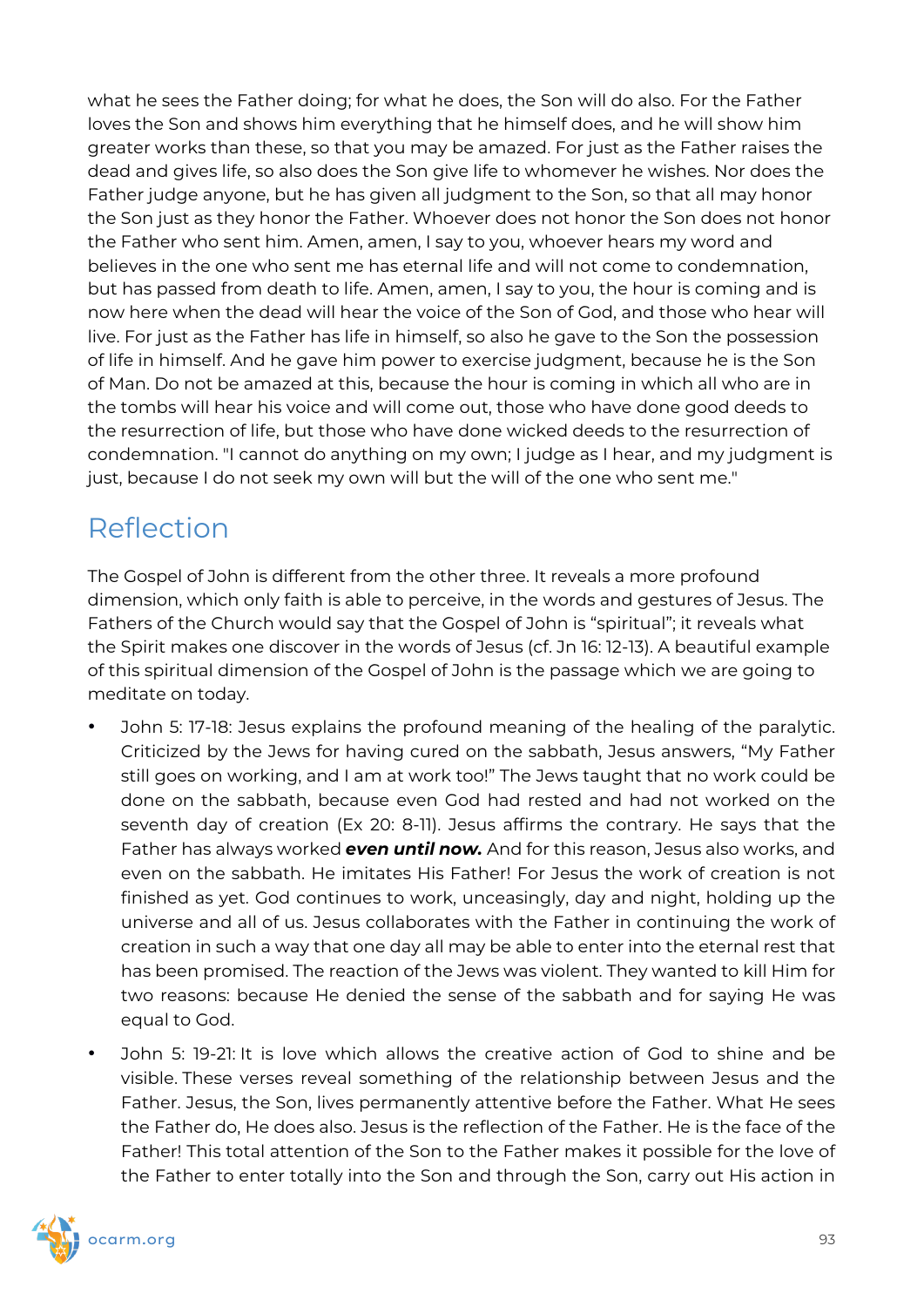the world. The great concern of the Father is that of overcoming death and giving life. It is a way of continuing the creative work of the Father.

- John 5: 22-23: The Father judges no one; He has entrusted all judgment to the Son. What is decisive in life is the way in which we place ourselves before the Creator, because it radically depends on Him. Now the Creator becomes present for us in Jesus. The plenitude of divinity dwells in Jesus (cf. Col 1: 19). And therefore, according to the way in which we are before Jesus, we express our position before God, the Creator. What the Father wants is that we know Him and honor Him in the revelation which He makes of Himself in Jesus.
- John 5: 24: The life of God in us through Jesus. God is life; He is the creating force. Wherever He is present, there is life. He becomes present in the Word of Jesus. The one who listens to the word of Jesus as a word that comes from God has already risen. He has already received the vivifying touch which leads Him beyond death. Jesus passed from death to life. The proof of this is in the healing of the paralytic.
- John 5: 25-29: The resurrection is already taking place. All of us are the dead who still have not opened ourselves to the voice of Jesus, which comes from the Father. But "the hour will come" and it is now, in which the dead will hear the voice of the Son of God and those who will listen, will live. With the Word of Jesus, which comes from the Father, the new creation begins; it is already on the way. The creative word of Jesus will reach all, even those who have already died. They will hear and will live.
- John 5: 30: Jesus is the reflection of the Father. "By myself I can do nothing; I can judge only as I am told to judge, and My judgment is just, because I seek to do not My own will but the will of Him who sent Me." This last statement is the summary of all that has been said before. This is the idea that the Johannine community had and diffused regarding Jesus.

### Personal Questions

- How do you allow the creative work of the Father in your life?
- "Those who have done good deeds will go to the resurrection of life." Do you exercise your faith in deeds, or just in talk, or in just showing off for others?

# Concluding Prayer

Yahweh is tenderness and pity, slow to anger, full of faithful love. Yahweh is generous to all; His tenderness embraces all His creatures. (Ps 145: 8-9)

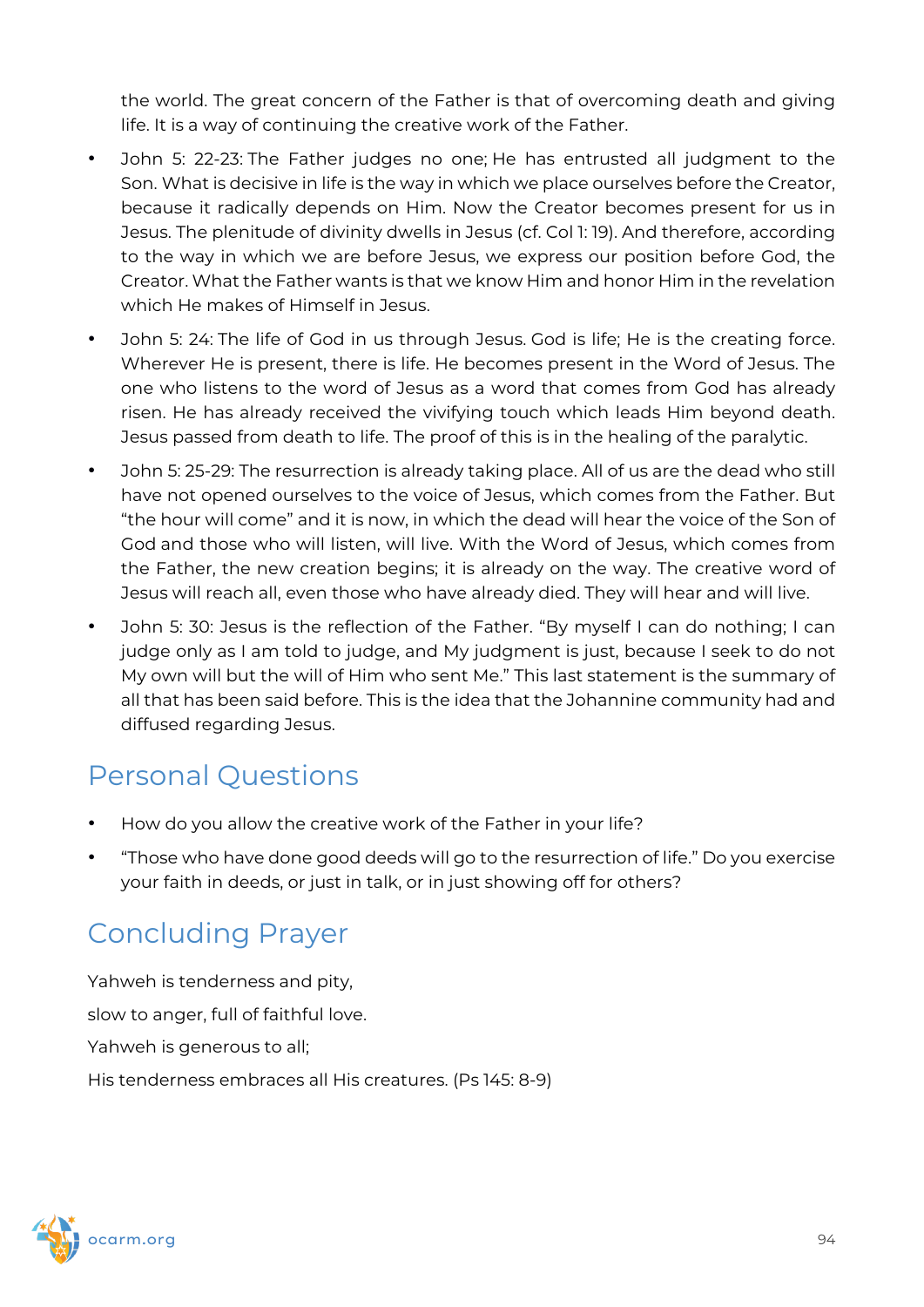# Thursday, March 31, 2022

*Season of Lent*

## Opening Prayer

Lord our God, we know, perhaps more in theory than in practice, that You are with us, that You are our God and we Your people. Forgive us, Lord, when we fashion our own gods made in our own image—honor, power, prestige, things to which we are attached and enslaved.

Remind us again and again that You are our loyal God, who made us in Your own indelible image and who shows us Your perfect likeness in Jesus Christ, Your Son and our Lord.

### Gospel Reading - John 5: 31-47

Jesus said to the Jews: "If I testify on my own behalf, my testimony is not true. But there is another who testifies on my behalf, and I know that the testimony he gives on my behalf is true. You sent emissaries to John, and he testified to the truth. I do not accept human testimony, but I say this so that you may be saved. He was a burning and shining lamp, and for a while you were content to rejoice in his light. But I have testimony greater than John's. The works that the Father gave me to accomplish, these works that I perform testify on my behalf that the Father has sent me. Moreover, the Father who sent me has testified on my behalf. But you have never heard his voice nor seen his form, and you do not have his word remaining in you, because you do not believe in the one whom he has sent. You search the Scriptures, because you think you have eternal life through them; even they testify on my behalf. But you do not want to come to me to have life. "I do not accept human praise; moreover, I know that you do not have the love of God in you. I came in the name of my Father, but you do not accept me; yet if another comes in his own name, you will accept him. How can you believe, when you accept praise from one another and do not seek the praise that comes from the only God? Do not think that I will accuse you before the Father: the one who will accuse you is Moses, in whom you have placed your hope. For if you had believed Moses, you would have believed me, because he wrote about me. But if you do not believe his writings, how will you believe my words?"

### Reflection

John, interpreter of Jesus. John is a good interpreter of the words of Jesus. A good interpreter must have two-fold fidelity: fidelity to the words of the one who speaks, and fidelity to the language of the one who listens. In John's Gospel, the words of Jesus are not transmitted materially or literally; rather they are translated and transferred to the language of the people of the Christian communities of the first century in Asia Minor. For this reason, the reflections in the Gospel of John are not always easy to understand, because in them are mixed the words of God and the words of the Evangelist himself, who mirrors the language of faith of the communities of Asia Minor. The scholarly or

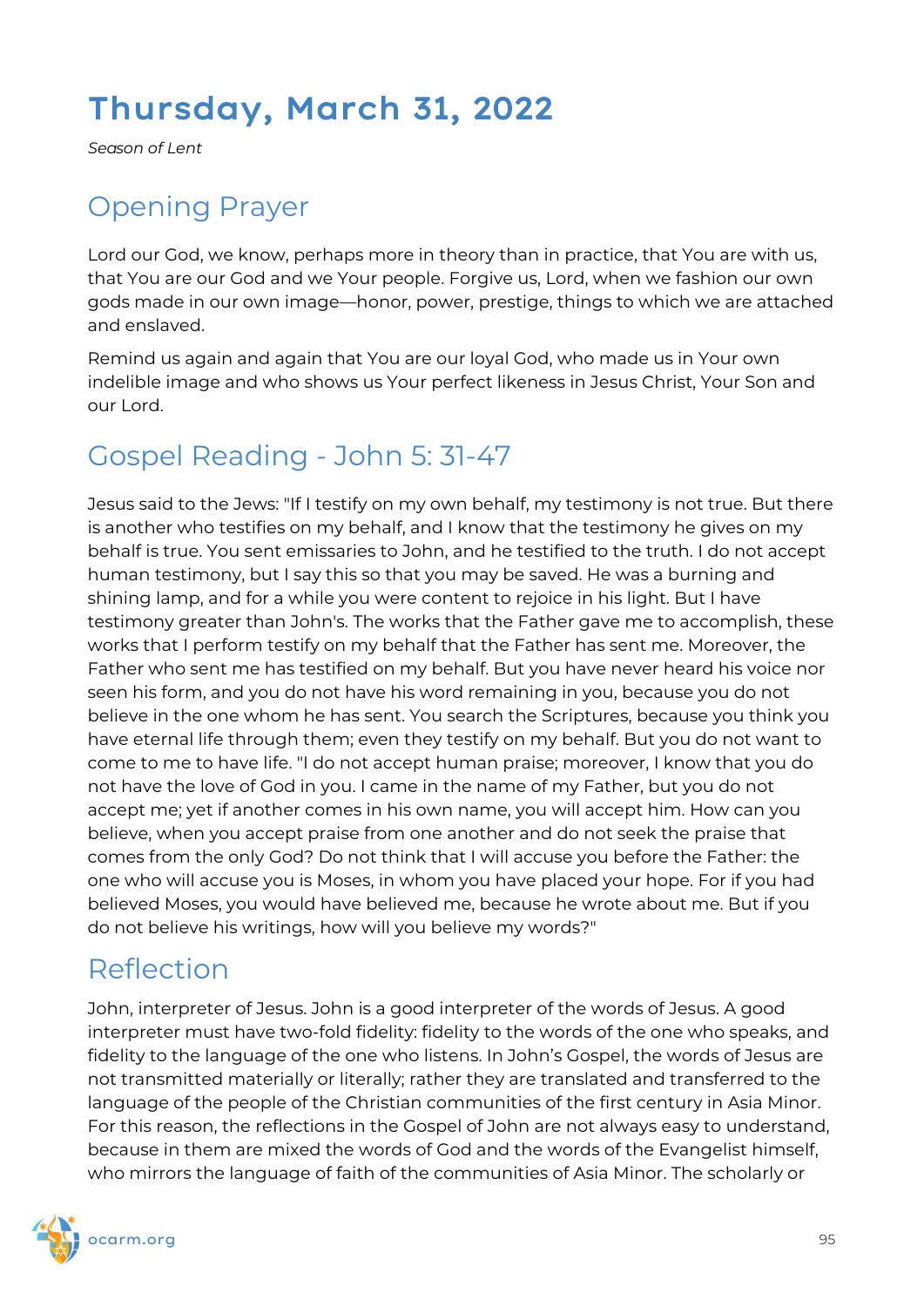scientific study of Jesus is not sufficient for this. It is also necessary that we have the lived experience of faith in the community. Today's Gospel is a typical example of the spiritual and mystical depth of the Gospel of the Beloved Disciple.

Reciprocal enlightenment between life and faith. Here it is well to repeat what John Cassian says regarding the discovery of the full and profound sense of the psalms: "Instructed by that which we ourselves feel, let us not consider the text as something which we have only heard, but rather like something which we have experienced and which we touch with our hands; not like a strange and unheard of story, but rather like something that we bring out to light from the deepest part of our heart, as if these were sentiments which form part of our being. Let us repeat them; it is not the reading (the study) what makes us penetrate into the sense or meaning of the words, but rather our own experience which has previously been acquired in the life of every day." (Collationes X, 11). Life enlightens the text; the text enlightens life. If, at times, the text says nothing, it is not because of lack of study or because of lack of prayer, but simply because of lack of depth in one's own life.

- John 31-32: The value of the witness of Jesus. The witness of Jesus is true because He does not promote or exalt Himself. "There is another witness who speaks on My behalf," that is, the Father. And His witness is true and deserves to be believed.
- John 5: 33-36: The value of the witness of John the Baptist and of the works of Jesus. John the Baptist also gave witness to Jesus and presents Him to the people as the One sent by God who has to come to this world (cf. Jn 1: 29, 33-34; 3: 28-34). For this reason, even if the witness of John the Baptist is very important, Jesus does not depend on him. He has a witness in His favor who is greater than the witness of John, that is, the works which the Father carries out through Him (Jn 14: 10-11).
- John 5: 37-38: The Father bears witness to Jesus. Previously, Jesus had said, "Whoever is from God listens to the words of God" (Jn 8: 47). The Jews who accused Jesus did not have a mind open to God. And for this reason, they do not perceive the witness of the Father which reaches them through Jesus.
- John 5: 39-41: Scripture itself gives testimony of Jesus. The Jews say that they have faith in the Scriptures, but, in reality, they do not understand Scripture, because the Scripture speaks of Jesus (cf. Jn 5: 46; 12: 16, 41; 20: 9).
- John 5: 42-47: The Father does not judge but entrusts His judgment to the Son. The Jews say that they are faithful to the Scripture of Moses and, because of this, they condemn Jesus. In reality, Moses and the Scripture speak about Jesus and ask us to believe in Him.

# Personal Questions

- Life enlightens the text; the text enlightens life. How does one use this to gain an authentic understanding of each?
- The Jews of the time were following their hardened beliefs and not open to Jesus' teaching. What is the proper balance between keeping old beliefs and accepting